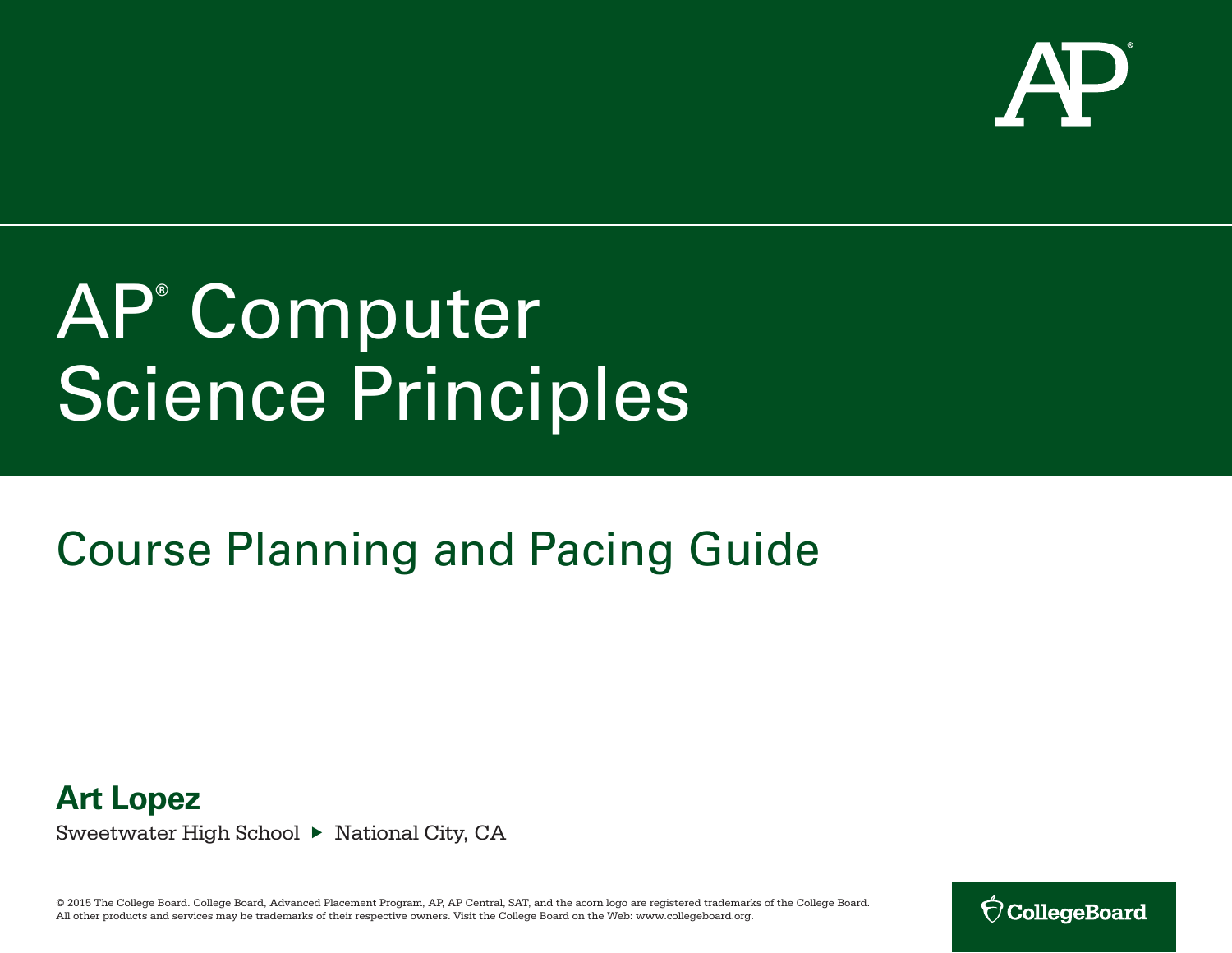## **About the College Board**

The College Board is a mission-driven not-for-profit organization that connects students to college success and opportunity. Founded in 1900, the College Board was created to expand access to higher education. Today, the membership association is made up of over 6,000 of the world's leading educational institutions and is dedicated to promoting excellence and equity in education. Each year, the College Board helps more than seven million students prepare for a successful transition to college through programs and services in college readiness and college success — including the SAT® and the Advanced Placement Program®. The organization also serves the education community through research and advocacy on behalf of students, educators, and schools. For further information, visit www.collegeboard.org.

## **AP® Equity and Access Policy**

The College Board strongly encourages educators to make equitable access a guiding principle for their AP programs by giving all willing and academically prepared students the opportunity to participate in AP. We encourage the elimination of barriers that restrict access to AP for students from ethnic, racial, and socioeconomic groups that have been traditionally underrepresented. Schools should make every effort to ensure their AP classes reflect the diversity of their student population. The College Board also believes that all students should have access to academically challenging course work before they enroll in AP classes, which can prepare them for AP success. It is only through a commitment to equitable preparation and access that true equity and excellence can be achieved.

## **Welcome to the AP Computer Science Principles Course Planning and Pacing Guides**

This guide is one of several course planning and pacing guides designed for AP® Computer Science Principles teachers. Each provides an example of how to design instruction for the AP course based on the author's teaching context (e.g., demographics, schedule, school type, setting). These course planning and pacing guides highlight how the components of the *AP Computer Science Principles Curriculum Framework* — including the learning objectives, essential knowledge statements, and computational thinking practices — are addressed in the course. Each guide also provides valuable suggestions for teaching the course, including the selection of resources, instructional activities, and classroom assessments. The authors have offered insight into the *why* and *how* behind their instructional choices — displayed along the right side of the individual unit plans — to aid in course planning for AP Computer Science Principles teachers.

The primary purpose of these comprehensive guides is to model approaches for planning and pacing curriculum throughout the school year. However, they can also help with syllabus development when used in conjunction with the resources created to support the AP Course Audit: the Syllabus Development Guide and the four Annotated Sample Syllabi. These resources include samples of evidence and illustrate a variety of strategies for meeting curricular requirements.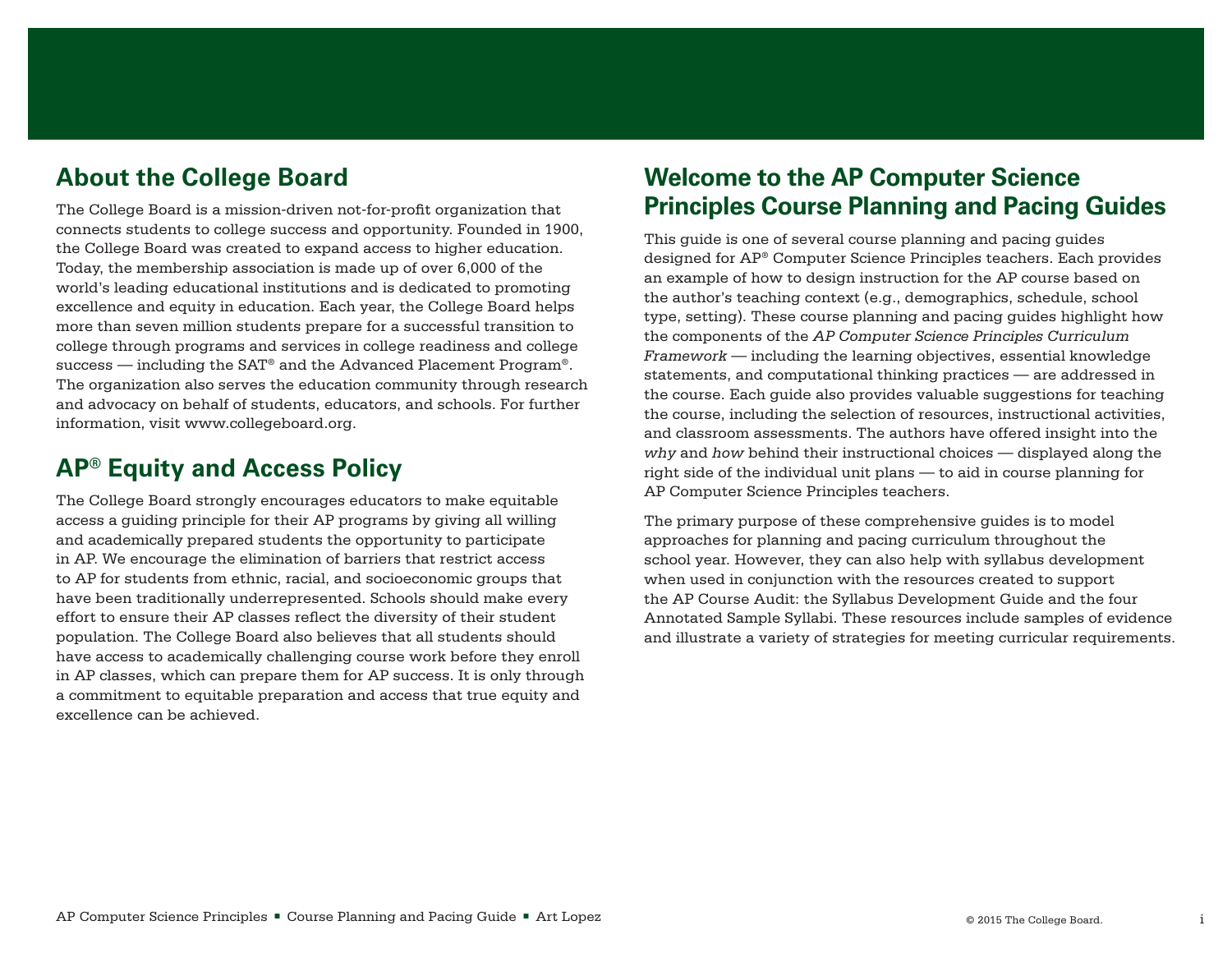## **Contents**

- **[Instructional Setting](#page-3-0)**
- **[Overview of the Course](#page-6-0)**
- **[Computational Thinking Practices](#page-7-0)**
- **[Pacing Overview](#page-9-0)**

## Course Planning and Pacing by Unit

- [Unit 1: Introduction to Computer Science Principles](#page-12-0)
- [Unit 2: Telling and Dividing a Story \(Methods\)](#page-21-0)
- [Unit 3: Acting the Same and Acting Differently \(Parameters\)](#page-28-0)
- [Unit 4: Get into the Story \(Events\)](#page-35-0)
- [Unit 5: The Internet and Binary Numbers](#page-39-0)
- [Unit 6: Mathematical Expressions and Functions](#page-47-0)
- [Unit 7: Choosing Your Path \(If Statements\)](#page-51-0)
- [Unit 8: More Complex Control of Execution](#page-53-0)
- [Unit 9: Doing Things Over and Over \(Loops\)](#page-57-0)
- [Unit 10: Grouping Items Together \(Lists\)](#page-62-0)
- [Unit 11: Intro to Spreadsheets and Working With Large Data Sets](#page-66-0)
- **[Resources](#page-71-0)**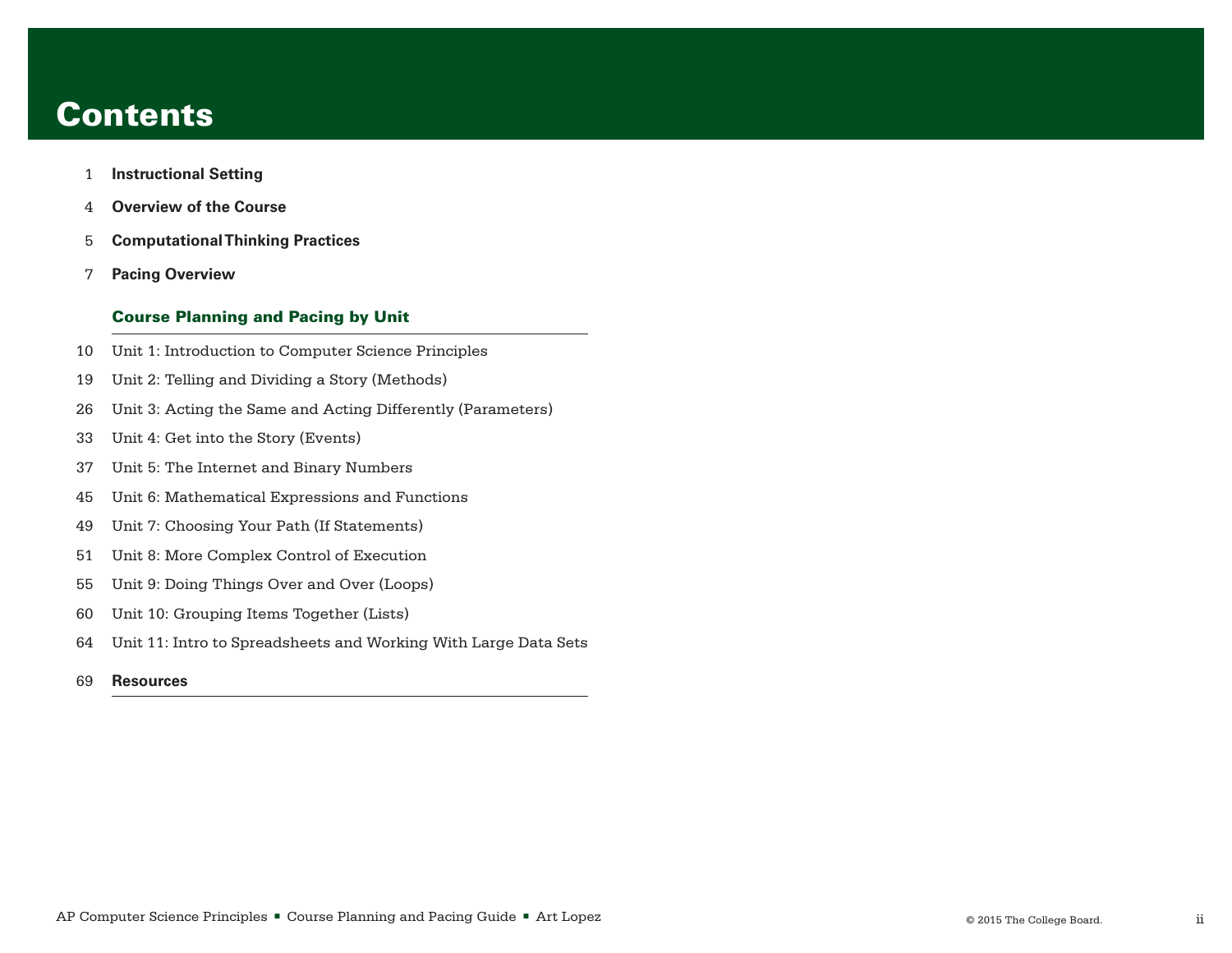## <span id="page-3-0"></span>Instructional Setting

## Sweetwater High School ▶ National City, CA

- **School** Sweetwater High School is a public high school located in National City, California an urban and ethnically diverse city south of San Diego. The average class size is 30 students, and total enrollment is approximately 2,750. The school offers 51 AP courses.
- **Student** The student population is:
- population
- ▶ 80 percent Latino
	- ▶ 14 percent Asian-American
	- ▶ 3 percent other races not Hispanic
	- ▶ 1.5 percent African-American
	- ▶ 1 percent Caucasian
	- ▶ 0.5 percent Native American or Alaskan Native

Free or reduced-price lunch is received by 89 percent of the students, 64 percent of the students are identified as English Language Learners, and 13 percent of the students have disabilities. Approximately 21 percent of students go on to four-year colleges, and approximately 60 percent go on to two-year programs. About three percent of students in the school take computer science courses, and one percent of those are female.

- **Instructional** time The school year begins at the end of July, and we have 114 instructional days. There are approximately 102 instructional days before the pilot AP Computer Science Principles Exam. Class meets three times a week. On two days, there is an approximately two-hour block. On one day, there is a 35–55 minute class, depending on professional learning communities, assemblies, and other such events.
- **Student** preparation The AP Computer Science Principles course is open to students in grades 9–12. The students vary widely in terms of prior computer science preparation, skills, and abilities: this is the first computer science course for the majority of the students. Most of the students are in 12th grade, with the ninth graders typically having the fewest participants in the course.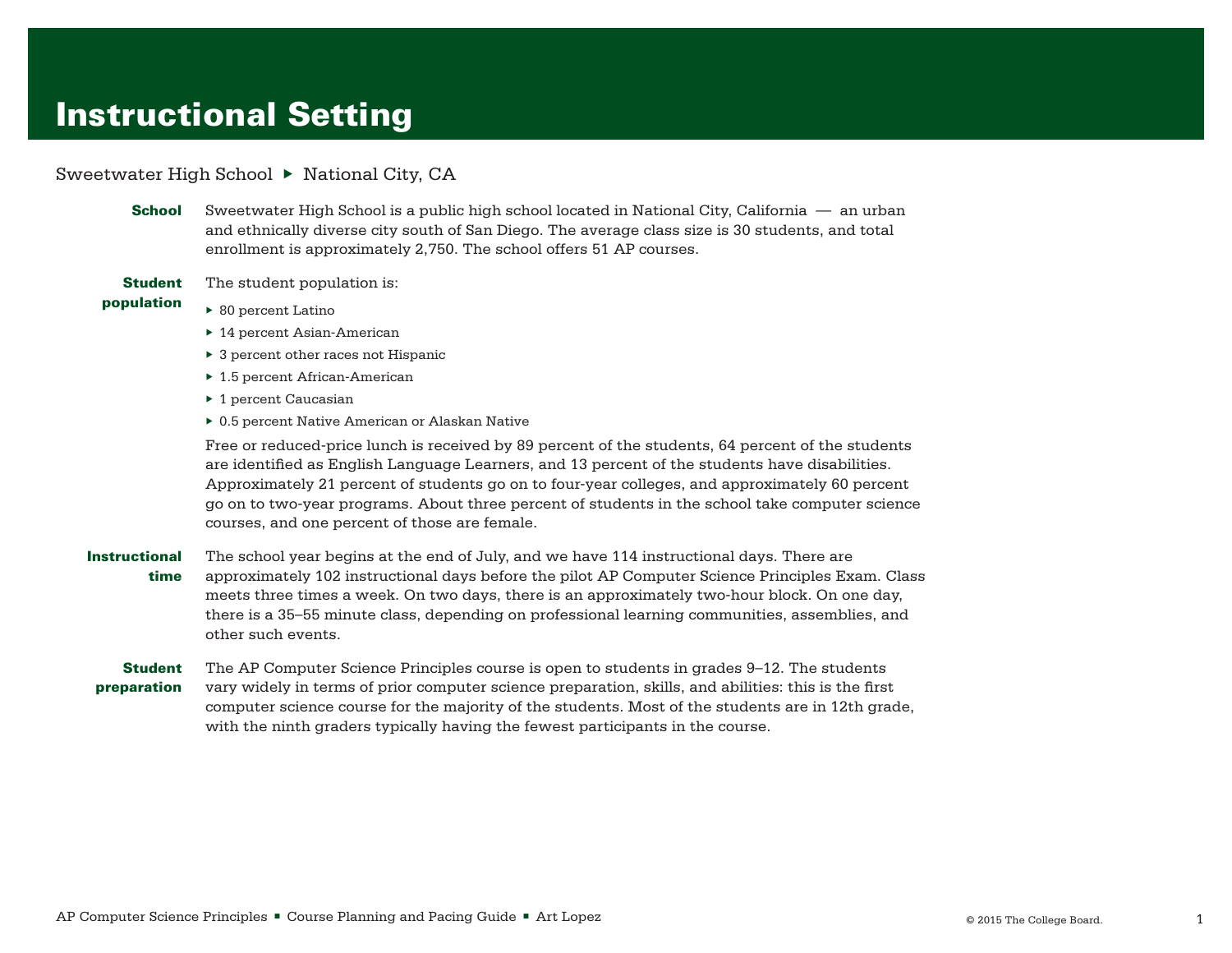### Primary planning resources

Expeditions Through Alice. Quintin Cutts, Sarah Esper, and Beth Simon. Accessed November 5, 2014. **<https://sites.google.com/a/eng.ucsd.edu/expeditions-through-alice/home>**.

*This online book is the primary resource for the AP Computer Science Principles curriculum implemented at Sweetwater High School. It is separated into modules, based on the Alice software, that align to the curriculum framework. Alice is designed to help students learn computer science concepts via 3-D objects that are used to create short animations and video games.*

Guides Through Alice 2. Quintin Cutts, Sarah Esper, and Beth Simon. Accessed November 5, 2014. **[https://sites.google.com/a/eng.ucsd.edu/guides-through-alice-2/1-telling-a-story/book?pli=1](https://sites.google.com/a/eng.ucsd.edu/guides-through-alice-2/1-telling-a-story/book?pli51)**.

*This companion website for the Expeditions Through Alice online book contains modules, videos, answers to the questions within the modules, lecture presentations that use a classroom-response system, and discussion questions to help students reach a deeper understanding of the learning objectives. It also contains labs with instructions and practice programming problems. In order to access the companion teacher's guide and instructional materials, please contact CS-CAVE (Creating a Village of CS Educators) at* **[http://cs-cave.org/](http://cs-cave.org/index.php) [index.php](http://cs-cave.org/index.php)***, or Art Lopez at* **<arthur.lopez@sweetwaterschools.org>** *or* **<mr.arturo.lopez@gmail.com>***. Or to request access to all resource materials for Dr. Simon's curriculum go to* **<http://www.ce21sandiego.org/>***.*

Computer Science Principles Fall 2015 and Computer Science Principles Spring 2015. Arthur Lopez. Canvas. Accessed July 2, 2015. **<https://canvas.instructure.com/courses/944870>** (Fall Semester); **<https://canvas.instructure.com/courses/943888>** (Spring Semester).

*I created and designed these online courses for my course based on Dr. Beth Simon's Alice-based Computer Science Principles course. Dr. Simon's course is taught at the University of California, San Diego, so I have modified some of the resources for a high school audience. The digital platform used for these courses is Canvas.* **Important note: the courses have been made public and direct URLs to assignments included with each activity. However, if any URL does not take you to the specific assignment, from the course homepage select Assignments on the far left and then search for the assignment title (which is always included in quotation marks in the activity's Materials)***.*

Alice (Version 2.4) [Software]. Carnegie Mellon University, 1999. Accessed November 4, 2014. **[http://www.alice.org/index.php?page=downloads/download\\_alice2.4](http://www.alice.org/index.php?page=downloads/download_alice2.4)**.

"Curriculum." Exploring Computer Science. Joanna Goode and Gail Chapman. Accessed November 4, 2014. **<http://www.exploringcs.org/curriculum>**.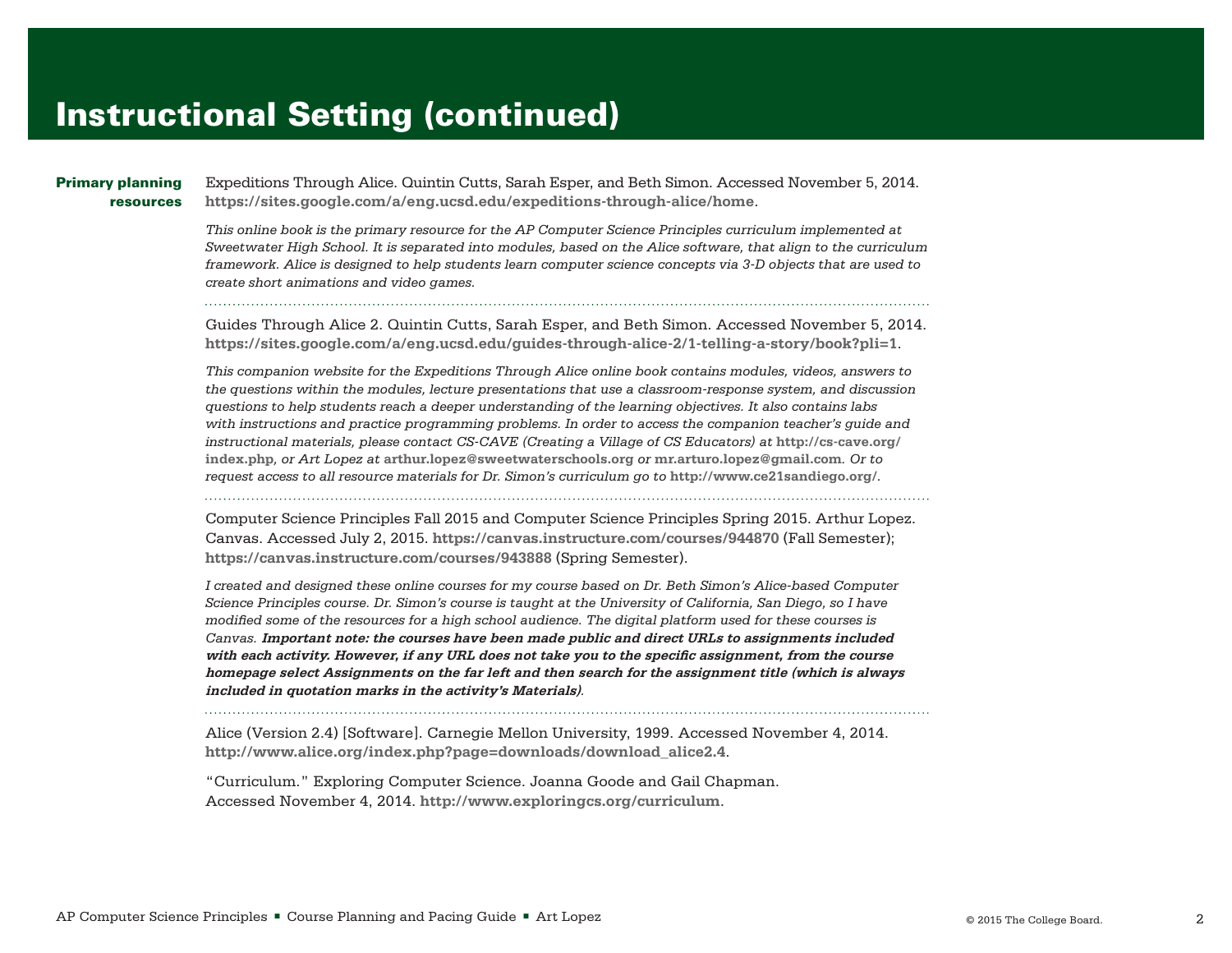### Primary planning resources

"CSTA - Curriculum Resources." Computer Science Teachers Association/Association for Computing Machinery (ACM). Accessed December 12, 2014. **[http://csta.acm.org/Curriculum/sub/](http://csta.acm.org/Curriculum/sub/CurrResources.html) [CurrResources.html](http://csta.acm.org/Curriculum/sub/CurrResources.html)**.

"Pair Programming-in-a-Box: The Power of Collaborative Learning." National Center for Women & Information Technology. Accessed November 7, 2014. **<https://www.ncwit.org/pair-programming>**.

Computer Science Unplugged. Michael Fellows, Tim Bell, and Ian Witten. Accessed November 8, 2014. **<http://csunplugged.org/activities/>**.

*Computer Science Unplugged is a collection of free learning activities that teach computer science through engaging games and puzzles, using cards, string, crayons, and lots of running around.*

"Repository for Alice Materials." Susan Rodger. Duke University Department of Computer Science. Accessed November 7, 2014. **<http://www.cs.duke.edu/csed/alice09/>**.

Abelson, Hal, Ken Ledeen, and Harry Lewis. *Blown to Bits: Your Life, Liberty, and Happiness after the Digital Explosion*. Addison-Wesley, 2008. Accessed November 7, 2014. **[http://www.bitsbook.](http://www.bitsbook.com/thebook/) [com/thebook/](http://www.bitsbook.com/thebook/)**.

*The authors of this book describe how information is captured, processed, and made accessible, revealing how the digital revolution is changing the world in unexpected ways.*

Dann, Wanda P., Stephen Cooper, and Randy Pausch. *Learning to Program with Alice: Custom Edition for University of California, San Diego*. Boston: Prentice Hall, 2009.

*This book is from the Alice creators and is designed to teach students how to program with the platform.*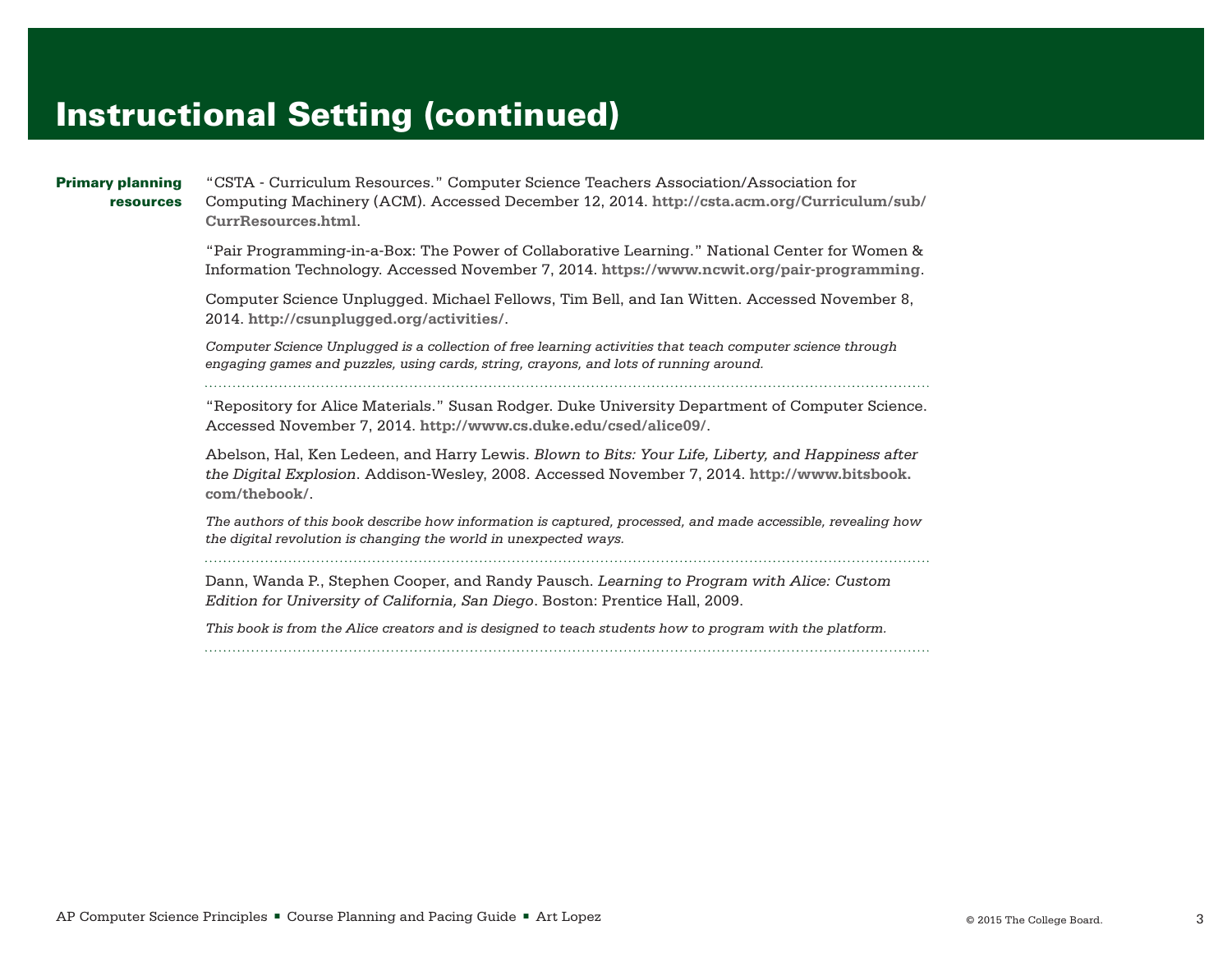## <span id="page-6-0"></span>Overview of the Course

I teach the AP Computer Science Principles course modeled after the curriculum designed by Dr. Beth Simon (University of California, San Diego). I use the programming platform Alice to teach students to create animated short stories, simulations, and video games by manipulating 3-D objects in a virtual world. Alice uses blocks to represent commands such as "move" or "turn" to make it easier for students to understand the fundamentals of programs. The programming environment avoids common syntax errors that frustrate many students in an introductory computer science course. Students taking the course are highly engaged and enjoy mastering computer science concepts.

There are a variety of assessment tools that are utilized during the course to continually assess and evaluate student performance and mastery. The students use an online book authored by Dr. Simon that contains exploratory modules based on the *AP Computer Science Principles Curriculum Framework*. Students are required to read, create exploratory "Alice world" projects, and answer a series of questions designed to provide a formative assessment and facilitate a deeper understanding of various concepts explored during the course.

Projects are planned, programmed, and tested to reinforce and demonstrate mastery of the learning objectives. The labs are designed to have students work independently or collaboratively, which research has shown to improve design, technical, and language skills, and increase the number of students who will take a more rigorous computer science course.

I use lecture presentations to scaffold each module and increase accessibility for all students. Each presentation builds upon students' prior knowledge, reinforcing concepts and skills, and poses essential questions based on the *AP Computer Science Principles Curriculum Framework*. Student engagement and participation is facilitated by

the use of a classroom-response system (such as i>Clicker). At the beginning of each lecture, students take a low-stakes quiz based upon the exploratory module: this is an incentive for students to read the online book, complete exploratory projects, and provide feedback to me and their classmates. Peer-discussion questions, aided by the classroom-response system, are also included in the lecture presentation. These questions are designed to deepen students' understanding of computing concepts and help develop their technical, analytical, and communication skills through debate in teams that I moderate. I have taken the liberty of determining that the quiz questions are summative and the peer-discussion questions are formative. In addition to these assessments, a midterm and final are given as summative assessments for students to demonstrate mastery of required topics and concepts presented throughout the course.

Students are also required to complete a series of performance tasks based on the curriculum framework. These performance tasks include various computing activities such as exploring issues involving technology and society, which require students to use online discussion forums, Internet resource search and analysis tools, and online publishing platforms. Other performance tasks require students to demonstrate mastery of various programming concepts as outlined by the curriculum framework.

To broaden participation in the course, I initiate discussions with the administration, school counselors, teaching staff, and parents, and I regularly remind them of the course benefits, which include providing students a solid understanding of computing concepts and computational thinking skills. I recruit students from the local middle schools, the high school AVID program, and AP and general education courses — showing inspirational videos and presentations.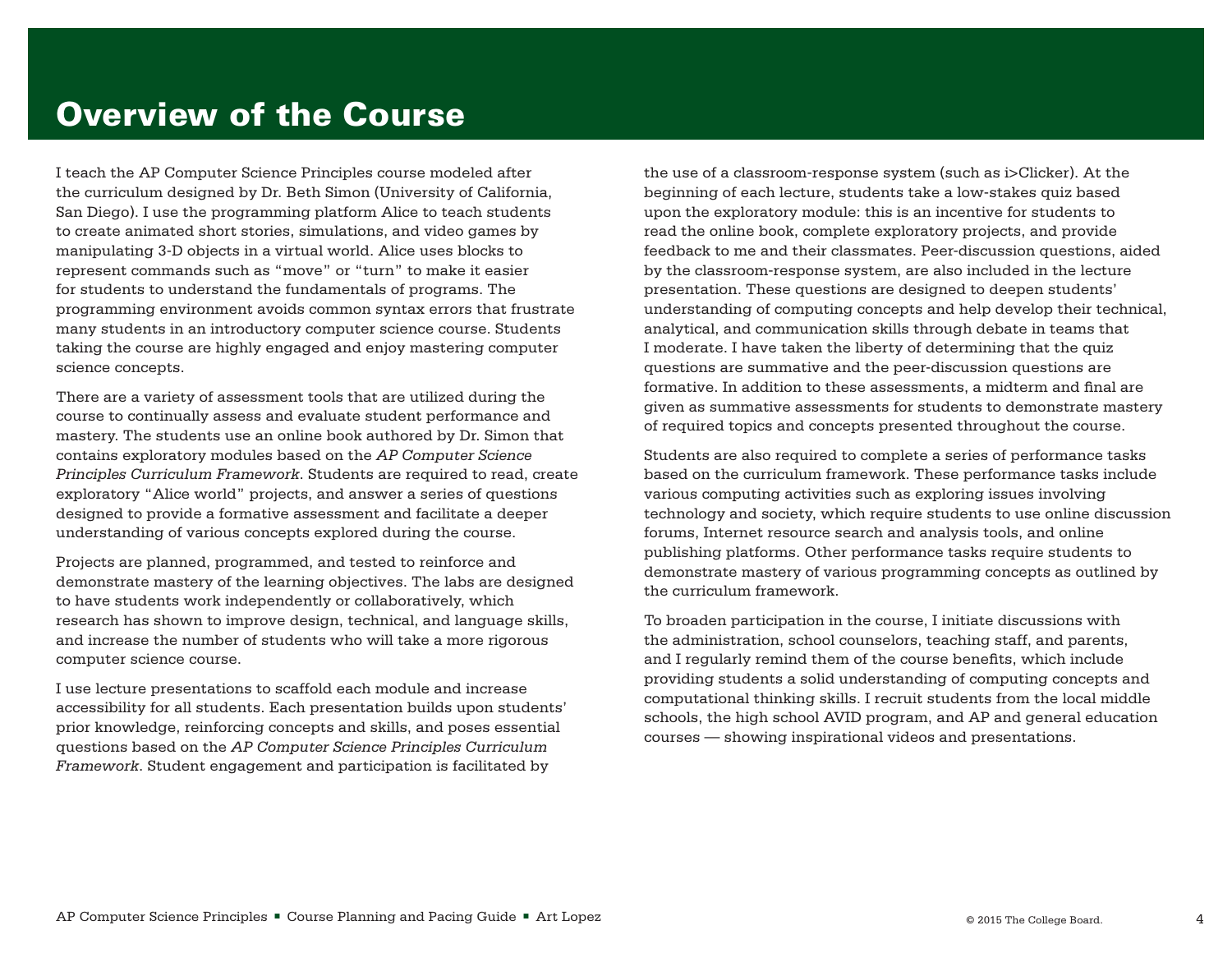## <span id="page-7-0"></span>Computational Thinking Practices

## **P1: Connecting Computing**

Developments in computing have far-reaching effects on society and have led to significant innovations. The developments have implications for individuals, society, commercial markets, and innovation. Students in this course study these effects, and they learn to draw connections between different computing concepts. Students are expected to:

- $\blacktriangleright$  Identify impacts of computing.
- ▶ Describe connections between people and computing.
- ▶ Explain connections between computing concepts.

## **P2: Creating Computational Artifacts**

Computing is a creative discipline in which creation takes many forms, such as remixing digital music, generating animations, developing websites and writing programs. Students in this course engage in the creative aspects of computing by designing and developing interesting computational artifacts as well as by applying computing techniques to creatively solve problems. Students are expected to:

- $\triangleright$  Create an artifact with a practical, personal, or societal intent.
- $\triangleright$  Select appropriate techniques to develop a computational artifact.
- $\triangleright$  Use appropriate algorithmic and information management principles.

## **P3: Abstracting**

Computational thinking requires understanding and applying abstraction at multiple levels, such as privacy in social networking applications, logic gates and bits, and the human genome project. Students in this course use abstraction to develop models and simulations of natural and artificial phenomena, use them to make predictions about the world, and analyze their efficacy and validity. Students are expected to:

- ▶ Explain how data, information, or knowledge is represented for computational use.
- ▶ Explain how abstractions are used in computation or modeling.
- ▶ Identify abstractions.
- ▶ Describe modeling in a computational context.

## **P4: Analyzing Problems and Artifacts**

The results and artifacts of computation and the computational techniques and strategies that generate them can be understood both intrinsically for what they are as well as for what they produce. They can also be analyzed and evaluated by applying aesthetic, mathematical, pragmatic, and other criteria. Students in this course design and produce solutions, models, and artifacts, and they evaluate and analyze their own computational work as well as the computational work others have produced. Students are expected to:

- ▶ Evaluate a proposed solution to a problem.
- ▶ Locate and correct errors.
- ▶ Explain how an artifact functions.
- ▶ Justify appropriateness and correctness of a solution, model, or artifact.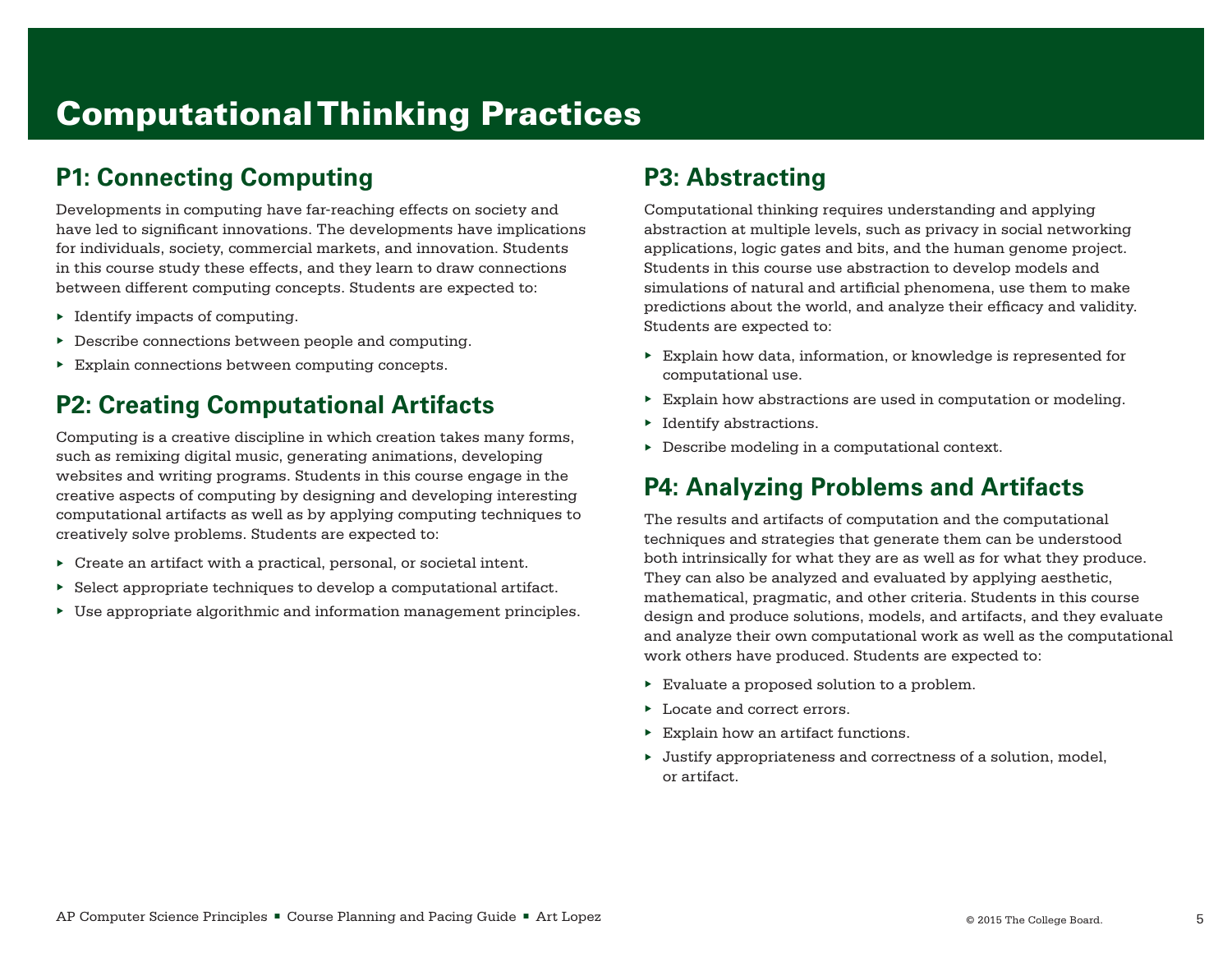## Computational Thinking Practices (continued)

## **P5: Communicating**

Students in this course describe computation and the impact of technology and computation, explain and justify the design and appropriateness of their computational choices, and analyze and describe both computational artifacts and the results or behaviors of such artifacts. Communication includes written and oral descriptions supported by graphs, visualizations, and computational analysis. Students are expected to:

- $\triangleright$  Explain the meaning of a result in context.
- $\triangleright$  Describe computation with accurate and precise language, notations, or visualizations.
- ▶ Summarize the purpose of a computational artifact.

## **P6: Collaborating**

Innovation can occur when people work together or independently. People working collaboratively can often achieve more than individuals working alone. Learning to collaborate effectively includes drawing on diverse perspectives, skills, and the backgrounds of peers to address complex and open-ended problems. Students in this course collaborate on a number of activities, including investigation of questions using data sets and in the production of computational artifacts. Students are expected to:

- $\triangleright$  Collaborate with another student in solving a computational problem.
- $\triangleright$  Collaborate with another student in producing an artifact.
- ▶ Share the workload by providing individual contributions to an overall collaborative effort.
- $\triangleright$  Foster a constructive, collaborative climate by resolving conflicts and facilitating the contributions of a partner or team member.
- $\triangleright$  Exchange knowledge and feedback with a partner or team member.
- ▶ Review and revise their work as needed to create a high-quality artifact.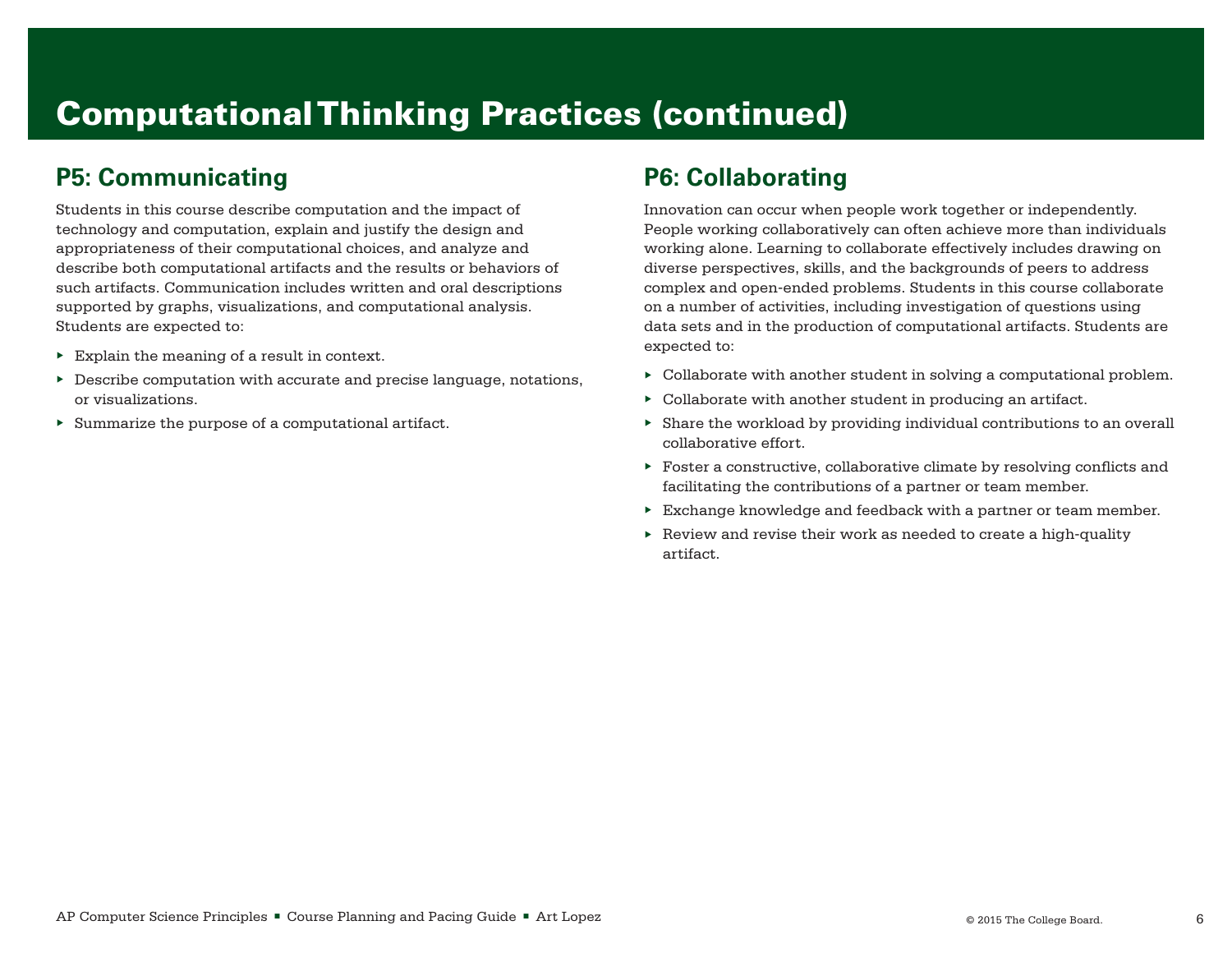## <span id="page-9-0"></span>Pacing Overview

| <b>Unit</b>                                                 | <b>Hours of</b>    |                                                                                                                                                                                                                                                                                                                                                                                                                                                                                                                                                                                                                                                                        |
|-------------------------------------------------------------|--------------------|------------------------------------------------------------------------------------------------------------------------------------------------------------------------------------------------------------------------------------------------------------------------------------------------------------------------------------------------------------------------------------------------------------------------------------------------------------------------------------------------------------------------------------------------------------------------------------------------------------------------------------------------------------------------|
|                                                             | <b>Instruction</b> | <b>Unit Summary</b>                                                                                                                                                                                                                                                                                                                                                                                                                                                                                                                                                                                                                                                    |
| 1: Introduction to<br><b>Computer Science</b><br>Principles | 15                 | In this unit, students discover that computer programmers and developers learn new things by<br>exploring, creating, and having a written plan before starting to explore. They learn the basics<br>of computer programming by converting a plan for a simple animation into an Alice program —<br>translating the plan into code one step at a time and testing the code by executing it after each<br>new line. Some steps in the plan written as a single action will be broken down into multiple<br>instructions or code; to ensure students understand what they are exploring they need to make<br>predictions about what the code will do before executing it. |
| 2: Telling and<br>Dividing a Story<br>(Methods)             | 15                 | Breaking up code into methods is one way computer scientists or programmers use abstraction<br>to manage complexity in computing. In Unit 2, students learn that computers can do some very<br>complex things and that humans need to use abstraction to help them manage thinking about the<br>instructions they give the computer in their programs.                                                                                                                                                                                                                                                                                                                 |
| 3: Behaving the Same<br>vs. Differently<br>(Parameters)     | 15                 | Students learn what parameters are and that parameters are specified in a method. They learn<br>that by supplying different parameters or values, methods and programs will behave differently.<br>Students also learn that methods can take any number of parameters. An activity on how<br>computing has impacted innovations in other fields is given at the end of this unit, and students<br>determine the beneficial and harmful effects of these innovations on people and society.                                                                                                                                                                             |
| 4: Get into the Story<br>(Events)                           | 10                 | Students learn to create interactive computer programs by using events. They learn to define,<br>describe, and explain events and learn how to work with events to enable an audience (other<br>computer users) to interact with their programs. Students learn that there are many different<br>kinds of events, enabling their users to interact with their programs in different ways. They find<br>out how code they write to respond to an event can in some situations be reused to handle many<br>other events.                                                                                                                                                 |
| 5: The Internet and<br><b>Binary Numbers</b>                | 12                 | Using a series of readings, articles, and activities based on the Computer Science Unplugged<br>website and the Computer Science Teachers Association CSP Internet module, students explore<br>and learn about binary numbers and how Internet infrastructure works.                                                                                                                                                                                                                                                                                                                                                                                                   |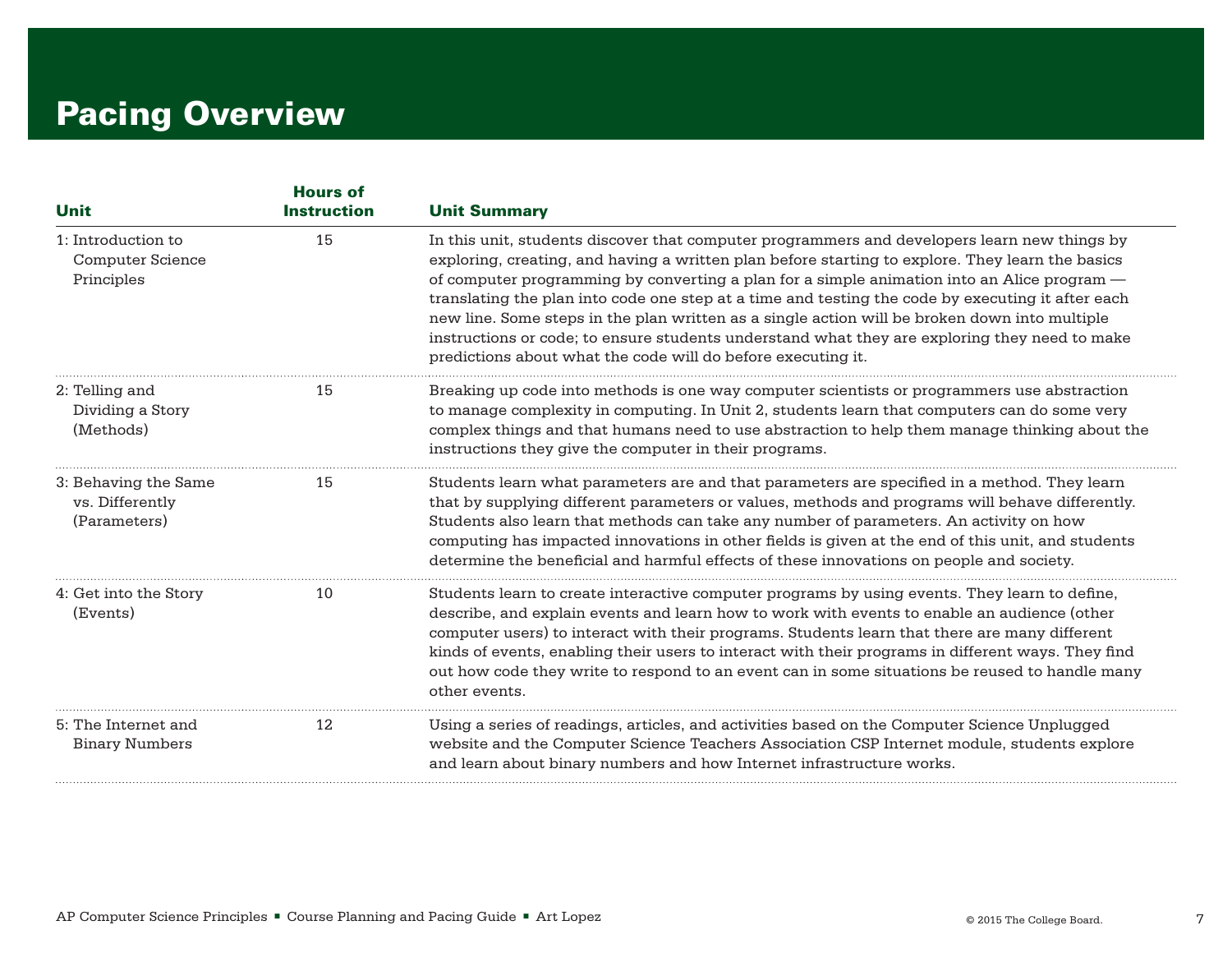| <b>Unit</b>                                     | <b>Hours of</b><br><b>Instruction</b> | <b>Unit Summary</b>                                                                                                                                                                                                                                                                                                                                                                                                                                                                                                                                                                                                                                                                                                                                                                 |
|-------------------------------------------------|---------------------------------------|-------------------------------------------------------------------------------------------------------------------------------------------------------------------------------------------------------------------------------------------------------------------------------------------------------------------------------------------------------------------------------------------------------------------------------------------------------------------------------------------------------------------------------------------------------------------------------------------------------------------------------------------------------------------------------------------------------------------------------------------------------------------------------------|
| 6: Mathematical<br>Expressions and<br>Functions | 15                                    | Students learn how to calculate values based on sizes and locations of objects to allow them<br>to create programs (Alice worlds) that react more realistically. Students learn to use a function<br>(purple blocks or tiles) of an object to get information about its height, width, and depth. They<br>learn to create mathematical expressions to calculate amounts they want to control (e.g. by<br>moving or turning) so that the objects can interact realistically based on their size and location.<br>Students create their own functions where they can put complex mathematical calculations to<br>abstract or hide complex expression calculation.                                                                                                                     |
| 7: Choosing Your Path<br>(If Statements)        | 10                                    | Students learn to introduce conditional behaviors at decision points into their programs (e.g. "I<br>will do this, but only if a particular condition holds") by using If-else statements (green blocks<br>or tiles). They learn that this allows them to make a decision between two different behaviors,<br>based on the value of a function. They also learn that If-else statements evaluate functions via<br>mathematical expressions or Boolean operators such as $\lt$ , $\leq$ , $\gt$ , $\geq$ , $\cong$ (equal), and $\neq$ (not equal).                                                                                                                                                                                                                                  |
| 8: More Complex<br>Control of<br>Execution      | 15                                    | Students learn two different ways to handle complex conditions under which they want to<br>execute code: using compound Boolean expressions or "nesting" If-else statements (putting one<br>inside another). Students create programs where execution is controlled (using If-else statements)<br>by complex sets of conditions. One way students can express these complex conditions is by<br>combining with the Boolean operator and and the Boolean operator or. Another way to express<br>complex conditions is by using multiple If-else statements, sometimes one after another and<br>sometimes with one nested inside part of another.                                                                                                                                     |
| 9: Doing Things Over<br>and Over (Loops)        | 10                                    | Students learn that one of the real powers of computing is to ask the computer to repeat the<br>same instructions over and over again. Students learn two kinds of loops — control structures<br>similar to If-else statements and doTogethers — and they learn to use counted loops and while<br>loops. Students revisit the concept of abstraction in order to break down a complex task that they<br>want to have repeated multiple times. They learn that while loops can be used when they do<br>not have a specific number of times that they know (in advance) a set of instructions should be<br>repeated; loops use Boolean expressions to determine when to keep executing the code (when<br>the expression is true) or to stop and go on (when the expression is false). |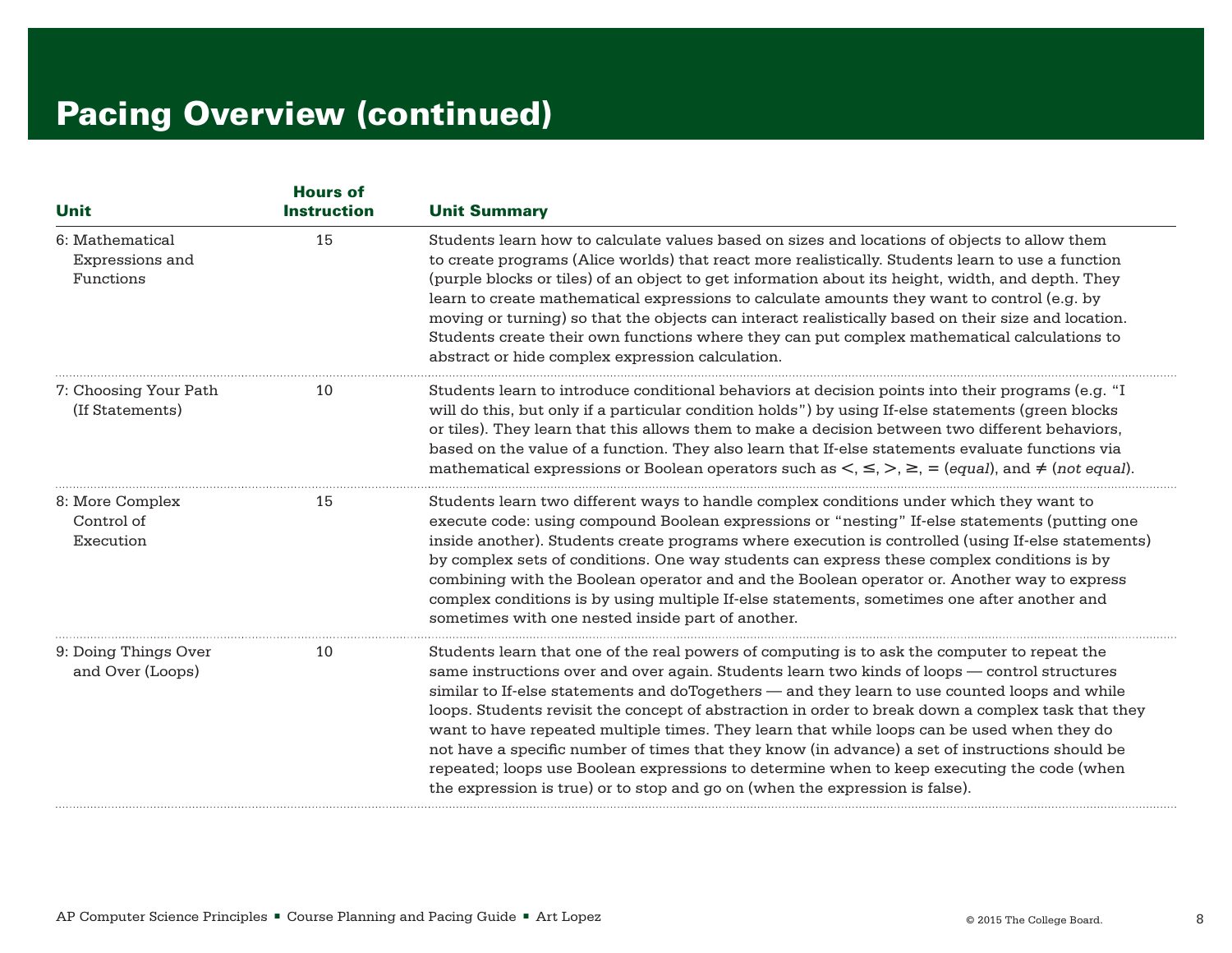| <b>Unit</b>                                   | <b>Hours of</b><br><b>Instruction</b> | <b>Unit Summary</b>                                                                                                                                                                                                                                                                                                                                                                                                                                                  |
|-----------------------------------------------|---------------------------------------|----------------------------------------------------------------------------------------------------------------------------------------------------------------------------------------------------------------------------------------------------------------------------------------------------------------------------------------------------------------------------------------------------------------------------------------------------------------------|
| 10: Grouping Items<br>Together (Lists)        | 10                                    | Students learn that with computers, they can make lists of objects to have them all perform the<br>same action without telling each object to do it. They learn that they can specify if they want<br>objects to perform the actions together or one at a time. Students learn to introduce randomness<br>so that results from a program can have more "natural" actions and that looping can be used with<br>lists and randomness to create more interesting games. |
| 11: Spreadsheets and<br>12<br>Large Data Sets |                                       | Students learn that the concepts behind Alice programming can apply to many mainstream<br>computer applications, including spreadsheets. Many of the basic functions and programming<br>concepts, such as COUNTIF in spreadsheets, are similar to functions and If-statements in Alice.<br>Students also learn to work with large data sets and to manipulate and manage large worksheets<br>and tables.                                                             |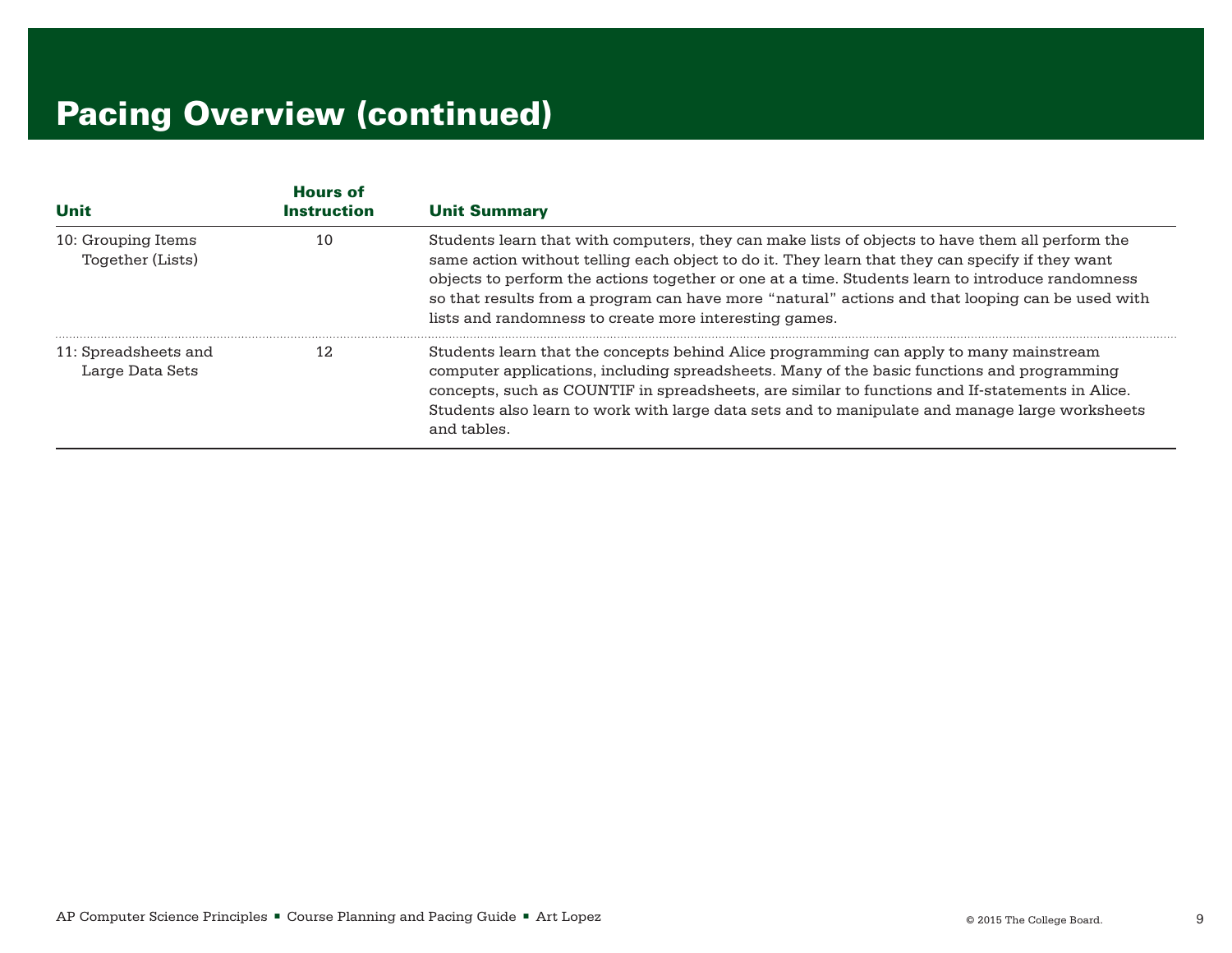<span id="page-12-0"></span>BIG IDEA 1 **Creativity** BIG IDEA 4 **Algorithms** BIG IDEA 5 **Programming** BIG IDEA 7 **Global Impact**

### Essential Understandings:

▶ **EU 1.1, EU 1.2, EU 1.3, EU 2.3, EU 4.1, EU 4.2, EU 5.1, EU 5.2, EU 5.4, EU 7.1, EU 7.3, EU 7.4**

## Projects and Major Assignments:

▶ **Exploratory Module 1 Alice World** ▶ **Module 1 Discussion Questions** ▶ **Lab 1 Alice World Projects (3)**

### Guiding Questions

for implementation in a

program. [P2]

▶ **What are computing and computational thinking and why are they important to learn?** ▶ **What is computer programming?** ▶ **Why is creating a plan important for creating a program?** ▶ **Why do experienced programmers use prediction when creating and writing programs?**

| <b>Learning Objectives</b>                                                                                                                                                                                                                                                                                 | <b>Materials</b>                                                                                                                                                                   | <b>Instructional Activities and Classroom Assessments</b>                                                                                                                                                                                                                                                                                                                                                                                                                                                                                                                                                                                                                                                  |  |                                                                                                                                                                                                        |
|------------------------------------------------------------------------------------------------------------------------------------------------------------------------------------------------------------------------------------------------------------------------------------------------------------|------------------------------------------------------------------------------------------------------------------------------------------------------------------------------------|------------------------------------------------------------------------------------------------------------------------------------------------------------------------------------------------------------------------------------------------------------------------------------------------------------------------------------------------------------------------------------------------------------------------------------------------------------------------------------------------------------------------------------------------------------------------------------------------------------------------------------------------------------------------------------------------------------|--|--------------------------------------------------------------------------------------------------------------------------------------------------------------------------------------------------------|
| LO 1.1.1: Apply a creative<br>development process when<br>creating computational<br>artifacts. [P2]<br>$LO$ 1.2.1: Create a<br>computational artifact for<br>creative expression. [P2]<br>LO 1.2.2: Create a computational<br>artifact using computing tools<br>and techniques to solve a<br>problem. [P2] | Web<br>Expeditions<br>Through Alice<br>homepage, ("Ap-<br>pendixAFirstWorld.<br>a2w," "AppendixA-<br>DancingBee.a2w")<br>Dann, Cooper,<br>Pausch, "Appendix<br>A: Getting Started" | <b>Instructional Activity: Complete Appendix Alice Worlds</b><br>This activity is designed to teach students the basics of using the<br>Alice programming platform. I demonstrate to the students two<br>example worlds embedded within the program - a movie-style<br>animation and an interactive program. Students then learn to create<br>a 3-D Alice world based on the step-by-step instructions in Appendix<br>A, including setting the world up, saving it, and adding objects<br>to it using built-in methods (instructions) among other basic<br>programming elements.<br>Essential knowledge addressed: 1.1.1 A, B; 1.2.1 A-E; 1.2.2 A; 1.2.3 A-C;<br>1.2.4 A-F; 1.2.5 B; 1.3.1 D, E; 5.1.1 A-D |  |                                                                                                                                                                                                        |
| $LO$ 1.2.3: Create a new<br>computational artifact by<br>combining or modifying<br>existing artifacts. [P2]                                                                                                                                                                                                | Web<br>"Pair<br>Programming-in-<br>a-Box: The Power                                                                                                                                | <b>Instructional Activity: Pair Programming</b><br>This activity is an introduction to the concept and techniques<br>of pair programming. I give a lecture on pair programming and<br>students watch a video and read an article on it. A description of                                                                                                                                                                                                                                                                                                                                                                                                                                                   |  |                                                                                                                                                                                                        |
| LO 1.2.4: Collaborate in the<br>creation of computational<br>artifacts. [P6]                                                                                                                                                                                                                               | of Collaborative<br>Learning" (click<br>the Download                                                                                                                               |                                                                                                                                                                                                                                                                                                                                                                                                                                                                                                                                                                                                                                                                                                            |  | pair programming, the benefits and problems, pair programming<br>basics, the do's and don'ts, dealing with differences, and how pair<br>programming affects their grade are covered. Students answer a |
| LO 1.2.5: Analyze the<br>correctness, usability,<br>functionality, and suitability of<br>computational artifacts. [P4]                                                                                                                                                                                     | button for all of this<br>activity's materials)                                                                                                                                    | series of questions on the article, video, and lecture.<br>Essential knowledge addressed: 1.2.2 B; 1.2.4 A-F                                                                                                                                                                                                                                                                                                                                                                                                                                                                                                                                                                                               |  |                                                                                                                                                                                                        |
| LO 1.3.1: Use computing tools<br>and techniques for creative<br>expression. [P2]                                                                                                                                                                                                                           |                                                                                                                                                                                    |                                                                                                                                                                                                                                                                                                                                                                                                                                                                                                                                                                                                                                                                                                            |  |                                                                                                                                                                                                        |
| LO 2.3.1: Use models and<br>simulations to represent<br>phenomena. [P3]                                                                                                                                                                                                                                    |                                                                                                                                                                                    |                                                                                                                                                                                                                                                                                                                                                                                                                                                                                                                                                                                                                                                                                                            |  |                                                                                                                                                                                                        |
| LO 4.1.1: develop an algorithm                                                                                                                                                                                                                                                                             |                                                                                                                                                                                    |                                                                                                                                                                                                                                                                                                                                                                                                                                                                                                                                                                                                                                                                                                            |  |                                                                                                                                                                                                        |

◀ *Pair programming is a* 

*collaborative learning method in which students program in pairs instead of individually. Due to the high number of English Language Learners (and students with special needs) in my class, working in pairs helps students learn programming concepts.*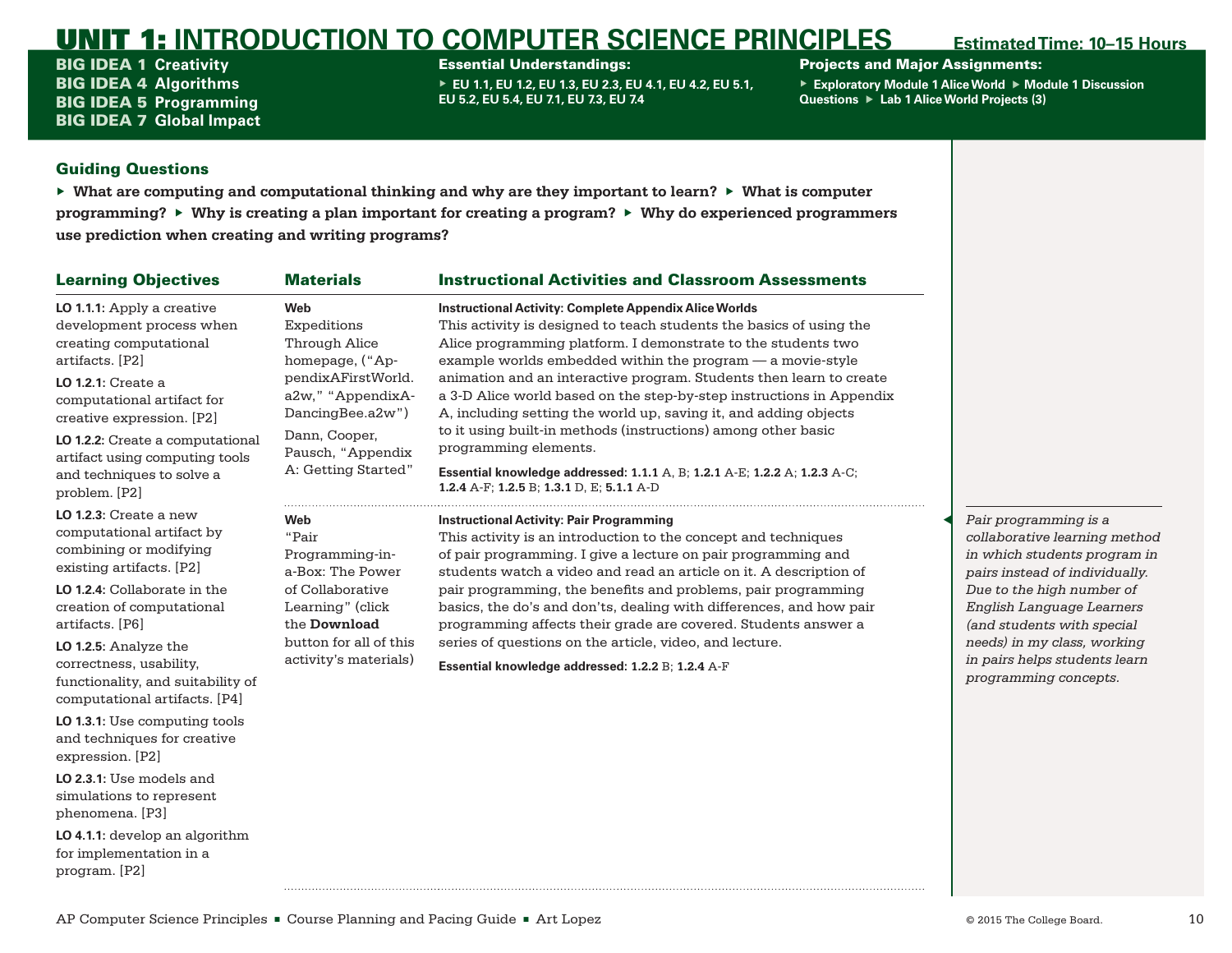BIG IDEA 1 **Creativity** BIG IDEA 4 **Algorithms** BIG IDEA 5 **Programming** BIG IDEA 7 **Global Impact**

### Essential Understandings:

▶ **EU 1.1, EU 1.2, EU 1.3, EU 2.3, EU 4.1, EU 4.2, EU 5.1, EU 5.2, EU 5.4, EU 7.1, EU 7.3, EU 7.4**

### Projects and Major Assignments:

▶ **Exploratory Module 1 Alice World** ▶ **Module 1 Discussion Questions** ▶ **Lab 1 Alice World Projects (3)**

### Guiding Questions

▶ **What are computing and computational thinking and why are they important to learn?** ▶ **What is computer programming?** ▶ **Why is creating a plan important for creating a program?** ▶ **Why do experienced programmers use prediction when creating and writing programs?**

| <b>Learning Objectives</b>                                                                                                                                                                                                                                                                                                                                                                                                                                                                                    | <b>Materials</b>                                                                                                                                                                                                                                                                                                                                                                                                  | <b>Instructional Activities and Classroom Assessments</b>                                                                                                                                                                                                                                                                                                                                                                                                                                                                                                                                                                                                                                                                                                          |  |  |
|---------------------------------------------------------------------------------------------------------------------------------------------------------------------------------------------------------------------------------------------------------------------------------------------------------------------------------------------------------------------------------------------------------------------------------------------------------------------------------------------------------------|-------------------------------------------------------------------------------------------------------------------------------------------------------------------------------------------------------------------------------------------------------------------------------------------------------------------------------------------------------------------------------------------------------------------|--------------------------------------------------------------------------------------------------------------------------------------------------------------------------------------------------------------------------------------------------------------------------------------------------------------------------------------------------------------------------------------------------------------------------------------------------------------------------------------------------------------------------------------------------------------------------------------------------------------------------------------------------------------------------------------------------------------------------------------------------------------------|--|--|
| LO 4.1.2: Express an algorithm<br>in a language. [P5]<br>LO 4.2.4: Evaluate algorithms<br>analytically and empirically<br>for efficiency, correctness, and<br>clarity. [P4]<br>LO 5.1.1: Develop a program for<br>creative expression, to satisfy<br>personal curiosity, or to create<br>new knowledge. [P2]<br>LO 5.1.2: Develop a correct<br>program to solve problems.<br>[P2]<br>LO 5.2.1: Explain how programs<br>implement algorithms. [P3]<br>LO 5.4.1: Evaluate the<br>correctness of a program. [P4] | Web<br>"Alice Tutori-<br>als Summers<br>2008-2015": "The<br><b>Essentials of Alice</b><br>(Bunny)," "The<br><b>Essentials of Alice</b><br>(Kangaroo)," "Alice<br>and Daisies," and<br>"Positioning Ob-<br>jects": instruction<br>files [ppt or pdf]<br>and finished worlds<br>[.a2w files] for all<br>four tutorials<br><b>Computer Science</b><br>Principles Fall<br>2015, "Module<br>1 Questions<br>Assignment" | <b>Instructional Activity: Four Alice Beginner Tutorials</b><br>Students begin to explore programming by creating four Alice worlds<br>based on four Duke University tutorials. Students work in pairs using<br>pair programming techniques. My online Canvas course provides<br>students access to instructional materials and a repository of files<br>and resources.<br>Essential knowledge addressed: 1.1.1 A, B; 1.2.1 A-E; 1.2.2 B; 1.2.3 A-C;<br>1.2.4 A-D; 1.2.5 A-D; 1.3.1 E; 4.1.1 A, B; 4.1.2 A-C; 5.1.1 A-D; 5.1.3 C, D;<br>5.4.1 E, F, K                                                                                                                                                                                                              |  |  |
|                                                                                                                                                                                                                                                                                                                                                                                                                                                                                                               | Web<br>Expeditions<br>Through Alice, "1.<br>Telling a Story"<br>Guides Through<br>Alice 2, "1. Telling<br>a Story: Book"<br>(video explanations<br>for section $1.3-1.7$ )<br>"Planning with<br>Pseudocode"                                                                                                                                                                                                       | <b>Instructional Activity: Exploratory Module 1 Alice World</b><br>Students complete module 1 from Expeditions Through Alice. They<br>are directed to type a specific set of instructions to create a program<br>using Alice to learn a basic level of programming. Students read<br>and follow a written plan for a simple animation. They convert the<br>plan into "pseudocode" and provide the computer instructions<br>for the animation; they learn they can do instructions in order or<br>do instructions <b>together</b> . Students work in pairs based on pair<br>programming techniques.<br>Essential knowledge addressed: 1.1.1 A, B; 1.2.1 A-D; 1.2.2 A, B; 1.2.3 A-C;<br>1.2.4 A-F; 1.2.5 A-D; 1.3.1 D; 2.3.1 A-C; 4.1.1 A, B; 4.1.2 A-C; 4.2.4 A, B; |  |  |

◀ *Pseudocode is a simple way to write programming code in English (or any other language). Pseudocode is not an actual programming language: it uses short phrases to write code for programs before you actually create it in a specific language. Here is a link to a [video tutorial on](https://www.khanacademy.org/computing/computer-programming/programming/good-practices/p/planning-with-pseudo-code)* **pseudocode** *by the Khan Academy.*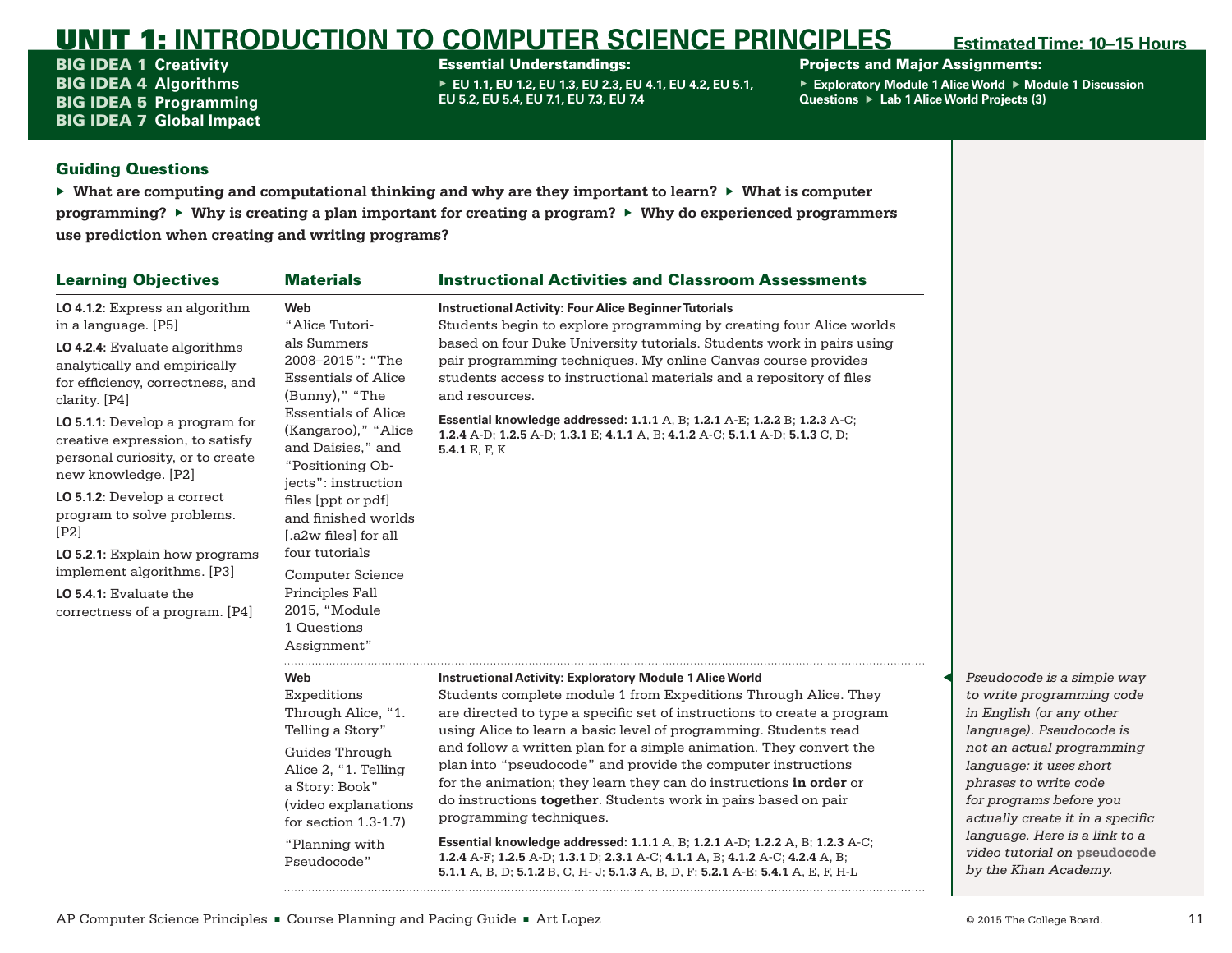BIG IDEA 1 **Creativity** BIG IDEA 4 **Algorithms** BIG IDEA 5 **Programming** BIG IDEA 7 **Global Impact**

### Essential Understandings:

▶ **EU 1.1, EU 1.2, EU 1.3, EU 2.3, EU 4.1, EU 4.2, EU 5.1, EU 5.2, EU 5.4, EU 7.1, EU 7.3, EU 7.4**

### Projects and Major Assignments:

▶ **Exploratory Module 1 Alice World** ▶ **Module 1 Discussion Questions** ▶ **Lab 1 Alice World Projects (3)**

### Guiding Questions

▶ **What are computing and computational thinking and why are they important to learn?** ▶ **What is computer programming?** ▶ **Why is creating a plan important for creating a program?** ▶ **Why do experienced programmers use prediction when creating and writing programs?**

| <b>Learning Objectives</b>                                                                                                                                                                                                 | <b>Materials</b>                                                                                                                                        | <b>Instructional Activities and Classroom Assessments</b>                                                                                                                                                                                                                                                                                                                                                                                                                                                                                                                                                                                                                         |                                                                                        |
|----------------------------------------------------------------------------------------------------------------------------------------------------------------------------------------------------------------------------|---------------------------------------------------------------------------------------------------------------------------------------------------------|-----------------------------------------------------------------------------------------------------------------------------------------------------------------------------------------------------------------------------------------------------------------------------------------------------------------------------------------------------------------------------------------------------------------------------------------------------------------------------------------------------------------------------------------------------------------------------------------------------------------------------------------------------------------------------------|----------------------------------------------------------------------------------------|
| All of the learning objectives<br>from the first activities in<br>this unit (pages 10-11) are<br>addressed: 1.1.1, 1.2.1, 1.2.2, 1.2.3,<br>1.2.4, 1.2.5, 1.3.1, 2.3.1, 4.1.1, 4.1.2,<br>4.2.4, 5.1.1, 5.1.2, 5.2.1, 5.4.1. | <b>Web</b><br>Computer Science<br>Principles Fall<br>2015, "Module<br>1 Questions<br>Assignment"<br><b>Software</b><br>Google Docs or<br>Microsoft Word | <b>Instructional Activity: Exploratory Module 1 Questions</b><br>As students read and follow the instructions for creating the<br>exploratory module 1 Alice world, they are also required to<br>answer a series of questions in the module that promote a deeper<br>understanding of the concepts they are learning. Students answer<br>these questions in a shared Google Doc or in their own Microsoft<br>Word document, using MLA formatting. A step-by-step instructional<br>document for this instructional activity is provided.<br>Essential knowledge addressed: 1.1.1 A, B; 1.2.1 A-E; 1.2.2 A, B; 1.2.3 A-C;<br>4.1.2 B, C; 4.2.4 A, B; 5.1.2 B-.J; 5.4.1 E, F, H-J, L | $\mathcal{A}$<br>no<br>als<br>go<br>an<br>pr<br>ca<br>th<br>ch<br>th<br>on<br>CO<br>th |
|                                                                                                                                                                                                                            | <b>Web</b><br>Expeditions<br>Through Alice, "1.<br>Telling a Story"                                                                                     | Instructional Activity: Module 1 Final Programming Assignment<br>Students think of a short story or scene and create their own Alice<br>world. They are required to select a world, place five objects into<br>it, and use the Do in order and Do together blocks/tiles. Students<br>storyboard and sketch out a scene (either using a piece of paper or<br>a computer program). They include and describe what is going to<br>happen, in what order, and in some detail $-$ for example, where will<br>a <b>Do together</b> be used? When the storyboard is complete, students<br>build and set up the world by adding objects and placing them in                               |                                                                                        |

the world.

**Essential knowledge addressed: 1.1.1** A, B; **1.2.1** A-D; **1.2.2** A, B; **1.2.3** A-C; **1.2.4** A-F; **1.2.5** A-D; **1.3.1** D; **4.1.1** A, B; **4.1.2** A-C; **4.2.4** A, B; **5.1.1** A, B, D; **5.1.2** B, C, H-J; **5.1.3** A, B, D, F; **5.2.1** A-E; **5.4.1** A, E, F, H-L

◀ *A key point is telling students not to skim the reading. I also model for them what a good answer is versus a bad answer. A good answer is projected so that all students can see it then compare their answers; most students change their answers as they may have only written one or a few words and not completely answered*   $e$  *question.*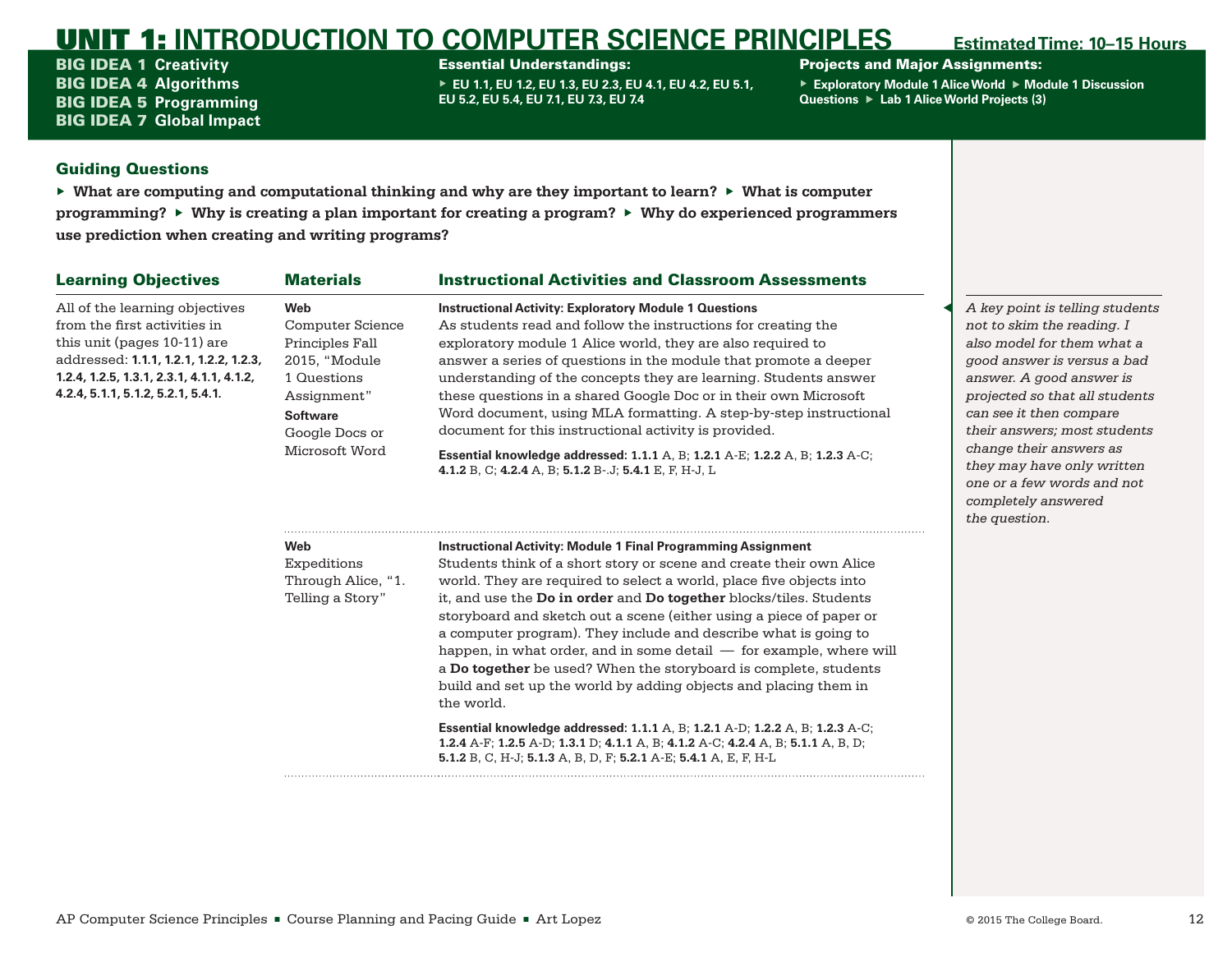BIG IDEA 1 **Creativity** BIG IDEA 4 **Algorithms** BIG IDEA 5 **Programming** BIG IDEA 7 **Global Impact**

### Essential Understandings:

▶ **EU 1.1, EU 1.2, EU 1.3, EU 2.3, EU 4.1, EU 4.2, EU 5.1, EU 5.2, EU 5.4, EU 7.1, EU 7.3, EU 7.4**

### Projects and Major Assignments:

▶ **Exploratory Module 1 Alice World** ▶ **Module 1 Discussion Questions** ▶ **Lab 1 Alice World Projects (3)**

### Guiding Questions

▶ **What are computing and computational thinking and why are they important to learn?** ▶ **What is computer programming?** ▶ **Why is creating a plan important for creating a program?** ▶ **Why do experienced programmers use prediction when creating and writing programs?**

| <b>Learning Objectives</b>                                                                                                              | <b>Materials</b>                                                                                                                                                                                                      | <b>Instructional Activities and Classroom Assessments</b>                                                                                                                                                                                                                             |                                                                                                                                                                                                                                                          |  |
|-----------------------------------------------------------------------------------------------------------------------------------------|-----------------------------------------------------------------------------------------------------------------------------------------------------------------------------------------------------------------------|---------------------------------------------------------------------------------------------------------------------------------------------------------------------------------------------------------------------------------------------------------------------------------------|----------------------------------------------------------------------------------------------------------------------------------------------------------------------------------------------------------------------------------------------------------|--|
| All of the learning objectives<br>from the first activities in<br>this unit (pages 10-11) are<br>addressed: 1.1.1, 1.2.1, 1.2.2, 1.2.3, | <b>Software</b><br>Classroom-<br>Response<br>System such                                                                                                                                                              | <b>Summative Assessment: Module 1 Quiz</b><br>Students answer three multiple-choice questions using a classroom-<br>response system with a unique identifier for each student. Students<br>are graded on correct responses.                                                           | I use i>Clicker as the student<br>response system; any<br>classroom-response system<br>can be used.                                                                                                                                                      |  |
| $1.2.4, 1.2.5, 1.3.1, 2.3.1, 4.1.1, 4.1.2,$<br>4.2.4, 5.1.1, 5.1.2, 5.2.1, 5.4.1.                                                       | as i>Clicker<br>Web<br>Guides Through<br>Alice 2, "1. Telling<br>a Story: Lecture"<br>("Module 1 Telling<br>a Story.pptx" ;<br>both Summative<br>and Formative<br>assessments are<br>embedded in the<br>presentation) | Students also answer four open-ended questions based on the<br>essential questions.<br><b>Essential knowledge addressed: 1.1.1</b> A, B; 1.2.1 A-E; 1.2.2 A, 1.2.3 A-C;<br>1.2.5 A, B; 1.3.1 D, E; 4.1.1 A, B; 4.1.2 B, 4.1.2 C; 4.2.4 A, B; 5.1.1 A; 5.1.2 A, B, D;<br>5.4.1 E, F, H | Online programs such as<br>Socrative.com are available,<br>but i>Clicker works well<br>for pedagogy of clicker<br>quiz and discussion<br>participation questions.<br>This summative assessment<br>answers all of the guiding<br>questions for this unit. |  |
|                                                                                                                                         |                                                                                                                                                                                                                       |                                                                                                                                                                                                                                                                                       |                                                                                                                                                                                                                                                          |  |

AP Computer Science Principles ■ Course Planning and Pacing Guide ■ Art Lopez © 2015 The College Board. 13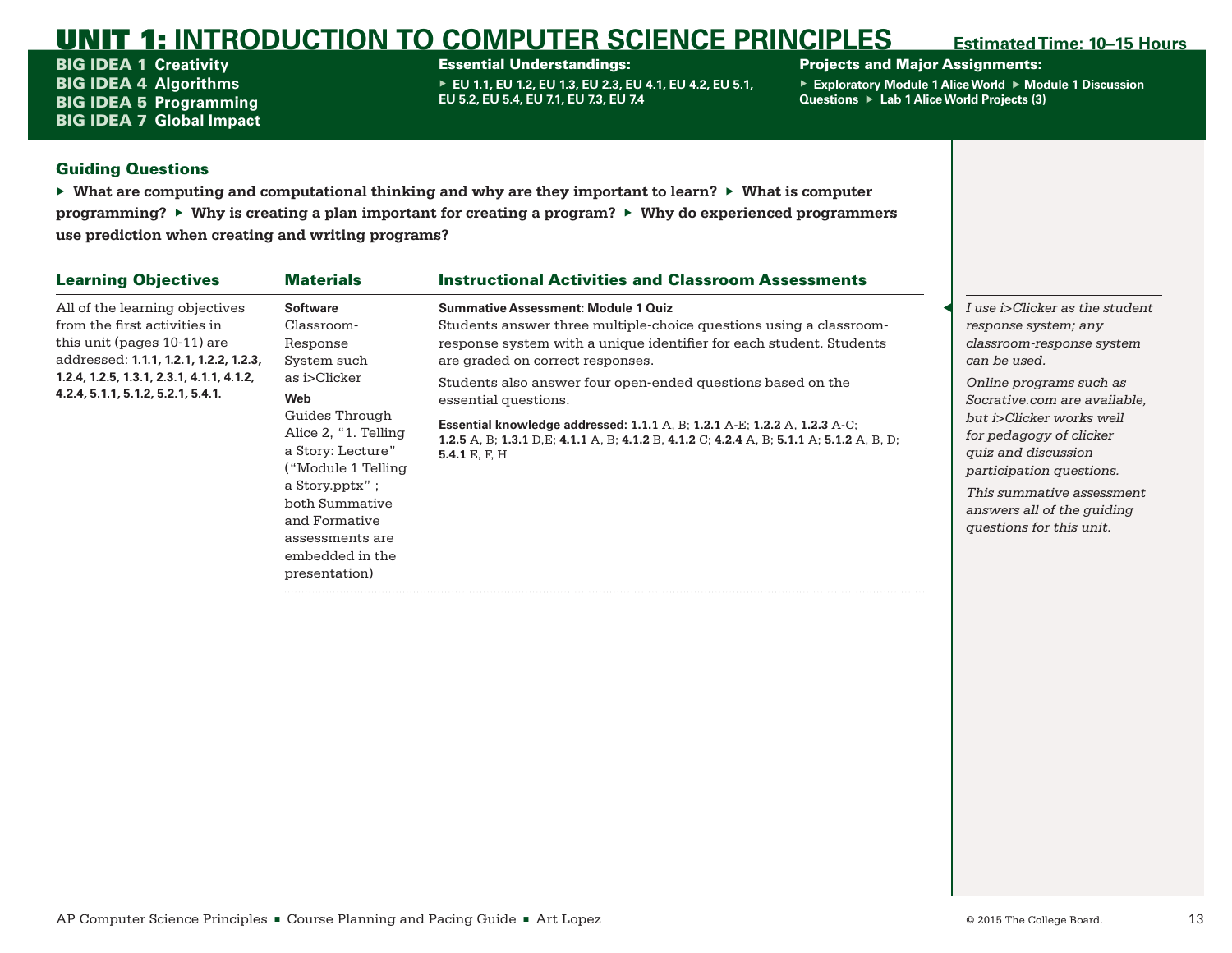BIG IDEA 1 **Creativity** BIG IDEA 4 **Algorithms** BIG IDEA 5 **Programming** BIG IDEA 7 **Global Impact**

### Essential Understandings:

▶ **EU 1.1, EU 1.2, EU 1.3, EU 2.3, EU 4.1, EU 4.2, EU 5.1, EU 5.2, EU 5.4, EU 7.1, EU 7.3, EU 7.4**

## Projects and Major Assignments:

▶ **Exploratory Module 1 Alice World** ▶ **Module 1 Discussion Questions** ▶ **Lab 1 Alice World Projects (3)**

## Guiding Questions

▶ **What are computing and computational thinking and why are they important to learn?** ▶ **What is computer programming?** ▶ **Why is creating a plan important for creating a program?** ▶ **Why do experienced programmers use prediction when creating and writing programs?**

| <b>Learning Objectives</b>                  | <b>Materials</b>     | <b>Instructional Activities and Classroom Assessments</b>                    |          |
|---------------------------------------------|----------------------|------------------------------------------------------------------------------|----------|
| All of the learning objectives              | <b>Software</b>      | <b>Formative Assessment: Module 1 Peer Discussion Questions</b>              | Feedb    |
| from the first activities in                | Classroom-           | Students work in groups of three to answer multiple-choice questions         | every    |
| this unit (pages 10-11) are                 | Response System      | using a classroom-response system. Some questions contain short              | and I    |
| addressed: 1.1.1, 1.2.1, 1.2.2, 1.2.3,      | Web                  | video clips that explain code. First students read the question and          | is corr  |
| $1.2.4, 1.2.5, 1.3.1, 2.3.1, 4.1.1, 4.1.2,$ | Guides through       | individually select an answer (1 minute). Then they discuss their            | incorre  |
| 4.2.4, 5.1.1, 5.1.2, 5.2.1, 5.4.1.          | Alice 2, "1. Telling | answers with their peers (1–2 minutes), clearly explaining why               | full cre |
|                                             | a Story: Lecture"    | they chose that answer. After the discussion, students answer the            | at leas  |
|                                             | (all files on this   | question again — either the same answer or a new one based on their          | questi   |
|                                             | page)                | group discussion (1 minute). I ask for two or three volunteers to share      | partici  |
|                                             | Guides Through       | their answers and group discussions with the class; they explain             | the qu   |
|                                             | Alice, "Discussion   | which answer they chose and why. I then share the correct answer             | for a d  |
|                                             | Videos" (all videos  | and explain clearly why it's correct and why the other ones are not.         | compu    |
|                                             | on this page)        | Essential knowledge addressed: 1.1.1 A, B; 1.2.1 A-D, 1.2.2 A, B; 1.2.3 A-C; | develo   |
|                                             |                      | 1.2.5 A-D; 1.3.1 D, E; 4.1.1 A, B; 4.1.2 B, C; 4.2.4 A, B; 5.1.1 A;          | and co   |
|                                             |                      | 5.1.2 A, B, D-F, H-L                                                         | (not oi  |

◀ *Feedback is provided for every question; students and I discuss which answer is correct and which are incorrect. Students receive full credit by answering at least 90 percent of the*   $q$ <sub>ons</sub> — dependant on *participation and analyzing the questions and answers for a deeper understanding of computing concepts and to develop technical, analysis, and communication skills (not on whether they got the answer right). I train students on having effective discussion groups by showing videos that demonstrate good versus bad discussions.*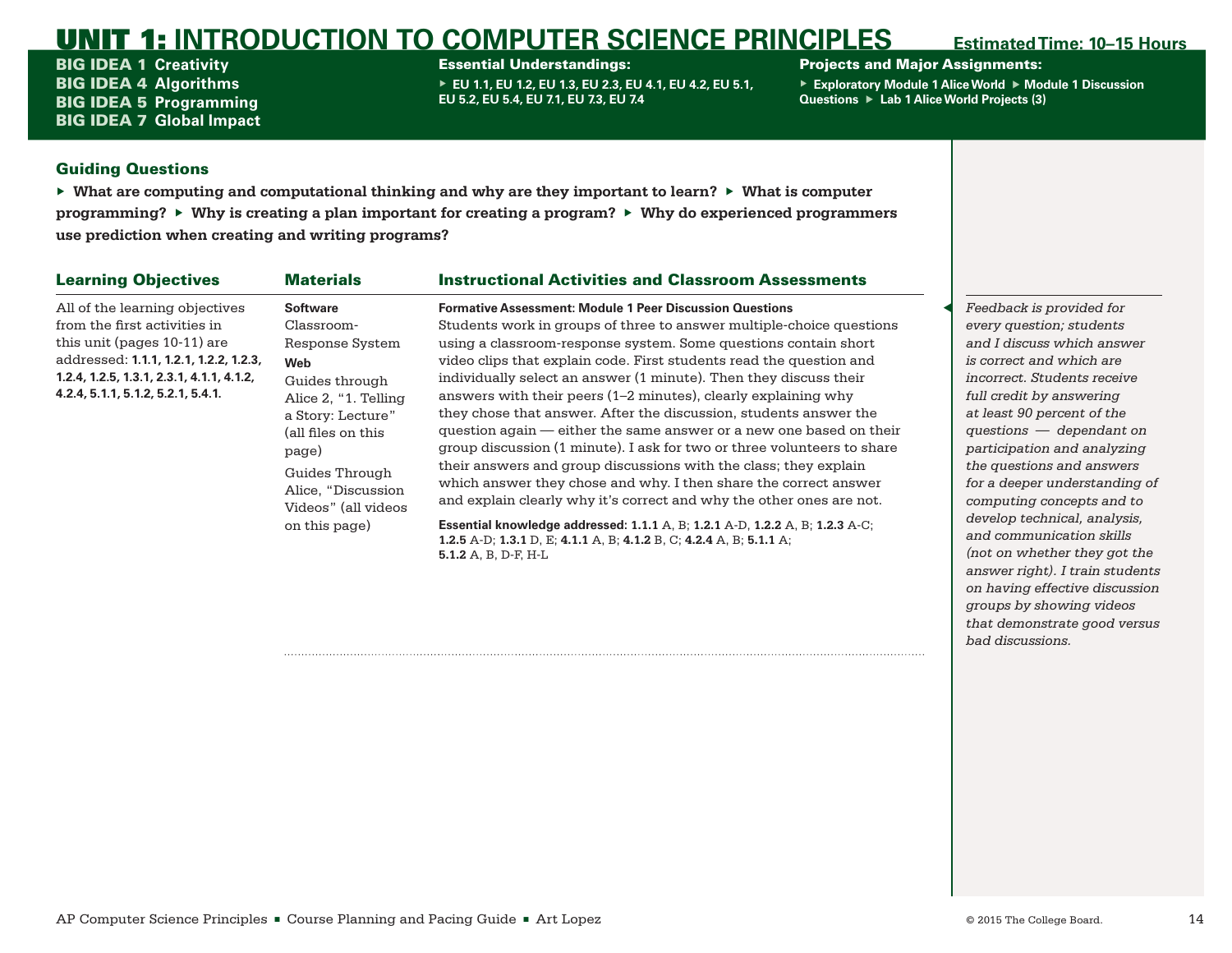BIG IDEA 1 **Creativity** BIG IDEA 4 **Algorithms** BIG IDEA 5 **Programming** BIG IDEA 7 **Global Impact**

### Essential Understandings:

▶ **EU 1.1, EU 1.2, EU 1.3, EU 2.3, EU 4.1, EU 4.2, EU 5.1, EU 5.2, EU 5.4, EU 7.1, EU 7.3, EU 7.4**

### Projects and Major Assignments:

▶ **Exploratory Module 1 Alice World** ▶ **Module 1 Discussion Questions** ▶ **Lab 1 Alice World Projects (3)**

### Guiding Questions

▶ **What are computing and computational thinking and why are they important to learn?** ▶ **What is computer programming?** ▶ **Why is creating a plan important for creating a program?** ▶ **Why do experienced programmers use prediction when creating and writing programs?**

| <b>Learning Objectives</b>                                                                                                                                                                                                   | <b>Materials</b>                                                                                                                                                                                                                                                                                                                              | <b>Instructional Activities and Classroom Assessments</b>                                                                                                                                                                                                                                                                                                                                                                                                                                                                                                                                     |                                                                                                                                                                                                                                                                                                                                         |
|------------------------------------------------------------------------------------------------------------------------------------------------------------------------------------------------------------------------------|-----------------------------------------------------------------------------------------------------------------------------------------------------------------------------------------------------------------------------------------------------------------------------------------------------------------------------------------------|-----------------------------------------------------------------------------------------------------------------------------------------------------------------------------------------------------------------------------------------------------------------------------------------------------------------------------------------------------------------------------------------------------------------------------------------------------------------------------------------------------------------------------------------------------------------------------------------------|-----------------------------------------------------------------------------------------------------------------------------------------------------------------------------------------------------------------------------------------------------------------------------------------------------------------------------------------|
| All of the learning objectives<br>from the first activities in<br>this unit (pages 10-11) are<br>addressed: 1.1.1, 1.2.1, 1.2.2, 1.2.3,<br>$1.2.4, 1.2.5, 1.3.1, 2.3.1, 4.1.1, 4.1.2,$<br>4.2.4, 5.1.1, 5.1.2, 5.2.1, 5.4.1. | Web<br>Guides Through<br>Alice 2, "1. Telling<br>a Story: Lab"<br>("Mod1.2LabStart-<br>er.a2W" for Lab 1B<br>and "Mod1.3Lab-<br>Starter.a2W" for<br>Lab 1C, Lab Part A,<br>Lab Part B)<br>or<br>Computer Science<br>Principles Fall<br>2015, "Lab 1A,"<br>"Lab 1B," and<br>"Lab $1C$ "<br><b>Software</b><br>Google Docs or<br>Microsoft Word | <b>Instructional Activity: Lab 1A</b><br>Students create an Alice world. They learn to select a virtual world,<br>insert, move, and set up objects (characters) via the object pane,<br>and use the built-in methods provided to move the objects around<br>in the world. Students answer two questions about the objects and<br>methods used. Students use a template and create an MLA-formatted<br>document titled "Lab 1 Questions" to answer the questions for Lab 1.<br>Essential knowledge addressed: 1.1.1 A, B; 1.2.1 A-D; 1.2.2 A, B; 1.2.3 A-D;<br>1.3.1 E; 5.1.1 A; 5.1.2 A, B, D | Students are expected to<br>demonstrate mastery of the<br>concepts in the modules by<br>completing labs and projects.<br>Students are expected to<br>come prepared to lab, having<br>done the relevant exploratory<br>projects and assignments and<br>having engaged with and<br>learned the material in lecture<br>and online modules. |
|                                                                                                                                                                                                                              |                                                                                                                                                                                                                                                                                                                                               |                                                                                                                                                                                                                                                                                                                                                                                                                                                                                                                                                                                               |                                                                                                                                                                                                                                                                                                                                         |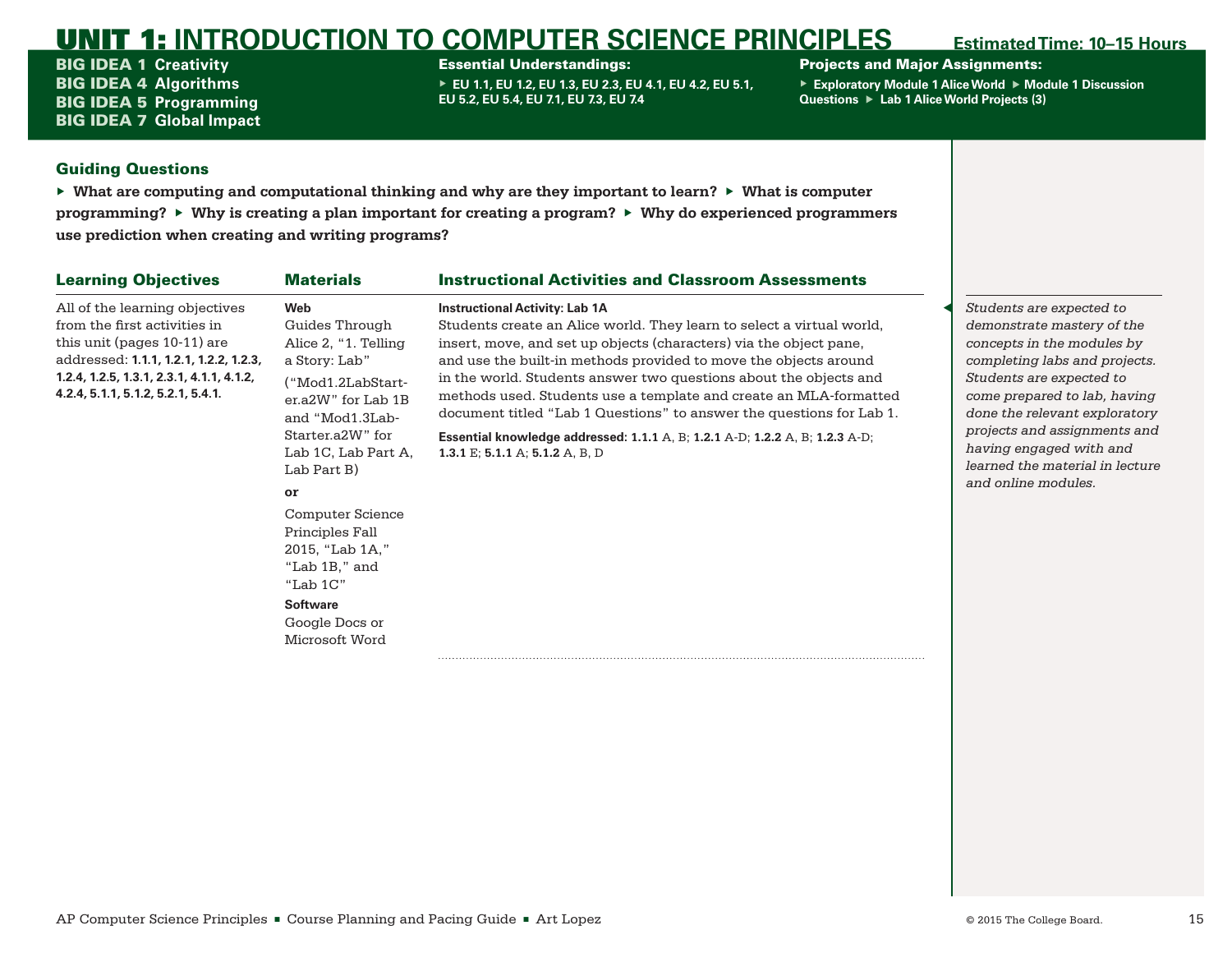BIG IDEA 1 **Creativity** BIG IDEA 4 **Algorithms** BIG IDEA 5 **Programming** BIG IDEA 7 **Global Impact**

### Essential Understandings:

▶ **EU 1.1, EU 1.2, EU 1.3, EU 2.3, EU 4.1, EU 4.2, EU 5.1, EU 5.2, EU 5.4, EU 7.1, EU 7.3, EU 7.4**

## Projects and Major Assignments:

▶ **Exploratory Module 1 Alice World** ▶ **Module 1 Discussion Questions** ▶ **Lab 1 Alice World Projects (3)**

### Guiding Questions

▶ **What are computing and computational thinking and why are they important to learn?** ▶ **What is computer programming?** ▶ **Why is creating a plan important for creating a program?** ▶ **Why do experienced programmers use prediction when creating and writing programs?**

| <b>Learning Objectives</b>                                                                                                                                                                                                 | <b>Materials</b> | <b>Instructional Activities and Classroom Assessments</b>                                                                                                                                                                                                                                                                                                                                                                                                                                                                                                                                                                                                                                                                                                                                                                                     |                                                                                                                                                                                                                                                                                                                                                                                                                        |
|----------------------------------------------------------------------------------------------------------------------------------------------------------------------------------------------------------------------------|------------------|-----------------------------------------------------------------------------------------------------------------------------------------------------------------------------------------------------------------------------------------------------------------------------------------------------------------------------------------------------------------------------------------------------------------------------------------------------------------------------------------------------------------------------------------------------------------------------------------------------------------------------------------------------------------------------------------------------------------------------------------------------------------------------------------------------------------------------------------------|------------------------------------------------------------------------------------------------------------------------------------------------------------------------------------------------------------------------------------------------------------------------------------------------------------------------------------------------------------------------------------------------------------------------|
| All of the learning objectives<br>from the first activities in<br>this unit (pages 10-11) are<br>addressed: 1.1.1, 1.2.1, 1.2.2, 1.2.3,<br>1.2.4, 1.2.5, 1.3.1, 2.3.1, 4.1.1, 4.1.2,<br>4.2.4, 5.1.1, 5.1.2, 5.2.1, 5.4.1. |                  | <b>Instructional Activity: Lab 1B</b><br>Students use the Alice world from Lab 1A to complete Lab 1B by<br>writing code based upon the scenario/story described for Lab 1B.<br>Students explain the Do in order block/tile (control structure) and<br>why actions happen in the order they do (one before another).<br>Students also manipulate action in the program by moving method<br>tiles (instructions) based on viewing an Alice program (code).<br>Students explain how the <b>Do together</b> block/tile (control structure)<br>can be used to make actions happen at the same time.<br>Essential knowledge addressed: 1.1.1 A, B; 1.2.1 A-D; 1.2.2 A, B; 1.2.3 A-C;<br>1.2.4 A-F; 1.2.5 A-D; 1.3.1 D; 4.1.1 A, B; 4.1.2 B, C; 4.2.4 A, B; 5.1.1 A, B, D;<br>5.1.3 A, B, D, F; 5.1.2 A-C, H-J; 5.2.1 B-D; 5.4.1 A, E, F, H, I, K, L | A key instructional<br>component is using pair<br>programming. Another key<br>component is having students<br>explain their code to one<br>another and then also explain<br>it to me (clearly!). Again,<br>emphasize to students the<br>importance of reading the<br>instructions carefully and not<br>skimming the material.<br>Lab 1A, Lab 1B, and Lab<br>1C provide step-by-step<br>instructions for this activity. |
|                                                                                                                                                                                                                            |                  | <b>Instructional Activity: Lab 1C</b><br>Students write code based upon the scenario/story described for<br>Lab 1C. They explain why actions happen in the order they do (one<br>before another) and how to manipulate action by moving method tiles<br>(instructions) based on looking at an Alice program. Students also<br>explain how the Do together tile (control structure) can be used to<br>make actions happen at the same time.<br>Essential knowledge addressed: 1.1.1 A, B; 1.2.1 A-D; 1.2.2 A, B; 1.2.3 A-C;<br>1.2.4 A-F; 1.2.5 A-D; 1.3.1 D; 2.3.1 A-D; 4.1.1 A, B; 4.1.2 B, C; 4.2.4 A, B;<br>5.1.1 A, B, D; 5.1.3 A, B, D, F; 5.1.2 A-C, H-J; 5.2.1 B-D; 5.4.1 A, E, F, H, I, K, L                                                                                                                                          |                                                                                                                                                                                                                                                                                                                                                                                                                        |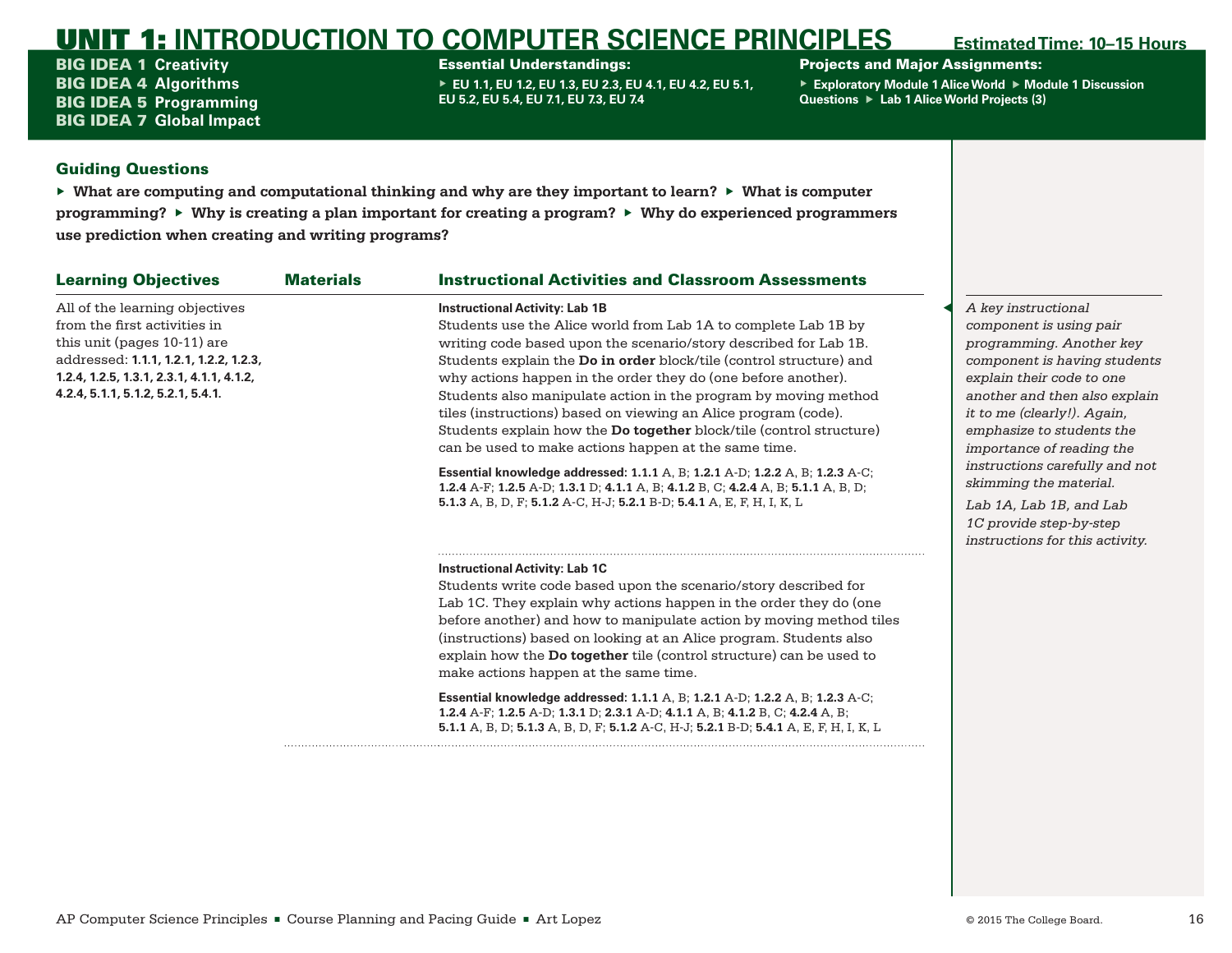BIG IDEA 1 **Creativity** BIG IDEA 4 **Algorithms** BIG IDEA 5 **Programming** BIG IDEA 7 **Global Impact**

### Essential Understandings:

▶ **EU 1.1, EU 1.2, EU 1.3, EU 2.3, EU 4.1, EU 4.2, EU 5.1, EU 5.2, EU 5.4, EU 7.1, EU 7.3, EU 7.4**

Projects and Major Assignments:

▶ **Exploratory Module 1 Alice World** ▶ **Module 1 Discussion Questions** ▶ **Lab 1 Alice World Projects (3)**

### Guiding Questions

▶ **What are computing and computational thinking and why are they important to learn?** ▶ **What is computer programming?** ▶ **Why is creating a plan important for creating a program?** ▶ **Why do experienced programmers use prediction when creating and writing programs?**

| All of the learning objectives<br><b>Instructional Activity: Practice Programming Problems</b><br>Web<br>from the first activities in<br>Guides through<br>Students create an Alice world that requires them to set up the<br>this unit (pages 10-11) are<br>Alice 2, "1. Telling<br>world, add five objects to it, and use built-in methods: turn, roll, say,<br>addressed: 1.1.1, 1.2.1, 1.2.2, 1.2.3,<br>a Story: Practice<br>Do in order, and Do together. Students watch a video and emulate<br>1.2.4, 1.2.5, 1.3.1, 2.3.1, 4.1.1, 4.1.2,<br>Problems"<br>what it shows with the "BeetlesDance.a2w" Alice world they are<br>4.2.4, 5.1.1, 5.1.2, 5.2.1, 5.4.1.<br>("Beetles dance")<br>creating. As an extra challenge, students view a second video -<br>v1.0")<br>"Beetles Dance with Fish" — and emulate it by adding more objects<br>and using "duration" for timing purposes.<br><b>Computer Science</b><br>Principles Fall<br>Essential knowledge addressed: 1.1.1 A, B; 1.2.1 A-D; 1.2.2 A, B; 1.2.3 A-C;<br>2015, "Beetle<br>1.2.4 A- F; 1.2.5 A-D; 1.3.1 D; 4.1.1 A, B; 4.1.2 B, C; 4.2.4 A, B; 5.1.1 A, B, D;<br>5.1.3 A, B; D, F; 5.1.2 A-C, H-J; 5.2.1 B-D; 5.4.1 A, E, F, H, K, L<br>Dance Module 1<br>Extra Programming<br>Problem"<br>Web<br><b>Formative Assessment: Digital Portfolio - Reflection (Essential Questions)</b><br>Students create a digital portfolio (website) on an appropriate<br>CANVAS LMS.<br>Google Sites,<br>platform (e.g., Google Sites, Canvas). They upload their work and<br>write reflections and/or explanations of what they have learned.<br>or any platform<br>for creating and<br>including the process of learning when creating the Alice worlds.<br>Students then write a reflection based on the "Things you will<br>hosting websites<br>learn in this module" on the first page of module 1 in Expeditions<br>Expeditions<br>Through Alice.<br>through Alice, "1.<br>Telling a Story"<br>Essential knowledge addressed: 1.1.1 A, B; 1.2.1 A-D; 1.2.2 A, B; 1.2.3 A-C;<br>1.2.4 A- F; 1.2.5 A-D; 1.3.1 A; 4.1.1 A, B; 4.1.2 B, C; 4.2.4 A, B; 5.1.1 A, B, D; | <b>Learning Objectives</b> | <b>Materials</b> | <b>Instructional Activities and Classroom Assessments</b> |
|-------------------------------------------------------------------------------------------------------------------------------------------------------------------------------------------------------------------------------------------------------------------------------------------------------------------------------------------------------------------------------------------------------------------------------------------------------------------------------------------------------------------------------------------------------------------------------------------------------------------------------------------------------------------------------------------------------------------------------------------------------------------------------------------------------------------------------------------------------------------------------------------------------------------------------------------------------------------------------------------------------------------------------------------------------------------------------------------------------------------------------------------------------------------------------------------------------------------------------------------------------------------------------------------------------------------------------------------------------------------------------------------------------------------------------------------------------------------------------------------------------------------------------------------------------------------------------------------------------------------------------------------------------------------------------------------------------------------------------------------------------------------------------------------------------------------------------------------------------------------------------------------------------------------------------------------------------------------------------------------------------------------------------------------------------------------------------------------------------------------------|----------------------------|------------------|-----------------------------------------------------------|
|                                                                                                                                                                                                                                                                                                                                                                                                                                                                                                                                                                                                                                                                                                                                                                                                                                                                                                                                                                                                                                                                                                                                                                                                                                                                                                                                                                                                                                                                                                                                                                                                                                                                                                                                                                                                                                                                                                                                                                                                                                                                                                                         |                            |                  |                                                           |
|                                                                                                                                                                                                                                                                                                                                                                                                                                                                                                                                                                                                                                                                                                                                                                                                                                                                                                                                                                                                                                                                                                                                                                                                                                                                                                                                                                                                                                                                                                                                                                                                                                                                                                                                                                                                                                                                                                                                                                                                                                                                                                                         |                            |                  | 5.1.2 A-C, H-J; 5.2.1 B, D, E; 5.4.1 A, E, F, H, K, L     |
|                                                                                                                                                                                                                                                                                                                                                                                                                                                                                                                                                                                                                                                                                                                                                                                                                                                                                                                                                                                                                                                                                                                                                                                                                                                                                                                                                                                                                                                                                                                                                                                                                                                                                                                                                                                                                                                                                                                                                                                                                                                                                                                         |                            |                  |                                                           |

*understanding and mastery of the Module 1 Alice World. I provide feedback and students can improve their portfolios based on my comments.*

*students must demonstrate* 

◀ *In this assessment,*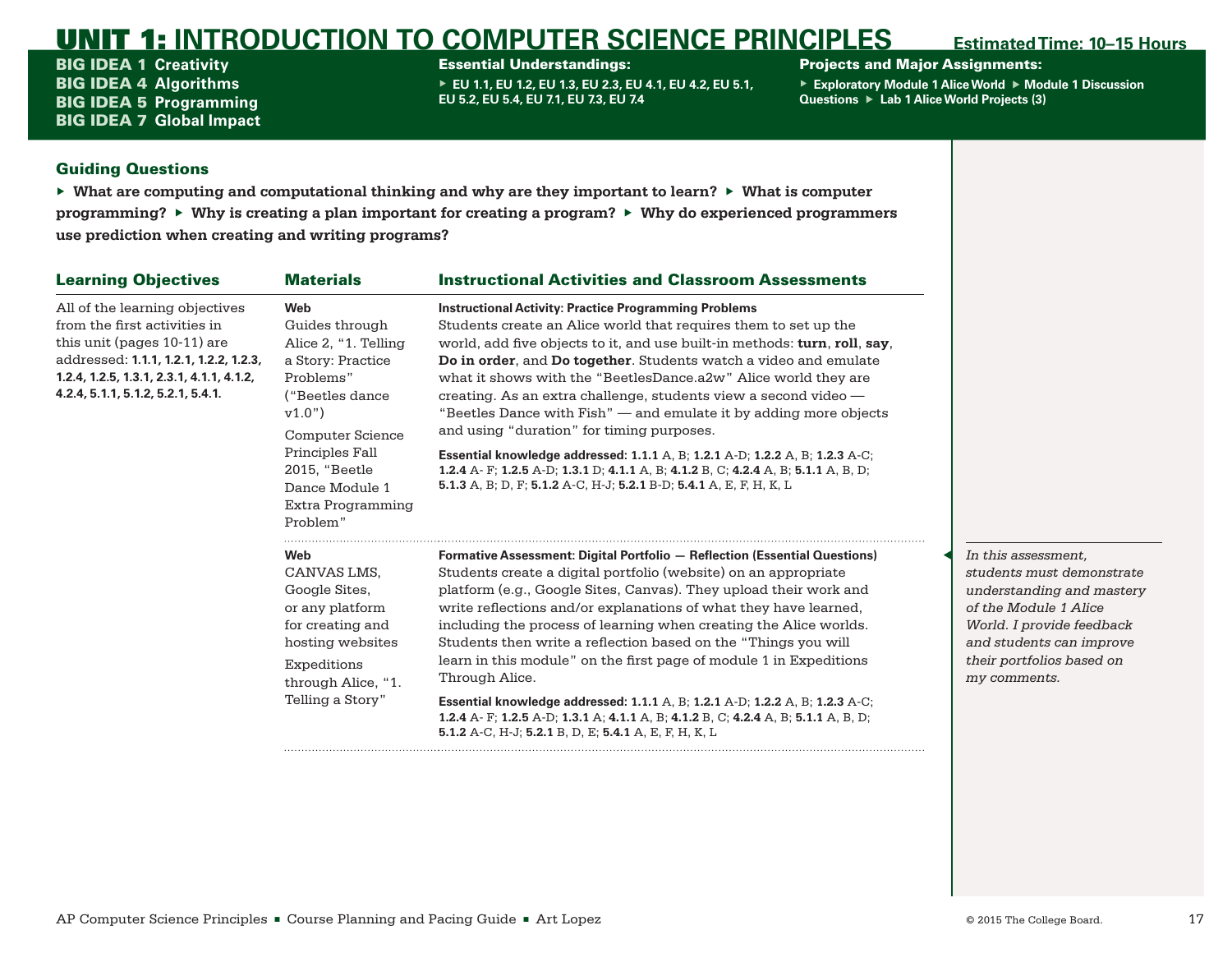BIG IDEA 1 **Creativity** BIG IDEA 4 **Algorithms** BIG IDEA 5 **Programming** BIG IDEA 7 **Global Impact**

### Essential Understandings:

▶ **EU 1.1, EU 1.2, EU 1.3, EU 2.3, EU 4.1, EU 4.2, EU 5.1, EU 5.2, EU 5.4, EU 7.1, EU 7.3, EU 7.4**

### Projects and Major Assignments:

▶ **Exploratory Module 1 Alice World** ▶ **Module 1 Discussion Questions** ▶ **Lab 1 Alice World Projects (3)**

## Guiding Questions

▶ **What are computing and computational thinking and why are they important to learn?** ▶ **What is computer programming?** ▶ **Why is creating a plan important for creating a program?** ▶ **Why do experienced programmers use prediction when creating and writing programs?**

| <b>Learning Objectives</b>                                                                                                                  | <b>Materials</b>                   | <b>Instructional Activities and Classroom Assessments</b>                                                                                                                                                                                                                                                                            |                                                         |
|---------------------------------------------------------------------------------------------------------------------------------------------|------------------------------------|--------------------------------------------------------------------------------------------------------------------------------------------------------------------------------------------------------------------------------------------------------------------------------------------------------------------------------------|---------------------------------------------------------|
| LO 7.1.1: Explain how<br>computing innovations affect<br>communication, interaction,                                                        | Web<br>Blogging tools<br>(Blogger, | <b>Instructional Activity: The Internet as a Social Experience</b><br>Students participate in a discussion of online security issues and<br>student use of social networking sites. I show chapters 1-3 of the                                                                                                                       | This activity is based on Big<br>Idea 7: Global Impact. |
| and cognition. [P4]                                                                                                                         | Wordpress, Tumblr)                 | video "Growing Up Online" from the PBS series Frontline. Then                                                                                                                                                                                                                                                                        |                                                         |
| LO 7.3.1: Analyze the beneficial<br>and harmful effects of<br>computing. [P4]                                                               | "Growing Up<br>Online"             | students participate in another discussion, focusing on the content of<br>the video, which includes social networking sites, blogs, email, online<br>chatting, and the kind of impact these applications have had on                                                                                                                 |                                                         |
| LO 7.4.1: Explain the<br>connections between<br>computing and real-world<br>contexts, including economic,<br>social, and cultural contexts. |                                    | students' lives. Students set up a blog and create two blog entries —<br>one describing some of their current online experiences and the other<br>on the PBS video. Students should mention if any of their thoughts<br>about online security issues or social networking applications<br>changed based on the video or discussions. |                                                         |
| [P1]                                                                                                                                        |                                    | Essential knowledge addressed: 7.1.1 A-C, H, M; 7.3.1 B, D, G, I-K; 7.4.1 A-E                                                                                                                                                                                                                                                        |                                                         |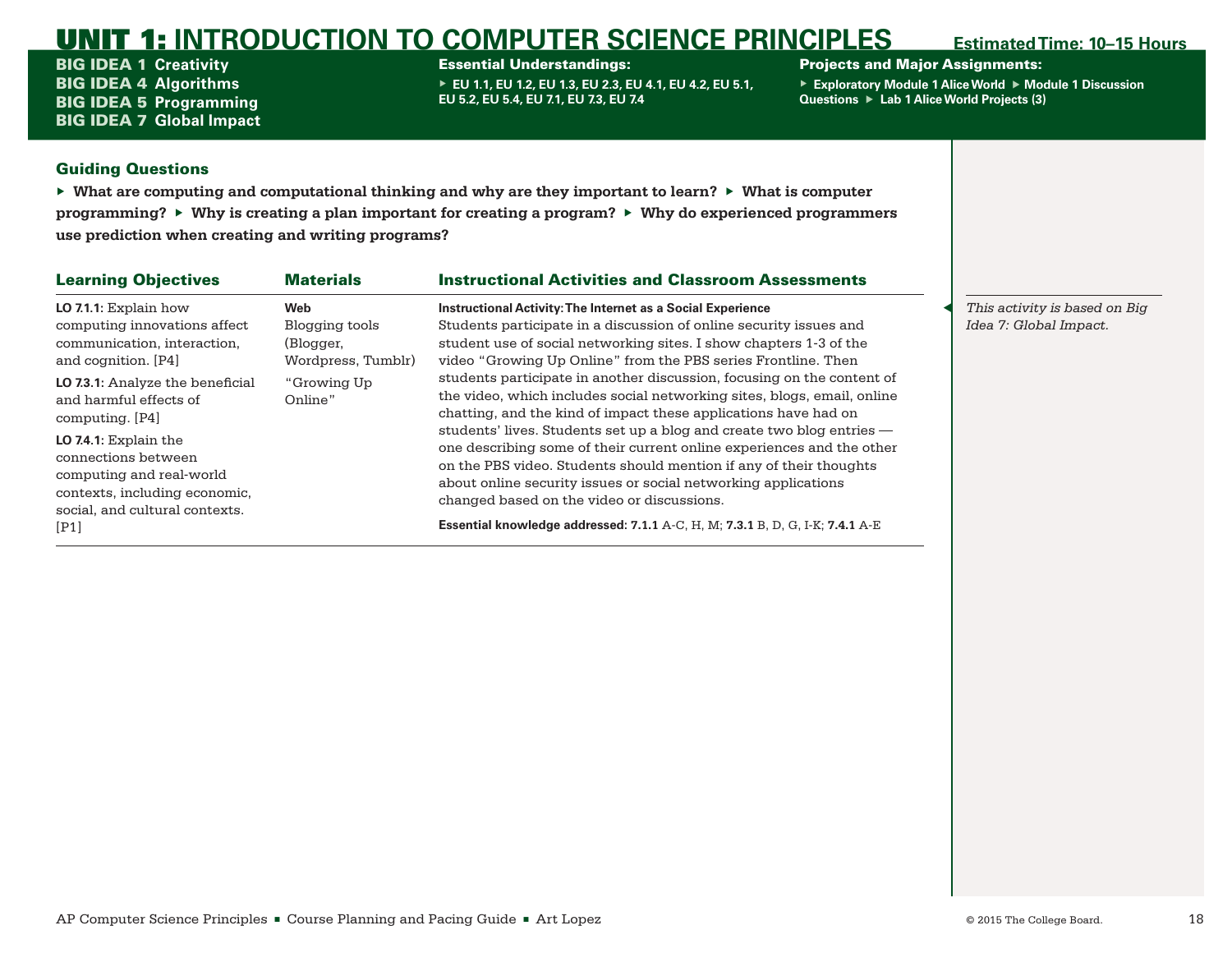<span id="page-21-0"></span>BIG IDEA 1 **Creativity** BIG IDEA 2 **Abstraction** BIG IDEA 4 **Algorithms** BIG IDEA 5 **Programming** Essential Understandings:

▶ **EU 1.1, EU 1.2, EU 1.3, EU 2.2, EU 2.3, EU 4.1, EU 4.2, EU 5.1, EU 5.2, EU 5.3, EU 5.4**

Projects and Major Assignments:

▶ **Exploratory modules 2 and 3 Alice Worlds** ▶ **Labs 2 and 3 Alice World Projects** ▶ **Module 3 Extra Programming Problem**

## Guiding Questions

| <b>Learning Objectives</b>                                                                                                                                                                                                                                                                                                                                                                                                                                                                                  | <b>Materials</b>                                   | <b>Instructional Activities and Classroom Assessments</b>                                                                                                                                                                                                                                                                                                                                                                                                                                                                                                                                                                                                                                                                                                                                                                                                                                                                                                                                                                                                                                                                                                                          |
|-------------------------------------------------------------------------------------------------------------------------------------------------------------------------------------------------------------------------------------------------------------------------------------------------------------------------------------------------------------------------------------------------------------------------------------------------------------------------------------------------------------|----------------------------------------------------|------------------------------------------------------------------------------------------------------------------------------------------------------------------------------------------------------------------------------------------------------------------------------------------------------------------------------------------------------------------------------------------------------------------------------------------------------------------------------------------------------------------------------------------------------------------------------------------------------------------------------------------------------------------------------------------------------------------------------------------------------------------------------------------------------------------------------------------------------------------------------------------------------------------------------------------------------------------------------------------------------------------------------------------------------------------------------------------------------------------------------------------------------------------------------------|
| LO 1.1.1: Apply a creative<br>development process when<br>creating computational<br>artifacts. [P2]<br><b>LO 1.2.1: Create a</b><br>computational artifact for<br>creative expression. [P2]<br>LO 1.2.2: Create a computational<br>artifact using computing tools<br>and techniques to solve a<br>problem. [P2]<br>LO 1.2.3: Create a new computa-<br>tional artifact by combining or<br>modifying existing artifacts. [P2]<br>LO 1.2.4: Collaborate in the<br>creation of computational<br>artifacts. [P6] | Print<br>Dann, Cooper, and<br>Pausch, p. $27 - 41$ | <b>Instructional Activity: Creating an Alice World with Methods</b><br>Students create an Alice world that requires the use of methods. I<br>demonstrate or model the process of creating methods for an Alice<br>world with prewritten code and students download the same world.<br>I explain abstraction and how it relates to the concept of methods.<br>Students think of a word such as "chair" and describe what pops<br>into their mind. Usually it's a mental image of a chair. We discuss<br>the complexity of describing a chair, such as "seat," "legs," etc.; we<br>discuss the similarity of the "chair" example to a method and the<br>"method name" that uses abstraction to "hide" away the complexity<br>of instructions. Students work in pairs and create two new methods<br>with appropriate method names based on what they learned from<br>the demonstration.<br>Essential knowledge addressed: 1.1.1 A, B; 1.2.1 A-D; 1.2.2 A, B; 1.2.3 A-C;<br>1.2.4 A-F; 1.2.5 A-D; 1.3.1 D; 2.2.1 A, B; 2.2.2 B; 2.2.3 B; 2.3.1 A-C; 4.1.1 A, B;<br>4.1.2 A-C; I; 4.2.4 A, B; 5.1.1 A, B, D; 5.1.2 B, C, H-J; 5.1.3 A, B, D, F; 5.2.1 A-E;<br>5.3.1 A-C; 5.4.1 A-F, H-L |
| LO 1.2.5: Analyze the<br>correctness, usability,<br>functionality, and suitability of<br>computational artifacts. [P4]                                                                                                                                                                                                                                                                                                                                                                                      |                                                    |                                                                                                                                                                                                                                                                                                                                                                                                                                                                                                                                                                                                                                                                                                                                                                                                                                                                                                                                                                                                                                                                                                                                                                                    |
| LO 1.3.1: Use computing tools<br>and techniques for creative<br>expression. [P2]                                                                                                                                                                                                                                                                                                                                                                                                                            |                                                    |                                                                                                                                                                                                                                                                                                                                                                                                                                                                                                                                                                                                                                                                                                                                                                                                                                                                                                                                                                                                                                                                                                                                                                                    |
| LO 2.2.1: Develop an<br>abstraction when writing a<br>program or creating other<br>computational artifacts. [P2]                                                                                                                                                                                                                                                                                                                                                                                            |                                                    |                                                                                                                                                                                                                                                                                                                                                                                                                                                                                                                                                                                                                                                                                                                                                                                                                                                                                                                                                                                                                                                                                                                                                                                    |
| LO 2.2.2: Use multiple levels of<br>abstraction to write programs.<br>[P3]                                                                                                                                                                                                                                                                                                                                                                                                                                  |                                                    |                                                                                                                                                                                                                                                                                                                                                                                                                                                                                                                                                                                                                                                                                                                                                                                                                                                                                                                                                                                                                                                                                                                                                                                    |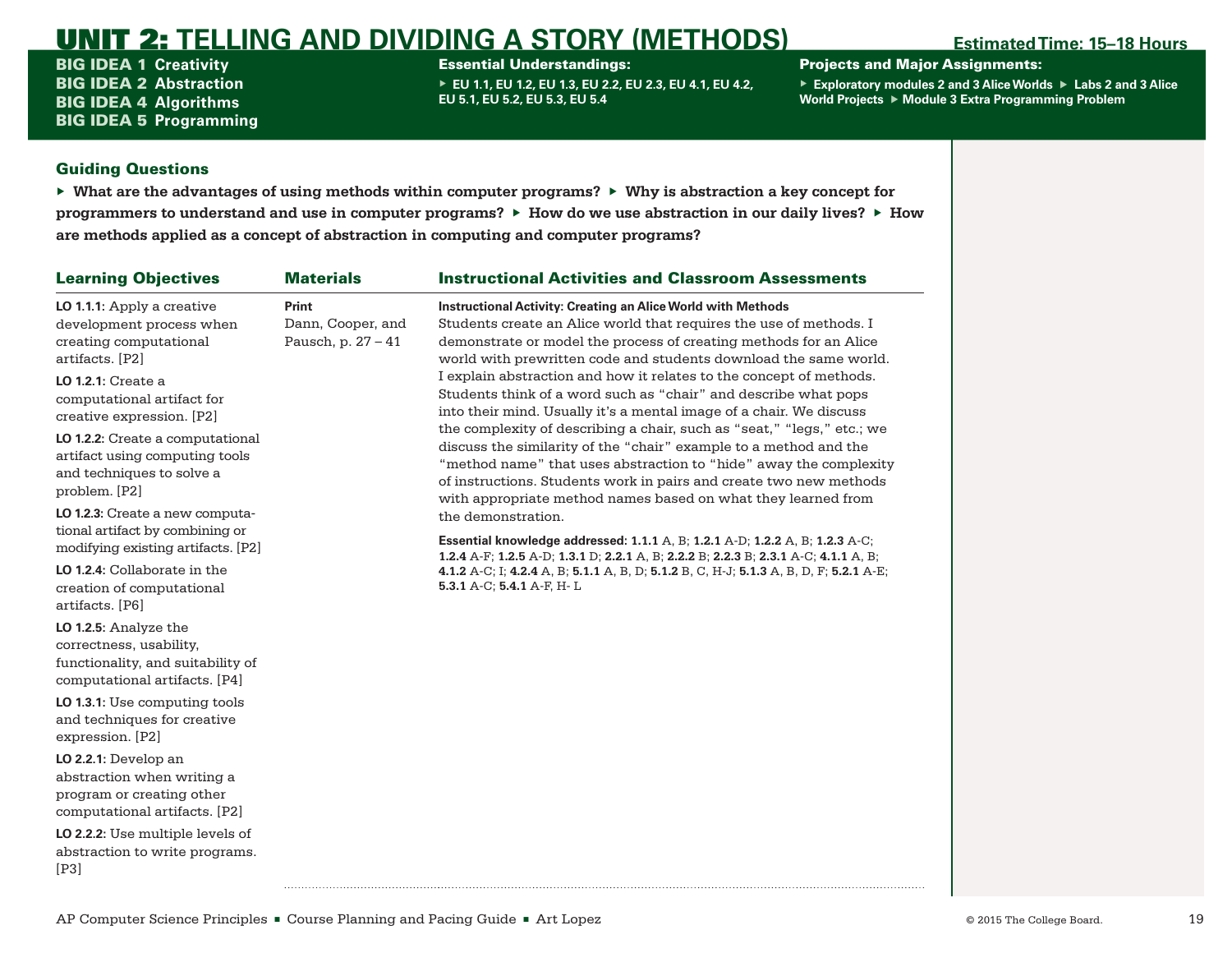BIG IDEA 1 **Creativity** BIG IDEA 2 **Abstraction** BIG IDEA 4 **Algorithms** BIG IDEA 5 **Programming**

### Essential Understandings:

▶ **EU 1.1, EU 1.2, EU 1.3, EU 2.2, EU 2.3, EU 4.1, EU 4.2, EU 5.1, EU 5.2, EU 5.3, EU 5.4**

Projects and Major Assignments:

▶ **Exploratory modules 2 and 3 Alice Worlds** ▶ **Labs 2 and 3 Alice World Projects** ▶ **Module 3 Extra Programming Problem**

### Guiding Questions

▶ **What are the advantages of using methods within computer programs?** ▶ **Why is abstraction a key concept for programmers to understand and use in computer programs?** ▶ **How do we use abstraction in our daily lives?** ▶ **How are methods applied as a concept of abstraction in computing and computer programs?**

| <b>Learning Objectives</b>                                                                                                                                                                                                                                                                                                                                                                                                                                                                                                     | <b>Materials</b>                                                                                                                                                                                                                                            | <b>Instructional Activities and Classroom Assessments</b>                                                                                                                                                                                                                                                                                                                                                                                                                                                                                                                                                                                                                                                                                                                                                                                                                                                                                                                                         |                                                                                                                                                                                                                                                                                                                                                                                                                                                                                                             |
|--------------------------------------------------------------------------------------------------------------------------------------------------------------------------------------------------------------------------------------------------------------------------------------------------------------------------------------------------------------------------------------------------------------------------------------------------------------------------------------------------------------------------------|-------------------------------------------------------------------------------------------------------------------------------------------------------------------------------------------------------------------------------------------------------------|---------------------------------------------------------------------------------------------------------------------------------------------------------------------------------------------------------------------------------------------------------------------------------------------------------------------------------------------------------------------------------------------------------------------------------------------------------------------------------------------------------------------------------------------------------------------------------------------------------------------------------------------------------------------------------------------------------------------------------------------------------------------------------------------------------------------------------------------------------------------------------------------------------------------------------------------------------------------------------------------------|-------------------------------------------------------------------------------------------------------------------------------------------------------------------------------------------------------------------------------------------------------------------------------------------------------------------------------------------------------------------------------------------------------------------------------------------------------------------------------------------------------------|
| LO 2.2.3: Identify multiple levels<br>of abstractions that are used<br>when writing programs. [P3]<br>LO 2.3.1: Use models and<br>simulations to represent<br>phenomena. [P3]<br><b>LO 4.1.1:</b> Develop an algorithm<br>for implementation in a<br>program. [P2]<br>LO 4.1.2: Express an algorithm<br>in a language. [P5]<br>LO 4.2.4: Evaluate algorithms<br>analytically and empirically<br>for efficiency, correctness, and<br>clarity. [P4]<br><b>LO 5.1.1:</b> Develop a program for<br>creative expression, to satisfy | Web<br>Expeditions<br>through Alice,<br>"2. Dividing the<br>Story (methods)"<br>("FirstWorldV1.<br>$a2w"$ or<br>"Mod2.1Starter.<br>$a2w$ "<br>Guides to Alice 2.<br>"2. Dividing the<br>Story (methods)"<br>(video explanations<br>for sections $2.3-2.5$ ) | <b>Instructional Activity: Exploratory Module 2 Alice World</b><br>Students work in pairs to create and complete the exploratory Module<br>2 Alice world. The module 2 reading directs students to <b>download</b><br>and create an Alice world, typing a specific set of instructions or<br>code that demonstrates and uses the advantages of methods. The<br>instructions also demonstrate the concept of abstraction by creating<br>methods. The original program uses several lines of code; thus, by<br>creating and using methods (or procedures), the program decreases<br>the several lines of code to only three lines of code. The three lines of<br>codes are the methods that have been created.<br>Essential knowledge addressed: 1.1.1 A, B; 1.2.1 A-D; 1.2.2 A, B; 1.2.3 A-C;<br>1.2.4 A-F; 1.2.5 A-D; 1.3.1 D; 2.2.1 A, B; 2.2.2 B; 2.2.3 B; 4.1.1 A, B; 4.1.2 A-C,<br>I; 4.2.4 A, B; 5.1.1 A, B, D; 5.1.2 B, C, H-J; 5.1.3 A, B, D, F; 5.2.1 A-E; 5.3.1 A-D;<br>$5.4.1$ A-F, H-L | Students learn that methods<br>break up a large amount<br>of code into smaller, more<br>manageable pieces; by<br>default, Alice executes the<br>method "world.my first<br>method" when you press<br>"play." Methods must be<br>called in "world.my first<br>method" to be executed.<br>Breaking up programs<br>is one way humans use<br>abstraction to manage<br>complexity in computing:<br>we need to use abstraction<br>to manage thinking about<br>all the instructions given in a<br>computer program. |
| personal curiosity or to create<br>new knowledge. [P2]<br>LO 5.1.2: Develop a correct                                                                                                                                                                                                                                                                                                                                                                                                                                          | Web<br>Computer Science<br>Principles Fall                                                                                                                                                                                                                  | <b>Instructional Activity: Exploratory Module 2 Questions</b><br>As students are reading and following the instructions for creating<br>the exploratory Module 2 Alice world, they answer a series of                                                                                                                                                                                                                                                                                                                                                                                                                                                                                                                                                                                                                                                                                                                                                                                             | Students are reminded not<br>to skim the reading and to<br>think analytically about their                                                                                                                                                                                                                                                                                                                                                                                                                   |

**LO 5.1.2:** Develop a correct program to solve problems. [P2]

**LO 5.1.3:** Collaborate to develop a program. [P6]

**LO 5.2.1:** Explain how programs implement algorithms. [P3]

**LO 5.3.1:** Use abstraction to manage complexity in programs. [P3]

**LO 5.4.1:** Evaluate the correctness of a program. [P4]

the exploratory Module 2 Alice world, they answer a series of questions in the module that promote a deeper understanding of the computing concepts (methods) they are learning. Students answer these questions in a shared Google Doc or in their own Microsoft Word document, using MLA formatting; step-by-step instructions are provided.

**Essential knowledge addressed: 1.1.1** A, B; **1.2.1** A-D; **1.2.2** A, B; **1.2.3** A-C; **1.2.5** A-D; **1.3.1** D; **2.2.1** A, B; **2.2.2** B, **2.2.3** B; **4.1.1** A, B; **4.1.2** A-C, I; **4.2.4** A, B; **5.1.1** A, B, D; **5.1.2** B, C, H-J; **5.2.1** A, B; **5.1.3** A, B, D, F; **5.2.1** A-E; **5.3.1** A-D; **5.4.1** A-F, H-L

*think analytically about their answers. I demonstrate to students what a good versus bad answer looks like.*

2015, "[Module](https://canvas.instructure.com/courses/944870/assignments/3636704)  [2 Questions](https://canvas.instructure.com/courses/944870/assignments/3636704)  [Assignment"](https://canvas.instructure.com/courses/944870/assignments/3636704) **Software** Google Docs or Microsoft Word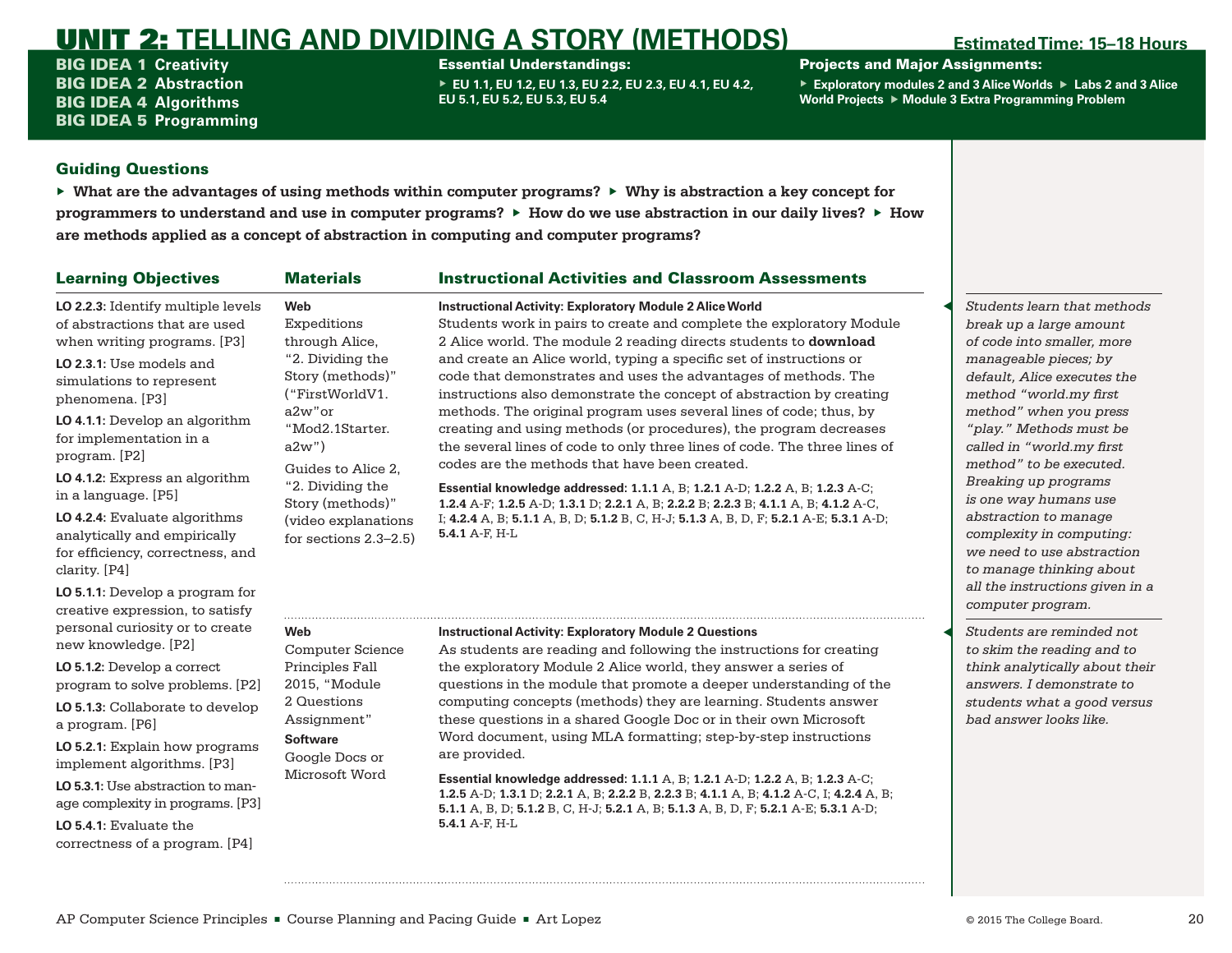BIG IDEA 1 **Creativity** BIG IDEA 2 **Abstraction** BIG IDEA 4 **Algorithms** BIG IDEA 5 **Programming**

### Essential Understandings:

▶ **EU 1.1, EU 1.2, EU 1.3, EU 2.2, EU 2.3, EU 4.1, EU 4.2, EU 5.1, EU 5.2, EU 5.3, EU 5.4**

Projects and Major Assignments:

▶ **Exploratory modules 2 and 3 Alice Worlds** ▶ **Labs 2 and 3 Alice World Projects** ▶ **Module 3 Extra Programming Problem**

## Guiding Questions

| <b>Learning Objectives</b>                                                                                                                                                                                                                                         | <b>Materials</b>                                                                                                                                                                     | <b>Instructional Activities and Classroom Assessments</b>                                                                                                                                                                                                                                                                                                                                                                                                                                                                                                                                                                                                                                                                                                                            |                                                                                                                                                                                                                                                                                                               |
|--------------------------------------------------------------------------------------------------------------------------------------------------------------------------------------------------------------------------------------------------------------------|--------------------------------------------------------------------------------------------------------------------------------------------------------------------------------------|--------------------------------------------------------------------------------------------------------------------------------------------------------------------------------------------------------------------------------------------------------------------------------------------------------------------------------------------------------------------------------------------------------------------------------------------------------------------------------------------------------------------------------------------------------------------------------------------------------------------------------------------------------------------------------------------------------------------------------------------------------------------------------------|---------------------------------------------------------------------------------------------------------------------------------------------------------------------------------------------------------------------------------------------------------------------------------------------------------------|
| All of the learning objectives<br>from the first activities in<br>this unit (pages 19-20) are<br>addressed: 1.1.1, 1.2.1, 1.2.2,<br>1.2.3, 1.2.4, 1.2.5, 1.3.1, 2.2.1, 2.2.2,<br>$2.2.3, 2.3.1, 4.1.1, 4.1.2, 4.2.4, 5.1.1,$<br>5.1.2, 5.1.3, 5.2.1, 5.3.1, 5.4.1. | <b>Software</b><br>Classroom-<br>Response System<br>Web<br>Guides Through<br>Alice 2, "2.<br>Dividing the<br>Story (methods):<br>Lecture" ("Module<br>2 Dividing The<br>Story.pptx") | <b>Summative Assessment: Module 2 Quiz</b><br>Using a classroom-response system, students take an assessment<br>composed of three multiple-choice questions. The questions are<br>based on methods (procedures) and why methods are used<br>within programming.<br>Essential knowledge addressed: 2.2.1 A, B; 5.3.1 B-D; 5.4.1 C-E                                                                                                                                                                                                                                                                                                                                                                                                                                                   | This summative assessment<br>addresses the following<br><i>guiding questions:</i><br>$\blacktriangleright$ What are the advantages<br>of using methods within<br>computer programs?<br>$\triangleright$ Why is abstraction a key<br>concept for programmers<br>to understand and use in<br>computer programs? |
|                                                                                                                                                                                                                                                                    |                                                                                                                                                                                      | <b>Formative Assessment: Module 2 Peer-Discussion Questions</b><br>Students work in groups of three to answer three multiple-choice<br>questions using a classroom-response system. Students read the<br>question and then select an answer. They then discuss their answers<br>with their groups, explaining clearly why they chose their answer<br>and more importantly why they did not choose the other answers.<br>Students volunteer to share their responses with the class.<br>Essential knowledge addressed: 1.1.1 A, B; 1.2.1 A-D; 1.2.2 A, B; 1.2.3 A-C;<br>1.2.4 A-F; 1.2.5 A-D; 1.3.1 D; 2.2.1 A, B; 2.2.2 B, 2.2.3 B; 4.1.1 A, B; 4.1.2 A-C, I;<br>4.2.4 A, B; 5.1.1 A, B, D; 5.1.2 B, C, H-J; 5.2.1 A, B; 5.1.3 A, B, D, F; 5.2.1 A-E;<br>5.3.1 A-D; 5.4.1 A,C-F, H-L | Feedback is provided for<br>every question; students<br>and I discuss which answer<br>is correct and which ones<br>are incorrect. Students<br>further develop technical<br>analysis and communication<br>skills with this pedagogical<br>technique.                                                           |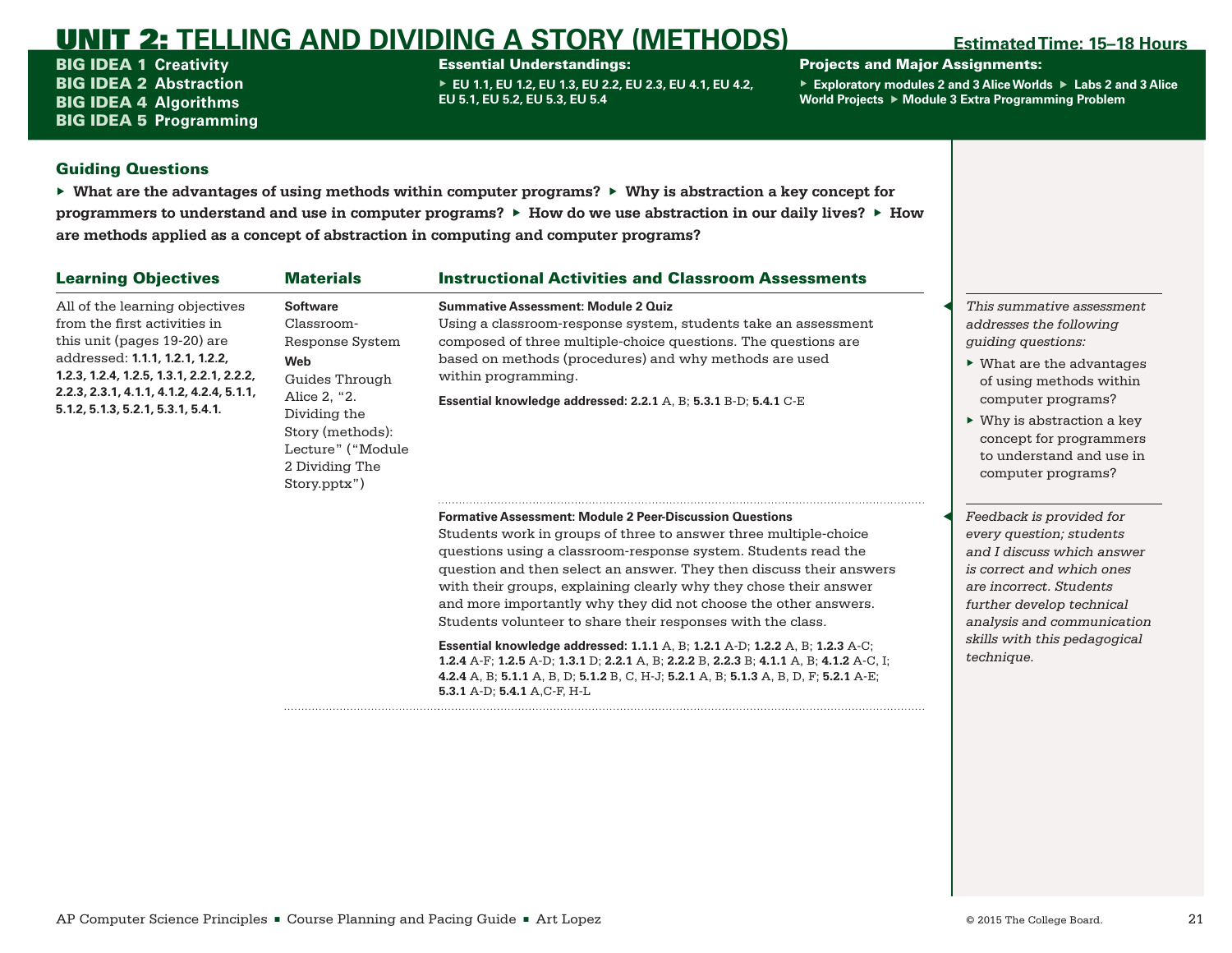BIG IDEA 1 **Creativity** BIG IDEA 2 **Abstraction** BIG IDEA 4 **Algorithms** BIG IDEA 5 **Programming**

### Essential Understandings:

▶ **EU 1.1, EU 1.2, EU 1.3, EU 2.2, EU 2.3, EU 4.1, EU 4.2, EU 5.1, EU 5.2, EU 5.3, EU 5.4**

Projects and Major Assignments:

▶ **Exploratory modules 2 and 3 Alice Worlds** ▶ **Labs 2 and 3 Alice World Projects** ▶ **Module 3 Extra Programming Problem**

## Guiding Questions

| <b>Learning Objectives</b>                                                                                                                                                                                                                                       | <b>Materials</b>                                                                                                                                                                                                                                                                                            | <b>Instructional Activities and Classroom Assessments</b>                                                                                                                                                                                                                                                                                                                                                                                                                                                                                                                                                                                                                                                                                                                                                                                                                                                                                                                    |                                                                                                                                                                                                                                                                                                                      |
|------------------------------------------------------------------------------------------------------------------------------------------------------------------------------------------------------------------------------------------------------------------|-------------------------------------------------------------------------------------------------------------------------------------------------------------------------------------------------------------------------------------------------------------------------------------------------------------|------------------------------------------------------------------------------------------------------------------------------------------------------------------------------------------------------------------------------------------------------------------------------------------------------------------------------------------------------------------------------------------------------------------------------------------------------------------------------------------------------------------------------------------------------------------------------------------------------------------------------------------------------------------------------------------------------------------------------------------------------------------------------------------------------------------------------------------------------------------------------------------------------------------------------------------------------------------------------|----------------------------------------------------------------------------------------------------------------------------------------------------------------------------------------------------------------------------------------------------------------------------------------------------------------------|
| All of the learning objectives<br>from the first activities in<br>this unit (pages 19-20) are<br>addressed: 1.1.1, 1.2.1, 1.2.2,<br>1.2.3, 1.2.4, 1.2.5, 1.3.1, 2.2.1, 2.2.2,<br>2.2.3, 2.3.1, 4.1.1, 4.1.2, 4.2.4, 5.1.1,<br>5.1.2, 5.1.3, 5.2.1, 5.3.1, 5.4.1. | <b>Web</b><br>Guides Through<br>Alice 2, "2. Dividing<br>the Story (meth-<br>ods): Lab" (instruc-<br>tions and "Mod2<br>LabStarter.a2W")<br>Computer Science<br>Principles Fall<br>2015, "Lab: Module<br>2 Dividing the Story<br>(Methods)"<br><b>Software</b><br>Google Docs or<br>Microsoft Word          | <b>Instructional Activity: Lab 2</b><br>In Lab 2, students experience reading step-by-step instructions and<br>playing around with code written by someone else, with the goal<br>of understanding what the code does and being able to modify it.<br>Students work in pairs and are able to create a new method in Alice.<br>They divide a provided program into logical methods to manage<br>complexity through abstraction. They also answer a series of lab<br>questions about methods and abstraction based on the Alice world<br>they modify. Students answer these questions in a shared Google Doc<br>or in their own Microsoft Word document, using MLA formatting.<br>Essential knowledge addressed: 1.1.1 A, B; 1.2.1 A-D; 1.2.2 A, B; 1.2.3 A-C;<br>1.2.4 A-F; 1.2.5 A-D; 1.3.1 D; 2.2.1 A, B; 2.2.2 B, 2.2.3 B; 2.3.1 A-D; 4.1.1 A, B;<br>4.1.2 A-C, I; 4.2.4 A, B; 5.1.1 A, B, D; 5.1.2 B, C, H-J; 5.1.3 A, B, D, F; 5.2.1 A-E;<br>5.3.1 A-D; 5.4.1 A,C-F, H-L | Students run their code and<br>explain to me what happens:<br>they match the code with<br>the executed behavior. I read<br>their code to ensure their<br>explanations are correct.<br>I check the methods, and<br>the students explain how<br>abstraction was used.<br>Answers are also required<br>in written form. |
|                                                                                                                                                                                                                                                                  | Web<br>Guides Through<br>Alice 2, "2.<br>Dividing the Story<br>(methods): Practice<br>Problems" ("Mod2<br>PP1.a2w," "Animal<br>Dance $(v1.0)$ ," and<br>videos of "Animal<br>Dance" Alice<br>Worlds)<br><b>Computer Science</b><br>Principles Fall<br>2015, "Module 2<br>Practice Problem:<br>Animal Dance" | <b>Instructional Activity: Module 2 Practice Programming Problems</b><br>Students watch a video of animals dancing in an Alice world then<br>modify the world through separating the code for one large dance<br>into smaller dance pieces by creating methods. The first Alice<br>world is named AnimalDanceV1.a2w. Then students create and<br>add their own dance sequence as a method. They name this world:<br>AnimalDanceV2.a2w.<br>Students also create an Alice world of their own choosing that<br>requires them to break up code into methods with the appropriate<br>method names.<br>Essential knowledge addressed: 1.1.1 A, B; 1.2.1 A-D; 1.2.2 A, B; 1.2.3 A-C;<br>1.2.4 A-F; 1.2.5 A-D; 1.3.1 D; 2.2.1 A, B; 2.2.2 B, 2.2.3 B; 4.1.1 A, B; F,G;<br>4.1.2 A-C, I; 4.2.4 A, B; 5.1.1 A, B, D; 5.1.2 B, C, H-J; 5.1.3 A, B, D, F; 5.2.1 A-E;<br>$5.3.1A-D$                                                                                                       |                                                                                                                                                                                                                                                                                                                      |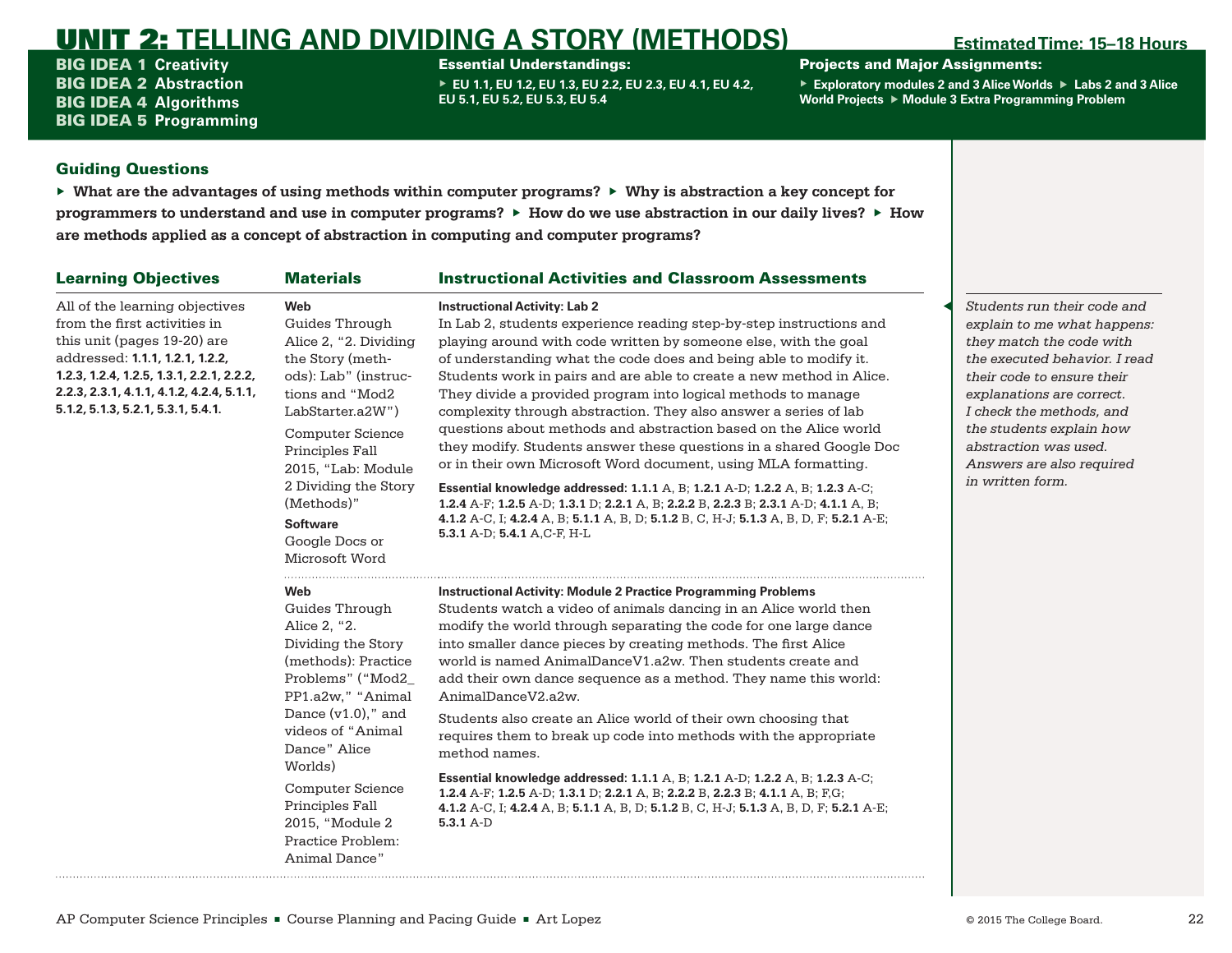BIG IDEA 1 **Creativity** BIG IDEA 2 **Abstraction** BIG IDEA 4 **Algorithms** BIG IDEA 5 **Programming**

### Essential Understandings:

▶ **EU 1.1, EU 1.2, EU 1.3, EU 2.2, EU 2.3, EU 4.1, EU 4.2, EU 5.1, EU 5.2, EU 5.3, EU 5.4**

Projects and Major Assignments:

▶ **Exploratory modules 2 and 3 Alice Worlds** ▶ **Labs 2 and 3 Alice World Projects** ▶ **Module 3 Extra Programming Problem**

## Guiding Questions

| <b>Learning Objectives</b>                                                                                                                                                                                                                                                                                                                                                                                                                                                                | <b>Materials</b>                                                                                                                                                                                                                                                           | <b>Instructional Activities and Classroom Assessments</b>                                                                                                                                                                                                                                                                                                                                                                                                                                                                                                                                                                                                                                                                                                                                                                                                    |                                                                                                                                                                                                                                                                                                                                                                                                                                                                                                                                               |
|-------------------------------------------------------------------------------------------------------------------------------------------------------------------------------------------------------------------------------------------------------------------------------------------------------------------------------------------------------------------------------------------------------------------------------------------------------------------------------------------|----------------------------------------------------------------------------------------------------------------------------------------------------------------------------------------------------------------------------------------------------------------------------|--------------------------------------------------------------------------------------------------------------------------------------------------------------------------------------------------------------------------------------------------------------------------------------------------------------------------------------------------------------------------------------------------------------------------------------------------------------------------------------------------------------------------------------------------------------------------------------------------------------------------------------------------------------------------------------------------------------------------------------------------------------------------------------------------------------------------------------------------------------|-----------------------------------------------------------------------------------------------------------------------------------------------------------------------------------------------------------------------------------------------------------------------------------------------------------------------------------------------------------------------------------------------------------------------------------------------------------------------------------------------------------------------------------------------|
| LO 1.1.1: Apply a creative<br>development process when<br>creating computational<br>artifacts. [P2]<br><b>LO 1.2.1: Create a</b><br>computational artifact for<br>creative expression. [P2]<br>LO 1.2.2: Create a computational<br>artifact using computing tools<br>and techniques to solve a<br>problem. [P2]<br>LO 1.2.3: Create a new<br>computational artifact by<br>combining or modifying<br>existing artifacts. [P2]<br>LO 1.2.4: Collaborate in the<br>creation of computational | Web<br>Expeditions<br>Through Alice, 3.<br><b>Stories from Pieces</b><br>(methods)"<br>Guides Through<br>Alice 2, "3. Stories<br>from Pieces: Book"<br>(explanation of<br>code for sections<br>$3.2 - 3.4$ and<br>"FirstWorldV2.<br>a2w" or<br>"Mod3.1Starter.<br>$a2w$ ") | <b>Instructional Activity: Exploratory Module 3 Alice World</b><br>Students work in pairs to create and complete the exploratory Module<br>3 Alice world. The Module 3 reading directs students to create<br>an Alice world and type a specific set of instructions or code that<br>demonstrates and uses the advantages of methods. Students reuse,<br>rearrange, and duplicate methods to create different "stories" or<br>Alice worlds. Students add comments to document and describe the<br>purpose of the code for this and all future Alice worlds.<br>Essential knowledge addressed: 1.1.1 A, B; 1.2.1 A-D; 1.2.2 A, B; 1.2.3 A-C;<br>1.2.4 A-F; 1.2.5 A-D; 1.3.1 D; 2.2.1 A, B; 2.2.2 B, 2.2.3 B; 2.3.1 A-C;<br>4.1.1 A, B, E-G; 4.1.2 A-C, I; 4.2.4 A, B; 5.1.1 A, B, D; 5.1.2 A-F, H-J;<br>5.1.3 A, B, D, F; 5.2.1 A-E; 5.3.1 A-D; 5.4.1 A-F, H-L | This module demonstrates<br>to students the concept<br>of abstraction and the<br>advantages of using methods<br>(they can be reused and<br>rearranged in different orders<br>to produce different results).<br>Students are introduced<br>to the importance of<br>commenting. As students are<br>working, I circulate asking<br>questions about the code<br>they are modifying; they<br>must clearly explain to their<br>partner and me what they are<br>doing and learning, including<br>the process of creating<br>methods and abstraction. |
| artifacts. [P6]<br>LO 1.2.5: Analyze the<br>correctness, usability,<br>functionality, and suitability of<br>computational artifacts. [P4]<br>LO 1.3.1: Use computing tools<br>and techniques for creative<br>expression. [P2]<br>LO 2.2.1: Develop an<br>abstraction when writing a<br>program or creating other<br>computational artifacts. [P2]<br>LO 2.2.2: Use multiple levels of ab-<br>straction to write programs. [P3]                                                            | Web<br><b>Computer Science</b><br>Principles Fall<br>2015, Module<br>3 Questions<br>Assignment<br><b>Software</b><br>Google Docs or<br>Microsoft Word                                                                                                                      | <b>Instructional Activity: Exploratory Module 3 Questions</b><br>As students are reading and following the instructions for creating<br>the exploratory Module 3 Alice world, they answer a series of<br>questions in the module that promote a deeper understanding of the<br>computing concepts (methods) they are learning. Students answer<br>these questions in a shared Google Doc or in their own Microsoft<br>Word document, using MLA formatting; step-by-step instructions<br>are provided.<br>Essential knowledge addressed: 1.1.1 A, B; 1.2.1 A-D; 1.2.2 A, B; 1.2.3 A-C;<br>1.2.4 A-F; 1.2.5 A-D; 1.3.1 D; 2.2.1 A, B; 2.2.2 B; 2.2.3 B; 4.1.1 A, B, E-G;<br>4.1.2 A-C, I; 4.2.4 A, B; 5.1.1 A, B, D; 5.1.2 B, C, H-J; 5.2.1 A-E; 5.3.1 A-D                                                                                                     |                                                                                                                                                                                                                                                                                                                                                                                                                                                                                                                                               |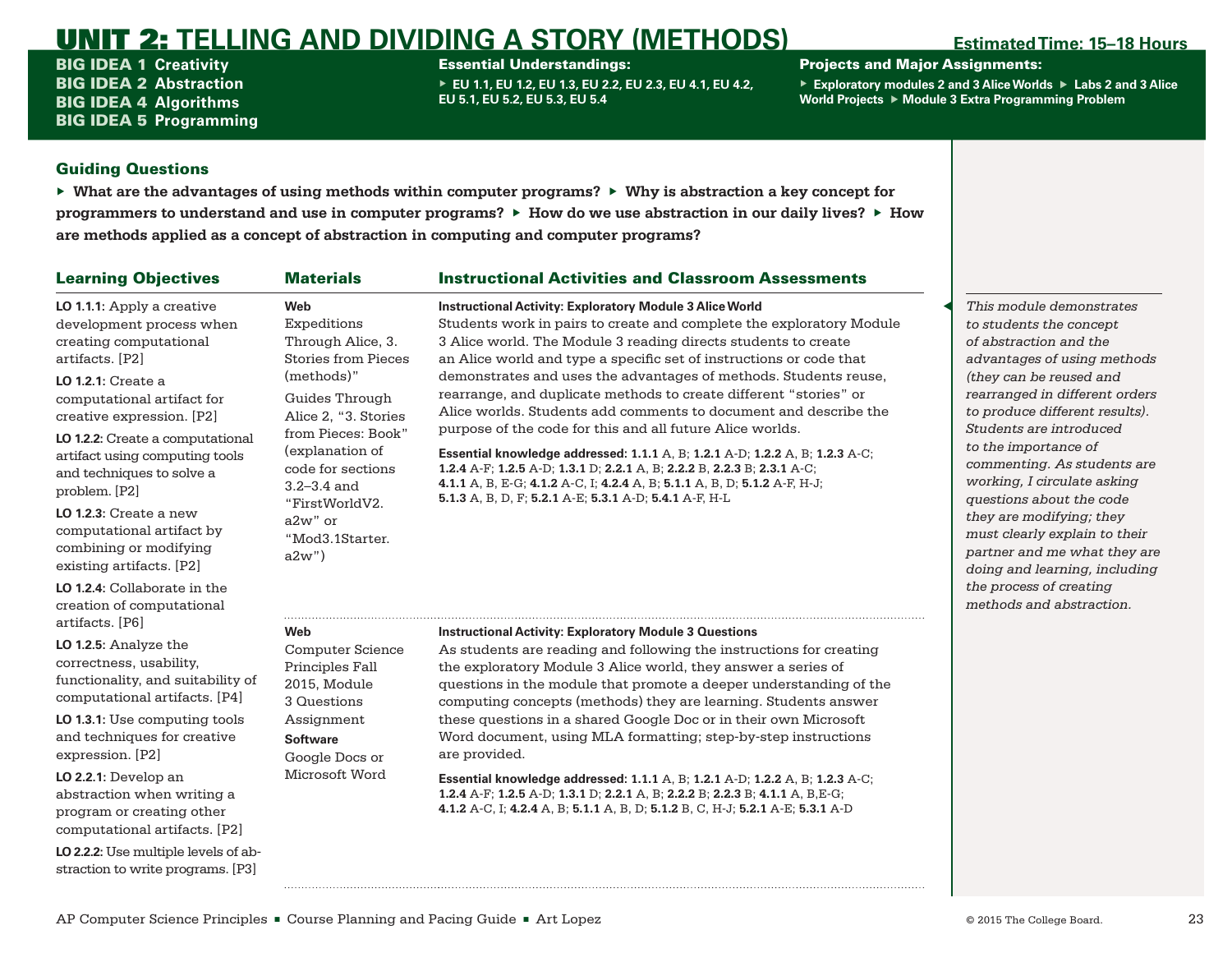BIG IDEA 1 **Creativity** BIG IDEA 2 **Abstraction** BIG IDEA 4 **Algorithms** BIG IDEA 5 **Programming**

### Essential Understandings:

▶ **EU 1.1, EU 1.2, EU 1.3, EU 2.2, EU 2.3, EU 4.1, EU 4.2, EU 5.1, EU 5.2, EU 5.3, EU 5.4**

Projects and Major Assignments:

▶ **Exploratory modules 2 and 3 Alice Worlds** ▶ **Labs 2 and 3 Alice World Projects** ▶ **Module 3 Extra Programming Problem**

## Guiding Questions

| <b>Learning Objectives</b>                                                                                                                                                                                                                                                                                                                                         | <b>Materials</b>                                                                                                      | <b>Instructional Activities and Classroom Assessments</b>                                                                                                                                                                                                                                                                                                                                                                                                                                    |                                                                                                                                                                                                                                                                                                                                        |
|--------------------------------------------------------------------------------------------------------------------------------------------------------------------------------------------------------------------------------------------------------------------------------------------------------------------------------------------------------------------|-----------------------------------------------------------------------------------------------------------------------|----------------------------------------------------------------------------------------------------------------------------------------------------------------------------------------------------------------------------------------------------------------------------------------------------------------------------------------------------------------------------------------------------------------------------------------------------------------------------------------------|----------------------------------------------------------------------------------------------------------------------------------------------------------------------------------------------------------------------------------------------------------------------------------------------------------------------------------------|
| LO 2.2.3: Identify multiple levels<br>of abstractions that are used<br>when writing programs. [P3]                                                                                                                                                                                                                                                                 | <b>Software</b><br>Classroom-<br>Response System                                                                      | <b>Summative Assessment: Module 3 Quiz</b><br>Using a classroom-response system, students take an assessment<br>composed of just one multiple-choice question.                                                                                                                                                                                                                                                                                                                               | This module was just a<br>small extension of Module<br>2, emphasizing that once                                                                                                                                                                                                                                                        |
| LO 4.1.1: Develop an algorithm<br>for implementation in a<br>program. [P2]<br>LO 4.1.2: Express an algorithm<br>in a language. [P5]<br>LO 4.2.4: Evaluate algorithms<br>analytically and empirically<br>for efficiency, correctness, and<br>clarity. [P4]<br>LO 5.1.1: Develop a program for<br>creative expression, to satisfy<br>personal curiosity or to create | Web<br>Guides Through<br>Alice 2, "3. Stories<br>from Pieces:<br>Lecture"<br>("Module 3 Stories<br>From Pieces.pptx") | Essential knowledge addressed: 2.2.1 A, B; 5.4.1 C-E                                                                                                                                                                                                                                                                                                                                                                                                                                         | you have methods you can<br>do a lot of work and make<br>flexible stories by calling a<br>method more than once or<br>by reordering how you<br>call methods.<br>This summative assessment<br>addresses the following<br>quiding question:<br>$\triangleright$ What are the advantages<br>of using methods within<br>computer programs? |
| new knowledge. [P2]                                                                                                                                                                                                                                                                                                                                                | <b>Software</b>                                                                                                       | <b>Formative Assessment: Module 3 Peer Discussion Questions</b>                                                                                                                                                                                                                                                                                                                                                                                                                              | I share the correct answer                                                                                                                                                                                                                                                                                                             |
| LO 5.1.2: Develop a correct<br>program to solve problems.<br>[P2]<br>LO 5.1.3: Collaborate to develop<br>a program. [P6]<br>LO 5.2.1: Explain how programs<br>implement algorithms. [P3]                                                                                                                                                                           | Classroom-<br>Response System<br>Web<br>Guides Through<br>Alice 2, "3. Stories<br>from Pieces:<br>Lecture"            | Students work in groups of three to answer one multiple-choice<br>question using a classroom-response system. Students read the<br>question, select an answer, and then discuss their answers with<br>their groups; they must clearly explain why they chose their answer<br>and more importantly, why they did not choose the other answers.<br>Students volunteer to share their responses with the class.<br>Essential knowledge addressed: 1.1.1 A, B; 1.2.1 A-D; 1.2.2 A, B; 1.2.3 A-C; | and explain clearly why that<br>answer is correct and why the<br>other ones are not.<br>As with all of the peer-<br>discussion questions,<br>students are developing<br>technical, analytical, and                                                                                                                                     |
| LO 5.3.1: Use abstraction to<br>manage complexity. [P3]                                                                                                                                                                                                                                                                                                            | ("Module 3 Stories<br>From Pieces.pptx")                                                                              | 1.2.4 A-F; 1.2.5 A-D; 1.3.1 D; 2.2.1 A, B; 2.2.2 B, 2.2.3 B; 4.1.1 A, B, E-G;<br>4.1.2 A-C, I; 4.2.4 A, B; 5.1.1 A, B, D; 5.1.2 B, C, H-J; 5.1.3 A, B, D, F; 5.2.1 A-E;<br>$5.3.1 A-D$                                                                                                                                                                                                                                                                                                       | communication skills with<br>this pedagogical technique.                                                                                                                                                                                                                                                                               |
| $LO$ 5.4.1: Evaluate the<br>correctness of a program. [P4]                                                                                                                                                                                                                                                                                                         |                                                                                                                       |                                                                                                                                                                                                                                                                                                                                                                                                                                                                                              |                                                                                                                                                                                                                                                                                                                                        |
|                                                                                                                                                                                                                                                                                                                                                                    |                                                                                                                       |                                                                                                                                                                                                                                                                                                                                                                                                                                                                                              |                                                                                                                                                                                                                                                                                                                                        |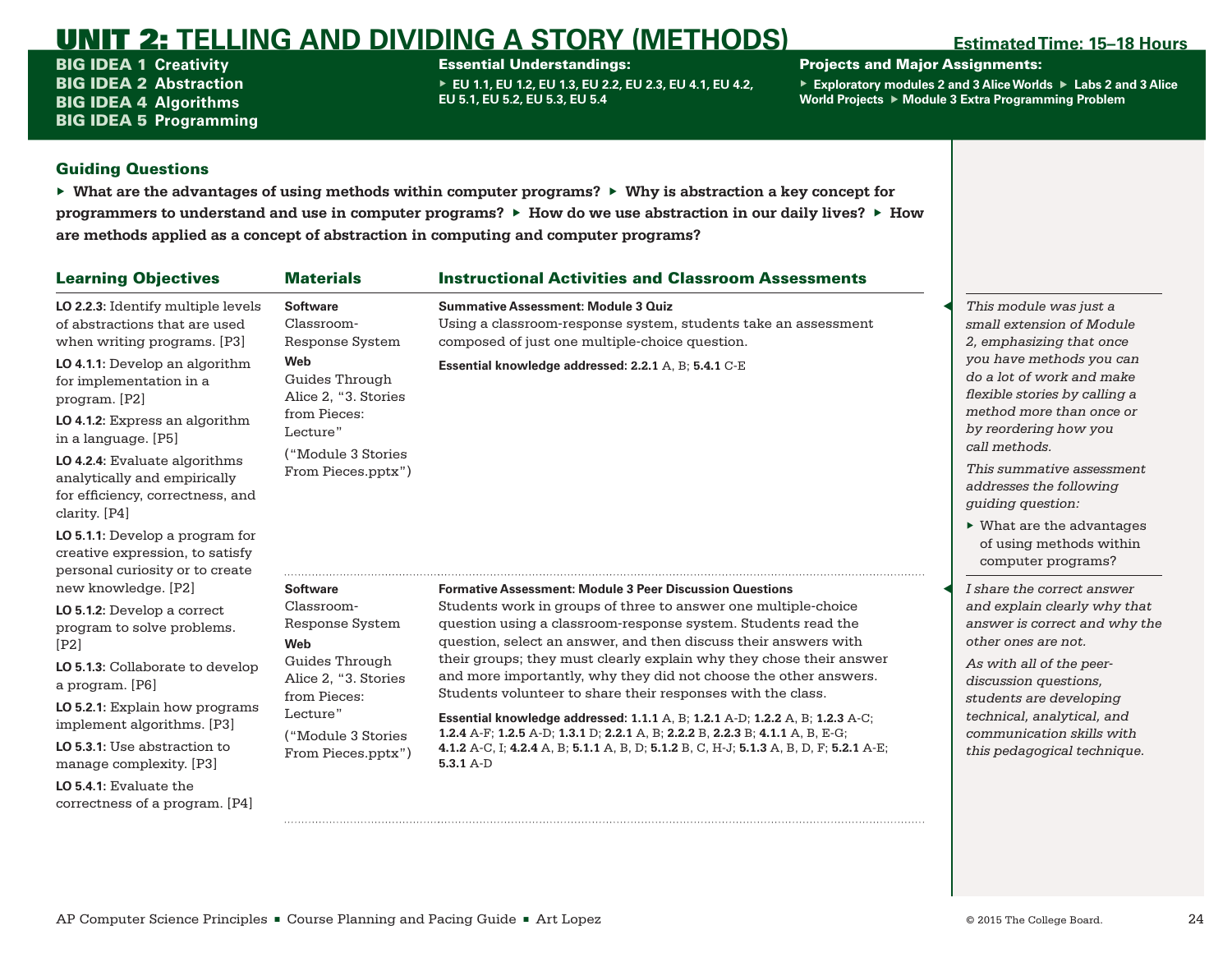BIG IDEA 1 **Creativity** BIG IDEA 2 **Abstraction** BIG IDEA 4 **Algorithms** BIG IDEA 5 **Programming**

### Essential Understandings:

▶ **EU 1.1, EU 1.2, EU 1.3, EU 2.2, EU 2.3, EU 4.1, EU 4.2, EU 5.1, EU 5.2, EU 5.3, EU 5.4**

Projects and Major Assignments:

▶ **Exploratory modules 2 and 3 Alice Worlds** ▶ **Labs 2 and 3 Alice World Projects** ▶ **Module 3 Extra Programming Problem**

### Guiding Questions

| <b>Learning Objectives</b>                                                                                                                                                                                                           | <b>Materials</b>                                                                                                                                                                                                                                                                                              | <b>Instructional Activities and Classroom Assessments</b>                                                                                                                                                                                                                                                                                                                                                                                                                                                                                                                                                                                                                                                                                                                                                                                                                                                                      |  |  |  |
|--------------------------------------------------------------------------------------------------------------------------------------------------------------------------------------------------------------------------------------|---------------------------------------------------------------------------------------------------------------------------------------------------------------------------------------------------------------------------------------------------------------------------------------------------------------|--------------------------------------------------------------------------------------------------------------------------------------------------------------------------------------------------------------------------------------------------------------------------------------------------------------------------------------------------------------------------------------------------------------------------------------------------------------------------------------------------------------------------------------------------------------------------------------------------------------------------------------------------------------------------------------------------------------------------------------------------------------------------------------------------------------------------------------------------------------------------------------------------------------------------------|--|--|--|
| All of the learning objectives<br>from the activities on pages<br>23-24 are addressed: 1.1.1, 1.2.1,<br>1.2.2, 1.2.3, 1.2.4, 1.2.5, 1.3.1, 2.2.1,<br>2.2.2, 2.2.3, 4.1.1, 4.1.2, 4.2.4, 5.1.1,<br>5.1.2, 5.1.3, 5.2.1, 5.3.1, 5.4.1. | Web<br>Guides Through<br>Alice 2, "3. Sto-<br>ries from Pieces:<br>Lab" (Step-by-step<br>instructions and<br>"Lab2.a2W" or<br>"Mod3LabStarter.<br>$a2w$ ")                                                                                                                                                    | <b>Instructional Activity: Lab 3</b><br>For Lab 3, students work in pairs to modify the code for the Lab 2<br>Alice world. Students learn to reuse methods to create variations<br>on a "story" (program) by calling methods in different orders and/or<br>calling a method more than once. Students experience how reusing<br>a method (calling it more than once) can lead to the need to redesign<br>or change code in small ways. Students then answer a series of lab<br>questions about methods and abstraction based on the Alice world<br>they modify. Comments are required for this Alice world.                                                                                                                                                                                                                                                                                                                     |  |  |  |
|                                                                                                                                                                                                                                      | Computer Science<br>Principles Fall<br>2015, "Lab 3<br>Instructions"<br><b>Software</b><br>Google Docs or<br>Microsoft Word                                                                                                                                                                                   | Essential knowledge addressed: 1.1.1 A, B; 1.2.1 A-D; 1.2.2 A, B; 1.2.3 A-C;<br>1.2.4 A-F; 1.2.5 A-D; 1.3.1 D; 2.2.1 A, B; 2.2.2 B, 2.2.3 B; 4.1.1 A, B; 4.1.2 A-C;<br>4.2.4 A, B; 5.1.1 A, B, D; 5.1.2 B, C, H-J; 5.1.3 A, B, D, F; 5.2.1 A-E; 5.3.1 A-D                                                                                                                                                                                                                                                                                                                                                                                                                                                                                                                                                                                                                                                                      |  |  |  |
|                                                                                                                                                                                                                                      | Web<br>Guides to Alice 2,<br>"3. Stories from<br>Pieces: Practice<br>Problems" ("Ice<br><b>Skater Routine</b><br>$(v1.0), "$ "Mod3PP1<br>Starter.a2w," and<br>videos of "Ice<br>Skater Routine")<br><b>Computer Science</b><br>Principles Fall 2015,<br>"Module 3 Practice<br>Problem: Ice Skater<br>Routine" | <b>Instructional Activity: Module 3 Practice Programming Problems</b><br>Students download the "Mod3PP1_Starter.a2w" Alice world and<br>watch a video about an ice skater performing ice skating routines.<br>The methods for these routines have already been created in the<br>downloaded Alice world. Students make calls to the ice skater<br>methods to mimic the Alice world that has been shown in the video.<br>For a further challenge, another video is provided with extra routines.<br>Students then make more calls to mimic the Alice world shown in the<br>second video. Comments are required for this Alice world.<br>Essential knowledge addressed: 1.1.1 A, B; 1.2.1 A-D; 1.2.2 A, B; 1.2.3 A-C;<br>1.2.4 A-F; 1.2.5 A-D; 1.3.1 D; 2.2.1 A, B; 2.2.2 B, 2.2.3 B; 2.3.1 A-D; 4.1.1 A, B;<br>4.1.2 A-C; 4.2.4 A, B; 5.1.1 A, B, D; 5.1.2 B, C, H-J; 5.1.3 A, B, D, F; 5.2.1 A-E;<br>5.3.1 A-D; 5.4.1 A-F, H-L |  |  |  |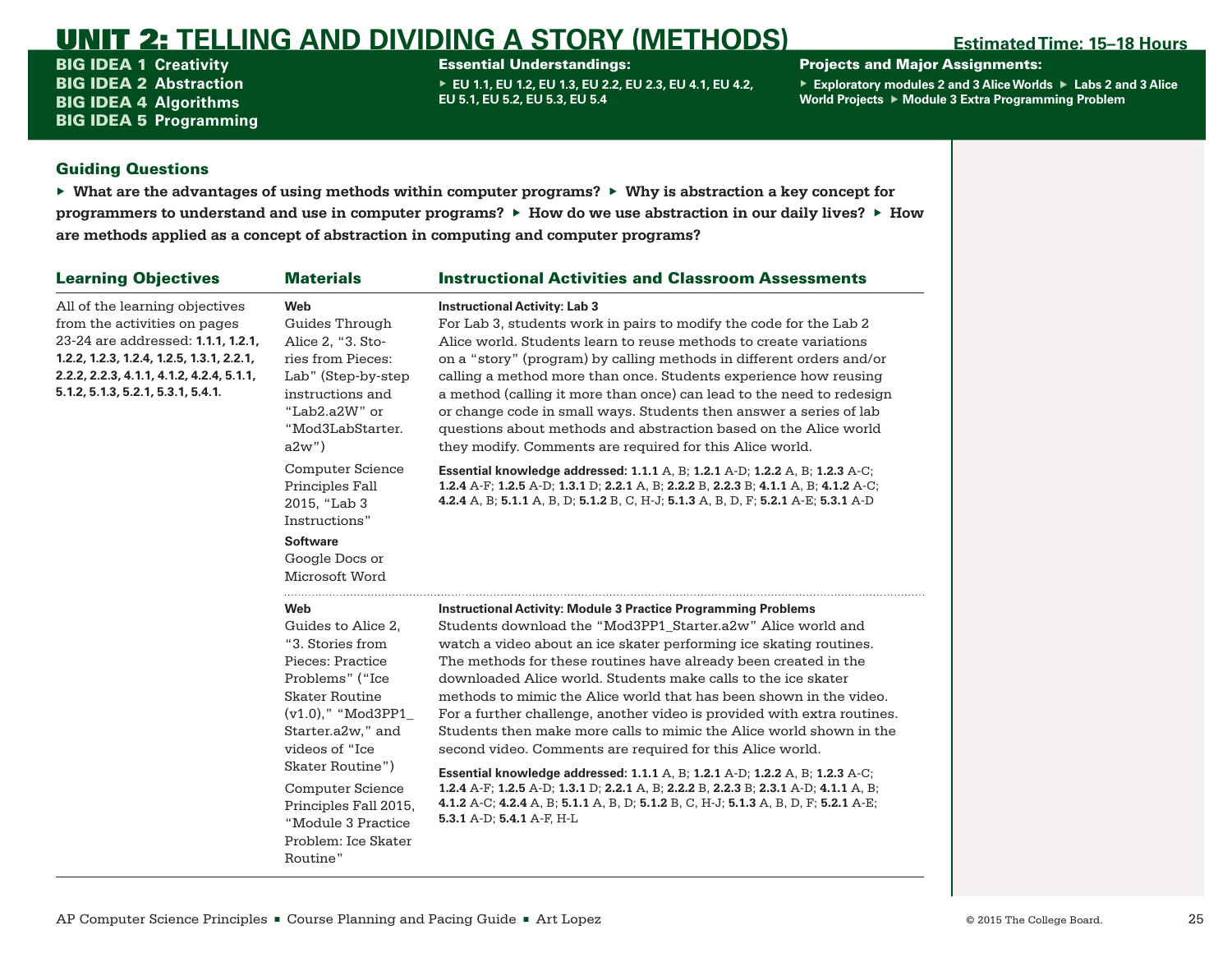<span id="page-28-0"></span>BIG IDEA 1 **Creativity** BIG IDEA 2 **Abstraction** BIG IDEA 4 **Algorithms** BIG IDEA 5 **Programming** BIG IDEA 7 **Global Impact**

### Essential Understandings:

▶ **EU 1.1, EU 1.2, EU 1.3, EU 2.2, EU 2.3, EU 4.1, EU 5.1, EU 5.2, EU 5.3, EU 5.4, EU 5.5, EU 7.1, EU 7.2, EU 7.3, EU 7.5**

## Projects and Major Assignments:

▶ **Create Exploratory Modules 4 and 5 Alice Worlds** ▶ **Labs 4 and 5 Alice World Projects**

## Guiding Questions

| <b>Learning Objectives</b>                                                                                                                                                                                                                                                                                                | <b>Materials</b>                                                                                                                                                                                                              | <b>Instructional Activities and Classroom Assessments</b>                                                                                                                                                                                                                                                                                                                                                                                                                                                                                                                                                                                                                                                                                                                                                            |  |  |  |
|---------------------------------------------------------------------------------------------------------------------------------------------------------------------------------------------------------------------------------------------------------------------------------------------------------------------------|-------------------------------------------------------------------------------------------------------------------------------------------------------------------------------------------------------------------------------|----------------------------------------------------------------------------------------------------------------------------------------------------------------------------------------------------------------------------------------------------------------------------------------------------------------------------------------------------------------------------------------------------------------------------------------------------------------------------------------------------------------------------------------------------------------------------------------------------------------------------------------------------------------------------------------------------------------------------------------------------------------------------------------------------------------------|--|--|--|
| LO 1.1.1: Apply a creative<br>development process when<br>creating computational<br>artifacts. [P2]<br><b>LO 1.2.1:</b> Create a<br>computational artifact for<br>creative expression. [P2]<br><b>LO 1.2.2: Create a</b><br>computational artifact<br>using computing tools and<br>techniques to solve a problem.<br>[P2] | Web<br>Expeditions<br>Through Alice, "4.<br>Acting the Same<br>(parameters)"<br>("Mod4.2<br>Starter.a2w")<br>Guides Through<br>Alice 2, "4.<br>Acting the Same<br>(parameters):<br>Book" (explanation<br>of code for sections | <b>Instructional Activity: Exploratory Module 4 Alice World</b><br>Students work in pairs to create and complete the exploratory Module<br>4 Alice world. Students are directed to modify an Alice world and<br>type a specific set of instructions or code that demonstrates and uses<br>the advantages of parameters (values that are added to a method<br>call). Students create parameters for methods and learn that a<br>method can behave differently by using different types of parameters.<br>Students learn how to specify that a method will expect to have<br>parameter values supplied when the method is called and how to call<br>a method that expects parameter values. Students also learn how<br>the concept of abstraction is applied to parameters. Comments are<br>required for this program. |  |  |  |
| $LO$ 1.2.3: Create a new<br>computational artifact by<br>combining or modifying<br>existing artifacts. [P2]                                                                                                                                                                                                               | $4.4 - 4.7$ )                                                                                                                                                                                                                 | Essential knowledge addressed: 1.1.1 A, B; 1.2.1 A-D; 1.2.2 A, B; 1.2.3 A-C;<br>1.2.4 A-F; 1.2.5 A-D; 1.3.1 D; 2.2.1 A-C; 2.2.2 B; 2.2.3 B; 2.3.1 A-C;<br>4.1.1 A, B, E-G; 4.1.2 A-C, I; 4.2.4 A, B; 5.1.1 A, B, D; 5.1.2 A-F, H-J;<br>5.1.3 A, B, D, F; 5.2.1 A-E; 5.3.1 A-G; 5.4.1 A-F, H-L; 5.5.1 A                                                                                                                                                                                                                                                                                                                                                                                                                                                                                                               |  |  |  |
| LO 1.2.4: Collaborate in the<br>creation of computational<br>artifacts. [P6]<br>LO 1.2.5: Analyze the<br>correctness, usability,<br>functionality, and suitability of<br>computational artifacts. [P4]<br>LO 1.3.1: Use computing tools<br>and techniques for creative<br>expression. [P2]                                | Web<br><b>Computer Science</b><br>Principles Fall                                                                                                                                                                             | <b>Instructional Activity: Exploratory Module 4 Questions:</b><br>As students are reading and following the instructions for creating<br>the exploratory module 4 Alice world program, they answer a series                                                                                                                                                                                                                                                                                                                                                                                                                                                                                                                                                                                                          |  |  |  |
|                                                                                                                                                                                                                                                                                                                           | 2015, "Module<br>4 Questions<br>Assignment"<br><b>Software</b>                                                                                                                                                                | of questions in the module that promote a deeper understanding of<br>the computing concepts (parameters) they are learning. Students<br>answer these questions in a shared Google Doc or in their own<br>Microsoft Word document, using MLA formatting; step-by-step<br>instructions for this activity are provided.                                                                                                                                                                                                                                                                                                                                                                                                                                                                                                 |  |  |  |
|                                                                                                                                                                                                                                                                                                                           | Google Docs or<br>Microsoft Word                                                                                                                                                                                              | Essential knowledge addressed: 1.1.1 A, B; 1.2.1 A-D; 1.2.2 A, B; 1.2.3 A-C;<br>1.2.5 A-D; 1.3.1 D; 2.2.1 A-C; 2.2.2 B; 2.2.3 B; 4.1.1 A, B, E-G; 4.1.2 A-C, I;<br>4.2.4 A, B; 5.1.1 A, B, D; 5.1.2 A-F, H-J; 5.2.1 A-E; 5.3.1 A-G; 5.4.1 A-F, H-L;                                                                                                                                                                                                                                                                                                                                                                                                                                                                                                                                                                  |  |  |  |
| LO 2.2.1: Develop an<br>abstraction when writing a<br>program or creating other<br>computational artifacts. [P2]                                                                                                                                                                                                          |                                                                                                                                                                                                                               | 5.5.1A                                                                                                                                                                                                                                                                                                                                                                                                                                                                                                                                                                                                                                                                                                                                                                                                               |  |  |  |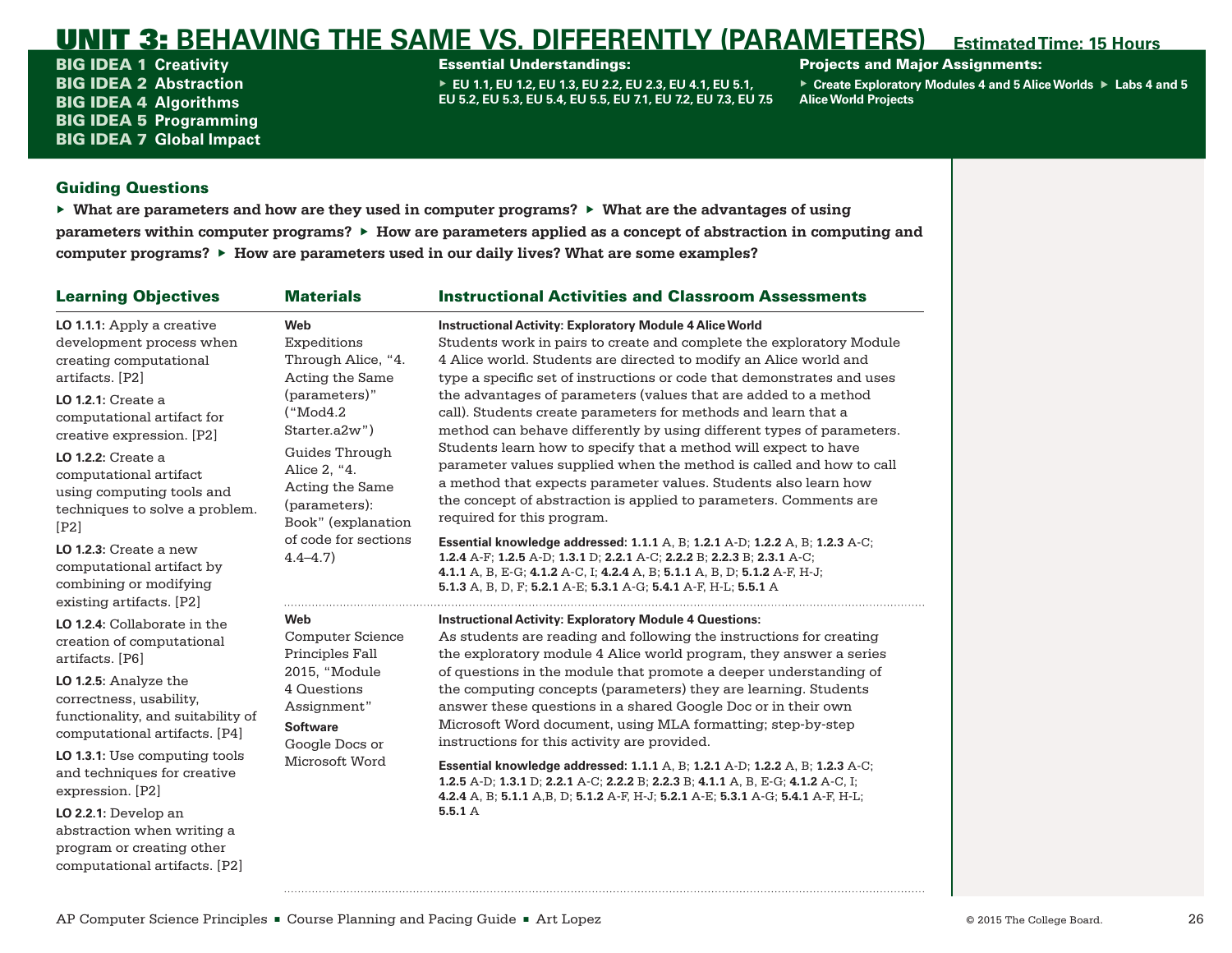BIG IDEA 1 **Creativity** BIG IDEA 2 **Abstraction** BIG IDEA 4 **Algorithms** BIG IDEA 5 **Programming** BIG IDEA 7 **Global Impact**

## Essential Understandings:

▶ **EU 1.1, EU 1.2, EU 1.3, EU 2.2, EU 2.3, EU 4.1, EU 5.1, EU 5.2, EU 5.3, EU 5.4, EU 5.5, EU 7.1, EU 7.2, EU 7.3, EU 7.5**

### Projects and Major Assignments:

▶ **Create Exploratory Modules 4 and 5 Alice Worlds** ▶ **Labs 4 and 5 Alice World Projects**

## Guiding Questions

| <b>Learning Objectives</b>                                                                                                                                                                                                                                                                                                                                                                                          | <b>Materials</b>                                                                                                                                                 | <b>Instructional Activities and Classroom Assessments</b>                                                                                                                                                                                                                                                                                                                                                                                                                                                                                                                                                                                                                                                                                                                                                                                                                                                                          |                                                                                                                                                                                                                                                                                                                                                                                                                                                                                    |
|---------------------------------------------------------------------------------------------------------------------------------------------------------------------------------------------------------------------------------------------------------------------------------------------------------------------------------------------------------------------------------------------------------------------|------------------------------------------------------------------------------------------------------------------------------------------------------------------|------------------------------------------------------------------------------------------------------------------------------------------------------------------------------------------------------------------------------------------------------------------------------------------------------------------------------------------------------------------------------------------------------------------------------------------------------------------------------------------------------------------------------------------------------------------------------------------------------------------------------------------------------------------------------------------------------------------------------------------------------------------------------------------------------------------------------------------------------------------------------------------------------------------------------------|------------------------------------------------------------------------------------------------------------------------------------------------------------------------------------------------------------------------------------------------------------------------------------------------------------------------------------------------------------------------------------------------------------------------------------------------------------------------------------|
| LO 2.3.1: Use models and<br>simulations to represent<br>phenomena. [P3]                                                                                                                                                                                                                                                                                                                                             | <b>Software</b><br>Classroom-<br>Response System                                                                                                                 | <b>Summative Assessment: Module 4 Quiz</b><br>Using a classroom-response system, students take an assessment<br>composed of two multiple-choice questions.                                                                                                                                                                                                                                                                                                                                                                                                                                                                                                                                                                                                                                                                                                                                                                         | This summative assessment<br>addresses the following<br><i>guiding questions:</i>                                                                                                                                                                                                                                                                                                                                                                                                  |
| LO 4.1.1: Develop an algorithm<br>for implementation in a<br>program. [P2]<br>LO 4.1.2: Express an algorithm<br>in a language. [P5]<br>LO 5.1.1: Develop a program for<br>creative expression, to satisfy<br>personal curiosity or to create                                                                                                                                                                        | Web<br>Guides Through<br>Alice 2, "4.<br>Acting the Same<br>(parameters):<br>Lecture" ("Module<br>4 Acting The Same.<br>pptx")                                   | Essential knowledge addressed: 5.3.1 A-G; 5.4.1 C-F, H-L; 5.5.1 A                                                                                                                                                                                                                                                                                                                                                                                                                                                                                                                                                                                                                                                                                                                                                                                                                                                                  | $\triangleright$ What are parameters<br>and how they are used in<br>computer programs?<br>$\triangleright$ What are the advantages<br>of using parameters within<br>computer programs?                                                                                                                                                                                                                                                                                             |
| new knowledge. [P2]<br>LO 5.1.2: Develop a correct<br>program to solve problems.<br>[P2]<br>LO 5.1.3: Collaborate to develop<br>a program. [P6]<br>LO 5.2.1: Explain how programs<br>implement algorithms. [P3]<br>LO 5.3.1: Use abstraction<br>to manage complexity in<br>programs. [P3]<br>$LO$ 5.4.1: Evaluate the<br>correctness of a program. [P4]<br>LO 5.5.1: Employ appropriate<br>mathematical and logical | <b>Software</b><br>Classroom-<br>Response System<br>Web<br>Guides Through<br>Alice 2, "4.<br>Acting the Same<br>(parameters):<br>Lecture" (all files<br>on page) | <b>Formative Assessment: Module 4 Peer Discussion Questions</b><br>Students work in groups of three to answer several multiple-choice<br>questions using a classroom-response system. Students read the<br>question, select an answer, and then discuss their answers with their<br>groups. They should clearly explain why they chose their answer<br>and more importantly why they did not choose the other answers.<br>Students are then asked to volunteer and share their responses with<br>the class. I then share with them the correct answer and explain<br>clearly why that answer is correct and the other ones are not.<br>Essential knowledge addressed: 1.1.1 A, B; 1.2.1 A-D; 1.2.2 A, B; 1.2.3 A-C;<br>1.2.4 A-F; 1.2.5 A-D; 1.3.1 D; 2.2.1 A-C; 2.2.2 B; 2.2.3 B; 4.1.1 A, B, E-G;<br>4.1.2 A-C, I; 4.2.4 A, B; 5.1.1 A, B, D; 5.1.2 A-F, H-J; 5.1.3 A, B, D, F; 5.2.1 A-E;<br>5.3.1 A-G; 5.4.1 A-F, H-L; 5.5.1 A | For each question, the<br>classroom-response system<br>is used to display histograms<br>with recorded answers. The<br>first histogram displays a chart<br>with how students answer<br>individually and a second<br>histogram displays their<br>answers after the discussion<br>with their group. The answers<br>are compared and recorded<br>within the system. Students<br>receive immediate feedback<br>and clear explanations for<br>both the correct and incorrect<br>answers. |
| concepts in programming. [P1]                                                                                                                                                                                                                                                                                                                                                                                       |                                                                                                                                                                  |                                                                                                                                                                                                                                                                                                                                                                                                                                                                                                                                                                                                                                                                                                                                                                                                                                                                                                                                    |                                                                                                                                                                                                                                                                                                                                                                                                                                                                                    |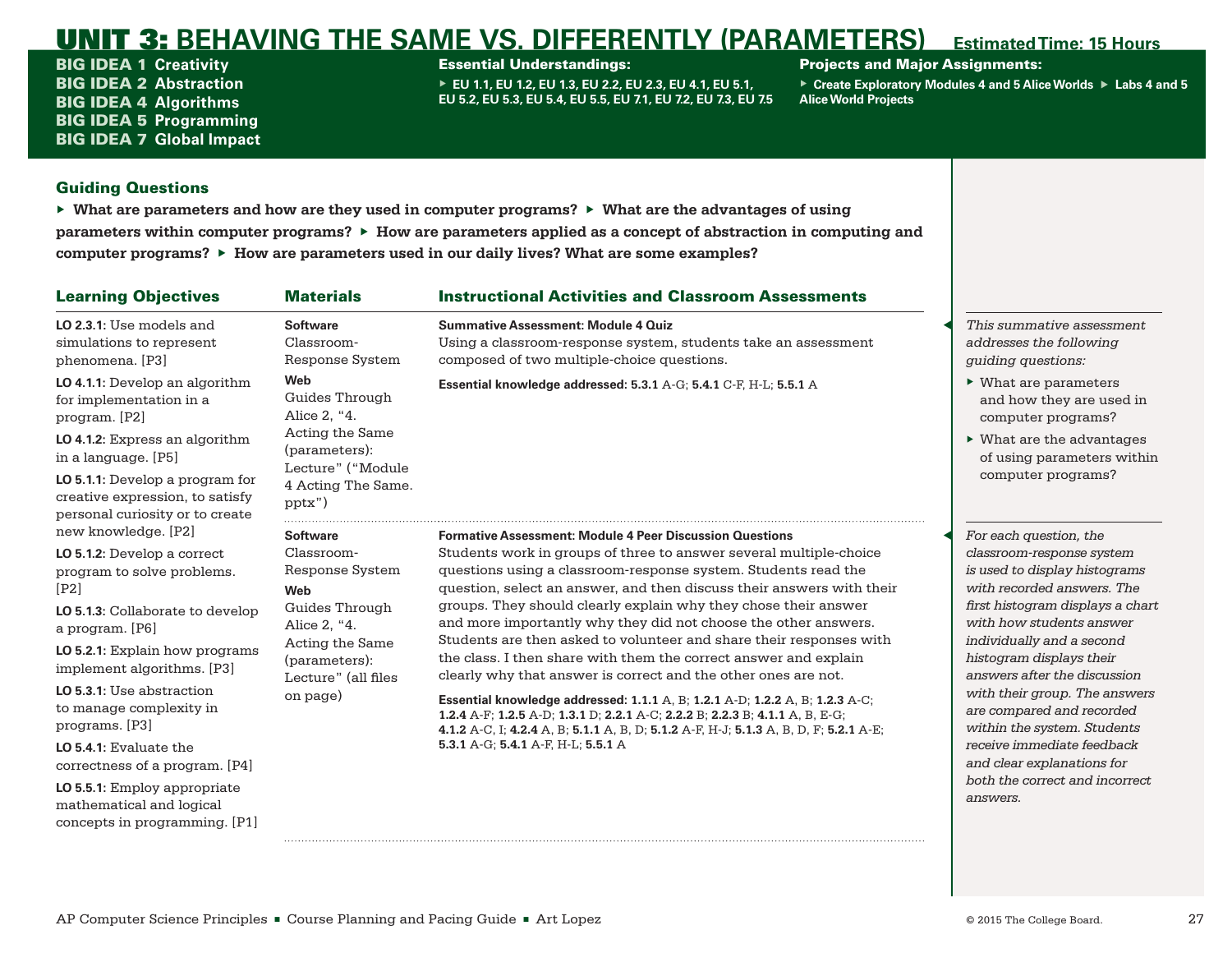BIG IDEA 1 **Creativity** BIG IDEA 2 **Abstraction** BIG IDEA 4 **Algorithms** BIG IDEA 5 **Programming** BIG IDEA 7 **Global Impact**

### Essential Understandings:

▶ **EU 1.1, EU 1.2, EU 1.3, EU 2.2, EU 2.3, EU 4.1, EU 5.1, EU 5.2, EU 5.3, EU 5.4, EU 5.5, EU 7.1, EU 7.2, EU 7.3, EU 7.5**

### Projects and Major Assignments:

▶ **Create Exploratory Modules 4 and 5 Alice Worlds** ▶ **Labs 4 and 5 Alice World Projects**

## Guiding Questions

| <b>Learning Objectives</b>                                                                                                                                                                                                                         | <b>Materials</b>                                                                                                                                                                                                                                                                                            | <b>Instructional Activities and Classroom Assessments</b>                                                                                                                                                                                                                                                                                                                                                                                                                                                                                                                                                                                                                                                                                                                                                                                                                          |
|----------------------------------------------------------------------------------------------------------------------------------------------------------------------------------------------------------------------------------------------------|-------------------------------------------------------------------------------------------------------------------------------------------------------------------------------------------------------------------------------------------------------------------------------------------------------------|------------------------------------------------------------------------------------------------------------------------------------------------------------------------------------------------------------------------------------------------------------------------------------------------------------------------------------------------------------------------------------------------------------------------------------------------------------------------------------------------------------------------------------------------------------------------------------------------------------------------------------------------------------------------------------------------------------------------------------------------------------------------------------------------------------------------------------------------------------------------------------|
| All of the learning objectives<br>from the first activities in<br>this unit (pages 26-27) are<br>addressed: 1.1.1, 1.2.1, 1.2.2,<br>1.2.3, 1.2.4, 1.2.5, 1.3.1, 2.2.1, 2.3.1,<br>4.1.1, 4.1.2, 5.1.1, 5.1.2, 5.1.3, 5.2.1,<br>5.3.1, 5.4.1, 5.5.1. | Web<br>Guides Through<br>Alice 2, "4. Acting<br>the Same (param-<br>eters): Lab" (Lab<br>4 as a Googledoc<br>and "Lab3.a2W" or<br>"Mod4LabStarter                                                                                                                                                           | <b>Instructional Activity: Lab 4</b><br>For Lab 4, students work in pairs to modify the code for the Lab<br>3 Alice world. Based on a scenario description, students create a<br>new method (without guidance or suggestions) to modify the story<br>(program). Students modify a method to take a parameter to control<br>which object does the acting. Students then answer a series of lab<br>questions about parameters based on the Alice world they modify.<br>Comments are required.                                                                                                                                                                                                                                                                                                                                                                                        |
|                                                                                                                                                                                                                                                    | .a2w"<br><b>Computer Science</b><br>Principles Fall<br>2015, Lab 4<br><b>Software</b><br>Google Docs or<br>Microsoft Word                                                                                                                                                                                   | Essential knowledge addressed: 1.1.1 A, B; 1.2.1 A-D; 1.2.2 A, B; 1.2.3 A-C;<br>1.2.4 A-F; 1.2.5 A-D; 1.3.1 D; 2.2.1 A-C; 2.2.2 B; 2.2.3 B; 2.3.1 A-D;<br>4.1.1 A, B, E-G; 4.1.2 A-C, I; 4.2.4 A, B; 5.1.1 A, B, D; 5.1.2 A-F, H-J;<br>5.1.3 A, B, D, F; 5.2.1 A-E; 5.3.1 A-G; 5.4.1 A-F, H-L; 5.5.1 A                                                                                                                                                                                                                                                                                                                                                                                                                                                                                                                                                                             |
|                                                                                                                                                                                                                                                    | Web<br>Guides Through<br>Alice 2, "4.<br>Acting the Same<br>(parameters):<br>Practice Problems"<br>("Fish Lives (v1.0),")<br>"Mod4PP1 Starter<br>.a2w," Videos of "Ice<br>Skater Routine")<br><b>Software</b><br>Computer Science<br>Principles Fall<br>2015, "Module 4<br>Practice Problem:<br>Fish Lives" | <b>Instructional Activity: Module 4 Practice Programming Problems</b><br>Students download the "Mod4PP1 Starter.a2w" Alice world and view<br>a video about the "Fish Lives" Alice world. A screenshot is included<br>in the instructions showing the methods for the "Fish Lives" Alice<br>world. Students create the methods, mimicking the actions that occur<br>in the video, and create parameters to select the fish objects. As an<br>extra challenge, students create another parameterized method that<br>has the fish dance before a shark attacks. Comments are required.<br>Essential knowledge addressed: 1.1.1 A, B; 1.2.1 A-D; 1.2.2 A, B; 1.2.3 A-C;<br>1.2.4 A-F; 1.2.5 A-D; 1.3.1 D; 2.2.1 A-C; 2.2.2 B; 2.2.3 B; 4.1.1 A, B, E-G;<br>4.1.2 A-C, I; 4.2.4 A, B; 5.1.1 A, B, D; 5.1.2 A-F, H-J; 5.1.3 A, B, D, F; 5.2.1 A-E;<br>5.3.1 A-G; 5.4.1 A-F, H-L; 5.5.1 A |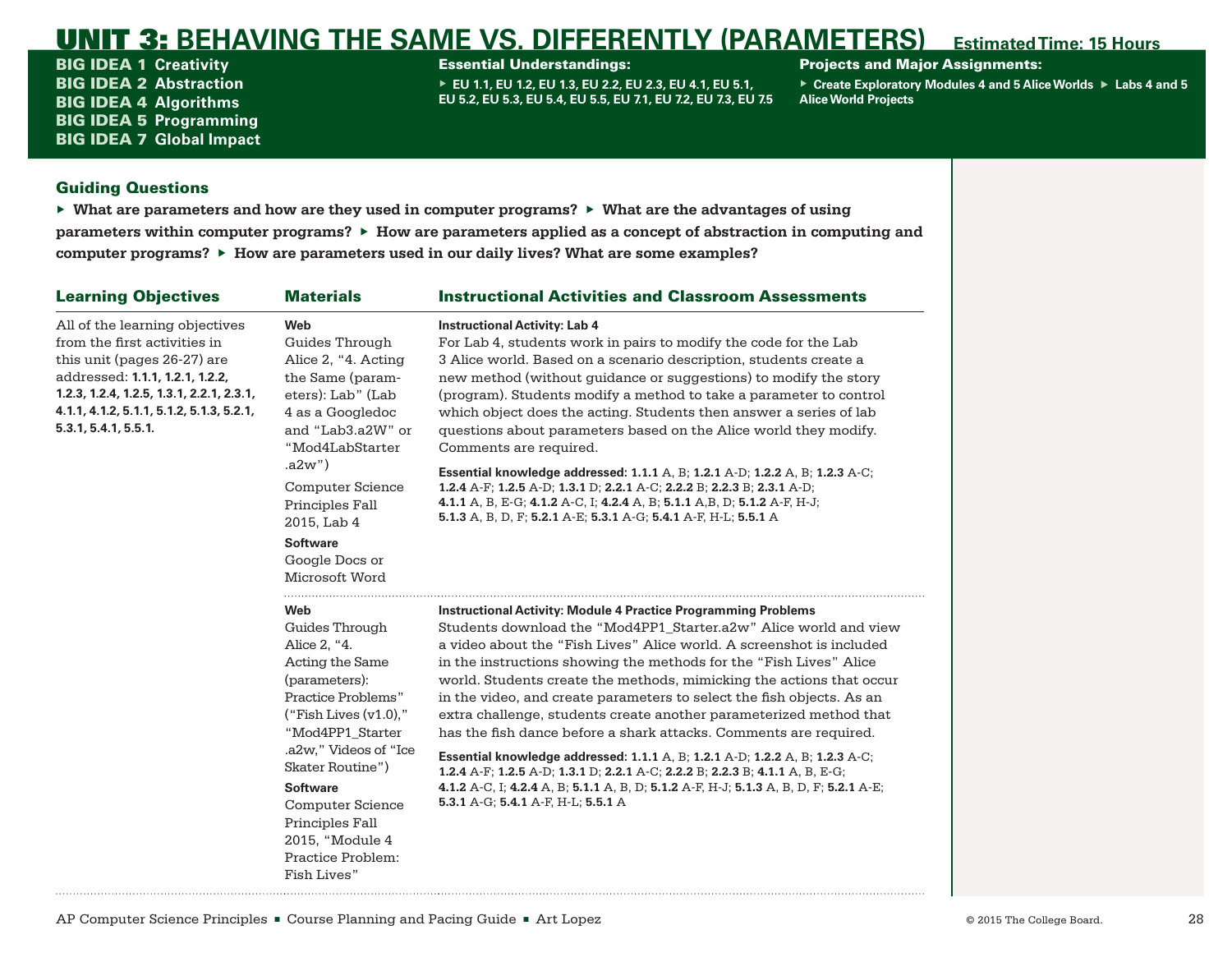BIG IDEA 1 **Creativity** BIG IDEA 2 **Abstraction** BIG IDEA 4 **Algorithms** BIG IDEA 5 **Programming** BIG IDEA 7 **Global Impact**

### Essential Understandings:

▶ **EU 1.1, EU 1.2, EU 1.3, EU 2.2, EU 2.3, EU 4.1, EU 5.1, EU 5.2, EU 5.3, EU 5.4, EU 5.5, EU 7.1, EU 7.2, EU 7.3, EU 7.5**

## **Projects and Major Assignments:**

▶ **Create Exploratory Modules 4 and 5 Alice Worlds** ▶ **Labs 4 and 5 Alice World Projects**

## Guiding Questions

| <b>Learning Objectives</b>                                                                                                                                                                                                                                                                                                | <b>Materials</b>                                                                                                                                                                                                                    | <b>Instructional Activities and Classroom Assessments</b>                                                                                                                                                                                                                                                                                                                                                                                                                                                                                                                                                                                                                                                                                  |                                                                                                                                                                                                                                                                                                                               |
|---------------------------------------------------------------------------------------------------------------------------------------------------------------------------------------------------------------------------------------------------------------------------------------------------------------------------|-------------------------------------------------------------------------------------------------------------------------------------------------------------------------------------------------------------------------------------|--------------------------------------------------------------------------------------------------------------------------------------------------------------------------------------------------------------------------------------------------------------------------------------------------------------------------------------------------------------------------------------------------------------------------------------------------------------------------------------------------------------------------------------------------------------------------------------------------------------------------------------------------------------------------------------------------------------------------------------------|-------------------------------------------------------------------------------------------------------------------------------------------------------------------------------------------------------------------------------------------------------------------------------------------------------------------------------|
| LO 1.1.1: Apply a creative<br>development process when<br>creating computational<br>artifacts. [P2]<br><b>LO 1.2.1: Create a</b><br>computational artifact for<br>creative expression. [P2]<br><b>LO 1.2.2:</b> Create a<br>computational artifact<br>using computing tools and<br>techniques to solve a problem.<br>[P2] | Web<br>Expeditions<br>Through Alice, "5.<br><b>Acting Differently</b><br>(parameters)"<br>Guides Through<br>Alice 2, "5.<br><b>Acting Differently</b><br>(parameters):<br>Book" (explanation<br>of code for sections<br>$5.2 - 5.4$ | <b>Instructional Activity: Exploratory Module 5 Alice World</b><br>Students work in pairs to create and complete the exploratory<br>Module 5 Alice world. They modify an Alice world and type a<br>specific set of instructions or code. Students create and add more<br>than one parameter for a method. They also create different types of<br>parameters, including numerical or object-based ones. Comments<br>are required.<br>Essential knowledge addressed: 1.1.1 A, B; 1.2.1 A-D; 1.2.2 A, B; 1.2.3 A-C;<br>1.2.4 A-F; 1.2.5 A-D; 1.3.1 D; 2.2.1 A-C; 2.2.2 B; 2.2.3 B; 2.3.1 A-C;<br>4.1.1 A, B, E-G; 4.1.2 A-C, I; 4.2.4 A, B; 5.1.1 A, B, D; 5.1.2 A-F, H-J;<br>5.1.3 A, B, D, F; 5.2.1 A-E; 5.3.1 A-G; 5.4.1 A-F, H-L; 5.5.1 A | Students learn that a method<br>can take any number of<br>parameters. They learn<br>that parameters can have<br>different types of values, such<br>as numbers or objects. This<br>can be useful in specifying<br>variation for methods.<br>Students also learn how the<br>concept of abstraction is<br>applied to parameters. |
| LO $1.2.3$ : Create a new<br>computational artifact by<br>combining or modifying<br>existing artifacts. [P2]<br>LO 1.2.4: Collaborate in the<br>creation of computational<br>artifacts. [P6]<br>LO 1.2.5: Analyze the<br>correctness, usability,<br>functionality, and suitability of                                     | Web<br><b>Computer Science</b><br>Principles Fall<br>2015, "Module<br>5 Questions<br>Assignment"<br><b>Software</b><br>Google Docs or<br>Microsoft Word                                                                             | <b>Instructional Activity: Exploratory Module 5 Questions</b><br>As students are reading and following the instructions for creating<br>the exploratory Module 5 Alice world program, they are also required<br>to answer a series of questions provided in the online book for<br>Module 5 that promotes a deeper understanding of the computing<br>concepts (parameters) they are learning. Students answer these<br>questions in a shared Google Doc or in their own Microsoft Word<br>document, using MLA formatting; step-by-step instructions for this<br>activity are provided.                                                                                                                                                     |                                                                                                                                                                                                                                                                                                                               |
| computational artifacts. [P4]<br>LO 1.3.1: Use computing tools<br>and techniques for creative<br>expression. [P2]<br>LO 2.2.1: Develop an<br>abstraction when writing a<br>program or creating other<br>computational artifacts. [P2]                                                                                     |                                                                                                                                                                                                                                     | Essential knowledge addressed: 1.1.1 A, B; 1.2.1 A-D; 1.2.2 A, B; 1.2.3 A-C;<br>1.2.4 A-F; 1.2.5 A-D; 1.3.1 D; 2.2.1 A-C; 2.2.2 A, B; 2.2.3 B; 4.1.1 A, B, E-G;<br>4.1.2 A-C, I; 4.2.4 A, B; 5.1.1 A, B, D; 5.1.2 A-F, H-J; 5.1.3 A, B, D, F; 5.2.1 A-E;<br>5.3.1 A-G; 5.4.1 A-F, H-L; 5.5.1 A                                                                                                                                                                                                                                                                                                                                                                                                                                             |                                                                                                                                                                                                                                                                                                                               |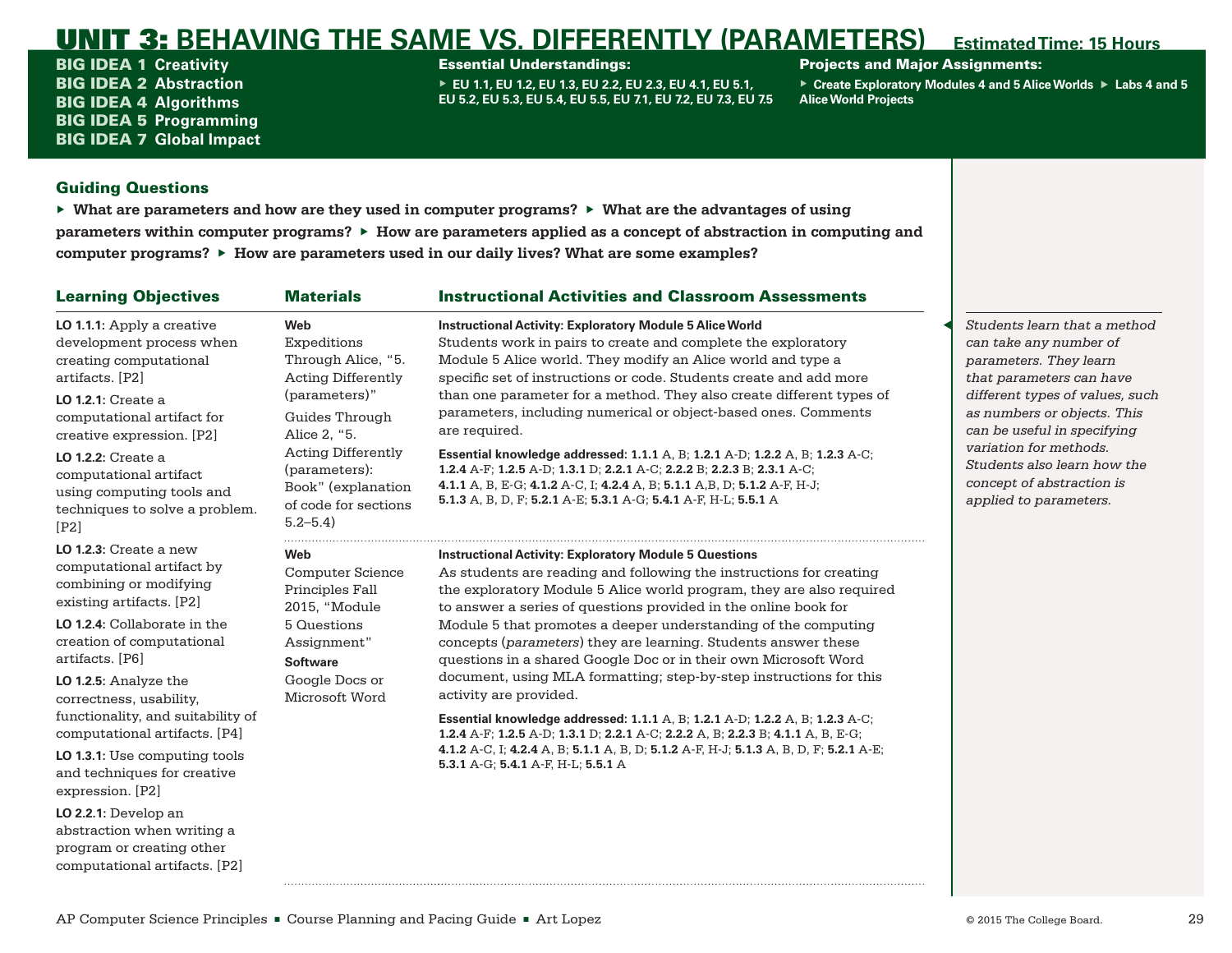BIG IDEA 1 **Creativity** BIG IDEA 2 **Abstraction** BIG IDEA 4 **Algorithms** BIG IDEA 5 **Programming** BIG IDEA 7 **Global Impact**

## Essential Understandings:

▶ **EU 1.1, EU 1.2, EU 1.3, EU 2.2, EU 2.3, EU 4.1, EU 5.1, EU 5.2, EU 5.3, EU 5.4, EU 5.5, EU 7.1, EU 7.2, EU 7.3, EU 7.5**

## **Projects and Major Assignments:**

▶ **Create Exploratory Modules 4 and 5 Alice Worlds** ▶ **Labs 4 and 5 Alice World Projects**

## Guiding Questions

| <b>Learning Objectives</b>                                                                                                                                  | <b>Materials</b>                                                                                                 | <b>Instructional Activities and Classroom Assessments</b>                                                                                                           |                                                                                                                    |
|-------------------------------------------------------------------------------------------------------------------------------------------------------------|------------------------------------------------------------------------------------------------------------------|---------------------------------------------------------------------------------------------------------------------------------------------------------------------|--------------------------------------------------------------------------------------------------------------------|
| LO 4.1.1: Develop an algorithm<br>for implementation in a<br>program. [P2]                                                                                  | <b>Software</b><br>Classroom-<br>Response System                                                                 | <b>Summative Assessment: Module 5 Quiz</b><br>Using a classroom-response system, students take an assessment<br>composed of three multiple-choice questions.        | This summative assessment<br>addresses the following<br>quiding questions:                                         |
| LO 4.1.2: Express an algorithm<br>in a language. [P5]                                                                                                       | Web<br>Guides Through                                                                                            | Essential knowledge addressed: 5.3.1 A-G; 5.4.1 C-F, H-L; 5.5.1 A                                                                                                   | $\triangleright$ What are parameters<br>and how they are used in                                                   |
| LO 5.1.1: Develop a program for<br>creative expression, to satisfy<br>personal curiosity or to create<br>new knowledge. [P2]<br>LO 5.1.2: Develop a correct | Alice 2, "5.<br><b>Acting Differently</b><br>(parameters):<br>Lecture" (Module 5<br>Acting Differently.<br>pptx) |                                                                                                                                                                     | computer programs?<br>$\triangleright$ What are the advantages<br>of using parameters within<br>computer programs? |
| program to solve problems.<br>[P2]                                                                                                                          | <b>Software</b>                                                                                                  | <b>Formative Assessment: Module 5 Peer-Discussion Questions</b>                                                                                                     | I share the correct answer                                                                                         |
| <b>LO 5.1.3:</b> Collaborate to develop<br>a program. [P6]                                                                                                  | Classroom-<br>Response System                                                                                    | Students work in groups of three to answer several multiple-choice<br>questions using a classroom-response system. Students read the                                | with the students, and we<br>discuss why that answer is                                                            |
| LO 5.2.1: Explain how programs<br>implement algorithms. [P3]                                                                                                | Web<br>Guides Through                                                                                            | question, select an answer, and discuss their answer with their<br>groups; they must explain why they chose their answer, and, more                                 | correct and why the other<br>ones are not.                                                                         |
| LO 5.3.1: Use abstraction<br>to manage complexity in                                                                                                        | Alice 2, "5.<br><b>Acting Differently</b><br>(parameters):                                                       | importantly, explain why they did not choose the other answers.<br>Students then volunteer to share their responses with the class.                                 |                                                                                                                    |
| programs. [P3]                                                                                                                                              | Lecture" (all files                                                                                              | <b>Essential knowledge addressed: 1.1.1 A, B; 1.2.1 A-D; 1.2.2 A, B; 1.2.3 A-C;</b><br>1.2.4 A-F; 1.2.5 A-D; 1.3.1 D; 2.2.1 A-C; 2.2.2 B; 2.2.3 B; 4.1.1 A, B, E-G; |                                                                                                                    |
| LO 5.4.1: Evaluate the<br>correctness of a program. [P4]                                                                                                    | on this page)                                                                                                    | 4.1.2 A-C, I; 4.2.4 A, B; 5.1.1 A, B, D; 5.1.2 A-F, H-J; 5.1.3 A, B, D, F; 5.2.1 A-E;<br>5.3.1 A-G; 5.4.1 A-F, H-L; 5.5.1 A                                         |                                                                                                                    |
| LO 5.5.1: Employ appropriate<br>mathematical and logical<br>concepts in programming. [P1]                                                                   |                                                                                                                  |                                                                                                                                                                     |                                                                                                                    |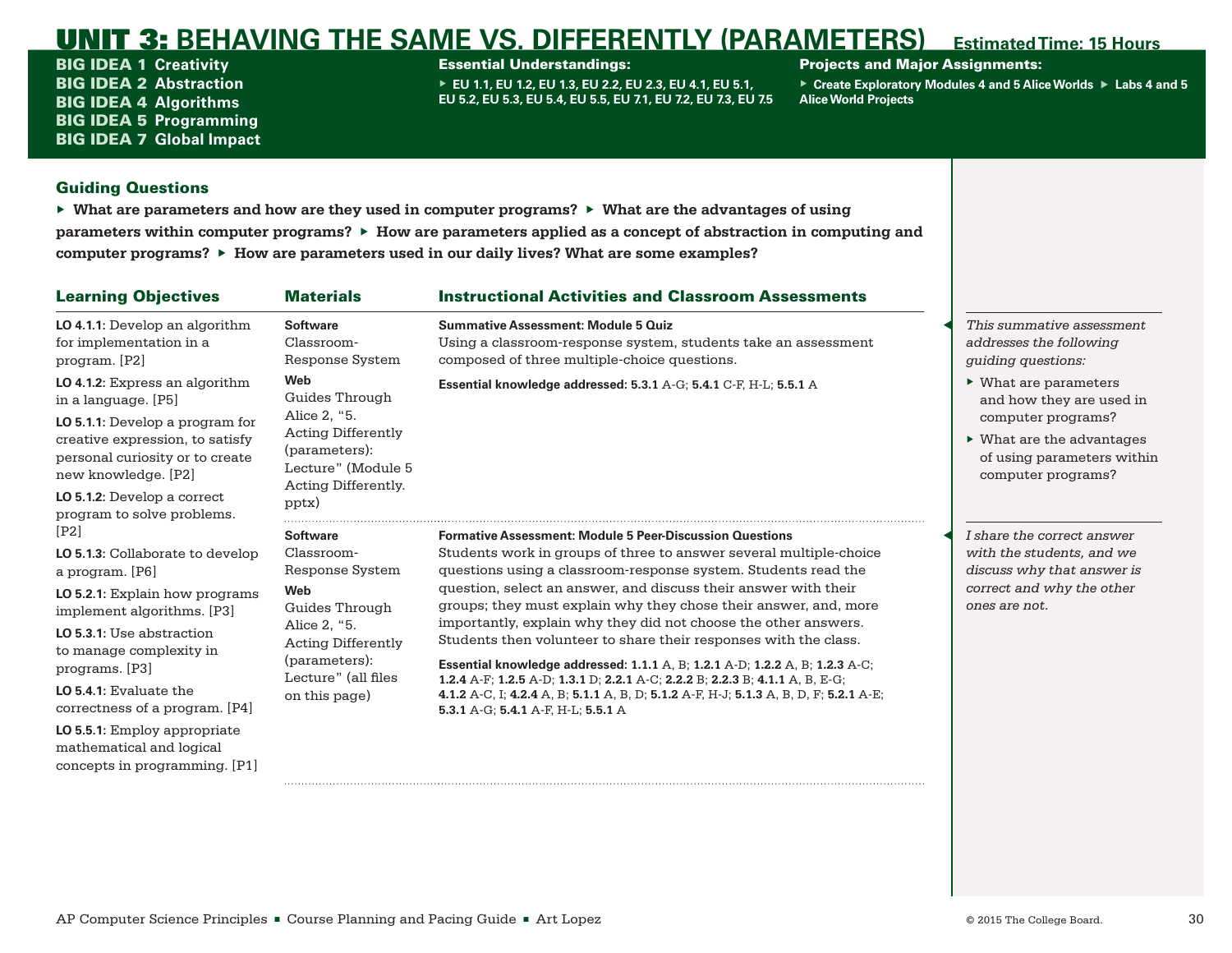BIG IDEA 1 **Creativity** BIG IDEA 2 **Abstraction** BIG IDEA 4 **Algorithms** BIG IDEA 5 **Programming** BIG IDEA 7 **Global Impact**

## Essential Understandings:

▶ **EU 1.1, EU 1.2, EU 1.3, EU 2.2, EU 2.3, EU 4.1, EU 5.1, EU 5.2, EU 5.3, EU 5.4, EU 5.5, EU 7.1, EU 7.2, EU 7.3, EU 7.5**

## **Projects and Major Assignments:**

▶ **Create Exploratory Modules 4 and 5 Alice Worlds** ▶ **Labs 4 and 5 Alice World Projects**

## Guiding Questions

| <b>Learning Objectives</b>                                                                                                                                                                                                    | <b>Materials</b>                                                                                                                                                                                                                                                                     | <b>Instructional Activities and Classroom Assessments</b>                                                                                                                                                                                                                                                                                                                                                                                                                                                                                                                                                                                                                                                                                                                                                                                                                                                                                                                                                                                                                                                                                       |                                                                                                                                                                                                                                                                                                                                                                                                   |
|-------------------------------------------------------------------------------------------------------------------------------------------------------------------------------------------------------------------------------|--------------------------------------------------------------------------------------------------------------------------------------------------------------------------------------------------------------------------------------------------------------------------------------|-------------------------------------------------------------------------------------------------------------------------------------------------------------------------------------------------------------------------------------------------------------------------------------------------------------------------------------------------------------------------------------------------------------------------------------------------------------------------------------------------------------------------------------------------------------------------------------------------------------------------------------------------------------------------------------------------------------------------------------------------------------------------------------------------------------------------------------------------------------------------------------------------------------------------------------------------------------------------------------------------------------------------------------------------------------------------------------------------------------------------------------------------|---------------------------------------------------------------------------------------------------------------------------------------------------------------------------------------------------------------------------------------------------------------------------------------------------------------------------------------------------------------------------------------------------|
| All of the learning objectives<br>from the activities on pages<br>29-30 are addressed: 1.1.1, 1.2.1,<br>1.2.2, 1.2.3, 1.2.4, 1.2.5, 1.3.1, 2.2.1,<br>2.3.1, 4.1.1, 4.1.2, 5.1.1, 5.1.2, 5.1.3,<br>5.2.1, 5.3.1, 5.4.1, 5.5.1. | Web<br>Guides Through<br>Alice 2, "5.<br><b>Acting Differently</b><br>(parameters):<br>Lab" ("Lab as<br>Googledoc,"<br>"Mod5Lab<br>Starter.a2w")<br><b>Computer Science</b><br>Principles Fall<br>2015, "Lab 5<br>Instructions"                                                      | <b>Instructional Activity: Lab 5</b><br>For Lab 5, students work in pairs to modify the code for the Lab<br>4 Alice world. Students modify a method to take more than one<br>parameter including parameters of type <b>Number</b> and <b>Object</b> .<br>Students add three additional parameters to a method: two of<br>the parameters are given and students create one of their own.<br>Comments are required for this world.<br>Essential knowledge addressed: 1.1.1 A, B; 1.2.1 A-D; 1.2.2 A, B; 1.2.3 A-C;<br>1.2.4 A-F; 1.2.5 A-D; 1.3.1 D; 2.2.1 A-C; 2.2.2 B; 2.2.3 B; 2.3.1 A-D;<br>4.1.1 A, B, E-G; 4.1.2 A-C, I; 4.2.4 A, B; 5.1.1 A, B, D; 5.1.2 A-F, H-J;<br>5.1.3 A, B, D, F; 5.2.1 A-E; 5.3.1 A-G; 5.4.1 A-F, H-L; 5.5.1 A                                                                                                                                                                                                                                                                                                                                                                                                      | Pair programming is a key<br>component for students to<br>understand and complete<br>this lab. Students run their<br>code and explain to me what<br>happens - they match the<br>code with the executed<br>behavior. I read their code to<br>ensure their explanations are<br>correct, check the methods<br>and parameters, and students<br>include an explanation of<br>how abstraction was used. |
|                                                                                                                                                                                                                               | Web<br>Guides Through<br>Alice 2, "5.<br><b>Acting Differently</b><br>(parameters):<br>Practice Problems"<br>$($ Ice Skater 2 $(v1.0)$<br>and Starter World)<br><b>Computer Science</b><br>Principles Fall 2015,<br>"Mod 5 Practice<br>Programming<br>Problem: Ice Skater<br>2 v1.0" | <b>Instructional Activity: Module 5 Practice Programming Problems</b><br>Students either download the "Mod5PP1 Starter.a2w" Alice world or<br>use the previous world they created: IceSkaterV1.0.a2w. They watch<br>two different videos and have to figure out what is different between<br>them. Students are asked to notice that the routine the ice skater is<br>performing does not change (the order of the tricks), but the details<br>of the tricks have changed. Students create and add parameters to<br>the methods so that they can mimic what is happening in the second<br>video. After modifying the code, they view a third video. They make<br>the routine shown in video three within the Alice world by only<br>changing the values of the parameters in "world.my first method."<br>Comments are required for this program.<br>Essential knowledge addressed: 1.1.1 A, B; 1.2.1 A-D; 1.2.2 A, B; 1.2.3 A-C;<br>1.2.4 A-F; 1.2.5 A-D; 1.3.1 D; 2.2.1 A-C; 2.2.2 B; 2.2.3 B; 4.1.1 A, B, E-G;<br>4.1.2 A-C, I; 4.2.4 A, B; 5.1.1 A, B, D; 5.1.2 A-F, H-J; 5.1.3 A, B, D, F; 5.2.1 A-E;<br>5.3.1 A-G; 5.4.1 A-F, H-L; 5.5.1 A |                                                                                                                                                                                                                                                                                                                                                                                                   |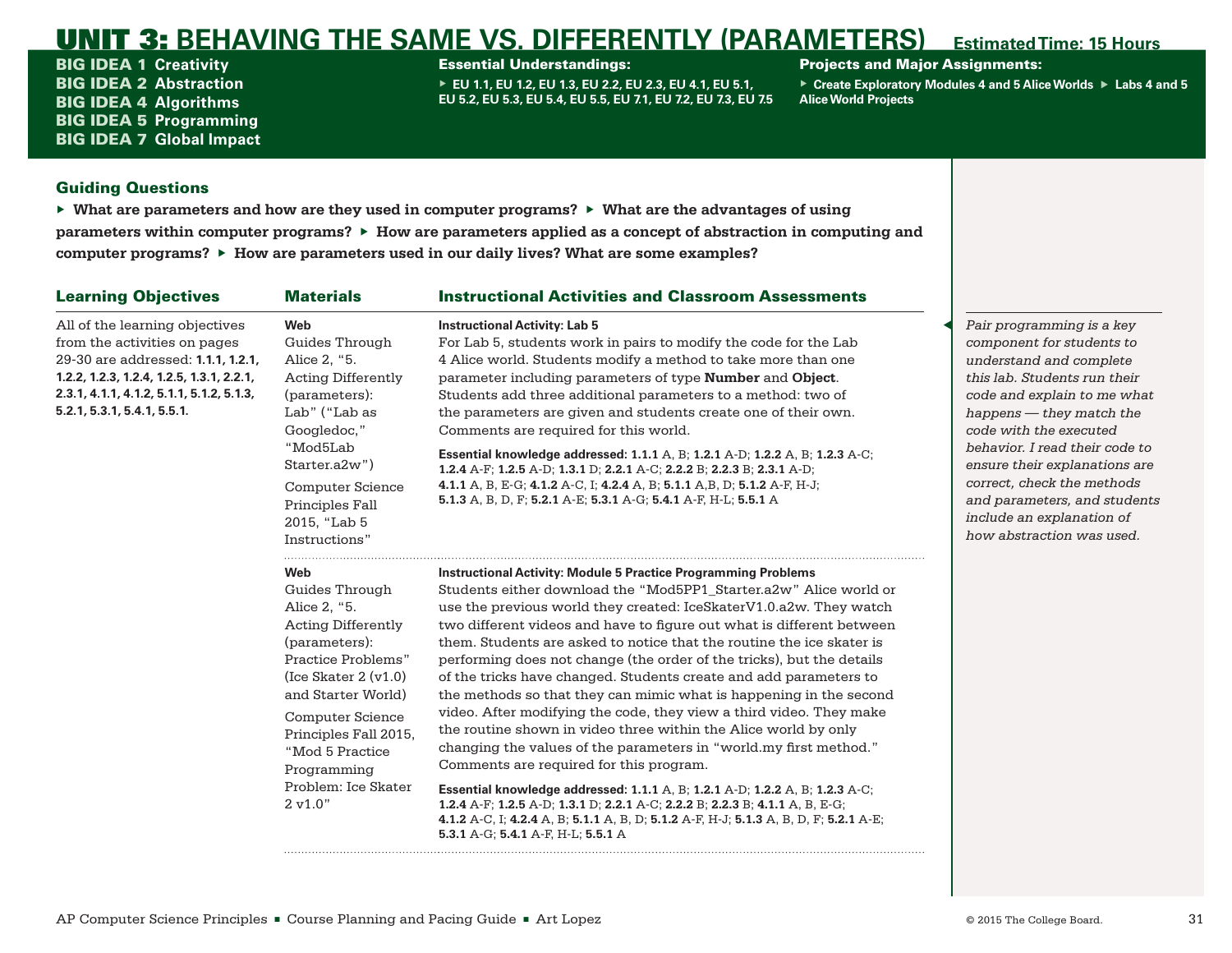BIG IDEA 1 **Creativity** BIG IDEA 2 **Abstraction** BIG IDEA 4 **Algorithms** BIG IDEA 5 **Programming** BIG IDEA 7 **Global Impact**

## Essential Understandings:

▶ **EU 1.1, EU 1.2, EU 1.3, EU 2.2, EU 2.3, EU 4.1, EU 5.1, EU 5.2, EU 5.3, EU 5.4, EU 5.5, EU 7.1, EU 7.2, EU 7.3, EU 7.5**

### Projects and Major Assignments:

▶ **Create Exploratory Modules 4 and 5 Alice Worlds** ▶ **Labs 4 and 5 Alice World Projects**

## Guiding Questions

| <b>Learning Objectives</b>                                                                                                                                                                                                                                                                                                                                                                                                                                                                                | <b>Materials</b>                                                                                                                                                                                                               | <b>Instructional Activities and Classroom Assessments</b>                                                                                                                                                                                                                                                                                                                                                                                                                                                                                                                                                           |                                                                                                                                                                                                                                                                                                                                                                                              |
|-----------------------------------------------------------------------------------------------------------------------------------------------------------------------------------------------------------------------------------------------------------------------------------------------------------------------------------------------------------------------------------------------------------------------------------------------------------------------------------------------------------|--------------------------------------------------------------------------------------------------------------------------------------------------------------------------------------------------------------------------------|---------------------------------------------------------------------------------------------------------------------------------------------------------------------------------------------------------------------------------------------------------------------------------------------------------------------------------------------------------------------------------------------------------------------------------------------------------------------------------------------------------------------------------------------------------------------------------------------------------------------|----------------------------------------------------------------------------------------------------------------------------------------------------------------------------------------------------------------------------------------------------------------------------------------------------------------------------------------------------------------------------------------------|
|                                                                                                                                                                                                                                                                                                                                                                                                                                                                                                           | Web<br>Guides Through<br>Alice 2, "5.<br><b>Acting Differently</b><br>(parameters):<br>Practice Problems"<br>$($ Ice Skater 2 $(v1.0)$                                                                                         | Instructional Activity: Module 5 Open-Ended or Group Type Practice<br><b>Programming Problems</b><br>Students create a world of their choosing that involves a lot of little<br>parts broken up into methods; the methods can be affected by lots<br>of different small changes, and a parameter is used to determine the<br>specifics. For example, students could build a world where a ball<br>bounces 5 feet on the first bounce, 4 feet on the second bounce, 3 on<br>the third, 2 on the fourth, 1 foot on the fifth, then stops.                                                                             | Students are challenged to<br>create programs using the<br>computing concepts they<br>have learned in this course.<br>They think computationally<br>as they create their own<br>animated stories.                                                                                                                                                                                            |
|                                                                                                                                                                                                                                                                                                                                                                                                                                                                                                           |                                                                                                                                                                                                                                | Essential knowledge addressed: 1.1.1 A, B; 1.2.1 A-D; 1.2.2 A, B; 1.2.3 A-C;<br>1.2.4 A-F; 1.2.5 A-D; 1.3.1 D; 2.2.1 A-C; 2.2.2 A, B; 2.2.3 B; 4.1.1 A, B, E-G;<br>4.1.2 A-C, I; 4.2.4 A, B; 5.1.1 A, B, D; 5.1.2 A-F, H-J; 5.1.3 A, B, D, F; 5.2.1 A-E;<br>5.3.1 A-G; 5.4.1 A-F, H-L; 5.5.1 A                                                                                                                                                                                                                                                                                                                      |                                                                                                                                                                                                                                                                                                                                                                                              |
| LO $7.1.1$ : Explain how<br>computing innovations affect<br>communication, interaction,<br>and cognition. [P4]<br><b>LO 7.1.2:</b> Explain how people<br>participate in a problem-<br>solving process that scales.<br>[P4]<br>$LO$ 7.2.1: Explain how<br>computing has impacted<br>innovations in other fields. [P1]<br>LO 7.3.1: Analyze the beneficial<br>and harmful effects of<br>computing. $[P4]$<br>LO 7.5.2: Evaluate online<br>and print sources for<br>appropriateness and<br>credibility. [P5] | <b>Web</b><br>Guides<br>Through Alice<br>2. "Technology<br>and Society<br>Assignments"<br>(Quality of<br>information on<br>web, analysis of<br>risks of technology<br>- TED talks, USCD<br>rubric, UCSD<br>example)<br>TED.com | Instructional Activity: "Technology: It's Not Inherently Good or Bad"<br>In this activity, students analyze technological issues in the world<br>around them. They select a Ted Talk on a technological innovation<br>that interests them and then write a reflection on it, including its<br>potential benefits and harmful effects on people and society. Students<br>submit their reflection on a discussion board, and then read 10 other<br>submissions and respond to two of their peers' submissions.<br>Essential knowledge addressed: 7.1.1 E, M, N; 7.1.2 A-G; 7.2.1 A-C;<br>7.3.1 A, E, G, K; 7.5.2 A, B | Many students have not<br>participated on a discussion<br>board and need guidance: I<br>explain that their reflections<br>and responses must be<br>analytical, articulate, and<br>clear. I give them examples<br>of the dos and don'ts;<br>excellent videos on the use<br>of discussion boards can be<br>found on YouTube. This is<br>practice for the upcoming<br>Explore Performance Task. |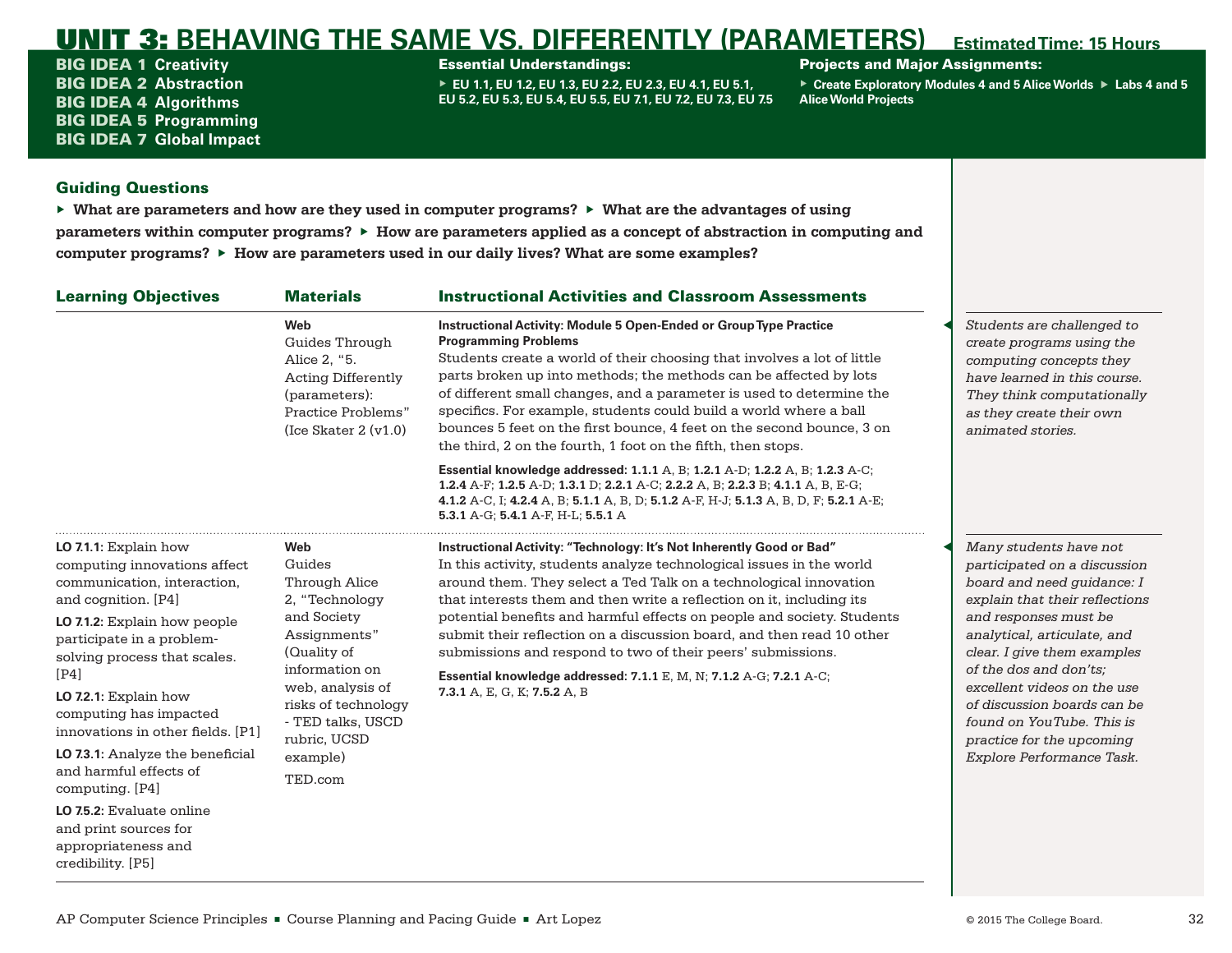## <span id="page-35-0"></span>UNIT 4: **GETTING INTO THE STORY (EVENTS) Estimated Time: 10 Hours**

BIG IDEA 1 **Creativity** BIG IDEA 2 **Abstraction** BIG IDEA 4 **Algorithms** BIG IDEA 5 **Programming** Essential Understandings:

▶ **EU 1.1, EU 1.2, EU 1.3, EU 2.2, EU 2.3, EU 4.1, EU 5.1, EU 5.2, EU 5.3, EU 5.4**

Projects and Major Assignments:

▶ **Create Exploratory Module 6 Alice Worlds** ▶ **Lab 6 Alice World Projects** ▶ **Module 6 Extra Programming Problem**

## Guiding Questions

computational artifacts. [P2]

▶ **What are events and how are they used in interactive computer programs?** ▶ **How would you describe the different kinds of events that enable a user to interact with computer programs in different ways?** ▶ **What is an event handler and how does the event handler allow events to call methods?** ▶ **How can you write code so that it is reused to handle more than one event?**

| <b>Learning Objectives</b>                                                                                                 | <b>Materials</b>                                                                                                                        | <b>Instructional Activities and Classroom Assessments</b>                                                                                                                                                                                                                                                                                                                              |  |
|----------------------------------------------------------------------------------------------------------------------------|-----------------------------------------------------------------------------------------------------------------------------------------|----------------------------------------------------------------------------------------------------------------------------------------------------------------------------------------------------------------------------------------------------------------------------------------------------------------------------------------------------------------------------------------|--|
| LO 1.1.1: Apply a creative<br>development process when<br>creating computational<br>artifacts. [P2]                        | <b>Web</b><br>Expeditions<br>Through Alice, "6:<br>Get Into the Story                                                                   | <b>Instructional Activity: Exploratory Module 6 Alice World</b><br>In this activity students learn what events are and how they can<br>work with them to enable their audience to interact with programs.<br>Students work in pairs to create and complete the exploratory Module                                                                                                      |  |
| LO $1.2.1$ : Create a<br>computational artifact for<br>creative expression. [P2]                                           | (events)"<br>Guides Through<br>Alice 2, "6. Get Into<br>the Story (events):<br>Book"<br>(explanation of<br>code sections<br>$6.4 - 6.6$ | 6 Alice world. They modify three Alice worlds and type a specific set<br>of instructions or code. Students make the Alice worlds interactive by<br>adding events, event handlers, methods, and parameters. Students                                                                                                                                                                    |  |
| <b>LO 1.2.2: Create a</b><br>computational artifact<br>using computing tools and<br>techniques to solve a problem.<br>[P2] |                                                                                                                                         | learn that there are a number of different kinds of events, such as<br>using mouse or keyboard buttons, that enable users to interact with<br>their programs in different ways. Students also learn how the code<br>they write to respond to an event can, in some situations, be.<br>reused to handle many other events. Comments are required for<br>this program.                   |  |
| LO $1.2.3$ : Create a new<br>computational artifact by<br>combining or modifying<br>existing artifacts. [P2]               |                                                                                                                                         | Essential knowledge addressed: 1.1.1 A, B; 1.2.1 A-D; 1.2.2 A; 1.2.3 A-C;<br>1.2.4 A-F; 1.2.5 A-D; 1.3.1 D; 2.2.1 A-C; 2.2.2 B; 2.2.3 B; 2.3.1 A-D;<br>4.1.1 A, B, E-G; 4.1.2 A-C; I; 4.2.4 A, B; 5.1.1 A, B, D; 5.1.2 A-F, H-J;<br>5.1.3 A, B, D, F; 5.2.1 A-E; 5.3.1 A-G; 5.4.1 A-N; 5.5.1 A                                                                                         |  |
| LO 1.2.4: Collaborate in the<br>creation of computational<br>artifacts. [P6]                                               | <b>Web</b><br><b>Computer Science</b>                                                                                                   | <b>Instructional Activity: Exploratory Module 6 Questions</b><br>As students are reading and following the instructions for creating                                                                                                                                                                                                                                                   |  |
| LO 1.2.5: Analyze the<br>correctness, usability,<br>functionality, and suitability of<br>computational artifacts. [P4]     | Principles Fall<br>2015, "Module<br>6 Questions<br>Assignment<br>Events"<br><b>Software</b><br>Google Docs                              | the exploratory Module 6 Alice world program, they answer a series<br>of questions in the module that promote a deeper understanding of<br>the computing concepts (events) they are learning. Students answer<br>these questions in a shared Google Doc or in their own Microsoft<br>Word document, using MLA formatting; step-by-step instructions for<br>this activity are provided. |  |
| LO 1.3.1: Use computing tools<br>and techniques for creative                                                               |                                                                                                                                         |                                                                                                                                                                                                                                                                                                                                                                                        |  |
| expression. [P2]<br>LO 2.2.1: Develop an                                                                                   | Microsoft Word                                                                                                                          | Essential knowledge addressed: 1.1.1 A, B; 1.2.1 A-D; 1.2.2 A; 1.2.3 A-C;<br>1.2.5 A-D; 1.3.1 D; 2.2.1 A-C; 2.2.2 B; 2.2.3 B; 4.1.1 A, B, E-G; 4.1.2 A-C; I;<br>4.2.4 A, B; 5.1.1 A, B, D; 5.1.2 A-F, H-J; 5.2.1 A-E; 5.3.1 A-G; 5.4.1 A-N; 5.5.1 A                                                                                                                                    |  |
| abstraction when writing a<br>program or creating other                                                                    |                                                                                                                                         |                                                                                                                                                                                                                                                                                                                                                                                        |  |

◀ *This activity helps students gain a deeper understanding of events, event handlers, key press events, and mouse press events. They learn how to make computer programs interactive by understanding that an event handler is the connection between a particular event and the code (a method) called by that event.*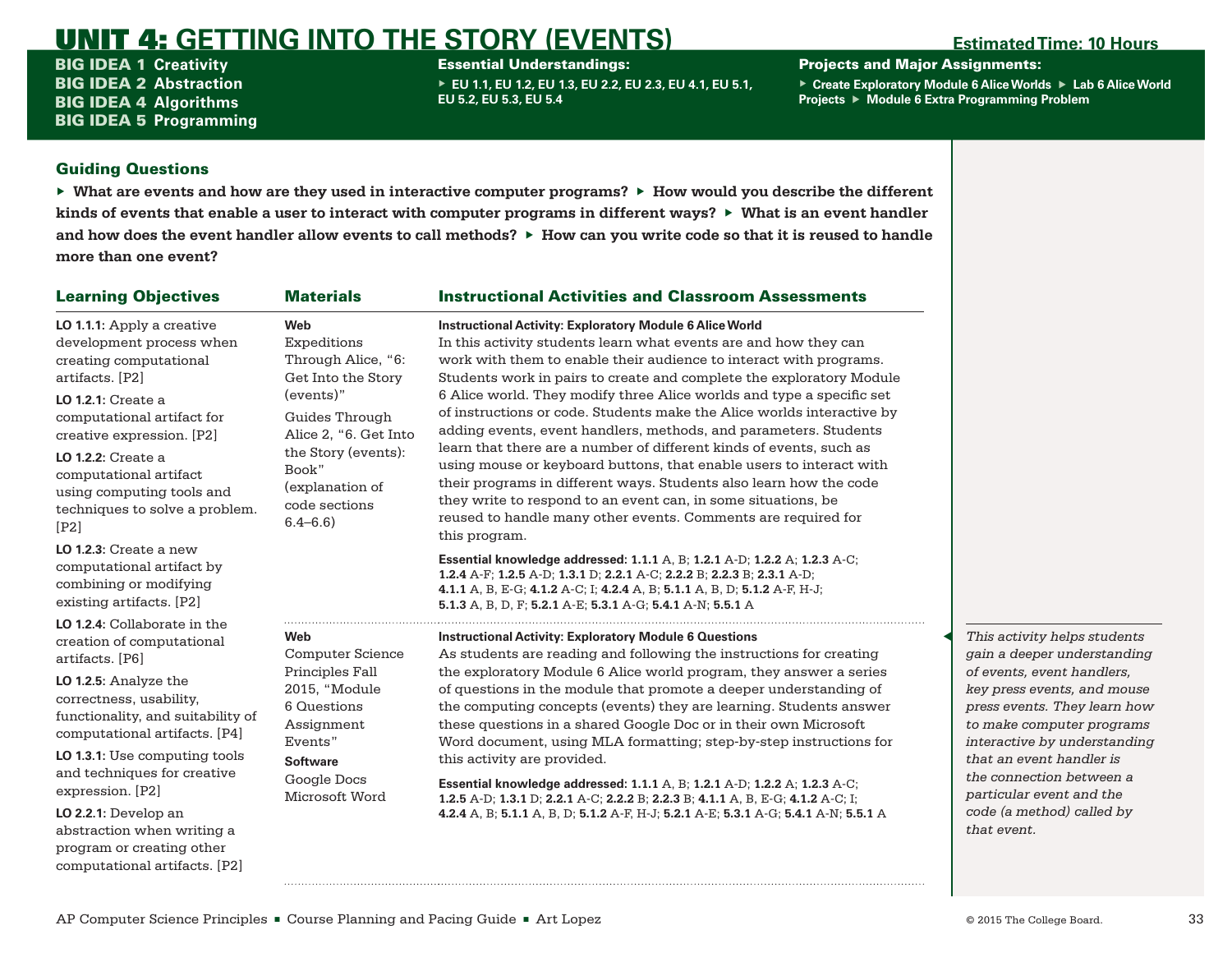# **UNIT 4: GETTING INTO THE STORY (EVENTS)** Estimated Time: 10 Hours

BIG IDEA 1 **Creativity** BIG IDEA 2 **Abstraction** BIG IDEA 4 **Algorithms** BIG IDEA 5 **Programming** Essential Understandings:

▶ **EU 1.1, EU 1.2, EU 1.3, EU 2.2, EU 2.3, EU 4.1, EU 5.1, EU 5.2, EU 5.3, EU 5.4**

Projects and Major Assignments:

▶ **Create Exploratory Module 6 Alice Worlds** ▶ **Lab 6 Alice World Projects** ▶ **Module 6 Extra Programming Problem**

## Guiding Questions

▶ **What are events and how are they used in interactive computer programs?** ▶ **How would you describe the different kinds of events that enable a user to interact with computer programs in different ways?** ▶ **What is an event handler and how does the event handler allow events to call methods?** ▶ **How can you write code so that it is reused to handle more than one event?**

| <b>Learning Objectives</b>                                                                                                                                                                                                                                                                                                                                                                                                                                                                                           | <b>Materials</b>                                                                                                                                             | <b>Instructional Activities and Classroom Assessments</b>                                                                                                                                                                                                                                                                                                                                                                                                                                                                                                                                                                                                                                                      |                                                                                                                                                                                            |
|----------------------------------------------------------------------------------------------------------------------------------------------------------------------------------------------------------------------------------------------------------------------------------------------------------------------------------------------------------------------------------------------------------------------------------------------------------------------------------------------------------------------|--------------------------------------------------------------------------------------------------------------------------------------------------------------|----------------------------------------------------------------------------------------------------------------------------------------------------------------------------------------------------------------------------------------------------------------------------------------------------------------------------------------------------------------------------------------------------------------------------------------------------------------------------------------------------------------------------------------------------------------------------------------------------------------------------------------------------------------------------------------------------------------|--------------------------------------------------------------------------------------------------------------------------------------------------------------------------------------------|
| LO 2.3.1: Use models and<br>simulations to represent<br>phenomena. [P3]                                                                                                                                                                                                                                                                                                                                                                                                                                              | <b>Software</b><br>Classroom-<br><b>Response System</b>                                                                                                      | Summative Assessment: Module 6 Quiz with Classroom-Response System<br>Using a classroom-response system, students take an assessment<br>composed of three multiple-choice questions.                                                                                                                                                                                                                                                                                                                                                                                                                                                                                                                           | This summative assessment<br>addresses all of the quiding<br>questions for the unit.                                                                                                       |
| LO 2.3.2: Use models and<br>simulations to formulate.<br>refine, and test hypotheses.<br>[P3]<br>LO 4.1.1: Develop an algorithm<br>for implementation in a<br>program. [P2]                                                                                                                                                                                                                                                                                                                                          | Web<br>Guides Through<br>Alice 2, "6. Get Into<br>the Story (events):<br>Lecture" ("Module<br>6 Get Into The<br>Story.pptx")                                 | Essential knowledge addressed: 5.3.1 A-G; 5.4.1 C-N; 5.5.1 A                                                                                                                                                                                                                                                                                                                                                                                                                                                                                                                                                                                                                                                   |                                                                                                                                                                                            |
| LO 4.1.2: Express an algorithm<br>in a language. [P5]<br>LO 5.1.1: Develop a program for<br>creative expression, to satisfy<br>personal curiosity or to create<br>new knowledge. [P2]<br>LO 5.1.2: Develop a correct<br>program to solve problems.<br>[P2]<br>LO 5.1.3: Collaborate to develop<br>a program. [P6]<br>LO 5.2.1: Explain how programs<br>implement algorithms.<br>LO 5.3.1: Use abstraction<br>to manage complexity in<br>programs. [P3]<br>$LO$ 5.4.1: Evaluate the<br>correctness of a program. [P4] | <b>Software</b><br>Classroom-<br>Response System<br>Web<br>Guides Through<br>Alice 2, "6. Get Into<br>the Story (events):<br>Lecture" (all files<br>on page) | <b>Formative Assessment: Module 6 Peer Discussion Questions</b><br>Students work in groups of three to answer a few multiple-choice<br>questions using a classroom-response system. Students read the<br>question, select an answer, and then discuss their answers with their<br>groups; they must clearly explain why they chose their answer and.<br>more importantly, why they did not choose the other answers.<br>Essential knowledge addressed: EK 1.1.1 A, B; 1.2.1 A-D; 1.2.2 A; 1.2.3 A-C;<br>1.2.4 A-F; 1.2.5 A-D; 1.3.1 D; 2.2.1 A-C; 2.2.2 B; 2.2.3 B; 4.1.1 A, B, E-G;<br>4.1.2 A-C, I; 4.2.4 A, B; 5.1.1 A, B, D; 5.1.2 A-F; H-J; 5.1.3 A, B, D, F; 5.2.1 A-E;<br>5.3.1 A-G; 5.4.1 A-N, 5.5.1 A | Students volunteer their<br>responses with the class. I<br>share with them the correct<br>answer and give them<br>feedback on why that answer<br>is correct and the other ones<br>are not. |
|                                                                                                                                                                                                                                                                                                                                                                                                                                                                                                                      |                                                                                                                                                              |                                                                                                                                                                                                                                                                                                                                                                                                                                                                                                                                                                                                                                                                                                                |                                                                                                                                                                                            |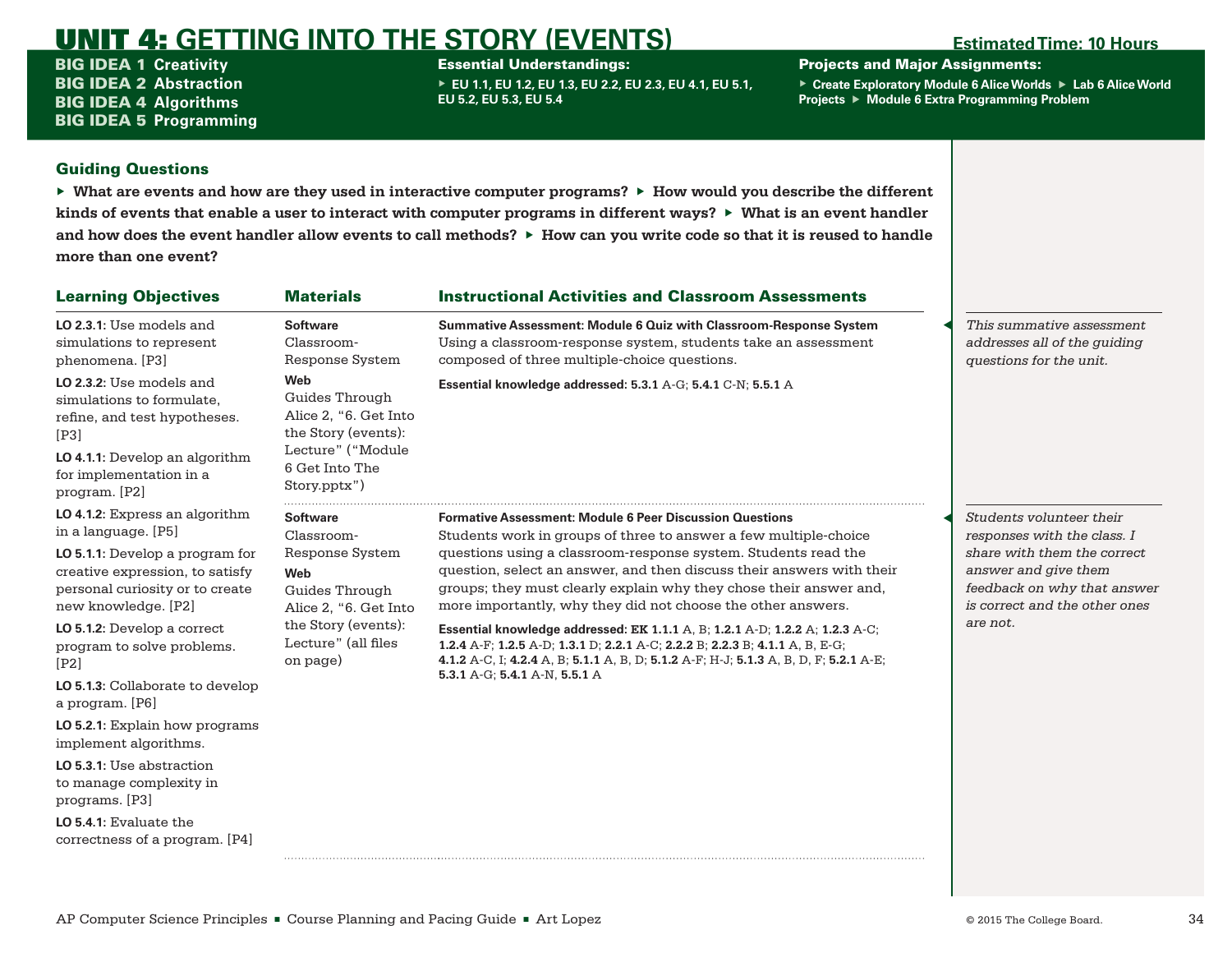# **UNIT 4: GETTING INTO THE STORY (EVENTS)** Estimated Time: 10 Hours

BIG IDEA 1 **Creativity** BIG IDEA 2 **Abstraction** BIG IDEA 4 **Algorithms** BIG IDEA 5 **Programming** Essential Understandings:

▶ **EU 1.1, EU 1.2, EU 1.3, EU 2.2, EU 2.3, EU 4.1, EU 5.1, EU 5.2, EU 5.3, EU 5.4**

Projects and Major Assignments:

▶ **Create Exploratory Module 6 Alice Worlds** ▶ **Lab 6 Alice World Projects** ▶ **Module 6 Extra Programming Problem**

## Guiding Questions

▶ **What are events and how are they used in interactive computer programs?** ▶ **How would you describe the different kinds of events that enable a user to interact with computer programs in different ways?** ▶ **What is an event handler and how does the event handler allow events to call methods?** ▶ **How can you write code so that it is reused to handle more than one event?**

| <b>Learning Objectives</b>                                                                                                                                                                                                    | <b>Materials</b>                                                                                                                                                                                         | <b>Instructional Activities and Classroom Assessments</b>                                                                                                                                                                                                                                                                                                                                                                                                                                                                                                                                                                                                                                                                                                  |
|-------------------------------------------------------------------------------------------------------------------------------------------------------------------------------------------------------------------------------|----------------------------------------------------------------------------------------------------------------------------------------------------------------------------------------------------------|------------------------------------------------------------------------------------------------------------------------------------------------------------------------------------------------------------------------------------------------------------------------------------------------------------------------------------------------------------------------------------------------------------------------------------------------------------------------------------------------------------------------------------------------------------------------------------------------------------------------------------------------------------------------------------------------------------------------------------------------------------|
| All of the learning objectives<br>from the activities on pages<br>33-34 are addressed: 1.1.1, 1.2.1,<br>1.2.2, 1.2.3, 1.2.4, 1.2.5, 1.3.1, 2.2.1,<br>2.3.1, 2.3.2, 4.1.1, 4.1.2, 5.1.1, 5.1.2,<br>5.1.3, 5.2.1, 5.3.1, 5.4.1. | Web<br>Guides Through<br>Alice 2, "6. Get Into<br>the Story (events):<br>Lab" (Lab 6 as<br>Googledoc,<br>"Mod6:LabStarter.<br>$a2w$ "<br>Computer<br><b>Science Principles</b><br>Fall 2015, "Lab 6      | <b>Instructional Activity: Lab 6</b><br>Students learn to create and set up events (specifically "when a<br>key is pressed" events) to control the actions of an object. Working<br>in pairs, students set up a simple flight simulator with five events<br>to control the plane; the events are "up," "down," "left arrow" to<br>go left, "right arrow" to go right, and "spacebar" to go forward.<br>Students then answer a series of lab questions about events based<br>upon the Alice program they created. Students run their code<br>and explain to me what happens. I read their code to ensure their<br>explanations are correct. I also check the events, event handlers, and<br>methods; students include an explanation of how abstraction was |
|                                                                                                                                                                                                                               | Instructions"<br><b>Software</b><br>Google Docs or<br>Microsoft Word                                                                                                                                     | used. Comments are required for this program.<br>Essential knowledge addressed: EK 1.1.1 A, B; 1.2.1 A-D; 1.2.2 A; 1.2.3 A-C;<br>1.2.4 A-F; 1.2.5 A-D; 1.3.1 D; 2.2.1 A-C; 2.2.2 B; 2.2.3 B; 2.3.1 A-D; 2.3.2 A-H;<br>4.1.1 A, B, E-G; 4.1.2 A-C, I; 4.2.4 A, B; 5.1.1 A, B; D; 5.1.2 A-F, H-J;<br>5.1.3 A, B, D, F; 5.2.1 A-E; 5.3.1 A-G; 5.4.1 A-N; 5.5.1 A                                                                                                                                                                                                                                                                                                                                                                                              |
|                                                                                                                                                                                                                               | Web<br>Guides Through<br>Alice 2, "6. Get Into<br>the Story (events):<br>Practice Problems"<br>(all files on page)<br><b>Computer Science</b><br>Principles Fall 2015,<br>"Mod 6 Practice<br>Programming | <b>Instructional Activity: Module 6 Practice Programming Problem</b><br>Students download the "Mod6PP1 Starter.a2w" Alice world and view<br>the video. They then mimic the actions of the objects by creating and<br>using a mouse click event and the methods that the event handlers<br>call for in the "Wind-Up Bunny" program. Students first create two<br>methods after viewing the actions that the bunny performs when the<br>mouse is clicked on the wind up key: WindUp and Hop. After creating<br>the methods, students program the following: Hop should be called<br>from WindUp and WindUp should only happen if the windup key<br>is clicked.                                                                                               |
|                                                                                                                                                                                                                               | Exercise: Wind Up<br>Bunny"                                                                                                                                                                              | Essential knowledge addressed: 1.1.1 A, B; 1.2.1 A-D; 1.2.2 A; 1.2.3 A-C;<br>1.2.4 A-F; 1.2.5 A-D; 1.3.1 D; 2.2.1 A-C; 2.2.2 B; 2.2.3 B; 4.1.1 A, B, E-G;<br>4.1.2 A-C, I; 4.2.4 A, B; 5.1.1 A, B, D; 5.1.2 A-F, H-J; 5.1.3 A, B, D, F; 5.2.1 A-E;<br>5.3.1 A-G; 5.4.1 A-N; 5.5.1 A                                                                                                                                                                                                                                                                                                                                                                                                                                                                        |
|                                                                                                                                                                                                                               |                                                                                                                                                                                                          |                                                                                                                                                                                                                                                                                                                                                                                                                                                                                                                                                                                                                                                                                                                                                            |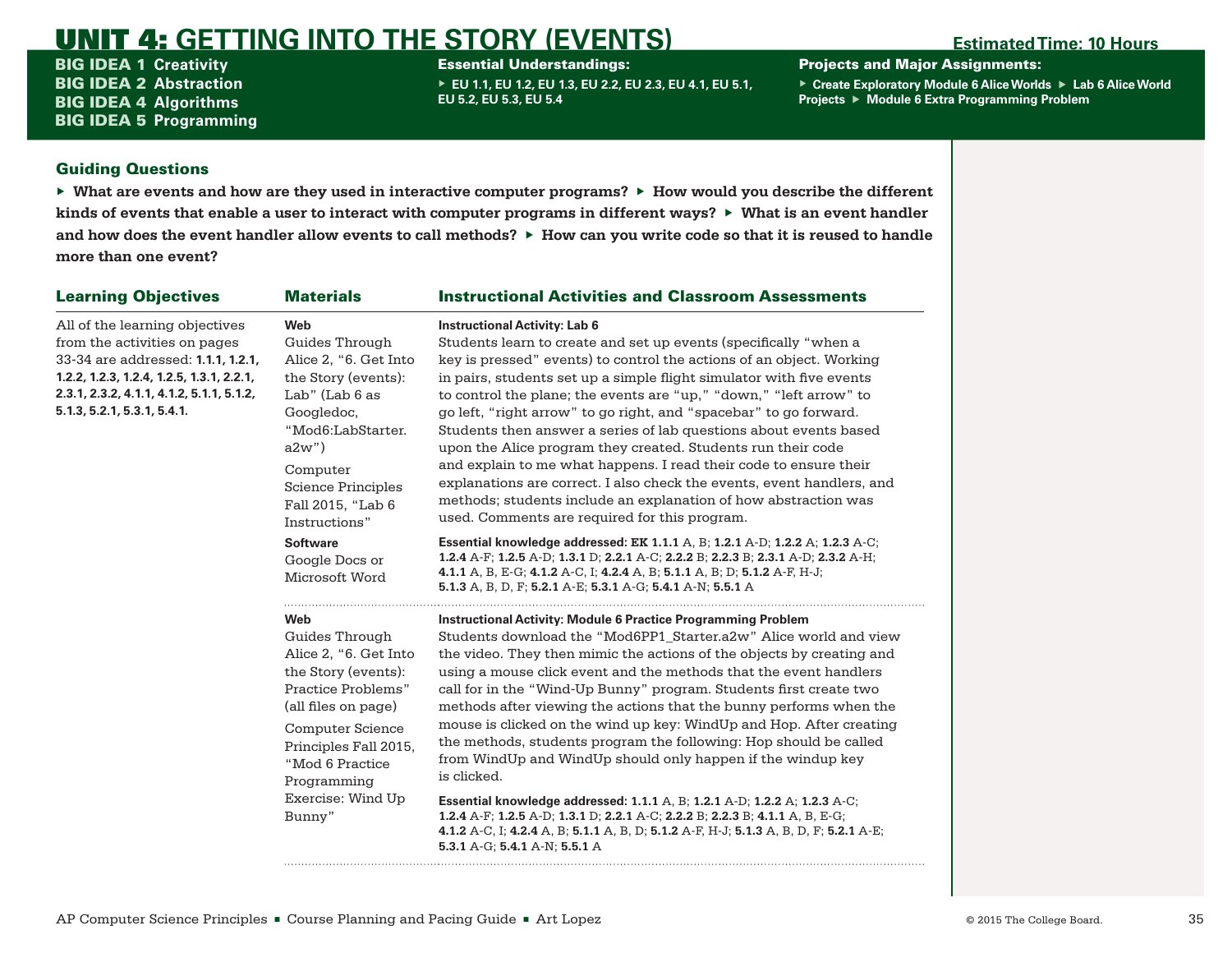# UNIT 4: **GETTING INTO THE STORY (EVENTS) Estimated Time: 10 Hours**

BIG IDEA 1 **Creativity** BIG IDEA 2 **Abstraction** BIG IDEA 4 **Algorithms** BIG IDEA 5 **Programming** Essential Understandings:

▶ **EU 1.1, EU 1.2, EU 1.3, EU 2.2, EU 2.3, EU 4.1, EU 5.1, EU 5.2, EU 5.3, EU 5.4**

Projects and Major Assignments:

▶ **Create Exploratory Module 6 Alice Worlds** ▶ **Lab 6 Alice World Projects** ▶ **Module 6 Extra Programming Problem**

## Guiding Questions

▶ **What are events and how are they used in interactive computer programs?** ▶ **How would you describe the different kinds of events that enable a user to interact with computer programs in different ways?** ▶ **What is an event handler and how does the event handler allow events to call methods?** ▶ **How can you write code so that it is reused to handle more than one event?**

| <b>Learning Objectives</b> | <b>Materials</b>                                                                            | <b>Instructional Activities and Classroom Assessments</b>                                                                                                                                                                                                                                                                                 |  |                                                                                                                                                                          |
|----------------------------|---------------------------------------------------------------------------------------------|-------------------------------------------------------------------------------------------------------------------------------------------------------------------------------------------------------------------------------------------------------------------------------------------------------------------------------------------|--|--------------------------------------------------------------------------------------------------------------------------------------------------------------------------|
|                            | Web<br>Guides Through<br>Alice 2, "6. Get Into<br>the Story (events):<br>Practice Problems" | Instructional Activity: Module 6 Open-Ended or Group-Type Practice<br><b>Programming Problems</b><br>Students create a world of their choosing that involves all kinds of<br>events (specific to the Alice programming platform): "When the world<br>starts," "When a specific object is clicked on," a method is called<br>and executed. |  | Students are challenged to<br>create programs using the<br>computing concepts they<br>have learned in this course.<br>They think computationally<br>as they create their |
|                            |                                                                                             | Students create methods and make some methods call others, as well<br>as having the event handlers call methods.                                                                                                                                                                                                                          |  | own interactive stories.<br>simulations or games.                                                                                                                        |
|                            |                                                                                             | Essential knowledge addressed: 1.1.1 A, B; 1.2.1 A-D; 1.2.2 A; 1.2.3 A-C;<br>1.2.4 A-F; 1.2.5 A-D; 1.3.1 D; 2.2.1 A-C; 2.2.2 B; 2.2.3 B; 2.3.1 A-D;<br>4.1.1 A, B, E-G; 4.1.2 A-C, I; 4.2.4 A, B; 5.1.1 A, B, D; 5.1.2 A-F, H-J;<br>5.1.3 A, B, D, F; 5.2.1 A-E; 5.3.1 A-G; 5.4.1 A-N; 5.5.1 A                                            |  |                                                                                                                                                                          |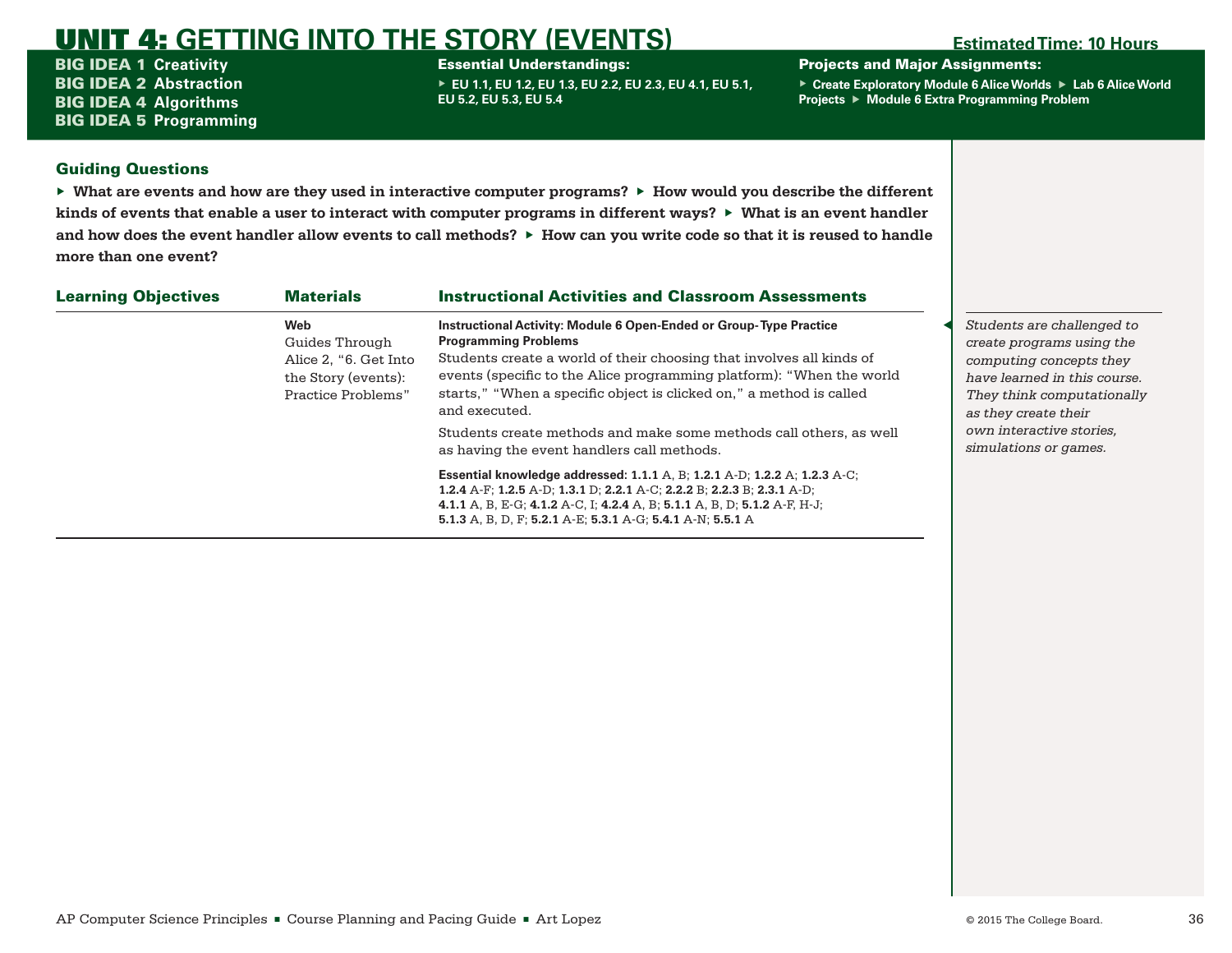BIG IDEA 2 **Abstraction** BIG IDEA 4 **Algorithms** BIG IDEA 6 **The Internet** Essential Understandings:

▶ **EU 2.1, EU 2.2, EU 2.3, EU 3.1, EU 4.2, EU 6.1, EU 6.2, EU 6.3, EU 7.5**

Projects and Major Assignments:

▶ **The Internet as System and Spirit** ▶ **Binary Numbers** ▶ **Internet Protocols** ▶ **Cybersecurity Encryption** ▶ **Hackers and Hardware**

# Guiding Questions

| <b>Learning Objectives</b>                                                                                                                                                        | <b>Materials</b>                                                                                            | <b>Instructional Activities and Classroom Assessments</b>                                                                                                                                                                                                                                                                                                                 |                                                                                                                                                                                                                                                   |
|-----------------------------------------------------------------------------------------------------------------------------------------------------------------------------------|-------------------------------------------------------------------------------------------------------------|---------------------------------------------------------------------------------------------------------------------------------------------------------------------------------------------------------------------------------------------------------------------------------------------------------------------------------------------------------------------------|---------------------------------------------------------------------------------------------------------------------------------------------------------------------------------------------------------------------------------------------------|
| $LO$ 6.1.1: Explain the<br>abstractions in the Internet<br>and how the Internet<br>functions. [P3]<br>LO 6.2.1: Explain characteristics                                           | Print<br>Abelson, Ledeen,<br>and Lewis.<br>appendix                                                         | Instructional Activity: The Internet - A Peek Behind the Curtain<br>Students read the appendix to Blown to Bits for an introduction to key<br>concepts that will be covered in greater depth throughout the unit<br>and a broader understanding of how the Internet works. Students are<br>broken up into small groups to discuss the following prompts:                  |                                                                                                                                                                                                                                                   |
| of the Internet and the<br>systems built on it. [P5]                                                                                                                              |                                                                                                             | Explain in everyday language to someone without technical<br>expertise how the Internet works.                                                                                                                                                                                                                                                                            |                                                                                                                                                                                                                                                   |
| LO 6.2.2: Explain how the<br>characteristics of the Internet                                                                                                                      |                                                                                                             | Explain the key ideas and protocols that are used to create a<br>functioning Internet and rank them on their order of importance.                                                                                                                                                                                                                                         |                                                                                                                                                                                                                                                   |
| influence the systems built on<br>it. [P4]                                                                                                                                        |                                                                                                             | Essential knowledge addressed: 6.1.1 A-E, G; 6.2.1 A-C; 6.2.2 A-K                                                                                                                                                                                                                                                                                                         |                                                                                                                                                                                                                                                   |
|                                                                                                                                                                                   | Web<br>CANVAS LMS.<br>Google Sites,<br>or any platform<br>for creating and<br>hosting Web pages<br>or sites | <b>Formative Assessment: Digital Portfolio</b><br>After completing the previous activity, each student posts their<br>group's thoughts to their online portfolio. Responses should be<br>approximately 300 words in length. Students revise their writing over<br>the course of the unit.<br>Essential knowledge addressed: 6.1.1 A-E, G; 6.2.1 A-C; 6.2.2 A-F; 6.6.2 G-K | This formative assessment<br>helps the students process<br>some of the complex concepts<br>introduced. Students are<br>asked to refine their writing<br>over the course of the<br>unit as they gain a deeper<br>understanding of<br>the concepts. |
| <b>LO 2.1.1:</b> Describe the variety of<br>abstractions used to represent<br>data. [P3]<br>LO 2.1.2: Explain how binary<br>sequences are used to<br>represent digital data. [P5] | Web<br>"Count the Dots"<br><b>Supplies</b><br>Scissors, several<br>sets of printed<br>binary cards          | Instructional Activity: Binary Numbers - Count the Dots<br>Working in teams of two, students use manipulatives to learn and<br>master the concept of binary numbers. Students are given a set of<br>printed cards to cut out and work with, and they are shown how to<br>count in binary numbers using the cards, flipping them over to turn<br>the bits on and off.      | It is a good idea to bring<br>up some of the students in<br>front of the class to model<br>the concept before the small<br>teams start working.                                                                                                   |
|                                                                                                                                                                                   |                                                                                                             | Essential knowledge addressed: 2.1.1 A-G: 2.1.2 A. B. D-F                                                                                                                                                                                                                                                                                                                 |                                                                                                                                                                                                                                                   |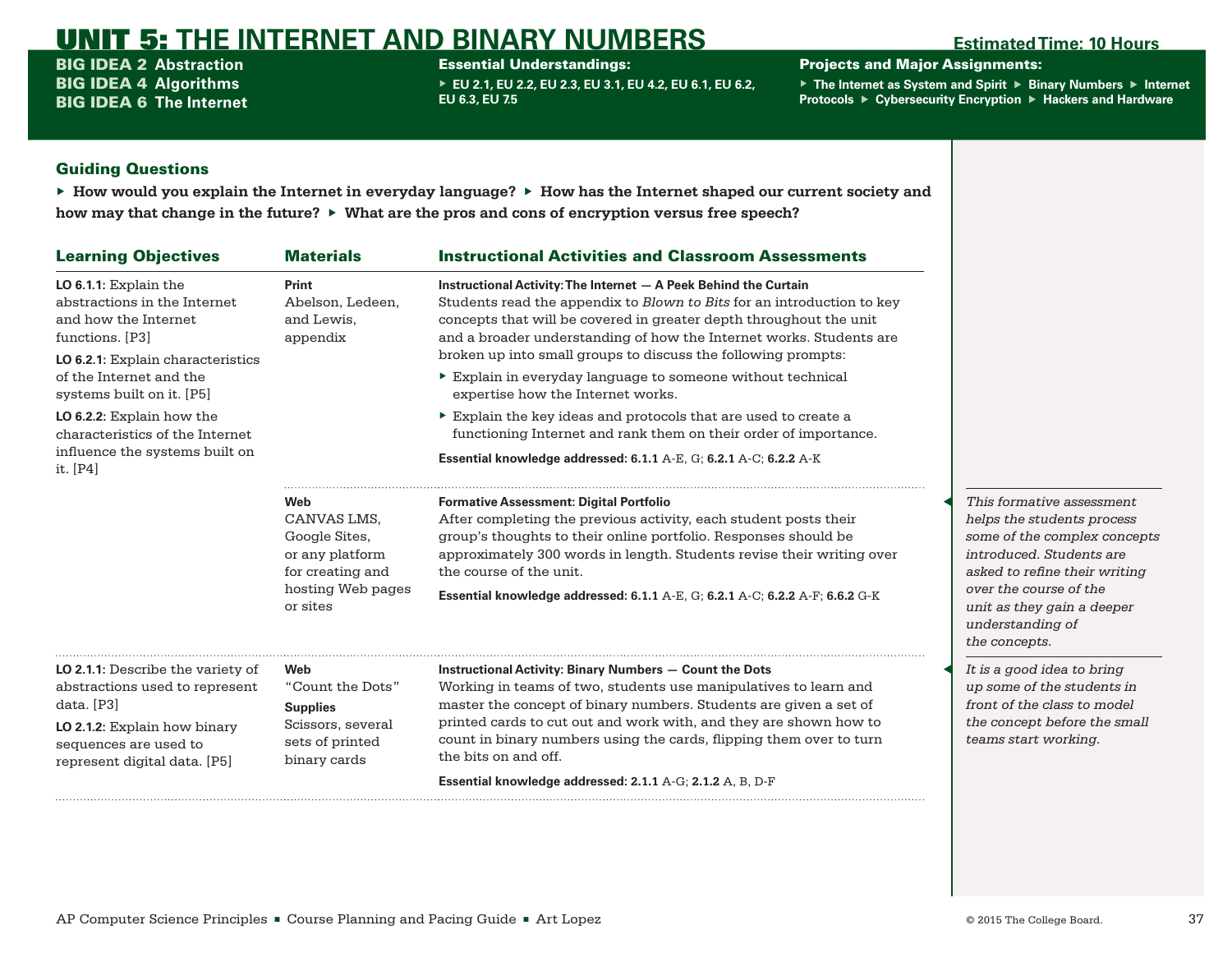BIG IDEA 2 **Abstraction** BIG IDEA 4 **Algorithms** BIG IDEA 6 **The Internet** Essential Understandings:

▶ **EU 2.1, EU 2.2, EU 2.3, EU 3.1, EU 4.2, EU 6.1, EU 6.2, EU 6.3, EU 7.5**

Projects and Major Assignments:

▶ **The Internet as System and Spirit** ▶ **Binary Numbers** ▶ **Internet Protocols** ▶ **Cybersecurity Encryption** ▶ **Hackers and Hardware**

## Guiding Questions

| <b>Learning Objectives</b>                                                                                                                                                                                                                                | <b>Materials</b>                                                                                                                                | <b>Instructional Activities and Classroom Assessments</b>                                                                                                                                                                                                                                                                                                                                                                                                                                                                                                                                                                                                |                                                                                                                                                            |
|-----------------------------------------------------------------------------------------------------------------------------------------------------------------------------------------------------------------------------------------------------------|-------------------------------------------------------------------------------------------------------------------------------------------------|----------------------------------------------------------------------------------------------------------------------------------------------------------------------------------------------------------------------------------------------------------------------------------------------------------------------------------------------------------------------------------------------------------------------------------------------------------------------------------------------------------------------------------------------------------------------------------------------------------------------------------------------------------|------------------------------------------------------------------------------------------------------------------------------------------------------------|
| LO 2.1.1: Describe the variety of<br>abstractions used to represent<br>data. [P3]<br>LO 2.1.2: Explain how binary<br>sequences are used to<br>represent digital data. [P5]                                                                                | Web<br>"Binary Bingo<br>Practice"                                                                                                               | <b>Instructional Activity: Binary Bingo</b><br>Students play Binary Bingo (a simple online game) in small groups.<br>They are then able to transition to individual problems and a<br>written summary that will be the formative assessment (see the<br>next activity).<br>Essential knowledge addressed: 2.1.1 A-G; 2.1.2 A, B, D-F                                                                                                                                                                                                                                                                                                                     |                                                                                                                                                            |
|                                                                                                                                                                                                                                                           |                                                                                                                                                 | <b>Formative Assessment: Binary Bingo</b><br>Students summarize the concept of binary code on their online<br>portfolio (300 words).<br>Essential knowledge addressed: 2.1.1 A-G; 2.1.2 A, B, D-F                                                                                                                                                                                                                                                                                                                                                                                                                                                        | Illustrations and examples<br>are encouraged and should<br>be included in the students'<br>writing.                                                        |
| LO 4.2.1: Express an algorithm<br>in a language. [P5]<br>$LO$ 6.1.1: Explain the<br>abstractions in the Internet<br>and how the Internet<br>functions. [P3]<br>LO 7.5.1: Access, manage, and<br>attribute information using<br>effective strategies. [P1] | Web<br>CSTA - Curriculum<br>Resources, "Unit 4<br>- The Internet and<br>Impact," (Lesson 2)<br>"Evaluating Web<br>Sites: Criteria<br>and Tools" | <b>Instructional Activity: Website Mechanics</b><br>This activity has students think about how a website works. They<br>brainstorm different types of websites that exist and what types of<br>actions these sites can perform. I assign small groups of students<br>a website to evaluate. They rate the website by criteria such as<br>author, date of publication, intended audience, point of view or bias,<br>and verifiability and are given pointers on how to spot propaganda<br>and misinformation. Students present their findings to the class and<br>defend their positions.<br>Essential knowledge addressed: 4.2.1 B; 6.1.1 A-E; 7.5.1 A-C |                                                                                                                                                            |
| LO 4.2.1: Express an algorithm<br>in a language. [P5]<br>LO 6.1.1: Explain the<br>abstractions in the Internet<br>and how the Internet<br>functions. [P3]                                                                                                 |                                                                                                                                                 | <b>Instructional Activity: Languages of the Internet</b><br>I give the students a short presentation on HTML, CSS, PHP,<br>JavaScript, and SQL and how each language is used in Web<br>development. Students then draw a Web page on a sheet of paper,<br>including at least one example of each language. Next to each<br>example the students write the language that is represented.<br>Essential knowledge addressed: 4.2.1 B; 6.1.1 A-E                                                                                                                                                                                                             | Students do not see the<br>code that is used to create<br>the different languages:<br>it is more important that<br>they understand the<br>functionalities. |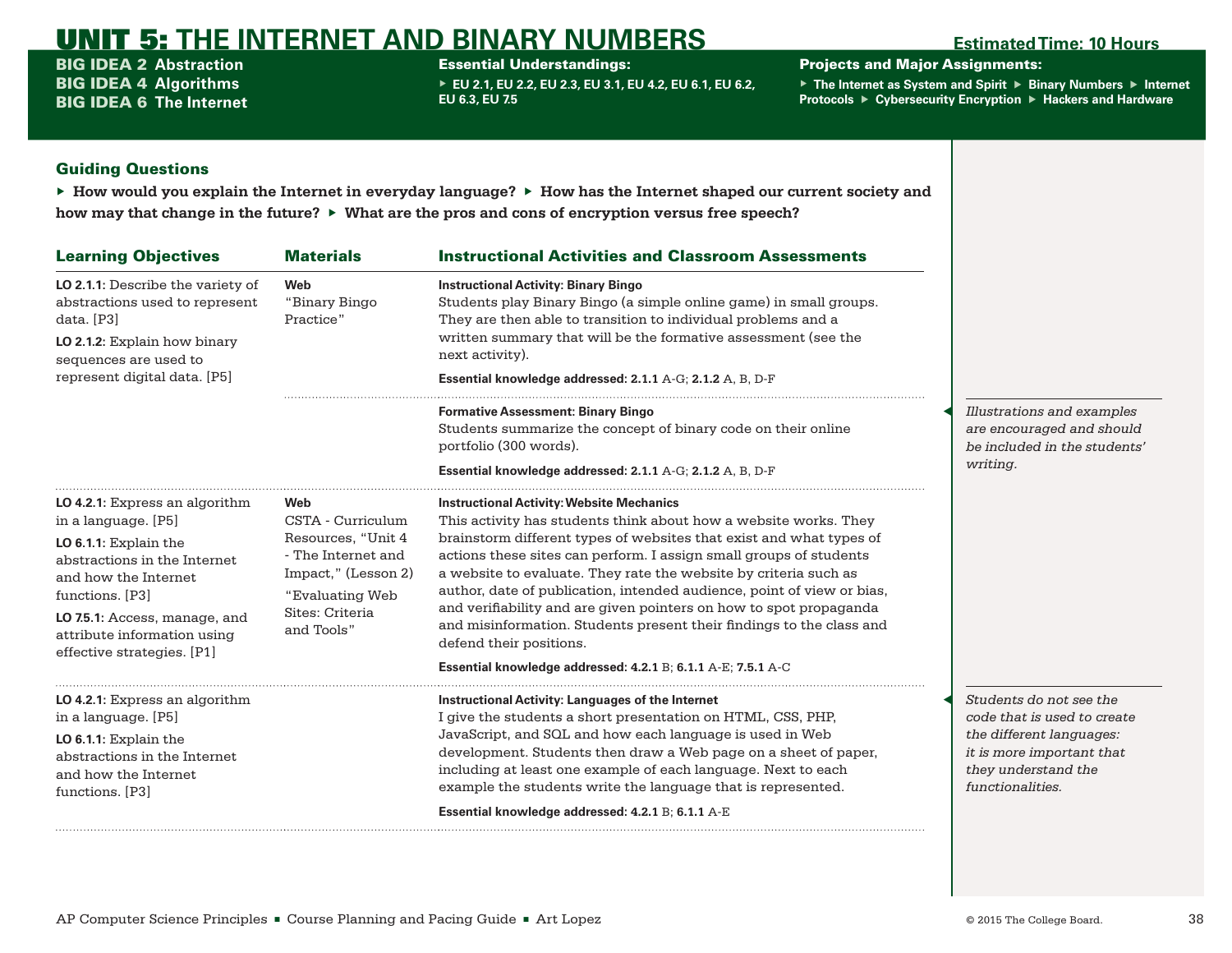BIG IDEA 2 **Abstraction** BIG IDEA 4 **Algorithms** BIG IDEA 6 **The Internet**

## Essential Understandings:

▶ **EU 2.1, EU 2.2, EU 2.3, EU 3.1, EU 4.2, EU 6.1, EU 6.2, EU 6.3, EU 7.5**

Projects and Major Assignments:

▶ **The Internet as System and Spirit** ▶ **Binary Numbers** ▶ **Internet Protocols** ▶ **Cybersecurity Encryption** ▶ **Hackers and Hardware**

## Guiding Questions

| <b>Learning Objectives</b>                                                                                                                                  | <b>Materials</b>                                                                                                                                      | <b>Instructional Activities and Classroom Assessments</b>                                                                                                                                                                                                                                                                                                                                                                                                                                                                                                                                                                                                                                                                                                                                                                                                                                       |                                                                                                                                                                                                                                                                                                                                            |
|-------------------------------------------------------------------------------------------------------------------------------------------------------------|-------------------------------------------------------------------------------------------------------------------------------------------------------|-------------------------------------------------------------------------------------------------------------------------------------------------------------------------------------------------------------------------------------------------------------------------------------------------------------------------------------------------------------------------------------------------------------------------------------------------------------------------------------------------------------------------------------------------------------------------------------------------------------------------------------------------------------------------------------------------------------------------------------------------------------------------------------------------------------------------------------------------------------------------------------------------|--------------------------------------------------------------------------------------------------------------------------------------------------------------------------------------------------------------------------------------------------------------------------------------------------------------------------------------------|
| LO 4.2.1: Express an algorithm<br>in a language. [P5]<br>$LO$ 6.1.1: Explain the<br>abstractions in the Internet<br>and how the Internet<br>functions. [P3] | Web<br>CSTA - CS<br>Principles<br>Resources, "Unit 4<br>- The Internet and<br>Impact," (Lesson 2)                                                     | <b>Summative Assessment: Anatomy of a Web Page</b><br>Students take the "What Is A Website" test to demonstrate<br>understanding and mastery of the concepts they've learned in this<br>unit so far.<br>Essential knowledge addressed: 4.2.1 B; 6.1.1 A-E                                                                                                                                                                                                                                                                                                                                                                                                                                                                                                                                                                                                                                       | This summative assessment<br>addresses the following<br><i>guiding question:</i><br>► How would you explain<br>the Internet in everyday<br>language?                                                                                                                                                                                       |
| $LO$ 6.1.1: Explain the<br>abstractions in the Internet<br>and how the Internet<br>functions. [P3]                                                          | Web<br>CSTA - CS<br>Principles<br>Resources, "Unit 4<br>- The Internet and<br>Impact," (Lesson 2)<br>"Evaluating Web<br>Sites: Criteria<br>and Tools" | Instructional Activity: How Do You Think the Internet Works?<br>Students do a quick write-up of how they believe the Internet came to<br>exist and why it works as well as it does.<br>They share their answers with their neighbors, and then I explain the<br>different systems behind the Internet (tying in concepts from the reading<br>at the start of this unit). I put the students into small groups and ask:<br>1. When you open a web browser and type in a URL, how does the<br>web page actually get onto your computer?<br>2. Is the entire Internet stored on every computer?<br>3. How does your computer find Microsoft.com?<br>4. What prevents hackers from pretending to be websites and<br>sending you viruses?<br>Students then do a "History of the Internet" scavenger hunt using<br>the worksheet in the Unit 4 materials.<br>Essential knowledge addressed: 6.1.1 A-E | Using the worksheet provided<br>in the Unit 4 materials.<br>students conduct a search<br>to answer the questions<br>on the "History of the<br>Internet." Once the students<br>have completed the hunt<br>and mistakes have been<br>cleared up, I show them<br>the PowerPoint "Website<br>Basics" to help explain<br>how websites function. |
|                                                                                                                                                             | Web<br>CSTA - CS<br>Principles<br>Resources, "Unit 4<br>- The Internet and<br>Impact," (Lesson 2)                                                     | <b>Summative Assessment: Why the Internet Works</b><br>Students take the "Website Basics" quiz.<br>Essential knowledge addressed: 6.1.1 A-E                                                                                                                                                                                                                                                                                                                                                                                                                                                                                                                                                                                                                                                                                                                                                     | This summative assessment<br>addresses all of the guiding<br>questions for the unit.                                                                                                                                                                                                                                                       |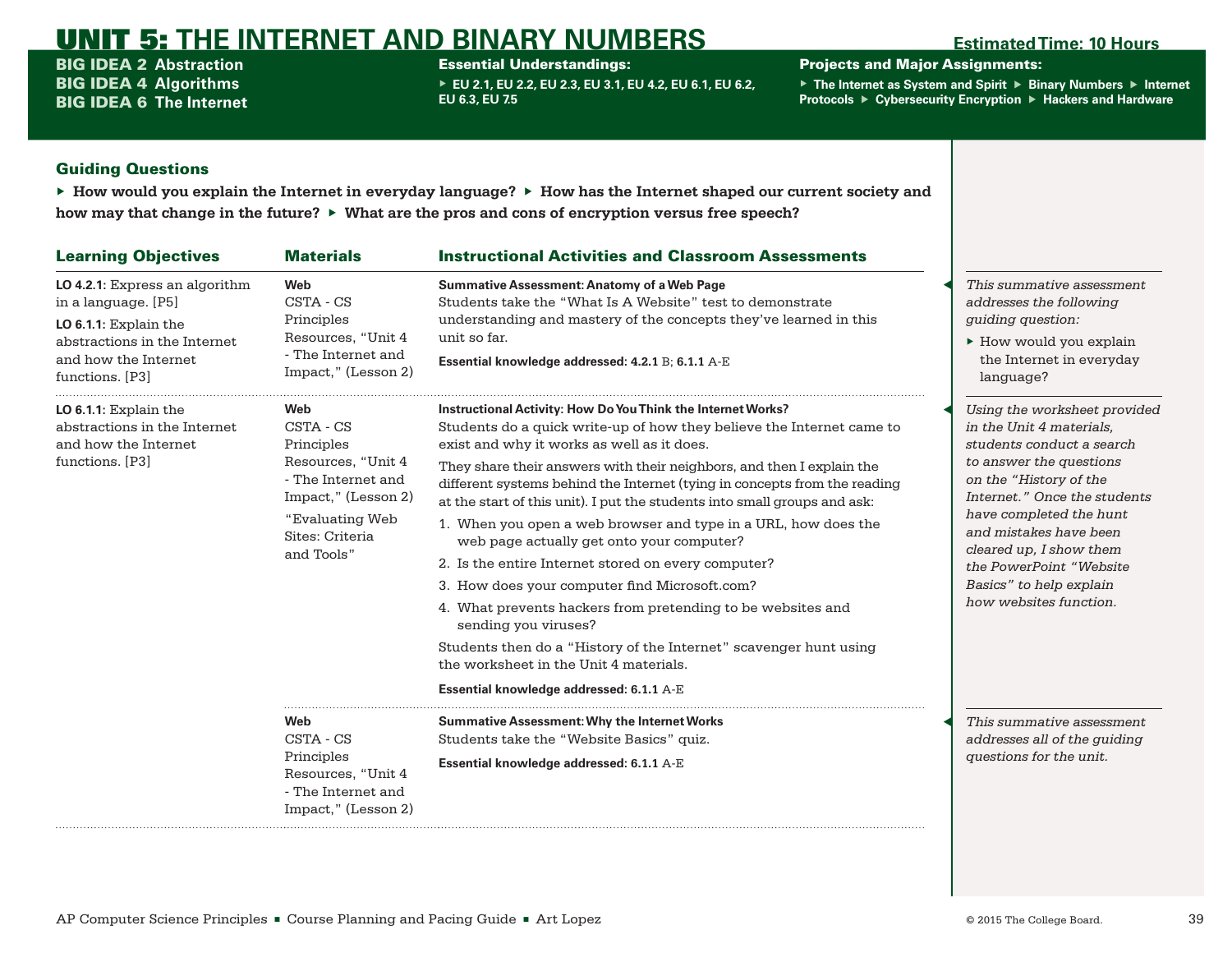BIG IDEA 2 **Abstraction** BIG IDEA 4 **Algorithms** BIG IDEA 6 **The Internet** Essential Understandings:

▶ **EU 2.1, EU 2.2, EU 2.3, EU 3.1, EU 4.2, EU 6.1, EU 6.2, EU 6.3, EU 7.5**

Projects and Major Assignments:

▶ **The Internet as System and Spirit** ▶ **Binary Numbers** ▶ **Internet Protocols** ▶ **Cybersecurity Encryption** ▶ **Hackers and Hardware**

# Guiding Questions

| <b>Learning Objectives</b>                                                                                                                                          | <b>Materials</b>                                                                                                                                        | <b>Instructional Activities and Classroom Assessments</b>                                                                                                                                                                                                                                                                                                                                                                                                                                                                                                                                                                                                                                                                        |                                                                                      |
|---------------------------------------------------------------------------------------------------------------------------------------------------------------------|---------------------------------------------------------------------------------------------------------------------------------------------------------|----------------------------------------------------------------------------------------------------------------------------------------------------------------------------------------------------------------------------------------------------------------------------------------------------------------------------------------------------------------------------------------------------------------------------------------------------------------------------------------------------------------------------------------------------------------------------------------------------------------------------------------------------------------------------------------------------------------------------------|--------------------------------------------------------------------------------------|
| LO 6.1.1: Explain the<br>abstractions in the Internet<br>and how the Internet<br>functions. [P3]                                                                    | Web<br>CSTA - CS<br>Principles<br>Resources, "Unit 3<br>- The Internet and<br>Impact," (Lesson 3)<br>"How Does the<br>Internet Work?"                   | <b>Instructional Activity: Internet and Protocols</b><br>I put the students into small groups and ask, What enables the<br>Internet to be so large? Next students watch the video "How Does<br>The Internet Work" and summarize it with their group. I review the<br>information presented (i.e., routing, Internet Protocol, peer-to-peer<br>versus Internet networks, cloud computing, and sharing of data) and<br>show "The Internet" PowerPoint to help them visualize the different<br>types of protocols.<br>Essential knowledge addressed: 6.1.1 A-I                                                                                                                                                                      |                                                                                      |
|                                                                                                                                                                     | Web<br>CSTA - CS<br>Principles<br>Resources, "Unit 3<br>- The Internet and<br>Impact," (Lesson 3)<br>"Andrew Blum:<br>What Is the<br>Internet, Really?" | <b>Formative Assessment: Creating Protocols</b><br>Students work in small groups to examine a series of protocols and<br>describe the structure of the data packets and how to read the<br>messages which they attempt to decipher. Each student then writes<br>a paragraph on why the Internet needs a common protocol, citing an<br>example. Next the students watch Andrew Blum's TED Talk video<br>and complete a worksheet while watching. Students reflect and<br>share their thoughts about the video as well as their paragraphs and<br>worksheets. They then compare their answers, come up with the<br>"best answers" for their group, and clearly explain their thoughts.<br>Essential knowledge addressed: 6.1.1 A-I | I offer students feedback and<br>comments on their answers.                          |
|                                                                                                                                                                     | Web<br>CSTA - CS Principles<br>Resources, "Unit<br>3 - The Internet and<br>Impact," (Lesson 3)                                                          | <b>Summative Assessment: Internet Test</b><br>Students take "The Internet" test. The test asks students to<br>identfy and describe protocols and how they function. Students are<br>encouraged to draw pictures to help explain their answer.<br>Essential knowledge addressed: 6.1.1 A-I                                                                                                                                                                                                                                                                                                                                                                                                                                        | This summative assessment<br>addresses all of the guiding<br>questions for the unit. |
| LO 6.3.1: Identify existing<br>cybersecurity concerns and<br>potential options to address<br>these issues with the Internet<br>and the systems built on it.<br>[P1] | Print<br>Abelson, Ledeen,<br>and Lewis,<br>chapter 5                                                                                                    | <b>Instructional Activity: Cybersecurity and Encryption</b><br>This activity provides students a solid overview of the topics of<br>cybersecurity and encryption. They read chapter 5 of Blown to Bits<br>and then write a 300-word reflection on the chapter that they revise<br>at the end of the lesson.<br>Essential knowledge addressed: 6.3.1 C, H-K                                                                                                                                                                                                                                                                                                                                                                       |                                                                                      |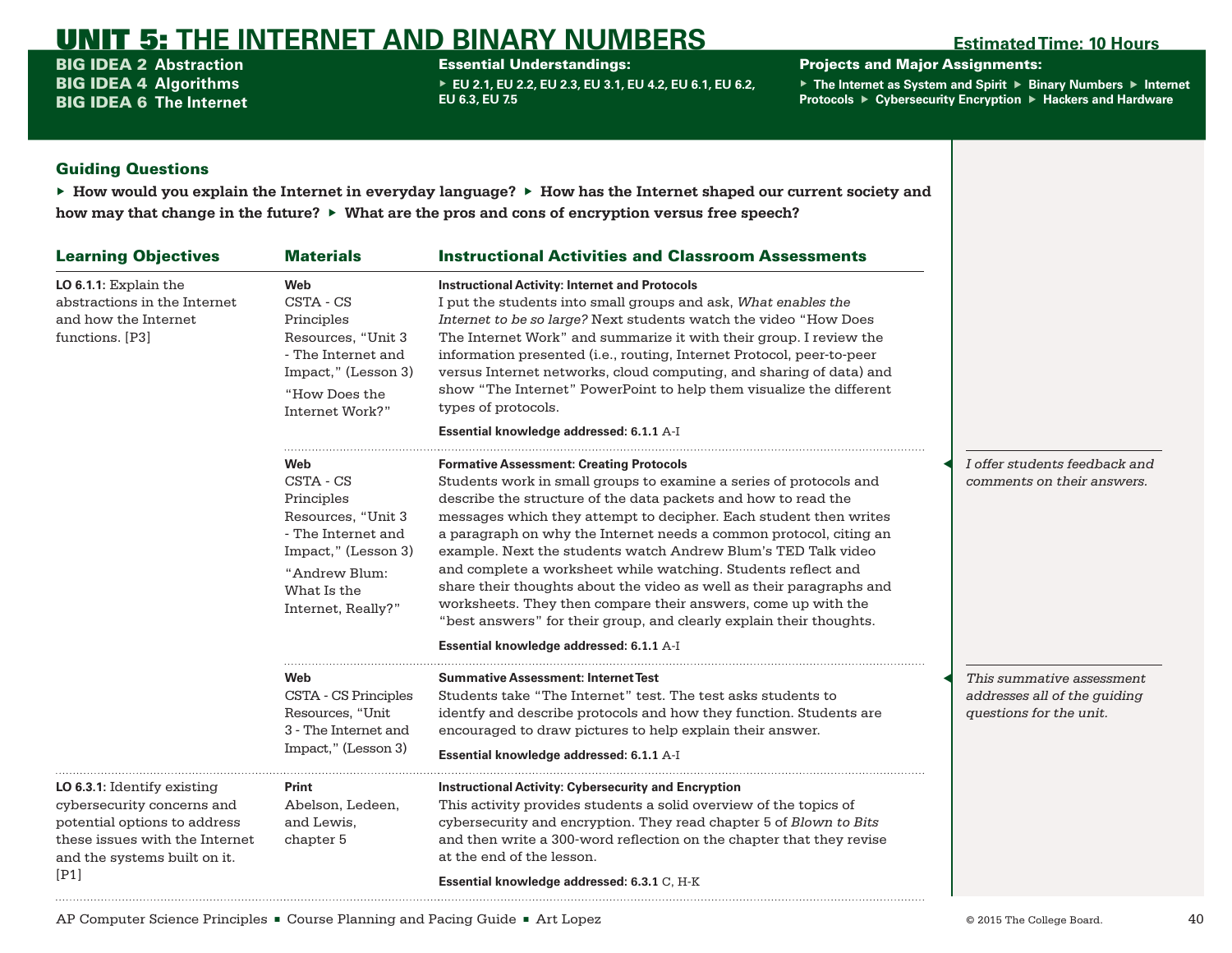BIG IDEA 2 **Abstraction** BIG IDEA 4 **Algorithms** BIG IDEA 6 **The Internet**

## Essential Understandings:

▶ **EU 2.1, EU 2.2, EU 2.3, EU 3.1, EU 4.2, EU 6.1, EU 6.2, EU 6.3, EU 7.5**

Projects and Major Assignments:

▶ **The Internet as System and Spirit** ▶ **Binary Numbers** ▶ **Internet Protocols** ▶ **Cybersecurity Encryption** ▶ **Hackers and Hardware**

# Guiding Questions

▶ **How would you explain the Internet in everyday language?** ▶ **How has the Internet shaped our current society and how may that change in the future?** ▶ **What are the pros and cons of encryption versus free speech?**

| <b>Learning Objectives</b>                                                                                                                                          | <b>Materials</b>                                                                                                                                                                                                                                         | <b>Instructional Activities and Classroom Assessments</b>                                                                                                                                                                                                                                                                                                                                                                                                                                                                                                                                                                                                                                                                                                                                                                                                                                                                              |                                                                                                                                                                                                                                                                                                                                                                                                           |
|---------------------------------------------------------------------------------------------------------------------------------------------------------------------|----------------------------------------------------------------------------------------------------------------------------------------------------------------------------------------------------------------------------------------------------------|----------------------------------------------------------------------------------------------------------------------------------------------------------------------------------------------------------------------------------------------------------------------------------------------------------------------------------------------------------------------------------------------------------------------------------------------------------------------------------------------------------------------------------------------------------------------------------------------------------------------------------------------------------------------------------------------------------------------------------------------------------------------------------------------------------------------------------------------------------------------------------------------------------------------------------------|-----------------------------------------------------------------------------------------------------------------------------------------------------------------------------------------------------------------------------------------------------------------------------------------------------------------------------------------------------------------------------------------------------------|
| LO 6.3.1: Identify existing<br>cybersecurity concerns and<br>potential options to address<br>these issues with the Internet<br>and the systems built on it.<br>[P1] | Web<br>CSTA - CS<br>Principles<br>Resources, "Unit 3<br>- The Internet and<br>Impact," (Lesson 4)<br>"The Peruvian Coin<br>Flip"<br>Arora,<br>"Introduction to<br>Cryptography Basic<br>Principles"<br>"Prime Numbers<br>and Public Key<br>Cryptography" | Instructional Activity: Cybersecurity and Encryption Cryptography Basics<br>Students are put in small groups and asked to answer the following<br>prompts:<br>▶ What makes encryption work? What are the principles of<br>encryption that make it valuable for preserving privacy of data?<br>Explain authentication (i.e., proving who sent the message).<br>Explain integrity (i.e., ensuring the message hasn't been altered<br>between users/viewers).<br>Explain nonrepudiation (i.e., proving you actually sent the<br>message).<br>Students then watch short YouTube videos: Introduction to<br>Cryptography Basic Principles, and Prime Numbers and Public Key<br>Cryptography. I give them the Peruvian Coin Flip scenario and put<br>them in groups of three. Each group should come to its own conclusion<br>by the end of the activity that they will share with the class.<br>Essential knowledge addressed: 6.3.1 C, H-K | Emphasize that encryption<br>may make information more<br>secure, but it takes longer to<br>read and understand than if it<br>was plain text.<br>It is important to model to<br>how the Peruvian Coin Flip<br>activity works. It is helpful if<br>you have students try small<br>sections of the activity with<br>you before trying it on<br>their own.                                                   |
|                                                                                                                                                                     |                                                                                                                                                                                                                                                          | <b>Formative Assessment: Encoding Activity</b><br>In this assessment, students are tasked with "Securing a Quotation."<br>They write a message on an $8\frac{1}{2} \times 11$ piece of paper. To maximize<br>the security of their message they write it smaller; they should<br>notice how that takes more time to understand (smaller writing is an<br>example of making the message a bit more secure). They work with<br>other students to discover the best way to store the information,<br>considering size, speed, and security.<br>Essential knowledge addressed: 6.3.1 C, H-K                                                                                                                                                                                                                                                                                                                                                | For this activity students<br>encode data in unique<br>encryption patterns that<br>they devise: others shouldn't<br>be able to directly read the<br>papers. The patterns don't<br>need to be covered in the<br>unit but should work with<br>respect to this activity. This<br>is to help them conceptualize<br>and think of what is meant by<br>encoding. As they create more<br>secure methods, students |

*the information.*

*will understand that more memory is used to encrypt*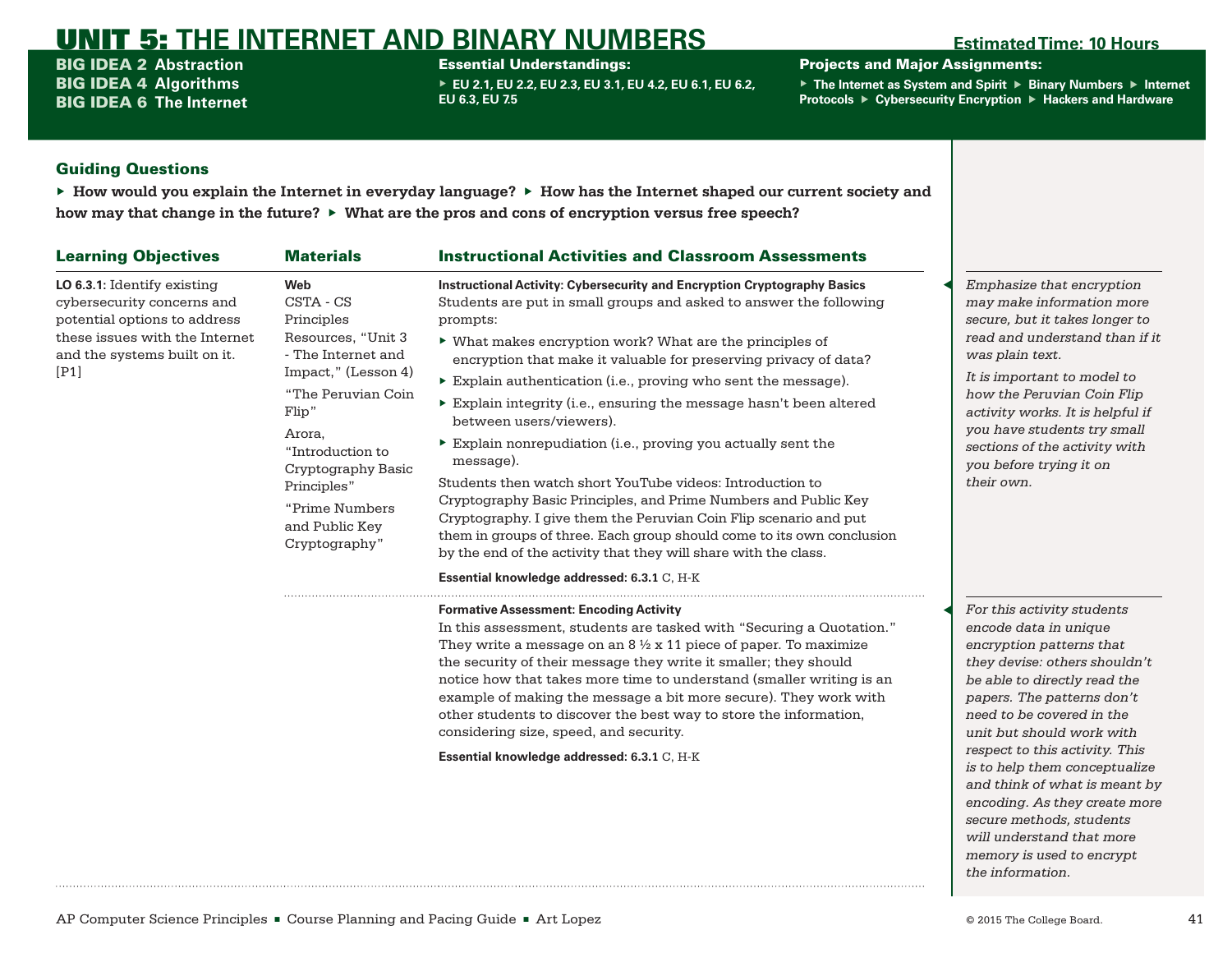BIG IDEA 2 **Abstraction** BIG IDEA 4 **Algorithms** BIG IDEA 6 **The Internet**

## Essential Understandings:

▶ **EU 2.1, EU 2.2, EU 2.3, EU 3.1, EU 4.2, EU 6.1, EU 6.2, EU 6.3, EU 7.5**

Projects and Major Assignments:

▶ **The Internet as System and Spirit** ▶ **Binary Numbers** ▶ **Internet Protocols** ▶ **Cybersecurity Encryption** ▶ **Hackers and Hardware**

## Guiding Questions

| <b>Learning Objectives</b>                                                                                                                                          | <b>Materials</b>                                                                                                                                                                                                                                                                     | <b>Instructional Activities and Classroom Assessments</b>                                                                                                                                                                                                                                                                                                                                                                                                                                                                                                                                                                                                                                                                                                                                                                                                                             |                                                                                       |
|---------------------------------------------------------------------------------------------------------------------------------------------------------------------|--------------------------------------------------------------------------------------------------------------------------------------------------------------------------------------------------------------------------------------------------------------------------------------|---------------------------------------------------------------------------------------------------------------------------------------------------------------------------------------------------------------------------------------------------------------------------------------------------------------------------------------------------------------------------------------------------------------------------------------------------------------------------------------------------------------------------------------------------------------------------------------------------------------------------------------------------------------------------------------------------------------------------------------------------------------------------------------------------------------------------------------------------------------------------------------|---------------------------------------------------------------------------------------|
| LO 6.3.1: Identify existing<br>cybersecurity concerns and<br>potential options to address<br>these issues with the Internet<br>and the systems built on it.<br>[P1] | <b>Web</b><br>CSTA - CS<br>Principles<br>Resources, "Unit 3<br>- The Internet and<br>Impact," (Lesson 4)                                                                                                                                                                             | <b>Summative Assessment: Encryption Test</b><br>Students take the Encryption Test to measure learning. They revise/<br>edit their writing from the Cyber Security and Encryption activity and<br>place it in their online portfolio.<br>Essential knowledge addressed: 6.3.1 C, H-K                                                                                                                                                                                                                                                                                                                                                                                                                                                                                                                                                                                                   | This summative assessment<br>addresses all of the quiding<br>questions for this unit. |
|                                                                                                                                                                     | <b>Web</b><br>CSTA - CS<br>Principles<br>Resources, "Unit 3<br>- The Internet and<br>Impact," (Lesson 5)<br>Kuenning, "How<br>Does a Computer<br>Virus Scan Work?"<br>Charles, "The<br>Types of Hackers:<br>Black Hat, White<br>Hat or a Grey Hat<br>Hacker, Which<br>Type Are You?" | <b>Instructional Activity: Hackers, Software, and Hardware</b><br>I put students into small groups and they answer the following<br>prompts:<br>$\triangleright$ How does the structure of the Internet allow one to access another<br>person's computer?<br>▶ Does a person always know if their computer is being accessed?<br>$\triangleright$ What does a virus scanner do?<br>▶ Who are hackers? Are there any "good" hackers and what do<br>they do?<br>► How do you protect your information?<br>The groups then share their conclusions with the class. Next I explain<br>how the trust model of the Internet works. I also explain how virus-<br>scanners work and the importance of cybersecurity, the various<br>hardware items that are used to implement cybersecurity, and the<br>value of "white hat" hackers.<br>Essential knowledge addressed: 6.3.1 A-C, E, F, L, M |                                                                                       |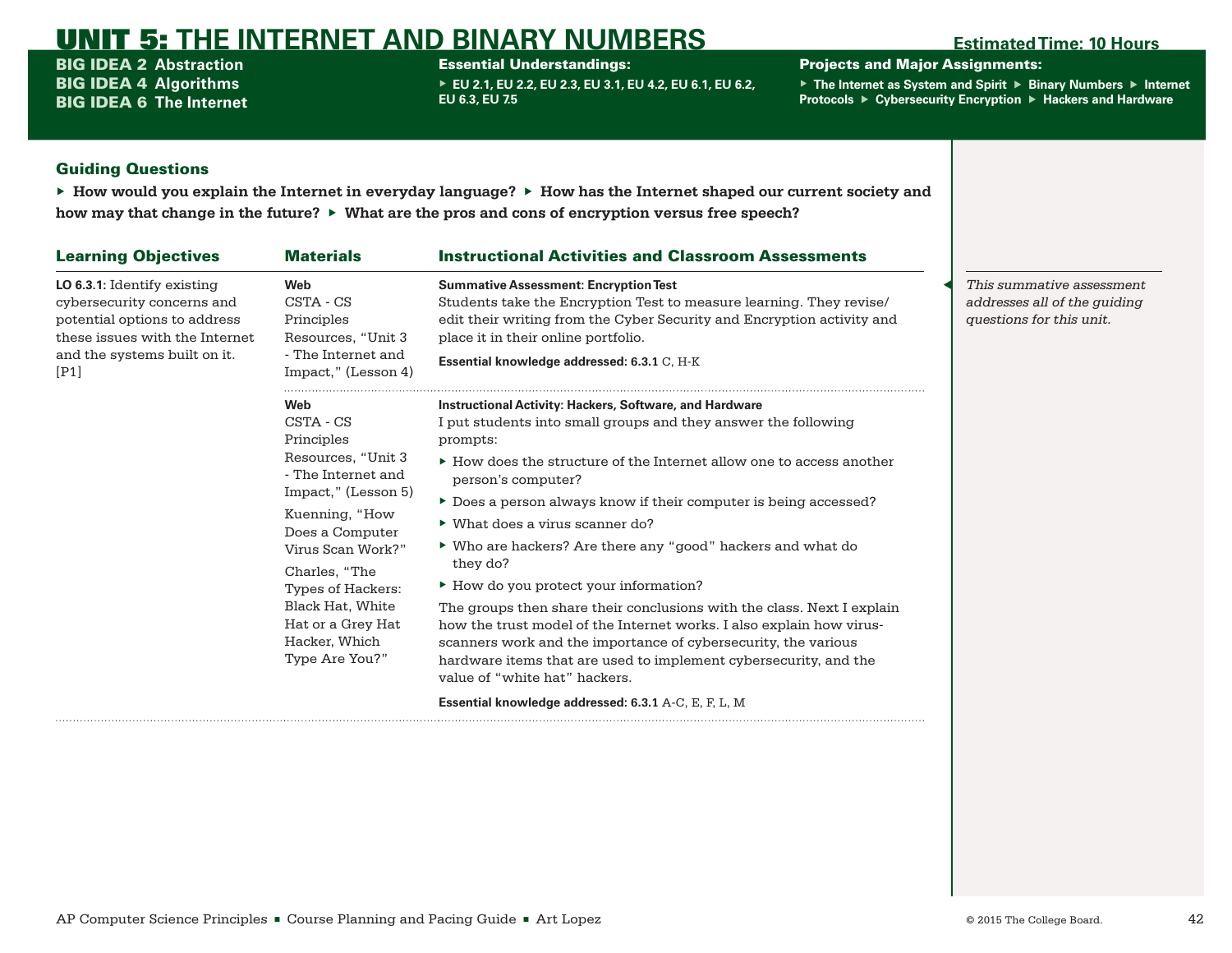BIG IDEA 2 **Abstraction** BIG IDEA 4 **Algorithms** BIG IDEA 6 **The Internet**

## Essential Understandings:

▶ **EU 2.1, EU 2.2, EU 2.3, EU 3.1, EU 4.2, EU 6.1, EU 6.2, EU 6.3, EU 7.5**

Projects and Major Assignments:

▶ **The Internet as System and Spirit** ▶ **Binary Numbers** ▶ **Internet Protocols** ▶ **Cybersecurity Encryption** ▶ **Hackers and Hardware**

## Guiding Questions

| <b>Learning Objectives</b>                                                                   | <b>Materials</b>                         | <b>Instructional Activities and Classroom Assessments</b>                                                                                                                                                                                          |                                                                                              |
|----------------------------------------------------------------------------------------------|------------------------------------------|----------------------------------------------------------------------------------------------------------------------------------------------------------------------------------------------------------------------------------------------------|----------------------------------------------------------------------------------------------|
| LO 6.3.1: Connect the concern<br>of cybersecurity with the<br>Internet and the systems built | <b>Web</b><br>CSTA - CS<br>Principles    | <b>Formative Assessment: Encrypting a Message</b><br>I put students in groups of at least three and have them do an activity<br>to express the trust model. For example:                                                                           | I walk around verifying<br>students' work and asking<br>questions that challenge             |
| on it. [P1]                                                                                  | Resources, "Unit 3<br>- The Internet and | 1. Student A writes a message, uses a color to "sign" it, folds the<br>paper, and passes it to Student B.<br>Impact," (Lesson 5)<br>2. Student B unfolds the paper and Student A's color verifies its<br>origin. Student B then reads the message. | students to rethink the<br>problem. If a group finishes                                      |
|                                                                                              |                                          |                                                                                                                                                                                                                                                    | early, I make the problem a<br>bit more difficult and let them<br>work on it while the other |
|                                                                                              |                                          | 3. Student B writes a message and signs it. They try to pass it to<br>Student A, but another student takes it. That student cannot<br>unfold it because they don't know how Student A unfolds it (their<br>private key).                           | groups are completing<br>the task.                                                           |
|                                                                                              |                                          | 4. Another student writes a message to Student A pretending to<br>be Student B. However, they use a different color to sign it, so<br>Student A knows it's fake.                                                                                   |                                                                                              |
|                                                                                              |                                          | <b>Essential knowledge addressed: 6.3.1 A-C, E, F, L, M</b>                                                                                                                                                                                        |                                                                                              |
|                                                                                              |                                          | <b>Summative Assessment: Cybersecurity</b><br>Students take the "Cybersecurity" test.                                                                                                                                                              | This summative assessment<br>addresses all of the quiding                                    |
|                                                                                              |                                          | Essential knowledge addressed: 6.3.1 A-J, L, M                                                                                                                                                                                                     | questions for the unit.                                                                      |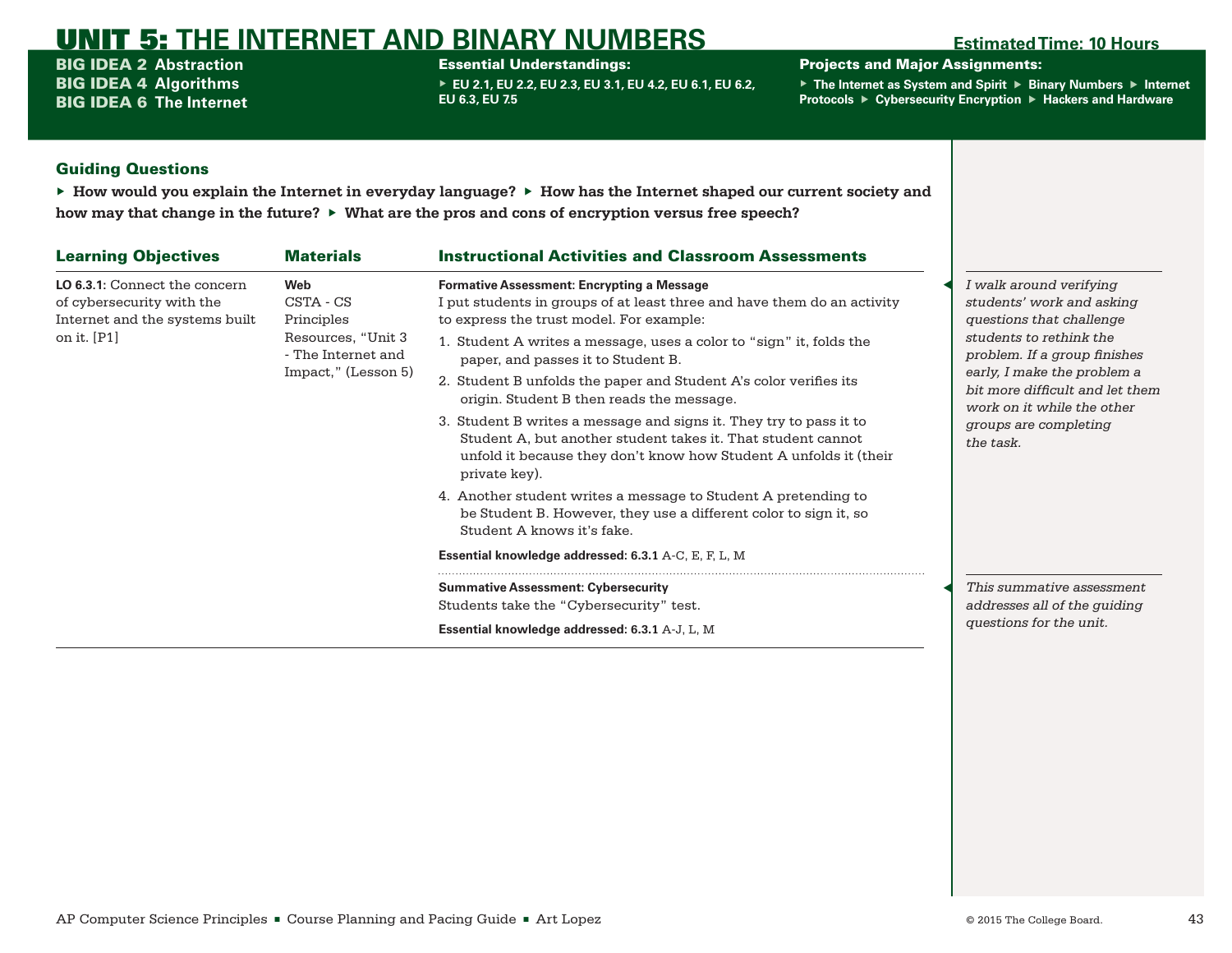# **AP Performance Task**

# **Explore – Impact of Computing Innovations**

Students complete the Explore Performance Task after Unit 5. By this point, students are well prepared to consider and write about a computing innovation and the impact it may have on the social, economic, and cultural areas of our lives. Students have had many opportunities to practice their writing skills by completing assignments that require them to answer questions about computing and computational thinking.

Additionally, we worked on a technology and society assignment that addressed some of the learning objectives for Big Idea 7: Global Impact, and we learned about the impact of computing on a global scale based upon the *AP Computer Science Principles Curriculum Framework*. To ensure that students have sufficient time to complete the task, I have attempted to teach students to write clearly and concisely.

Students also practiced researching topics effectively and efficiently. I have tried to encourage their curiosity and interest in computing and computational thinking. Students viewed several TED Talks on technology and will pick one that interests them for the performance task. This leads to researching information and finding different sources of information for completing the task.

Students concentrate on the written requirements as outlined by the College Board for this task. We have also discussed and created different types of visual artifacts, such as an infographic or a movie, that clearly detail the potential benefits and harmful effects of computing innovation.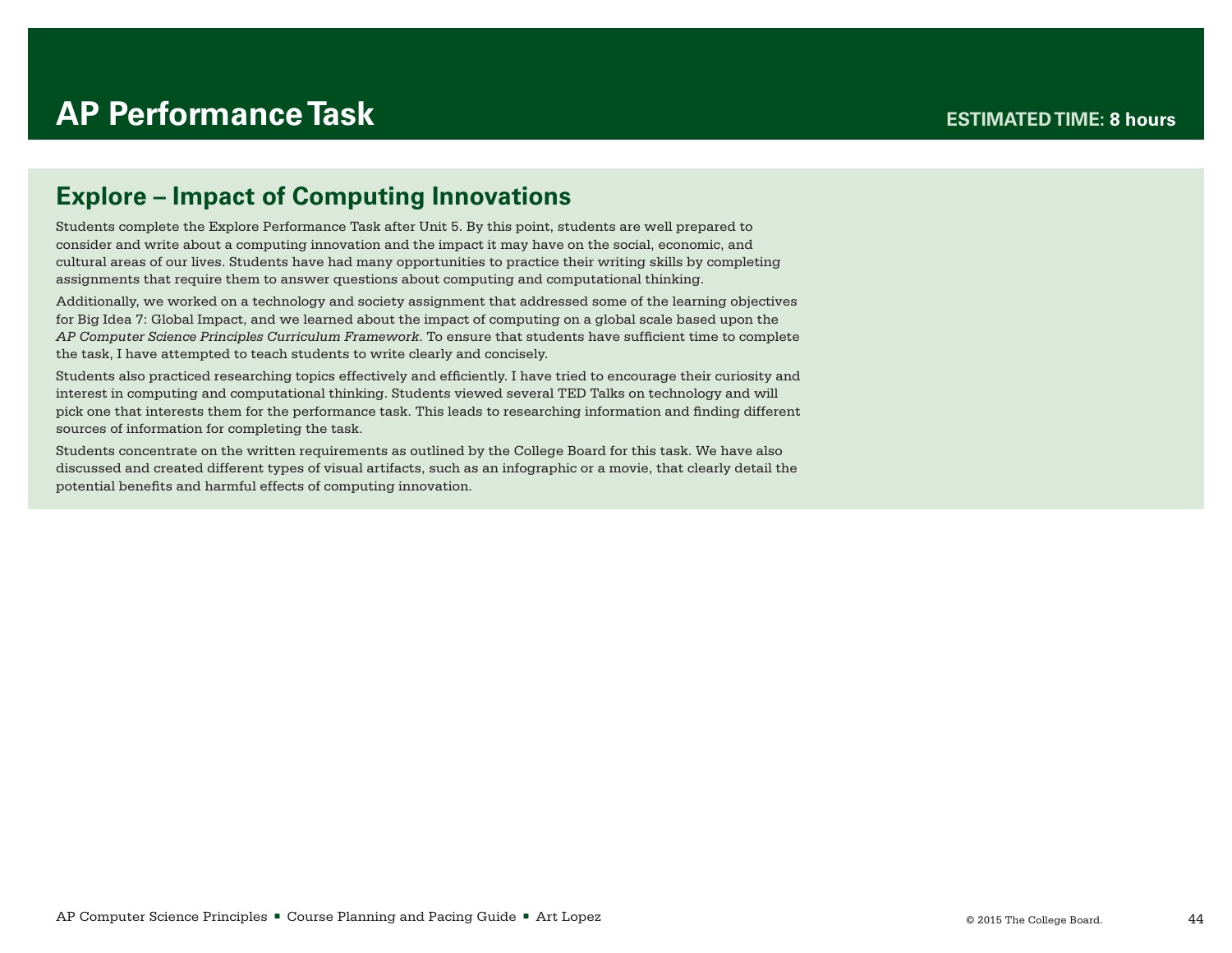BIG IDEA 1 **Creativity** BIG IDEA 2 **Abstraction** BIG IDEA 4 **Algorithms** BIG IDEA 5 **Programming** Essential Understandings:

▶ **EU 1.1, EU 1.2, EU 1.3, EU 2.2, EU 2.3, EU 4.1, EU 5.1, EU 5.2, EU 5.3, EU 5.4**

Projects and Major Assignments:

▶ Create Exploratory Module 7 Alice Worlds ▶ Labs 7 Alice World **Projects**

- ▶ **What does a function do within a computer program?** ▶ **What is the difference between a function and a method?**
- ▶ **What are mathematical expressions and functions and how they are used in computer programs?** ▶ **How can functions be used to abstract complex mathematical calculations?**

| <b>Learning Objectives</b>                                                                                                                                                                                               | <b>Materials</b>                                                                                                                                     | <b>Instructional Activities and Classroom Assessments</b>                                                                                                                                                                                                                                                                                                                                                                                                                                                                                                                         |
|--------------------------------------------------------------------------------------------------------------------------------------------------------------------------------------------------------------------------|------------------------------------------------------------------------------------------------------------------------------------------------------|-----------------------------------------------------------------------------------------------------------------------------------------------------------------------------------------------------------------------------------------------------------------------------------------------------------------------------------------------------------------------------------------------------------------------------------------------------------------------------------------------------------------------------------------------------------------------------------|
| LO 1.1.1: Apply a creative<br>development process when<br>creating computational<br>artifacts. [P2]<br><b>LO 1.2.1:</b> Create a<br>computational artifact for<br>creative expression. [P2]<br><b>LO 1.2.2:</b> Create a | Web<br>Expeditions<br>Through Alice, "7.<br><b>Calculating Realism</b><br><i>(mathematical</i> )<br>expressions and<br>functions)"<br>Guides Through | <b>Instructional Activity: Exploratory Module 7 Alice World</b><br>Students work in pairs to create and complete the exploratory<br>module 7 Alice world. Students use functions (purple blocks/tiles) to<br>obtain information on objects' height, width, and depth. Using this<br>information, students program the exact distance an object must<br>move over another object. Students create mathematical expressions<br>to calculate amounts they can use to control moving, turning, etc., so<br>that objects can interact realistically based on their size and locations. |
| computational artifact<br>using computing tools and<br>techniques to solve a problem.<br>[P2]                                                                                                                            | Alice 2, "7.<br><b>Calculating Realism</b><br><i>(mathematical)</i><br>expressions and<br>functions): Book"                                          | They also create a function that abstracts a complex mathematical<br>expression used to make a computer program more realistic. Students<br>reuse this function and learn that functions are similar to methods<br>in that they have names and take parameters. The big difference<br>is that a function returns a value. Comments are required for                                                                                                                                                                                                                               |
| $LO$ 1.2.3: Create a new<br>computational artifact by<br>combining or modifying<br>existing artifacts. [P2]                                                                                                              | (Explanation of<br>code sections<br>$7.2 - 7.6$                                                                                                      | these programs.<br>Essential knowledge addressed: 1.1.1 A, B; 1.2.1 A-D; 1.2.2 A; 1.2.3 A-C;<br>1.2.4 A-F; 1.2.5 A-D; 1.3.1 D; 2.2.1 A-C; 2.2.2 A, B; 2.2.3 B; 2.3.1 A-C;<br>4.1.1 A, B, E-G, I; 4.1.2 A-C, I; 4.2.4 A, B; 5.1.1 A, B, D; 5.1.2 A-F; 5.1.2 H-J;                                                                                                                                                                                                                                                                                                                   |
| LO 1.2.4: Collaborate in the<br>creation of computational<br>artifacts. [P6]                                                                                                                                             |                                                                                                                                                      | 5.1.3 A, B, D, F; 5.2.1 A- E; 5.3.1 A-G; 5.4.1 C-F, H-N; 5.5.1 A, D, E                                                                                                                                                                                                                                                                                                                                                                                                                                                                                                            |
| LO 1.2.5: Analyze the<br>correctness, usability,<br>functionality, and suitability of<br>computational artifacts. [P4]                                                                                                   |                                                                                                                                                      |                                                                                                                                                                                                                                                                                                                                                                                                                                                                                                                                                                                   |
| LO 1.3.1: Use computing tools<br>and techniques for creative<br>expression. [P2]                                                                                                                                         |                                                                                                                                                      |                                                                                                                                                                                                                                                                                                                                                                                                                                                                                                                                                                                   |
| LO 2.2.1: Develop an<br>abstraction when writing a<br>program or creating other<br>computational artifacts. [P2]                                                                                                         |                                                                                                                                                      |                                                                                                                                                                                                                                                                                                                                                                                                                                                                                                                                                                                   |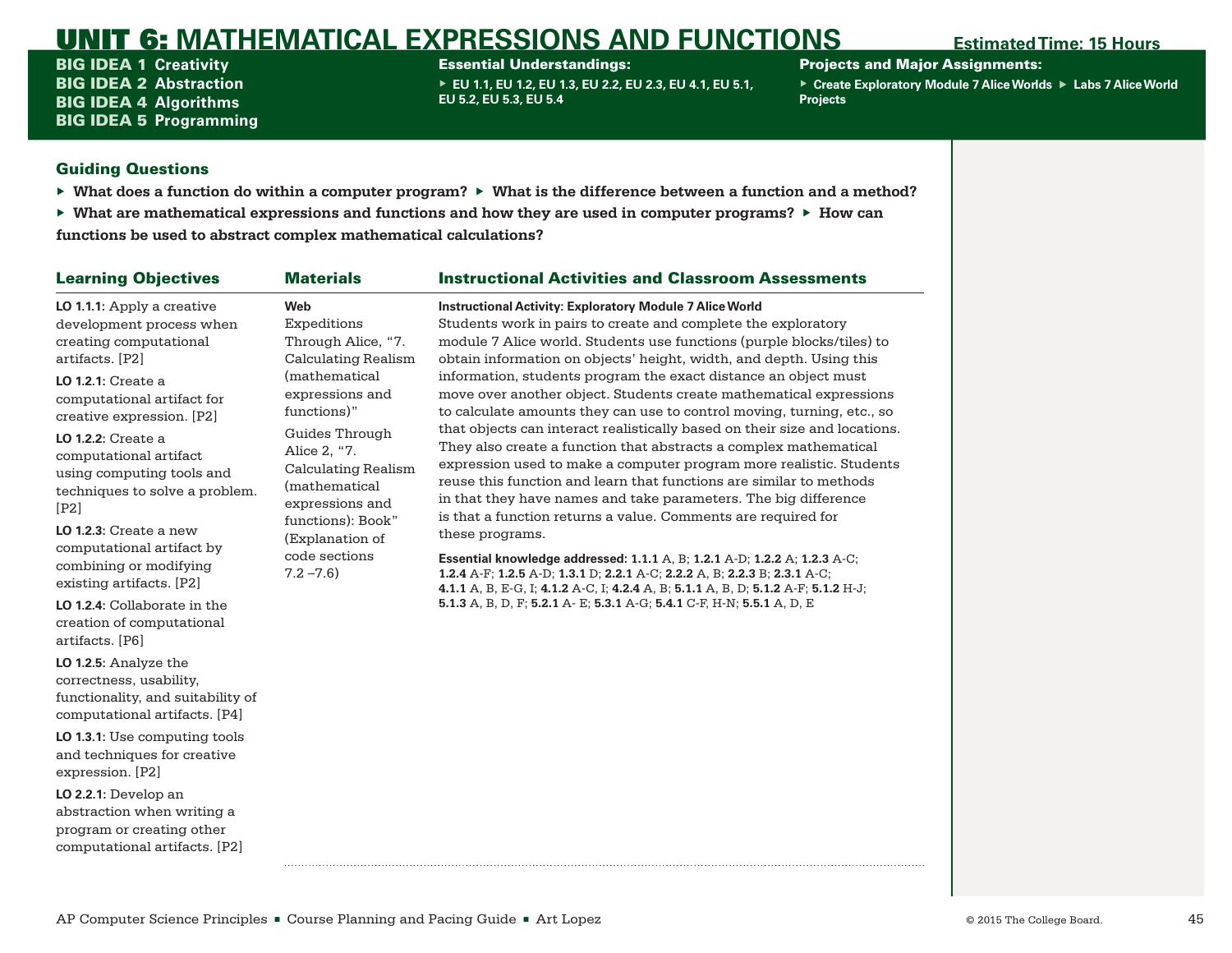BIG IDEA 1 **Creativity** BIG IDEA 2 **Abstraction** BIG IDEA 4 **Algorithms** BIG IDEA 5 **Programming**

## Essential Understandings:

▶ **EU 1.1, EU 1.2, EU 1.3, EU 2.2, EU 2.3, EU 4.1, EU 5.1, EU 5.2, EU 5.3, EU 5.4**

Projects and Major Assignments:

▶ Create Exploratory Module 7 Alice Worlds ▶ Labs 7 Alice World **Projects**

- ▶ **What does a function do within a computer program?** ▶ **What is the difference between a function and a method?**
- ▶ **What are mathematical expressions and functions and how they are used in computer programs?** ▶ **How can functions be used to abstract complex mathematical calculations?**

| <b>Learning Objectives</b>                                                                                                   | <b>Materials</b>                                                                                   | <b>Instructional Activities and Classroom Assessments</b>                                                                                                                                                                                                                                                                                                                                                                                                                                                                                                                                            |                                                                                                                          |
|------------------------------------------------------------------------------------------------------------------------------|----------------------------------------------------------------------------------------------------|------------------------------------------------------------------------------------------------------------------------------------------------------------------------------------------------------------------------------------------------------------------------------------------------------------------------------------------------------------------------------------------------------------------------------------------------------------------------------------------------------------------------------------------------------------------------------------------------------|--------------------------------------------------------------------------------------------------------------------------|
| $LO$ 2.3.1: Use models and<br>simulations to represent<br>phenomena. [P3]                                                    | Web<br><b>Computer Science</b><br>Principles Fall                                                  | <b>Instructional Activity: Exploratory Module 7 Questions</b><br>As students are reading and following the instructions for creating<br>the exploratory module 7 Alice world, they answer a series of                                                                                                                                                                                                                                                                                                                                                                                                | I do not find Alice intuitive<br>for creating complex<br>mathematical expressions                                        |
| LO 2.3.2: Use models and<br>simulations to formulate.<br>refine, and test hypotheses.<br>[P3]                                | 2015, "Module<br>7 Questions<br>Assignment"<br><b>Software</b><br>Google Docs or<br>Microsoft Word | questions in the module that promote a deeper understanding of the<br>computing concepts (mathematical expressions and functions) they<br>are learning. Students answer these questions in a shared Google<br>Doc or in their own Microsoft Word document, using MLA formatting;<br>step-by-step instructions are provided for this activity.<br>Essential knowledge addressed: 1.1.1 A, B; 1.2.1 A-D; 1.2.2 A; 1.2.3 A-C;<br>1.2.5 A-D; 1.3.1 D; 2.2.1 A-C; 2.2.2 B; 2.2.3 B; 4.1.1 A, B, E-G, I; 4.1.2 A-C, I;<br>4.2.4 A, B; 5.1.1 A, B, D; 5.1.2 A-F, H-J; 5.2.1 A-E; 5.3.1 A-G; 5.4.1 C-F, H-N; | or functions; students are at<br>times confused by how to<br>create complex mathematical<br>expressions within the Alice |
| LO 4.1.1: Develop an algorithm<br>for implementation in a<br>program. [P2]                                                   |                                                                                                    |                                                                                                                                                                                                                                                                                                                                                                                                                                                                                                                                                                                                      | platform. I work on three<br>simple programming exercises<br>provided in chapter 6 of<br>Learning to Program with        |
| LO 4.1.2: Express an algorithm<br>in a language. [P5]                                                                        |                                                                                                    | 5.5.1 $A, D, E$                                                                                                                                                                                                                                                                                                                                                                                                                                                                                                                                                                                      | Alice: I lead the students<br>through these exercises but                                                                |
| LO 5.1.1: Develop a program for<br>creative expression, to satisfy<br>personal curiosity or to create<br>new knowledge. [P2] |                                                                                                    |                                                                                                                                                                                                                                                                                                                                                                                                                                                                                                                                                                                                      | I have them try to solve the<br>exercises before explaining<br>how to create and use<br>a function.                      |
| LO 5.1.2: Develop a correct<br>program to solve problems.<br>[P2]                                                            | <b>Software</b><br>Classroom-<br>Response System                                                   | <b>Summative Assessment: Module 7 Quiz</b><br>Using a classroom-response system, students take an assessment<br>composed of four multiple-choice questions.                                                                                                                                                                                                                                                                                                                                                                                                                                          | This summative assessment<br>addresses the following<br>quiding questions:                                               |
| LO 5.1.3: Collaborate to develop<br>a program. [P6]                                                                          | Web<br>Guides Through                                                                              | Essential knowledge addressed: 2.2.1 A; 2.2.2 B; 4.4.1 A, B, I; 4.2.1 A-C, I;<br>4.2.4 A; 5.5.1 A, D                                                                                                                                                                                                                                                                                                                                                                                                                                                                                                 | $\triangleright$ What does a function<br>do within a computer                                                            |
| LO 5.2.1: Explain how programs<br>implement algorithms. [P3]                                                                 | Alice 2, "7.<br><b>Calculating Realism</b>                                                         |                                                                                                                                                                                                                                                                                                                                                                                                                                                                                                                                                                                                      | program?<br>$\triangleright$ What is the difference                                                                      |
| LO 5.3.1: Use abstraction<br>to manage complexity in<br>programs. [P3]                                                       | <i>(mathematical</i><br>expressions<br>and functions):<br>Lecture" ("Module                        |                                                                                                                                                                                                                                                                                                                                                                                                                                                                                                                                                                                                      | between a function and<br>a method?                                                                                      |
| $LO$ 5.4.1: Evaluate the<br>correctness of a program. [P4]                                                                   | 7 Calculating<br>Realism.pptx")                                                                    |                                                                                                                                                                                                                                                                                                                                                                                                                                                                                                                                                                                                      |                                                                                                                          |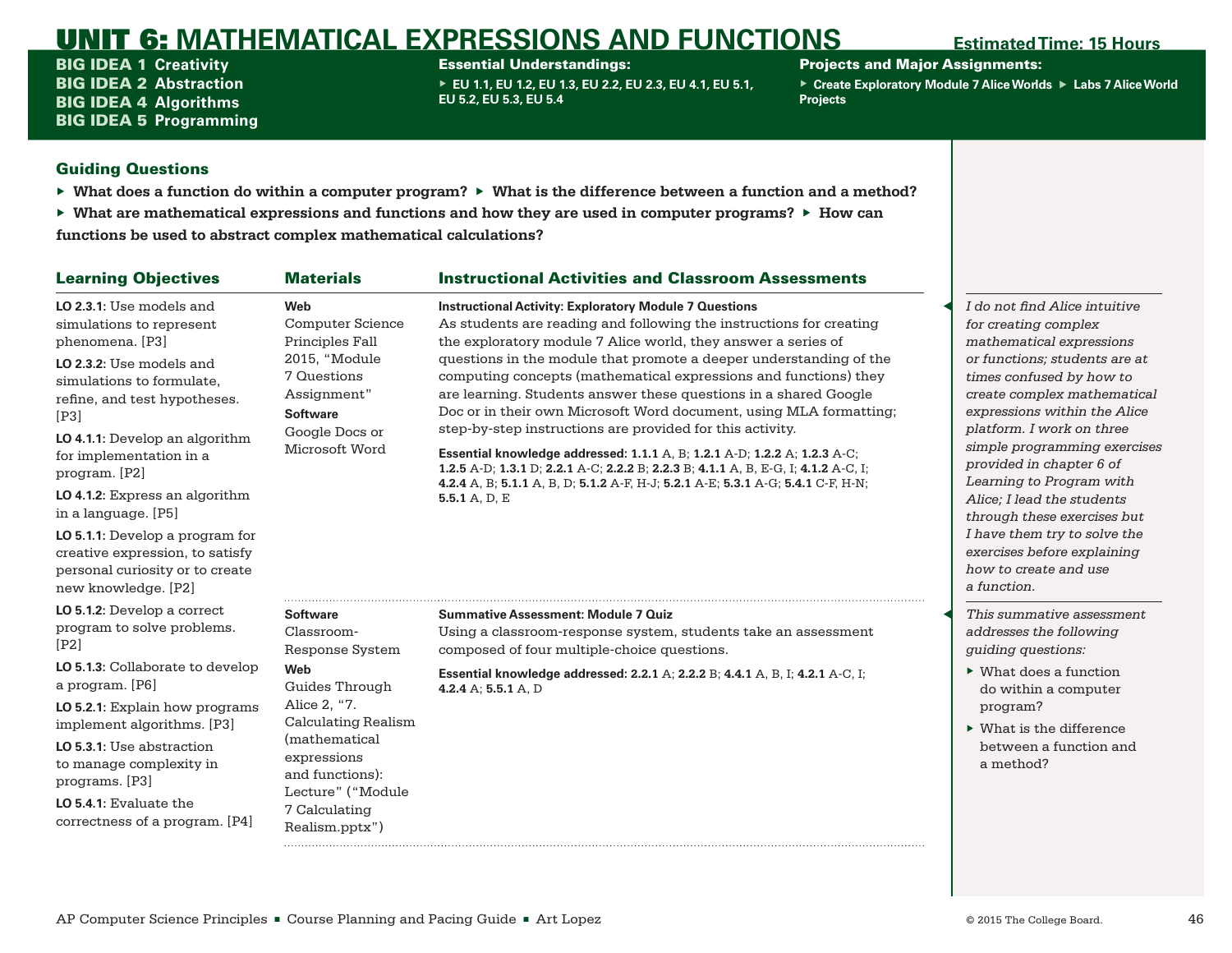BIG IDEA 1 **Creativity** BIG IDEA 2 **Abstraction** BIG IDEA 4 **Algorithms** BIG IDEA 5 **Programming**

### Essential Understandings:

▶ **EU 1.1, EU 1.2, EU 1.3, EU 2.2, EU 2.3, EU 4.1, EU 5.1, EU 5.2, EU 5.3, EU 5.4**

Projects and Major Assignments:

▶ **Create Exploratory Module 7 Alice Worlds** ▶ **Labs 7 Alice World Projects**

- ▶ **What does a function do within a computer program?** ▶ **What is the difference between a function and a method?**
- ▶ **What are mathematical expressions and functions and how they are used in computer programs?** ▶ **How can functions be used to abstract complex mathematical calculations?**

| <b>Learning Objectives</b>                                                                                                                                                                                                                         | <b>Materials</b>                                                                                                                                                                                                                                                                                                                                           | <b>Instructional Activities and Classroom Assessments</b>                                                                                                                                                                                                                                                                                                                                                                                                                                                                                                                                                                                                                                                                                                                                                          |                                                                                                                                                                                                                                                                                                                                                                                                                                                                                                                                                                                       |
|----------------------------------------------------------------------------------------------------------------------------------------------------------------------------------------------------------------------------------------------------|------------------------------------------------------------------------------------------------------------------------------------------------------------------------------------------------------------------------------------------------------------------------------------------------------------------------------------------------------------|--------------------------------------------------------------------------------------------------------------------------------------------------------------------------------------------------------------------------------------------------------------------------------------------------------------------------------------------------------------------------------------------------------------------------------------------------------------------------------------------------------------------------------------------------------------------------------------------------------------------------------------------------------------------------------------------------------------------------------------------------------------------------------------------------------------------|---------------------------------------------------------------------------------------------------------------------------------------------------------------------------------------------------------------------------------------------------------------------------------------------------------------------------------------------------------------------------------------------------------------------------------------------------------------------------------------------------------------------------------------------------------------------------------------|
| All of the learning objectives<br>from the first activities in<br>this unit (pages 45-46) are<br>addressed: 1.1.1, 1.2.1, 1.2.2,<br>1.2.3, 1.2.4, 1.2.5, 1.3.1, 2.2.1, 2.3.1,<br>2.3.2, 4.1.1, 4.1.2, 5.1.1, 5.1.2, 5.1.3,<br>5.2.1, 5.3.1, 5.4.1. | <b>Software</b><br>Classroom-<br>Response System<br>Web<br>Guides Through<br>Alice 2, "7. Cal-<br>culating Realism<br>(mathematical<br>expressions and<br>functions): Lec-<br>ture" ("Module 7<br>Calculating Real-<br>ism.pptx," all Demo<br>Worlds, "Mod7Lec-<br>tureMaking<br>Expressions.mov,"<br>and "Mod7Lecture-<br>Transactive<br>Discourse.docx") | <b>Formative Assessment: Module 7 Peer-Discussion Questions</b><br>Students work in groups of three to answer several multiple-choice<br>questions using a classroom-response system. Students read the<br>question and select an answer. After selecting their answer, they<br>discuss it with their groups; they explain why they chose their<br>answer and, more importantly, why they did not choose the other<br>answers. Students then volunteer and share their responses with<br>the class.<br><b>Essential knowledge addressed: 1.1.1</b> A, B; 1.2.1 A-D; 1.2.2 A; 1.2.3 A-C;<br>1.2.4 A-F; 1.2.5 A-D; 1.3.1 D; 2.2.1 A-C; 2.2.2 A, B; 2.2.3 B; 4.1.1 A, B, E-G, I;<br>4.1.2 A-C, I; 4.2.4 A, B; 5.1.1 A, B, D; 5.1.2 A-F, H-J; 5.1.3 A, B, D, F; 5.2.1 A-E;<br>5.3.1 A-G; 5.4.1 C-F, H-N; 5.5.1 A, D, E | For this formative assessment,<br>a document is made available<br>to students to demonstrate<br>that good discussions utilize<br>transactive discourse:<br>interactive rather than<br>monologue discussion. I<br>select two students, and we<br>model transactive discourse<br>by reading and acting out<br>the script contained in the<br>document. Students clearly<br>see that utilizing transactive<br>discourse is part of a good<br>discussion. I share the correct<br>answer with students and<br>explain clearly why that<br>answer is correct and the<br>other ones are not. |
|                                                                                                                                                                                                                                                    |                                                                                                                                                                                                                                                                                                                                                            |                                                                                                                                                                                                                                                                                                                                                                                                                                                                                                                                                                                                                                                                                                                                                                                                                    |                                                                                                                                                                                                                                                                                                                                                                                                                                                                                                                                                                                       |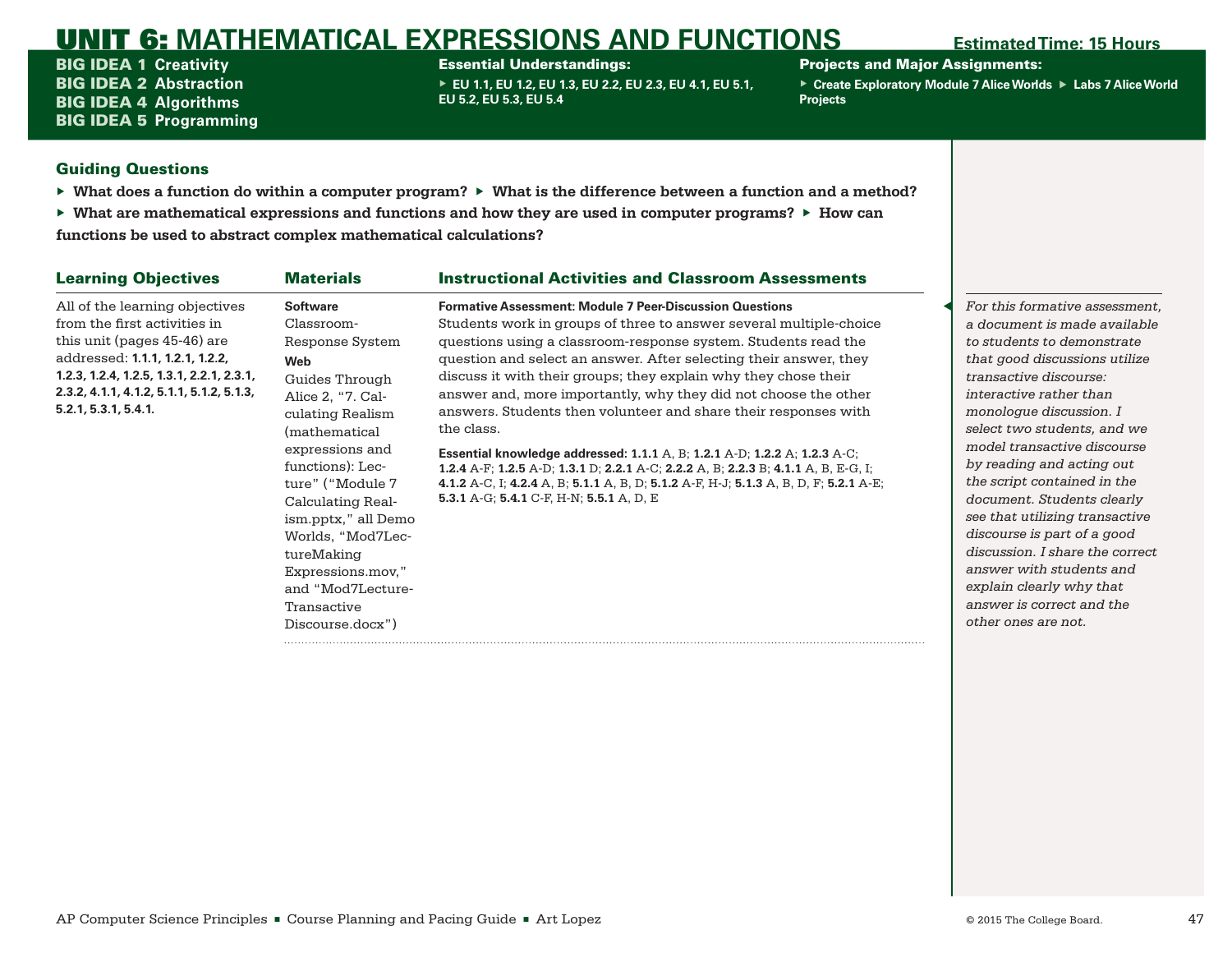BIG IDEA 1 **Creativity** BIG IDEA 2 **Abstraction** BIG IDEA 4 **Algorithms** BIG IDEA 5 **Programming**

### Essential Understandings:

▶ **EU 1.1, EU 1.2, EU 1.3, EU 2.2, EU 2.3, EU 4.1, EU 5.1, EU 5.2, EU 5.3, EU 5.4**

Projects and Major Assignments:

▶ Create Exploratory Module 7 Alice Worlds ▶ Labs 7 Alice World **Projects**

- ▶ **What does a function do within a computer program?** ▶ **What is the difference between a function and a method?**
- ▶ **What are mathematical expressions and functions and how they are used in computer programs?** ▶ **How can functions be used to abstract complex mathematical calculations?**

| <b>Learning Objectives</b>                                                                                                                                                                                                                         | <b>Materials</b>                                                                                                                                                                                                                                                                         | <b>Instructional Activities and Classroom Assessments</b>                                                                                                                                                                                                                                                                                                                                                                                                                                                                                                                                                                                                                                                                                                                                                                                                                                                                                                                                                                                                                                                   |                                                                                                                                                                                                                                                                                                                                                 |
|----------------------------------------------------------------------------------------------------------------------------------------------------------------------------------------------------------------------------------------------------|------------------------------------------------------------------------------------------------------------------------------------------------------------------------------------------------------------------------------------------------------------------------------------------|-------------------------------------------------------------------------------------------------------------------------------------------------------------------------------------------------------------------------------------------------------------------------------------------------------------------------------------------------------------------------------------------------------------------------------------------------------------------------------------------------------------------------------------------------------------------------------------------------------------------------------------------------------------------------------------------------------------------------------------------------------------------------------------------------------------------------------------------------------------------------------------------------------------------------------------------------------------------------------------------------------------------------------------------------------------------------------------------------------------|-------------------------------------------------------------------------------------------------------------------------------------------------------------------------------------------------------------------------------------------------------------------------------------------------------------------------------------------------|
| All of the learning objectives<br>from the first activities in<br>this unit (pages 45-46) are<br>addressed: 1.1.1, 1.2.1, 1.2.2,<br>1.2.3, 1.2.4, 1.2.5, 1.3.1, 2.2.1, 2.3.1,<br>2.3.2, 4.1.1, 4.1.2, 5.1.1, 5.1.2, 5.1.3,<br>5.2.1, 5.3.1, 5.4.1. | Web<br>Guides Through<br>Alice 2, "7.<br><b>Calculating Realism</b><br><i>(mathematical</i><br>expressions and<br>functions): Lab" (all<br>files on page)<br>Computer Science<br>Principles Fall<br>2015, "Lab 7<br>Instructions"<br><b>Software</b><br>Google Docs or<br>Microsoft Word | <b>Instructional Activity: Lab 7</b><br>Students continue to develop the airplane simulation Alice world from<br>Lab 6. They create a method and event to land the plane. When users<br>press Enter, the plane lands itself perfectly on the tarmac. Students<br>do this by using a function to calculate how far it is to the "target"<br>on the tarmac; then they use that value to control moving the plane<br>to that point. Once on the tarmac, the plane moves forward until it<br>is perfectly nose-to-nose with the stop sign. Students create and use<br>another function to calculate how far forward to move. Students then<br>answer a series of lab questions about events based upon the Alice<br>program they created. Comments are required for this program.<br>Essential knowledge addressed: 1.1.1 A, B; 1.2.1 A-D; 1.2.2 A; 1.2.3 A-C;<br>1.2.4 A-F; 1.2.5 A-D; 1.3.1 D; 2.2.1 A-C; 2.2.2 A, B; 2.2.3 B; 2.3.1 A-D; 2.3.2 A-H;<br>4.1.1 A, B, E-G, I; 4.1.2 A-C, I; 4.2.4 A, B; 5.1.1 A, B, D; 5.1.2 A-F, H-J;<br>5.1.3 A, B, D, F; 5.2.1 A-E; 5.3.1 A-G; 5.4.1 C-F, H-N; 5.5.1 A, D, E | Students run their code<br>and explain to me what<br>happens: they match the<br>code with the executed<br>behavior. I read their code<br>to ensure their explanations<br>are correct. I check the<br>math expressions, functions,<br>events, event handlers, and<br>methods; students include<br>an explanation of how<br>abstraction was used. |
| All of the learning objectives<br>that cover Modules 2-6 are<br>addressed.                                                                                                                                                                         |                                                                                                                                                                                                                                                                                          | <b>Summative Assessment: Modules 2-6 Test</b><br>Students take an assessment composed of 16 multiple-choice<br>questions and one free-response question: they must write and<br>explain their answer choice for each multiple-choice question. Two<br>of the questions offer partial credit for selecting another answer that<br>is not the best answer but is acceptable. Four of the multiple-choice<br>questions require students to write a clear and concise explanation of<br>why they chose their answer, and also why they did not choose each<br>of the other answers.<br>Essential knowledge addressed: 1.1.1 A, B; 1.2.1 A-D, 1.2.2 A; 1.2.3 A-C;<br>1.2.4 A-F; 1.2.5 A-D; 1.3.1 D; 2.2.1 A-C; 2.2.2 A, B; 2.2.3 B; 4.1.1 A, B, E-I;<br>4.1.2 A-C, I; 4.2.4 A, B; 5.1.1 A, B, D; 5.1.2 A-F, H-J; 5.1.3 A, B, D, F; 5.2.1 A-E;<br>5.3.1 A-G; 5.4.1 C-F, H-N; 5.5.1 A, D, E                                                                                                                                                                                                                        | This summative assessment<br>addresses all of the quiding<br>questions for units 2-6.                                                                                                                                                                                                                                                           |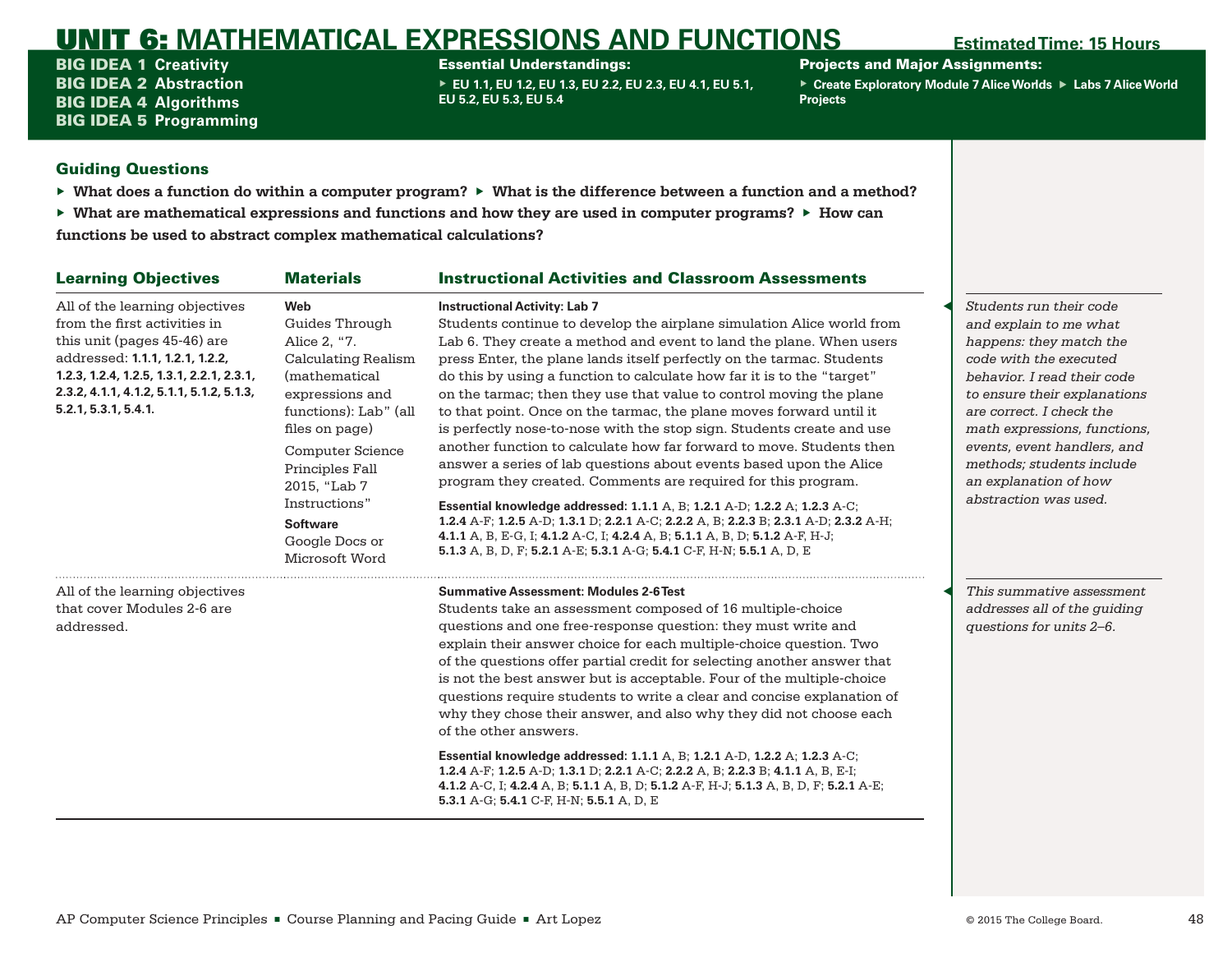# UNIT 7: **CHOOSING YOUR PATH (IF STATEMENTS) Estimated Time: 10 Hours**

BIG IDEA 1 **Creativity** BIG IDEA 2 **Abstraction** BIG IDEA 4 **Algorithms** BIG IDEA 5 **Programming**

## Essential Understandings:

▶ **EU 1.1, EU 1.2, EU 1.3, EU 2.2, EU 2.3, EU 3.1, EU 4.1, EU 5.1, EU 5.2, EU 5.3, EU 5.4, EU 5.5**

Projects and Major Assignments:

- ▶ **Exploratory Module 8 Alice Worlds** ▶ **Module 8 Questions**
- ▶ **Lab 8 Alice World Project**

## Guiding Questions

▶ **What are If-else statements and how are they used in computer programs?** ▶ **What are conditional behaviors? What are some examples used in computer programs and in your daily life?** ▶ **How are If-else statements related to decisions and decision points in computer programs?** ▶ **What can If-else statements evaluate when making decisions within programs?**

| <b>Learning Objectives</b>                                                                                                                                                                                                                                                                                                                                                                                                                                                                             | <b>Materials</b>                                                                                                                                                                                                        | <b>Instructional Activities and Classroom Assessments</b>                                                                                                                                                                                                                                                                                                                                                                                                                                                                                                                                                                                                                                                                                                                                                                                                                                                                                                                                                                                                                                                                                                                                            |                                                                                                                                                                                                                                                                                                                                                                                                                                                                                                                                                                                                                                                 |
|--------------------------------------------------------------------------------------------------------------------------------------------------------------------------------------------------------------------------------------------------------------------------------------------------------------------------------------------------------------------------------------------------------------------------------------------------------------------------------------------------------|-------------------------------------------------------------------------------------------------------------------------------------------------------------------------------------------------------------------------|------------------------------------------------------------------------------------------------------------------------------------------------------------------------------------------------------------------------------------------------------------------------------------------------------------------------------------------------------------------------------------------------------------------------------------------------------------------------------------------------------------------------------------------------------------------------------------------------------------------------------------------------------------------------------------------------------------------------------------------------------------------------------------------------------------------------------------------------------------------------------------------------------------------------------------------------------------------------------------------------------------------------------------------------------------------------------------------------------------------------------------------------------------------------------------------------------|-------------------------------------------------------------------------------------------------------------------------------------------------------------------------------------------------------------------------------------------------------------------------------------------------------------------------------------------------------------------------------------------------------------------------------------------------------------------------------------------------------------------------------------------------------------------------------------------------------------------------------------------------|
| LO 1.1.1: Apply a creative<br>development process when<br>creating computational<br>artifacts. [P2]<br><b>LO 1.2.1:</b> Create a<br>computational artifact for<br>creative expression. [P2]<br><b>LO 1.2.2:</b> Create a<br>computational artifact<br>using computing tools and<br>techniques to solve a problem.<br>[P2]<br>LO $1.2.3$ : Create a new<br>computational artifact by<br>combining or modifying<br>existing artifacts. [P2]<br>LO 1.2.4: Collaborate in the<br>creation of computational | Web<br>Expeditions<br>Through Alice,<br>"Choosing<br>Your Path (If<br>statements)"<br>Guides Through<br>Alice 2, "8.<br>Choosing your Path<br>(if statements):<br>Book" (Explanation<br>of code sections<br>$8.3 - 8.5$ | <b>Instructional Activity: Exploratory Module 8 Alice World</b><br>Students use an If-else statement, function, parameters, and Boolean<br>expression to evaluate and determine whether an Angel object is<br>at a certain distance from an Egyptian object. If the distance is less<br>than a certain number, then it evaluates to "true" and the Angel<br>object moves a certain amount to the Egyptian object. Otherwise, it<br>evaluates to "false" and the Angel states a string of text. Students<br>use an If-else statement, function, parameters, and a Boolean<br>expression to compare the height of the Angel and Egyptian; if the<br>Angel's height is greater than the Egyptian's height, it evaluates to<br>"true" and the Angel states "I'm taller." Otherwise, it evaluates to<br>"false" and the Egyptian states "I'm taller." Comments are required<br>for these programs.<br>Essential knowledge addressed: 1.1.1 A, B; 1.2.1 A-D, 1.2.2 A; 1.2.3 A-C;<br>1.2.4 A-F; 1.2.5 A-D; 1.3.1 D; 2.2.1 A-C; 2.2.2 B; 2.2.3 B; 4.1.1 A-C, E-G, I;<br>4.1.2 A-C, I; 4.2.4 A, B; 5.1.1 A, B, D; 5.1.2 A-F, H-J; 5.1.3 A, B, D, F; 5.2.1 A-E;<br>5.3.1 A-G; 5.4.1 C-F, H-N; 5.5.1 A, D, E, G | Students use If-else<br>statements (green blocks/<br>tiles) to introduce conditional<br>behaviors at decision points<br>in programs (e.g., "I'll do<br>this only if a particular<br>condition holds"). Using If-<br>else statements, students can<br>decide between two different<br>behaviors based on the value<br>of a function: this is called<br>"Conditional Execution."<br>If-else statements evaluate<br>functions via mathematical<br>expressions or Boolean<br>Operators - i.e. $\lt$ , $\leq$ , $\gt$ , $\geq$ ,<br>$=$ (equal), and $\neq$ (not equal).<br>Not every single line of<br>code is executed with<br>If-else statements. |
| artifacts. [P6]                                                                                                                                                                                                                                                                                                                                                                                                                                                                                        |                                                                                                                                                                                                                         |                                                                                                                                                                                                                                                                                                                                                                                                                                                                                                                                                                                                                                                                                                                                                                                                                                                                                                                                                                                                                                                                                                                                                                                                      |                                                                                                                                                                                                                                                                                                                                                                                                                                                                                                                                                                                                                                                 |
| LO 1.2.5: Analyze the<br>correctness, usability,<br>functionality, and suitability of<br>computational artifacts. [P4]<br>LO 1.3.1: Use computing tools<br>and techniques for creative<br>expression. [P2]<br>LO 2.2.1: Develop an<br>abstraction when writing a<br>program or creating other<br>computational artifacts. [P2]                                                                                                                                                                         | Web<br>Computer Science<br>Principles Fall<br>2015, "Module<br>8 Questions<br>Assignment"<br><b>Software</b><br>Google Docs or<br>Microsoft Word                                                                        | <b>Instructional Activity: Exploratory Module 8 Questions</b><br>As students are reading and following the instructions for creating<br>the exploratory module 8 Alice world program, they also answer<br>a series of questions provided in module 8 that promote a deeper<br>understanding of the computing concepts (If-else statements) they<br>are learning. Students answer these questions in a shared Google<br>Doc or in their own Microsoft Word document, using MLA formatting.<br>Step-by-step instructions for this activity are provided.<br>Essential knowledge addressed: 1.1.1 A, B; 1.2.1 A-D, 1.2.2 A; 1.2.3 A-C;<br>1.2.4 A-F; 1.2.5 A-D; 1.3.1 D; 2.2.1 A-C; 2.2.2 B; 2.2.3 B; 4.1.1 A-C, E-G, I;<br>4.1.2 A-C, I; 4.2.4 A, B; 5.1.1 A, B, D; 5.1.2 A-F, H-J; 5.1.3 A-G; 5.4.1 C-F, H-N;<br>5.5.1 A, D, E, G                                                                                                                                                                                                                                                                                                                                                                     |                                                                                                                                                                                                                                                                                                                                                                                                                                                                                                                                                                                                                                                 |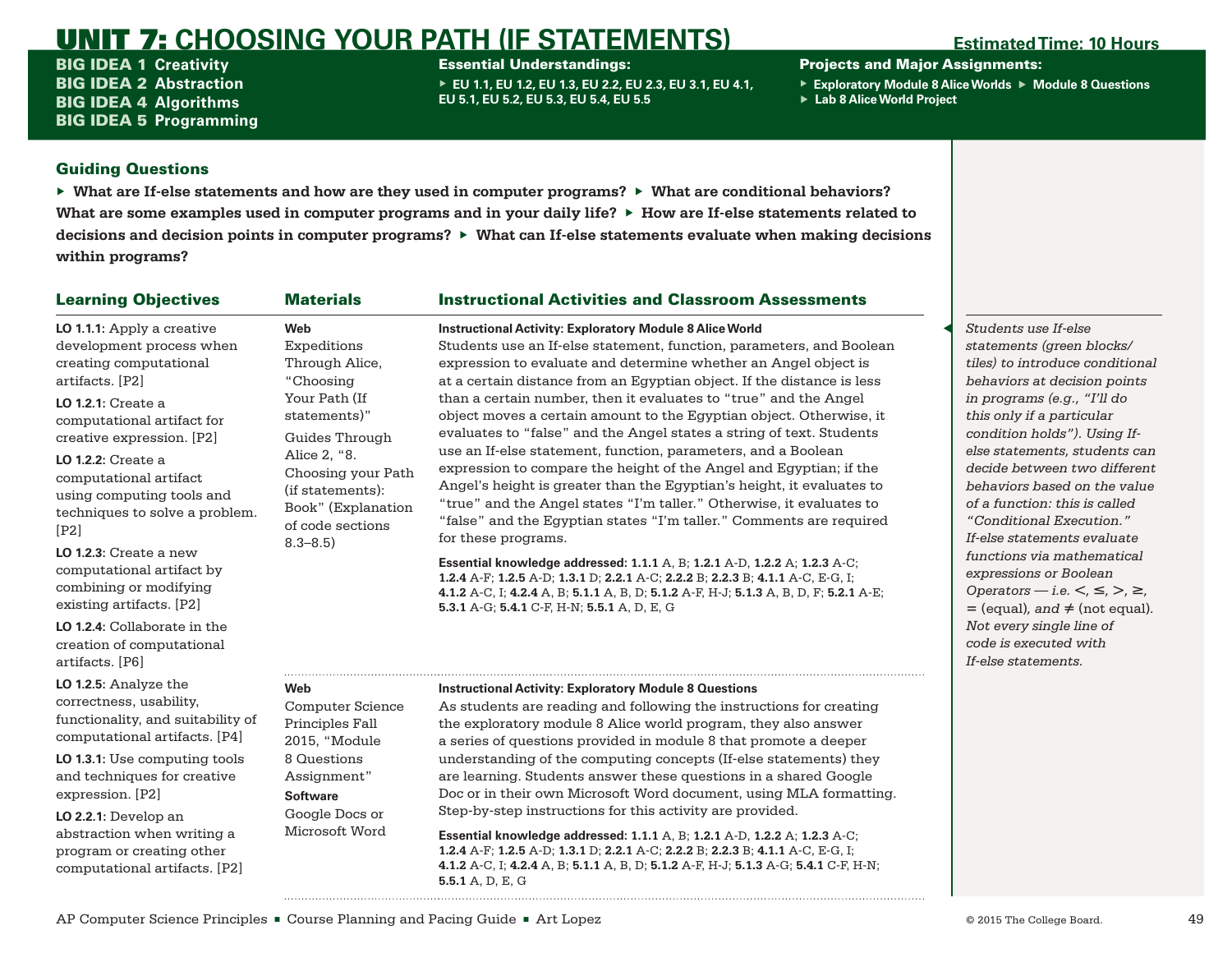# UNIT 7: **CHOOSING YOUR PATH (IF STATEMENTS) Estimated Time: 10 Hours**

BIG IDEA 1 **Creativity** BIG IDEA 2 **Abstraction** BIG IDEA 4 **Algorithms** BIG IDEA 5 **Programming**

## Essential Understandings:

▶ **EU 1.1, EU 1.2, EU 1.3, EU 2.2, EU 2.3, EU 3.1, EU 4.1, EU 5.1, EU 5.2, EU 5.3, EU 5.4, EU 5.5**

Projects and Major Assignments:

- ▶ **Exploratory Module 8 Alice Worlds** ▶ **Module 8 Questions**
- ▶ **Lab 8 Alice World Project**

## Guiding Questions

▶ **What are If-else statements and how are they used in computer programs?** ▶ **What are conditional behaviors? What are some examples used in computer programs and in your daily life?** ▶ **How are If-else statements related to decisions and decision points in computer programs?** ▶ **What can If-else statements evaluate when making decisions within programs?**

| <b>Learning Objectives</b>                                                                                                   | <b>Materials</b>                                                                                        | <b>Instructional Activities and Classroom Assessments</b>                                                                                                                                                                                                                                   |                                                                                                                                                        |
|------------------------------------------------------------------------------------------------------------------------------|---------------------------------------------------------------------------------------------------------|---------------------------------------------------------------------------------------------------------------------------------------------------------------------------------------------------------------------------------------------------------------------------------------------|--------------------------------------------------------------------------------------------------------------------------------------------------------|
| LO 2.3.1: Use models and<br>simulations to represent<br>phenomena. [P3]                                                      | Web<br>Guides Through<br>Alice 2, "8. Choos-                                                            | <b>Instructional Activity: Lab 8</b><br>Students download the Mod8LabStarter.a2w Alice world. They use<br>an If-else statement to control behavior in a conditional manner $-$                                                                                                              | Working in pairs, students<br>learn other ways of<br>introducing variation in a                                                                        |
| LO 4.1.1: Develop an algorithm<br>for implementation in a<br>program. [P2]                                                   | ing your Path (if<br>statements): Book"<br>(Lab as Googledoc,                                           | based on behavior controlled by a random number. Students explore<br>the differences in putting code before or after an If-else statement,<br>compared to "inside" the If (controlled by the evaluation of the If-else                                                                      | running program: using<br>random behavior (objects<br>change size, color, or move                                                                      |
| LO 4.1.2: Express an algorithm<br>in a language. [P5]                                                                        | "Mod8LabStarter.<br>a2w." "Mod8Lab-<br>Part1Complete.                                                   | statement). Students use two new object function blocks in Alice:<br>random number and ask user for a number. Students also learn<br>to use the <b>Print</b> command to find out the exact height of objects.                                                                               | controlled by random tile<br>functions) or user input<br>(objects change size, color, or                                                               |
| LO 5.1.1: Develop a program for<br>creative expression, to satisfy<br>personal curiosity or to create<br>new knowledge. [P2] | $a2w$ ")<br>Computer<br>Science                                                                         | Comments are required for this program.<br>Essential knowledge addressed: 1.1.1 A, B; 1.2.1 A-D, 1.2.2 A; 1.2.3 A-C;<br>1.2.5 A-D; 1.3.1 D; 2.2.1 A-C; 2.2.2 B; 2.2.3 B; 2.3.1 A-C; 4.1.1 A-C, E-G, I;<br>4.1.2 A-C, I; 4.2.4 A, B; 5.1.1 A, B, D; 5.1.2 A-F, H-J; 5.2.1 A-E; EK 5.3.1 A-G; | move controlled by a pop-up<br>window that asks the user to<br>choose or type something in).<br>Students run their code and                            |
| LO 5.1.2: Develop a correct<br>program to solve problems.<br>[P2]<br>LO 5.1.3: Collaborate to develop<br>a program. [P6]     | Principles<br>Fall 2015, "Lab 8<br>Instructions"<br><b>Software</b><br>Google Docs or<br>Microsoft Word | 5.4.1 C-F, H-N; 5.5.1 A, D, E, G                                                                                                                                                                                                                                                            | explain to me what happens<br>$-$ they match the code with<br>the executed behavior. I read<br>their code to ensure their<br>explanations are correct. |
| <b>LO 5.2.1:</b> Explain how programs<br>implement algorithms.                                                               |                                                                                                         |                                                                                                                                                                                                                                                                                             |                                                                                                                                                        |
| LO 5.3.1: Use abstraction<br>to manage complexity in<br>programs. [P3]                                                       |                                                                                                         |                                                                                                                                                                                                                                                                                             |                                                                                                                                                        |
| $LO$ 5.4.1: Evaluate the<br>correctness of a program. [P4]                                                                   |                                                                                                         |                                                                                                                                                                                                                                                                                             |                                                                                                                                                        |
| LO 5.5.1: Employ appropriate<br>mathematical and logical<br>concepts in programming. [P1]                                    |                                                                                                         |                                                                                                                                                                                                                                                                                             |                                                                                                                                                        |

## AP Computer Science Principles ■ Course Planning and Pacing Guide ■ Art Lopez © 2015 The College Board. 50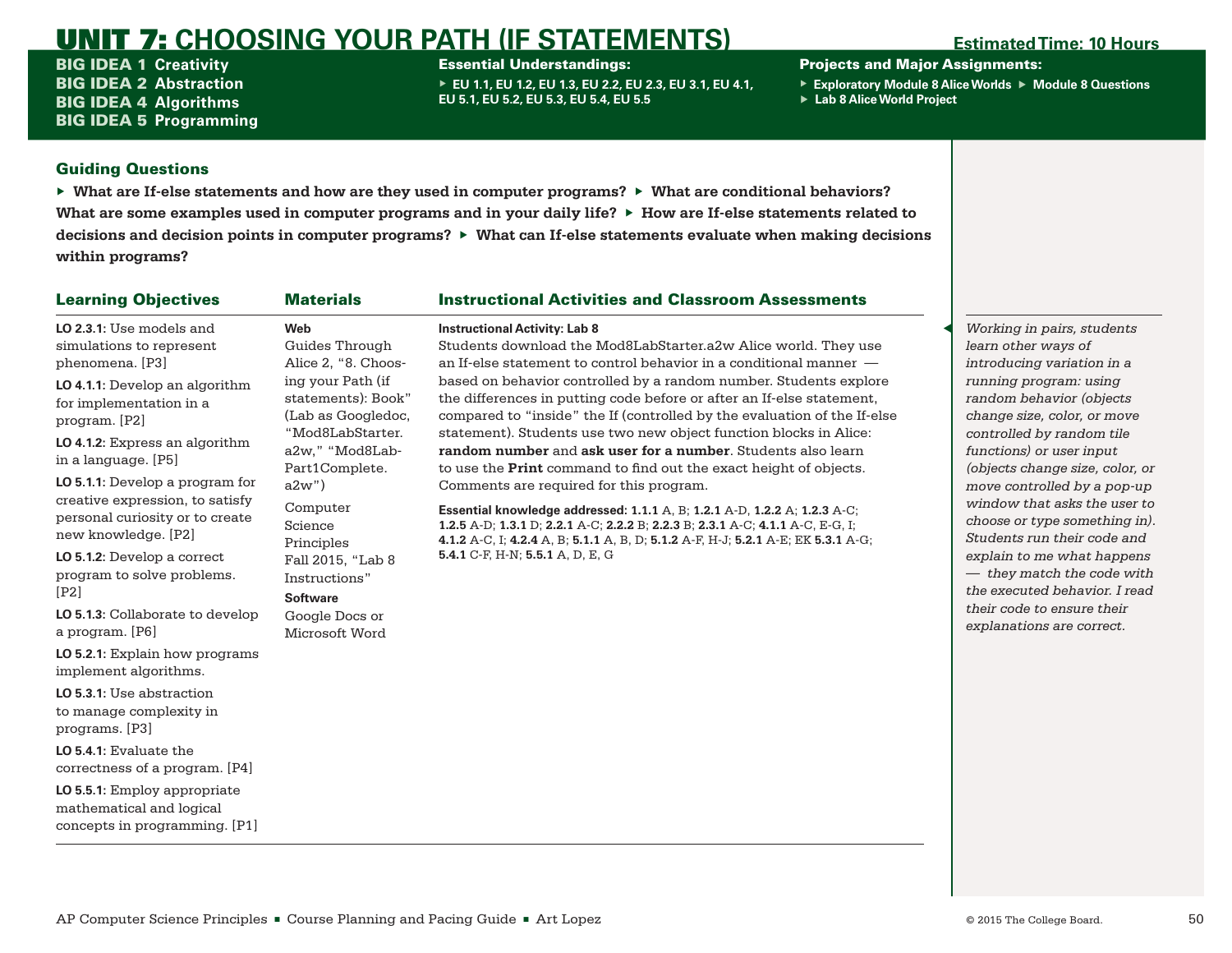BIG IDEA 1 **Creativity** BIG IDEA 2 **Abstraction** BIG IDEA 4 **Algorithms** BIG IDEA 5 **Programming** Essential Understandings:

▶ **EU 1.1, EU 1.2, EU 1.3, EU 2.2, EU 2.3, EU 4.1, EU 5.1, EU 5.2, EU 5.3, EU 5.4, EU 5.5**

Projects and Major Assignments:

- ▶ **Exploratory Module 9 Alice Worlds** ▶ **Module 9 Questions**
- ▶ **Lab 9 Alice World Project**

## Guiding Questions

▶ **How are programs created where execution is controlled by complex sets of conditions?** ▶ **What are nested If-else statements and compound Boolean expressions?** ▶ **Can you explain the complex sets of conditions that would require the use of compound Boolean expression within an If-else statement or nested If-else statements? Give examples.**

# Learning Objectives **Materials Instructional Activities and Classroom Assessments Instructional Activity: Exploratory Module 9 Alice Worlds**

**LO 1.1.1:** Apply a creative development process when creating computational artifacts. [P2]

**LO 1.2.1:** Create a computational artifact for creative expression. [P2]

**LO 1.2.2:** Create a computational artifact using computing tools and techniques to solve a problem. [P2]

**LO 1.2.3:** Create a new computational artifact by combining or modifying existing artifacts. [P2]

**LO 1.2.4:** Collaborate in the creation of computational artifacts. [P6]

**LO 1.2.5:** Analyze the correctness, usability, functionality, and suitability of computational artifacts. [P4]

**LO 1.3.1:** Use computing tools and techniques for creative expression. [P2]

**LO 2.2.1:** Develop an abstraction when writing a program or creating other computational artifacts. [P2]

**Web** Expeditions Through Alice, ["9. More](https://sites.google.com/a/eng.ucsd.edu/expeditions-through-alice/9-more-complex-control-of-execution-compound-boolean-expressions-and-nested-if-elses)  [Complex Control](https://sites.google.com/a/eng.ucsd.edu/expeditions-through-alice/9-more-complex-control-of-execution-compound-boolean-expressions-and-nested-if-elses)  [of Execution:](https://sites.google.com/a/eng.ucsd.edu/expeditions-through-alice/9-more-complex-control-of-execution-compound-boolean-expressions-and-nested-if-elses)  [\(compound Boolean](https://sites.google.com/a/eng.ucsd.edu/expeditions-through-alice/9-more-complex-control-of-execution-compound-boolean-expressions-and-nested-if-elses)  [expressions and](https://sites.google.com/a/eng.ucsd.edu/expeditions-through-alice/9-more-complex-control-of-execution-compound-boolean-expressions-and-nested-if-elses)  [nested if/elses\)"](https://sites.google.com/a/eng.ucsd.edu/expeditions-through-alice/9-more-complex-control-of-execution-compound-boolean-expressions-and-nested-if-elses)

Guides Through Alice 2, "[9. More](https://sites.google.com/a/eng.ucsd.edu/guides-through-alice-2/9-more-complex-control-of-execution-compound-boolean-expressions-and-nested-if-elses/9-1-book)  [complex control](https://sites.google.com/a/eng.ucsd.edu/guides-through-alice-2/9-more-complex-control-of-execution-compound-boolean-expressions-and-nested-if-elses/9-1-book)  [of execution](https://sites.google.com/a/eng.ucsd.edu/guides-through-alice-2/9-more-complex-control-of-execution-compound-boolean-expressions-and-nested-if-elses/9-1-book)  [\(compound Boolean](https://sites.google.com/a/eng.ucsd.edu/guides-through-alice-2/9-more-complex-control-of-execution-compound-boolean-expressions-and-nested-if-elses/9-1-book)  [expressions and](https://sites.google.com/a/eng.ucsd.edu/guides-through-alice-2/9-more-complex-control-of-execution-compound-boolean-expressions-and-nested-if-elses/9-1-book)  [nested if-elses\):](https://sites.google.com/a/eng.ucsd.edu/guides-through-alice-2/9-more-complex-control-of-execution-compound-boolean-expressions-and-nested-if-elses/9-1-book)  [Book](https://sites.google.com/a/eng.ucsd.edu/guides-through-alice-2/9-more-complex-control-of-execution-compound-boolean-expressions-and-nested-if-elses/9-1-book)" (Explanation of code sections 9.2–9.5)

Students work in pairs to create and complete the exploratory module 9 Alice worlds. Students read two different scenarios for creating two simple game programs. Both games require students to control the execution of the game by using a combination of If-else statements (single and nested) and Boolean expressions. Students create code that checks the conditions for an object to move in a certain direction when the mouse clicks (event) on certain objects and not every object. They also create code to check the conditions of the Alice world by clicking on an object (event) that randomly changes the color of objects; when the objects change to a certain combination of colors, that triggers an event for another object to "fly off" the screen.

**Essential knowledge addressed: 1.1.1** A, B; **1.2.1** A-D; **1.2.2** A; **1.2.3** A-C; **1.2.4** A-F; **1.2.5** A-D; **1.3.1** D; **2.2.1** A-C; **2.2.2** B; **2.2.3** B; **2.3.1** A-D; **4.1.1** A-C, E-I; **4.1.2** A-C, I; **4.2.4** A,B; **5.1.1** A, B, D; **5.1.2** A-F, H-J; **5.1.3** A, B, D, F; **5.2.1** A-E; **5.3.1** A-G; **5.4.1** C-F, H-N; **5.5.1** A, D, E, G

◀ *Students have a difficult time understanding the complex set of conditions (decisions) they need to consider when writing programs and using If-else statements and compound Boolean expressions. They are challenged to think clearly that computers are instructed to make decisions. It is important to tell them that they write code so that the computer can make a decision based upon something that happens within the program, such as clicking on an object that triggers an event.*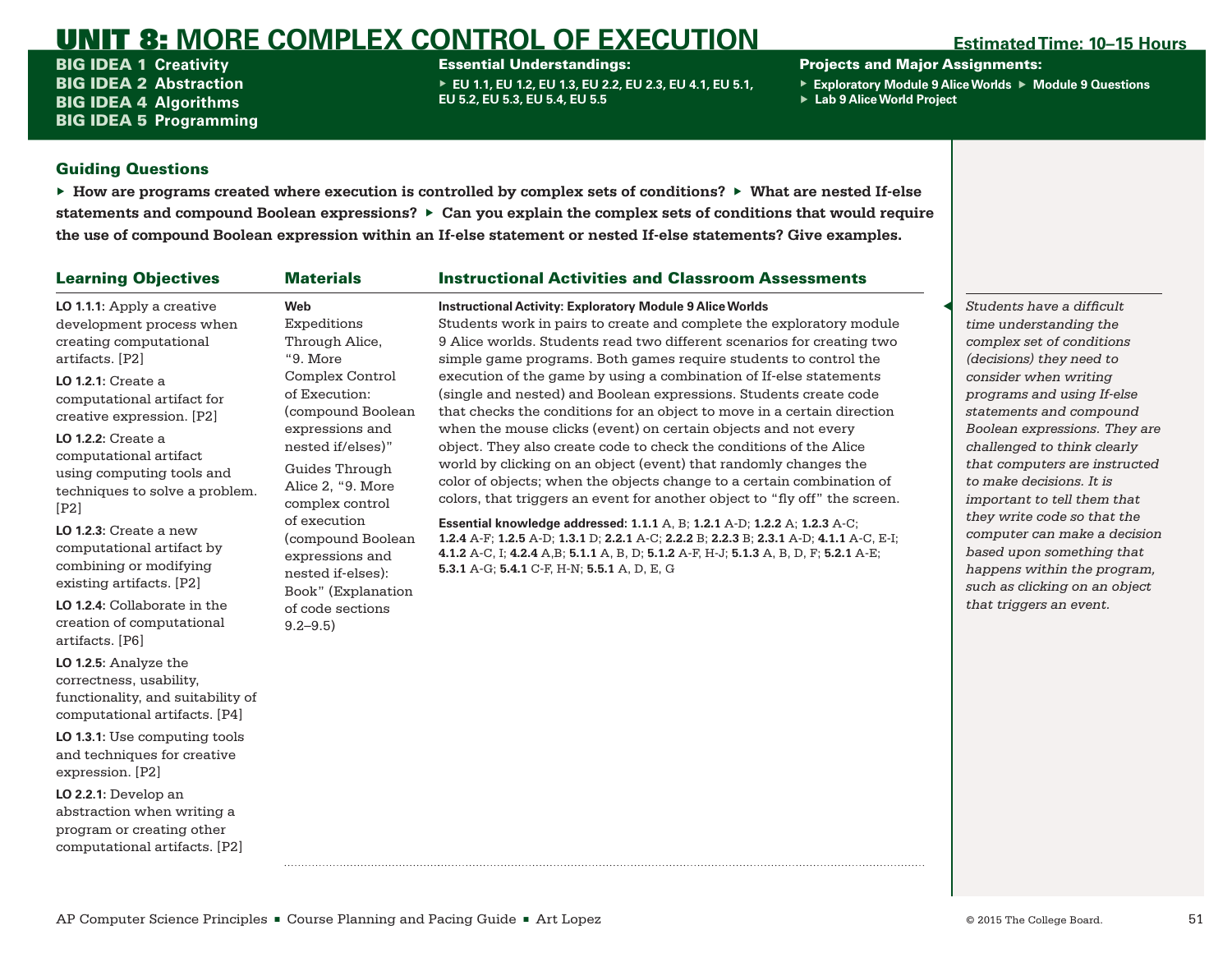BIG IDEA 1 **Creativity** BIG IDEA 2 **Abstraction** BIG IDEA 4 **Algorithms** BIG IDEA 5 **Programming** Essential Understandings:

▶ **EU 1.1, EU 1.2, EU 1.3, EU 2.2, EU 2.3, EU 4.1, EU 5.1, EU 5.2, EU 5.3, EU 5.4, EU 5.5**

Projects and Major Assignments:

- ▶ **Exploratory Module 9 Alice Worlds** ▶ **Module 9 Questions**
- ▶ **Lab 9 Alice World Project**

## Guiding Questions

▶ **How are programs created where execution is controlled by complex sets of conditions?** ▶ **What are nested If-else statements and compound Boolean expressions?** ▶ **Can you explain the complex sets of conditions that would require the use of compound Boolean expression within an If-else statement or nested If-else statements? Give examples.**

| <b>Learning Objectives</b>                                                                                                                                                                                 | <b>Materials</b>                                                                                                                            | <b>Instructional Activities and Classroom Assessments</b>                                                                                                                                                                                                                                                                                                                                                                                                                                                                                         |                                                                                      |
|------------------------------------------------------------------------------------------------------------------------------------------------------------------------------------------------------------|---------------------------------------------------------------------------------------------------------------------------------------------|---------------------------------------------------------------------------------------------------------------------------------------------------------------------------------------------------------------------------------------------------------------------------------------------------------------------------------------------------------------------------------------------------------------------------------------------------------------------------------------------------------------------------------------------------|--------------------------------------------------------------------------------------|
| LO 2.3.1: Use models and<br>simulations to represent<br>phenomena. [P3]<br>LO 2.3.2: Use models and<br>simulations to formulate.<br>refine, and test hypotheses.<br>[P3]<br>LO 4.1.1: Develop an algorithm | Web<br><b>Computer Science</b><br>Principles Spring<br>2015, "Module 9<br>Questions"<br><b>Software</b><br>Google Docs or<br>Microsoft Word | <b>Instructional Activity: Exploratory Module 9 Questions</b><br>As students are reading and following the instructions for<br>creating the exploratory module 9 Alice worlds, they answer a<br>series of questions provided in the module that promote a deeper<br>understanding of the computing concepts (If-else, nested If-else<br>statements, and compound Boolean expressions) they are learning.<br>Students answer these questions in a shared Google Doc or in their<br>own Microsoft Word document, using MLA formatting; step-by-step |                                                                                      |
| for implementation in a<br>program. [P2]                                                                                                                                                                   |                                                                                                                                             | instructions for this activity are provided.<br>Essential knowledge addressed: 1.1.1 A, B; 1.2.1 A-D; 1.2.2 A; 1.2.3 A-C;                                                                                                                                                                                                                                                                                                                                                                                                                         |                                                                                      |
| LO 4.1.2: Express an algorithm<br>in a language. [P5]                                                                                                                                                      |                                                                                                                                             | 1.2.5 A-D; 1.3.1 D; 2.2.1 A-C; 2.2.2 B; 2.2.3 B; 4.1.1 A-C, E-G, I; 4.1.2 A-C, I;<br>4.2.4 A, B; 5.1.1 A, B, D; 5.1.2 A-F, H-J; 5.2.1 A-E; 5.3.1 A-G; 5.4.1 C-F, H-N; 5.5.1<br>A, D, E, G                                                                                                                                                                                                                                                                                                                                                         |                                                                                      |
| LO 5.1.1: Develop a program for<br>creative expression, to satisfy<br>personal curiosity or to create<br>new knowledge. [P2]                                                                               | <b>Software</b><br>Classroom-<br>Response System                                                                                            | Summative Assessment: Modules 8 and 9 Quiz<br>Using a classroom-response system, students take an assessment<br>composed of five multiple-choice questions.                                                                                                                                                                                                                                                                                                                                                                                       | This summative assessment<br>addresses all of the quiding<br>questions for the unit. |
| LO 5.1.2: Develop a correct<br>program to solve problems.<br>[P2]                                                                                                                                          | Web<br>Guides Through<br>Alice 2, "9. More                                                                                                  | Essential knowledge addressed: 2.2.2 B; 4.1.1 A, B, I; 4.1.2 B, C, I; 4.2.1 A;<br>4.2.4 A; 5.5.1 D, E, G                                                                                                                                                                                                                                                                                                                                                                                                                                          |                                                                                      |
| LO 5.1.3: Collaborate to develop<br>a program. [P6]                                                                                                                                                        | complex control<br>of execution<br>(compound Boolean                                                                                        |                                                                                                                                                                                                                                                                                                                                                                                                                                                                                                                                                   |                                                                                      |
| LO 5.2.1: Explain how programs<br>implement algorithms. [P3]                                                                                                                                               | expressions<br>and nested if-                                                                                                               |                                                                                                                                                                                                                                                                                                                                                                                                                                                                                                                                                   |                                                                                      |
| LO 5.3.1: Use abstraction<br>to manage complexity in<br>programs. [P3]                                                                                                                                     | elses): Lecture"<br>("Modules 8 and<br>9 If Statements                                                                                      |                                                                                                                                                                                                                                                                                                                                                                                                                                                                                                                                                   |                                                                                      |
| LO 5.4.1: Evaluate the<br>correctness of a program. [P4]                                                                                                                                                   | and Nested If<br>Statements.pptx")                                                                                                          |                                                                                                                                                                                                                                                                                                                                                                                                                                                                                                                                                   |                                                                                      |
| LO 5.5.1: Employ appropriate<br>mathematical and logical<br>concepts in programming. [P1]                                                                                                                  |                                                                                                                                             |                                                                                                                                                                                                                                                                                                                                                                                                                                                                                                                                                   |                                                                                      |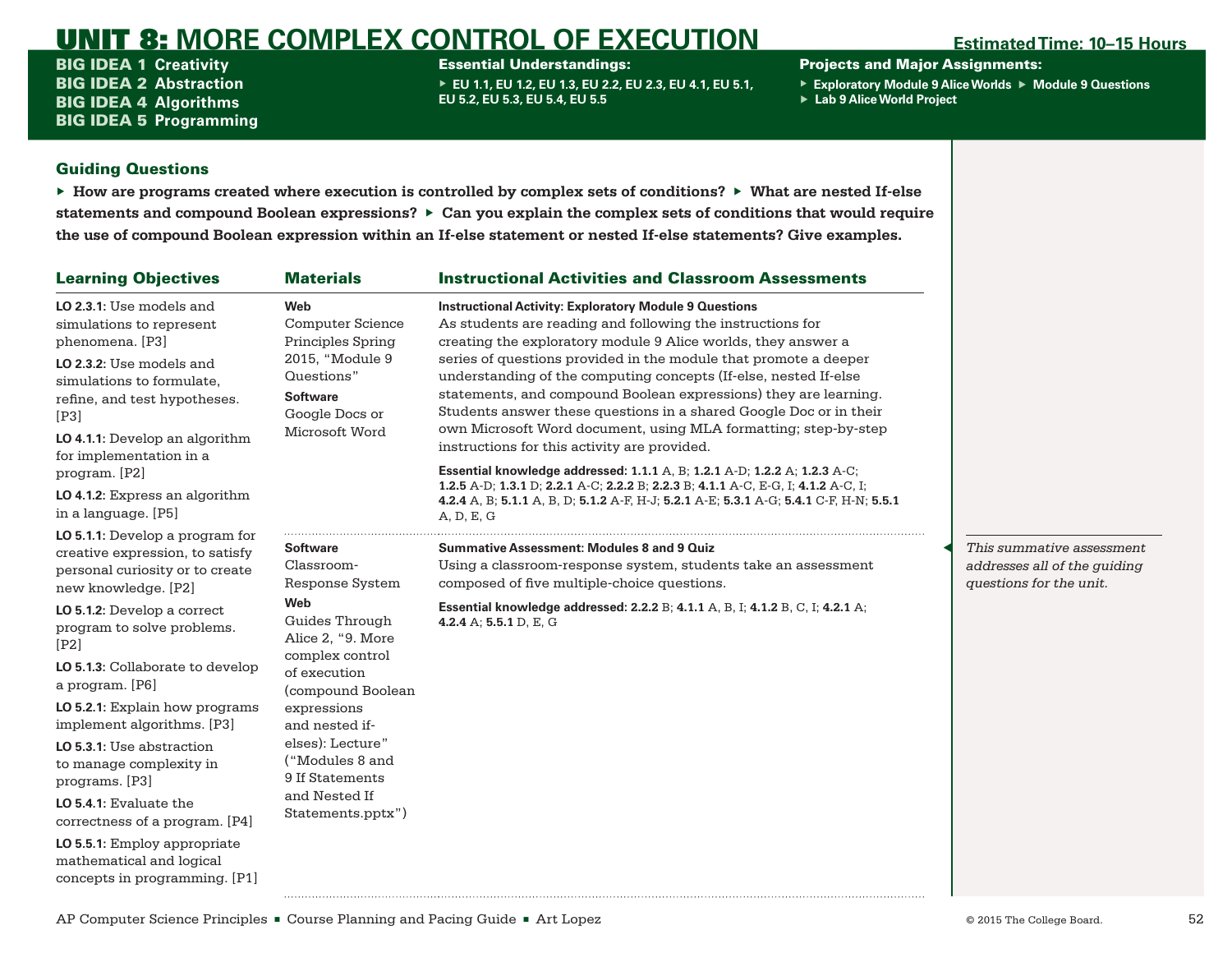BIG IDEA 1 **Creativity** BIG IDEA 2 **Abstraction** BIG IDEA 4 **Algorithms** BIG IDEA 5 **Programming** Essential Understandings:

▶ **EU 1.1, EU 1.2, EU 1.3, EU 2.2, EU 2.3, EU 4.1, EU 5.1, EU 5.2, EU 5.3, EU 5.4, EU 5.5**

Projects and Major Assignments:

- ▶ **Exploratory Module 9 Alice Worlds** ▶ **Module 9 Questions**
- ▶ **Lab 9 Alice World Project**

## Guiding Questions

▶ **How are programs created where execution is controlled by complex sets of conditions?** ▶ **What are nested If-else statements and compound Boolean expressions?** ▶ **Can you explain the complex sets of conditions that would require the use of compound Boolean expression within an If-else statement or nested If-else statements? Give examples.**

| <b>Learning Objectives</b>                | <b>Materials</b>    | <b>Instructional Activities and Classroom Assessments</b>                             |                               |
|-------------------------------------------|---------------------|---------------------------------------------------------------------------------------|-------------------------------|
| All of the learning objectives            | <b>Software</b>     | <b>Formative Assessment: Modules 8 and 9 Peer-Discussion Questions</b>                | For each question, the        |
| from the first activities in              | Classroom-          | Students work in groups of three to answer several multiple-choice                    | classroom-response system     |
| this unit (pages 51-52) are               | Response System     | questions using a classroom-response system. Students read the                        | is used to display histograms |
| addressed: 1.1.1, 1.2.1, 1.2.2,           | Web                 | question, select an answer, and discuss it with their groups. They                    | with recorded answers. The    |
| 1.2.3, 1.2.4, 1.2.5, 1.3.1, 2.2.1, 2.3.1, | Guides Through      | must explain why they chose their answer and, more importantly,                       | first histogram displays a    |
| 2.3.2, 4.1.1, 4.1.2, 5.1.1, 5.1.2, 5.1.3, | Alice 2. "9. More   | why they did not choose the other answers. Students then volunteer                    | chart with how students       |
| 5.2.1, 5.3.1, 5.4.1, 5.5.1.               | complex control     | their responses with the class. I share with them the correct answer                  | answer individually and a     |
|                                           | of execution        | and explain clearly why that answer is correct and the other ones                     | second histogram displays     |
|                                           | (compound Boolean)  | are not.                                                                              | their answers after their     |
|                                           | expressions and     | Essential knowledge addressed: 1.1.1 A, B, 1.2.1 A-D; 1.2.2 A; 1.2.3 A-C;             | group discussion. The         |
|                                           | nested if-elses):   | 1.2.4 A-F; 1.2.5 A-D; 1.3.1 D; 2.2.1 A-C; 2.2.2 A, B; 2.2.3 B; 4.1.1 A, B, E-G, I;    | answers are compared          |
|                                           | Lecture" (all files | 4.1.2 A-C, I; 4.2.4 A, B; 5.1.1 A, B, D; 5.1.2 A-F, H-J; 5.1.3 A, B, D, F; 5.2.1 A-E; | and recorded within the       |
|                                           | on page)            | 5.3.1 A-G; 5.4.1 C-F, H-N; 5.5.1 A, D, E                                              | system. Students receive      |
|                                           |                     |                                                                                       | immediate feedback and clear  |

*explanations for both the correct and incorrect answers.*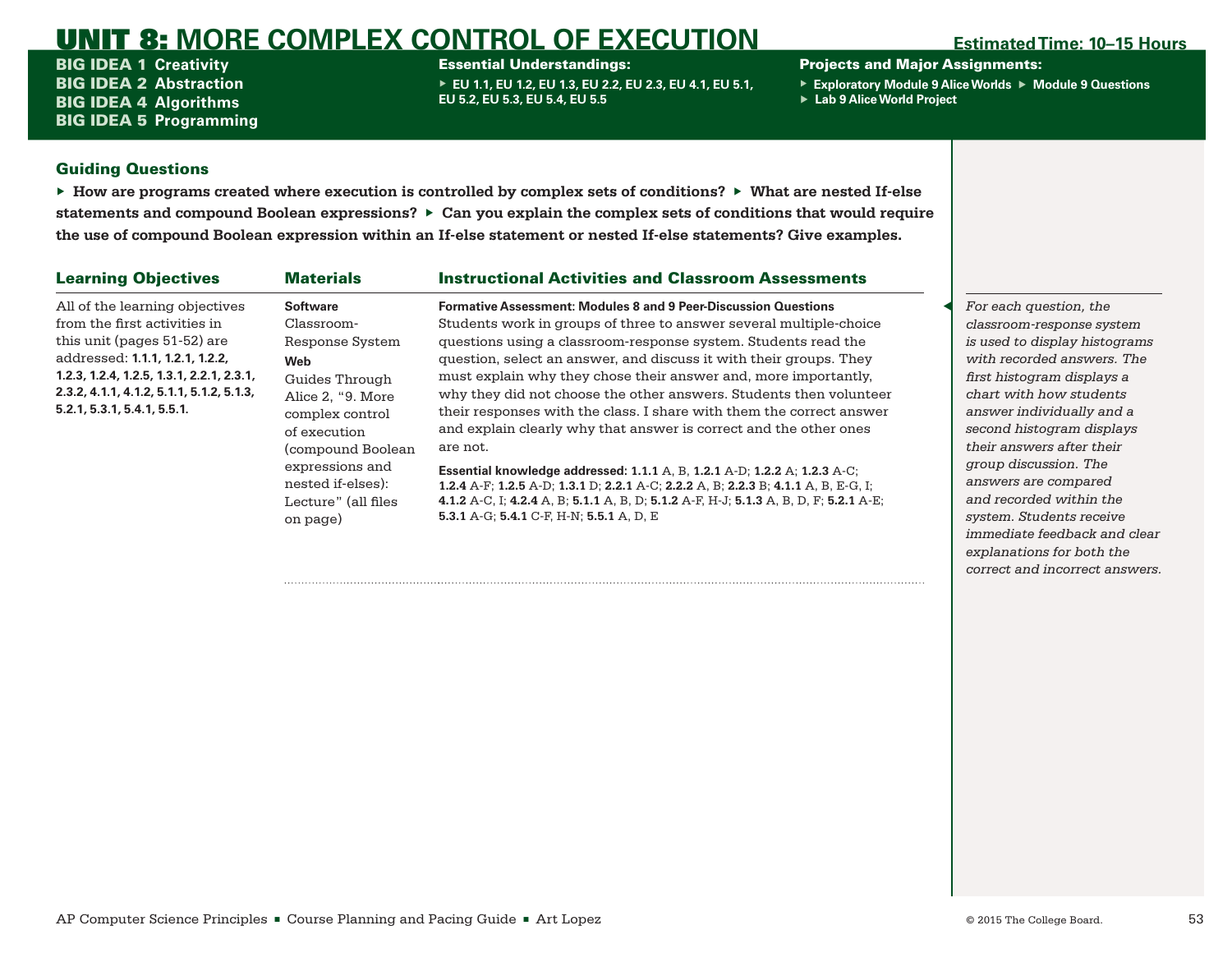BIG IDEA 1 **Creativity** BIG IDEA 2 **Abstraction** BIG IDEA 4 **Algorithms** BIG IDEA 5 **Programming** Essential Understandings:

▶ **EU 1.1, EU 1.2, EU 1.3, EU 2.2, EU 2.3, EU 4.1, EU 5.1, EU 5.2, EU 5.3, EU 5.4, EU 5.5**

Projects and Major Assignments:

- ▶ **Exploratory Module 9 Alice Worlds** ▶ **Module 9 Questions**
- ▶ **Lab 9 Alice World Project**

## Guiding Questions

▶ **How are programs created where execution is controlled by complex sets of conditions?** ▶ **What are nested If-else statements and compound Boolean expressions?** ▶ **Can you explain the complex sets of conditions that would require the use of compound Boolean expression within an If-else statement or nested If-else statements? Give examples.**

| <b>Learning Objectives</b>                  | <b>Materials</b>   | <b>Instructional Activities and Classroom Assessments</b>                      |        |
|---------------------------------------------|--------------------|--------------------------------------------------------------------------------|--------|
| All of the learning objectives              | Web                | <b>Instructional Activity: Lab 9</b>                                           | This l |
| from the first activities in                | Guides Through     | Students create a game using an Alice starter world program.                   | direct |
| this unit (pages 51-52) are                 | Alice 2. "9. More  | They are instructed and quided to use If-else statements to control            | stude  |
| addressed: 1.1.1, 1.2.1, 1.2.2,             | complex control    | behavior in a conditional manner, either due to random movement                | to thi |
| $1.2.3, 1.2.4, 1.2.5, 1.3.1, 2.2.1, 2.3.1,$ | of execution       | or user-input. Students create appropriate comments to support                 | do to  |
| $2.3.2, 4.1.1, 4.1.2, 5.1.1, 5.1.2, 5.1.3,$ | (compound Boolean) | others reading their code. The lab is separated into three parts. As           | $-$ pe |
| 5.2.1, 5.3.1, 5.4.1, 5.5.1.                 | expressions and    | students complete each part, they answer one to four technical and             | for yc |
|                                             | nested if-elses):  | analytical questions based on the code they create. After completing           | they : |
|                                             | Lab" (all files on | the lab, students write two reflections explaining how their nested            | allow  |
|                                             | page)              | If-statements work in the game and how conditional statements can              | demo   |
|                                             | <b>Software</b>    | be used in a real-world scenario.                                              | know   |
|                                             | Google Docs or     | Essential knowledge addressed: 1.1.1 A, B; 1.2.1 A-D; 1.2.2 A; 1.2.3 A-C;      | meth   |
|                                             | Microsoft Word     | 1.2.5 A-D; 1.3.1 D; 2.2.1 A-C; 2.2.2 B; 2.2.3 B; 2.3.1 A-D; 2.3.2 A-H;         | to use |
|                                             |                    | 4.1.1 A-C, E-G, I; 4.1.2 A-C, H, I; 4.2.4 A, B; 5.1.1 A, B, D; 5.1.2 A-F, H-J; | them   |
|                                             |                    | 5.2.1 A-E; 5.3.1 A-G; 5.4.1 C-F, H-N; 5.5.1 A, D, E, G                         | and t  |

◀ *This lab scales back on the direct instruction given to students. Encourage them to think, "What would I implement that?" — perhaps writing it down for you to look over before they start coding. This lab allows students to really demonstrate their skills at knowing when to create methods, what parameters*   $e$ , etc. Really encourage  $to$  talk to each other *and to you about their ideas on how they should write the code to create the program.*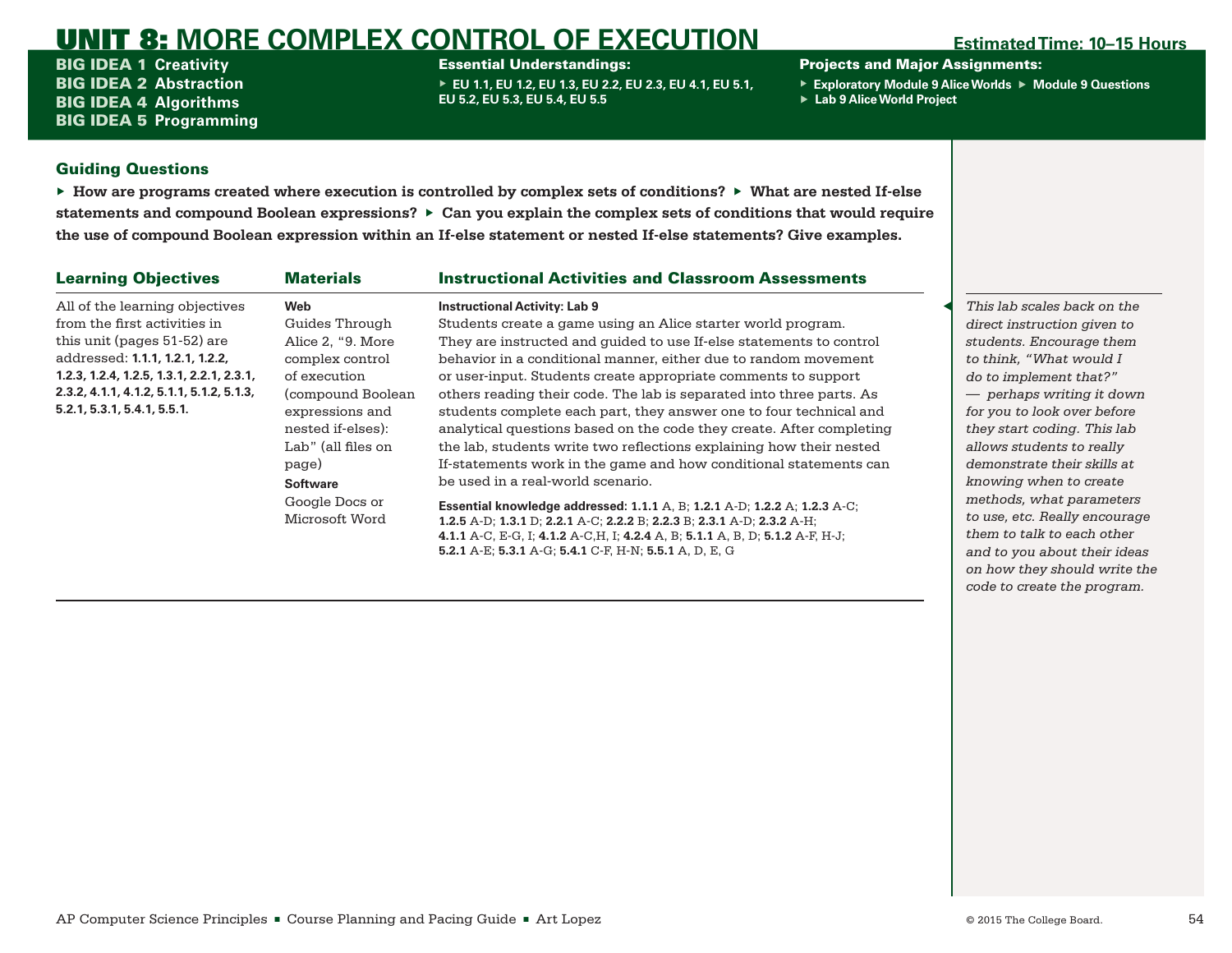BIG IDEA 1 **Creativity** BIG IDEA 2 **Abstraction** BIG IDEA 4 **Algorithms** BIG IDEA 5 **Programming** Essential Understandings:

▶ **EU 1.1, EU 1.2, EU 1.3, EU 2.2, EU 4.1, EU 4.2, EU 5.1, EU 5.2, EU 5.3, EU 5.4, EU 5.5**

Projects and Major Assignments:

▶ **Create Exploratory Module 10 Alice Worlds** ▶ **Module 10 Questions** ▶ **Lab 10 Alice World Project**

## Guiding Questions

▶ **What are iterations, and how are loops associated with iterations?** ▶ **What are "counted" and "nested" loops, and how they are used in computer programs? What are some examples?** ▶ **How are nested loops used in computer programs to create more complex behaviors or make repeated things happen in more complicated ways?** ▶ **How are "conditional (while)" loops and Boolean expressions used to execute a set of computing instructions?**

# Learning Objectives **Materials Instructional Activities and Classroom Assessments**

**LO 1.1.1:** Apply a creative development process when creating computational artifacts. [P2]

**LO 1.2.1:** Create a computational artifact for creative expression. [P2]

**LO 1.2.2:** Create a computational artifact using computing tools and techniques to solve a problem. [P2]

**LO 1.2.3:** Create a new computational artifact by combining or modifying existing artifacts. [P2]

**LO 1.2.4:** Collaborate in the creation of computational artifacts. [P6]

**LO 1.2.5:** Analyze the correctness, usability, functionality, and suitability of computational artifacts. [P4]

**LO 1.3.1:** Use computing tools and techniques for creative expression. [P2]

**LO 2.2.1:** Develop an abstraction when writing a program or creating other computational artifacts. [P2] through Alice, "10. [Doing Things Over](https://sites.google.com/a/eng.ucsd.edu/expeditions-through-alice/doing-things-over-and-over)  [and Over \(Loops\)"](https://sites.google.com/a/eng.ucsd.edu/expeditions-through-alice/doing-things-over-and-over) Alice 2, "[10. Doing](https://sites.google.com/a/eng.ucsd.edu/guides-through-alice-2/10-doing-things-over-and-over-loops/10-1-book)  [Book](https://sites.google.com/a/eng.ucsd.edu/guides-through-alice-2/10-doing-things-over-and-over-loops/10-1-book)" (Explanatory **Instructional Activity: Exploratory Module Sections 10.1–10.4 Alice World** Students work in pairs to create and complete the exploratory module 10 Alice worlds. Students read different scenarios for creating programs that have repeating actions or iterations. Students create the Alice worlds that incorporate counted and nested loops for these iterations. Students use counted loops to execute repeating actions (or computer instructions) a specific number of times in one of the programs. The other Alice world uses nested loops to create more complex behavior within the program. Students recall and use abstraction by creating methods (procedures) for the complex set of actions (instructions) and place them in loops. Additionally, students recall and use storyboards to create these programs.

> **Essential knowledge addressed: 1.1.1** A, B; **1.2.1** A-D; **1.2.2** A; **1.2.3** A-C; **1.2.4** A-F; **1.2.5** A-D; **1.3.1** D; **2.2.1** A-C; **2.2.2** B; **2.2.3** B; **4.1.1** A-H, I; **4.1.2** A-C, I; **4.2.2** A-D; **4.2.3** A-C; **4.2.4** A, B, D, E; **5.1.1** A, B, D; **5.1.2** A-F, H-J; **5.1.3** A, B, D, F; **5.2.1** A-E; **5.3.1** A-G; **5.4.1** C-F, H-N; **5.5.1** A, D, E, G

### **Instructional Activity: Exploratory Module Sections 10.1–10.4 Questions**

As students are reading and following the instructions for creating the exploratory module 10 Alice worlds, they are also required to answer a series of questions provided in module 10 that promote a deeper understanding of the computing concepts (counted, conditional, and nested loops) they are learning. Students answer these questions in a shared Google Doc or in their own Microsoft Word document, using MLA formatting. Step-by-step instructions are provided.

**Essential knowledge addressed: 1.1.1** A, B; **1.2.1** A-D; **1.2.2** A; **1.2.3** A-C; **1.2.4** A-F; **1.2.5** A-D; **1.3.1** D; **2.2.1** A-C; **2.2.2** B; **2.2.3** B; **4.1.1** A-I; **4.1.2** A-C, I; **4.2.4** A, B, D, E; **5.1.1** A, B, D; **5.1.2** A-F, H-J; **5.1.3** A, B, D, F; **5.2.1** A-E; **5.3.1** A-G; **5.4.1** C-F, H-N; **5.5.1** A, D, E, G

◀ *An important point to make is defining and describing iterations and using loops for iterations; I explain to students that iterations are instructions or actions that repeat within a program. Have students come up with examples of iterations in the computing programs that they use. We revisit the concept of abstraction by creating methods (procedures) for complex sets of actions. We then discuss the use of counted and nested loops as iterations and how they are used in programs.*

**Web**

**Web**

Expeditions

Guides through

[Things Over and](https://sites.google.com/a/eng.ucsd.edu/guides-through-alice-2/10-doing-things-over-and-over-loops/10-1-book)  [Over \(Loops\):](https://sites.google.com/a/eng.ucsd.edu/guides-through-alice-2/10-doing-things-over-and-over-loops/10-1-book) 

videos sections  $10.2 - 10.6$ 

Computer Science Principles Spring 2015, "[Module 10](https://canvas.instructure.com/courses/943888/assignments/3626062)  [Questions](https://canvas.instructure.com/courses/943888/assignments/3626062)" **Software** Google Docs or Microsoft Word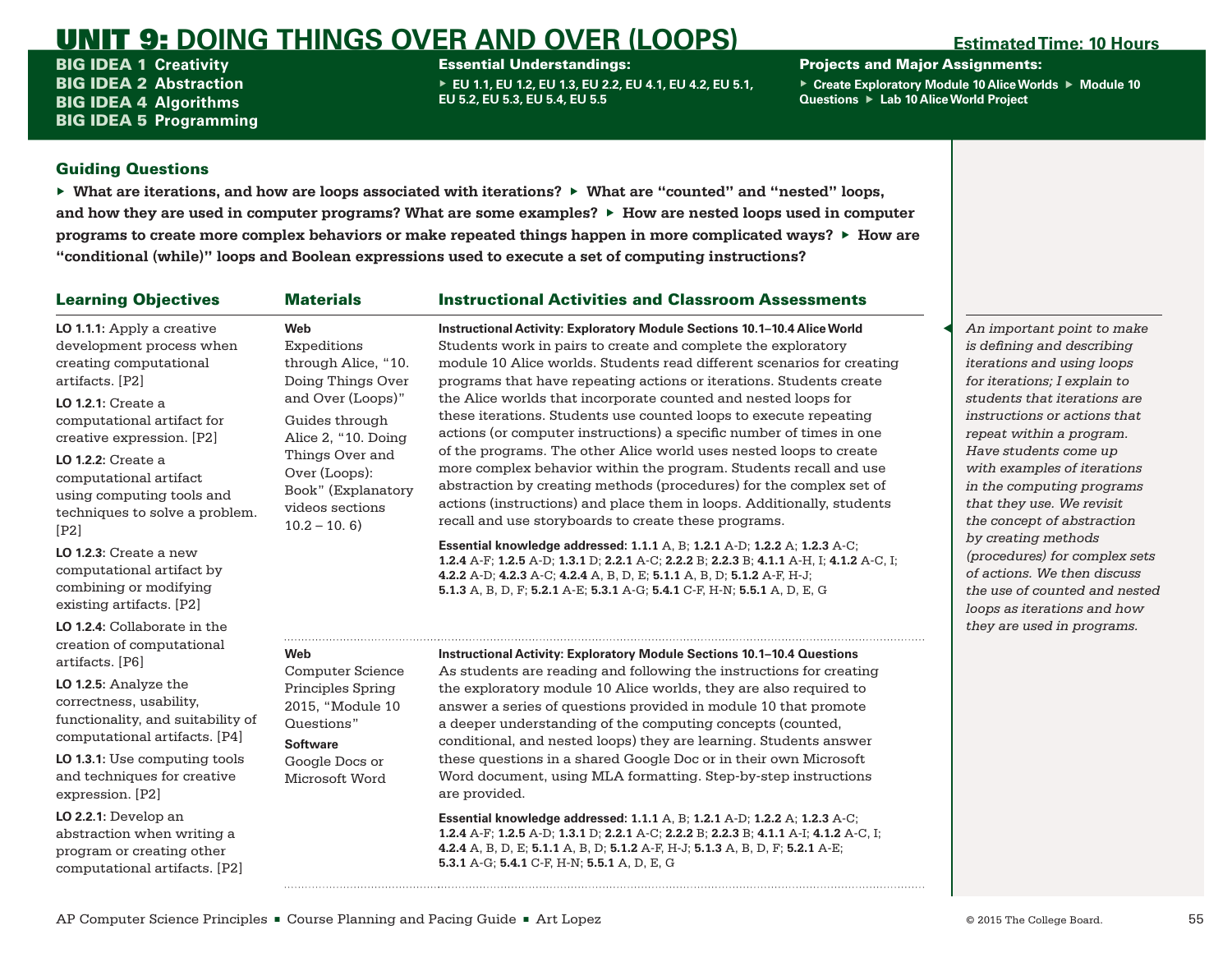BIG IDEA 1 **Creativity** BIG IDEA 2 **Abstraction** BIG IDEA 4 **Algorithms** BIG IDEA 5 **Programming**

### Essential Understandings:

▶ **EU 1.1, EU 1.2, EU 1.3, EU 2.2, EU 4.1, EU 4.2, EU 5.1, EU 5.2, EU 5.3, EU 5.4, EU 5.5**

Projects and Major Assignments:

▶ **Create Exploratory Module 10 Alice Worlds** ▶ **Module 10 Questions** ▶ **Lab 10 Alice World Project**

## Guiding Questions

▶ **What are iterations, and how are loops associated with iterations?** ▶ **What are "counted" and "nested" loops, and how they are used in computer programs? What are some examples?** ▶ **How are nested loops used in computer programs to create more complex behaviors or make repeated things happen in more complicated ways?** ▶ **How are "conditional (while)" loops and Boolean expressions used to execute a set of computing instructions?**

| <b>Learning Objectives</b>                                                                                                                                                                                                                                                                                                                                                                                                                                                                                                                                                                                                                                                                                                                                                                                                     | <b>Materials</b>                                                                                                                                          | <b>Instructional Activities and Classroom Assessments</b>                                                                                                                                                                                                                                         |                                                                                                                                                                                                                                                                                                                                                                                        |
|--------------------------------------------------------------------------------------------------------------------------------------------------------------------------------------------------------------------------------------------------------------------------------------------------------------------------------------------------------------------------------------------------------------------------------------------------------------------------------------------------------------------------------------------------------------------------------------------------------------------------------------------------------------------------------------------------------------------------------------------------------------------------------------------------------------------------------|-----------------------------------------------------------------------------------------------------------------------------------------------------------|---------------------------------------------------------------------------------------------------------------------------------------------------------------------------------------------------------------------------------------------------------------------------------------------------|----------------------------------------------------------------------------------------------------------------------------------------------------------------------------------------------------------------------------------------------------------------------------------------------------------------------------------------------------------------------------------------|
| LO 4.1.1: Develop an algorithm<br>for implementation in a<br>program. [P2]                                                                                                                                                                                                                                                                                                                                                                                                                                                                                                                                                                                                                                                                                                                                                     | <b>Software</b><br>Classroom-<br>Response System                                                                                                          | Summative Assessment: Module Sections 10.1 to 10.4 Quiz<br>Using a classroom-response system, students take an assessment<br>composed of five multiple-choice questions.                                                                                                                          | This summative assessment<br>addresses the following<br><i>guiding questions:</i>                                                                                                                                                                                                                                                                                                      |
| LO 4.1.2: Express an algorithm<br>in a language. [P5]<br>LO 4.2.2: Explain the difference<br>between solvable and<br>unsolvable problems in<br>computer science. [P1]<br>LO 4.2.3: Explain the existence<br>of undecidable problems in<br>computer science. [P1]<br>LO 5.1.1: Develop a program for<br>creative expression, to satisfy<br>personal curiosity or to create<br>new knowledge. [P2]<br>LO 5.1.2: Develop a correct<br>program to solve problems. [P2]<br>LO 5.1.3: Collaborate to develop<br>a program. [P6]<br>LO 5.2.1: Explain how programs<br>implement algorithms. [P3]<br>LO 5.3.1: Use abstraction<br>to manage complexity in<br>programs. [P3]<br>$LO$ 5.4.1: Evaluate the<br>correctness of a program. [P4]<br>LO 5.5.1: Employ appropriate<br>mathematical and logical<br>concepts in programming. [P1] | Web<br>Guides Through<br>Alice 2, "10. Doing<br>Things Over and<br>Over (Loops):<br>Lecture" ("Module<br>$10.1 - 10.4$ Counted<br>Nested Loops.<br>pptx") | Essential knowledge addressed: 1.1.1 A, B; 1.2.1 A-D; 1.2.2 A; 1.2.3 A-C;<br>1.2.4 A-F; 1.2.5 A-D; 1.3.1 D; 2.2.1 A-C; 2.2.2 B; 2.2.3 B; 4.1.1 A-I; 4.1.2 A-C, I;<br>4.2.4 A, B, D, E; 5.1.1 A, B, D; 5.1.2 A-F, H-J; 5.1.3 A, B, D, F; 5.2.1 A-E;<br>5.3.1 A-G; 5.4.1 C-F, H-N; 5.5.1 A, D, E, G | $\triangleright$ What are iterations and<br>how are loops associated<br>with iterations?<br>▶ What are "counted"<br>and "nested" loops and<br>how are they are used in<br>computer programs? What<br>are some examples?<br>▶ How are "nested" loops<br>used in computer programs<br>to create more complex<br>behaviors or make<br>repeated things happen in<br>more complicated ways? |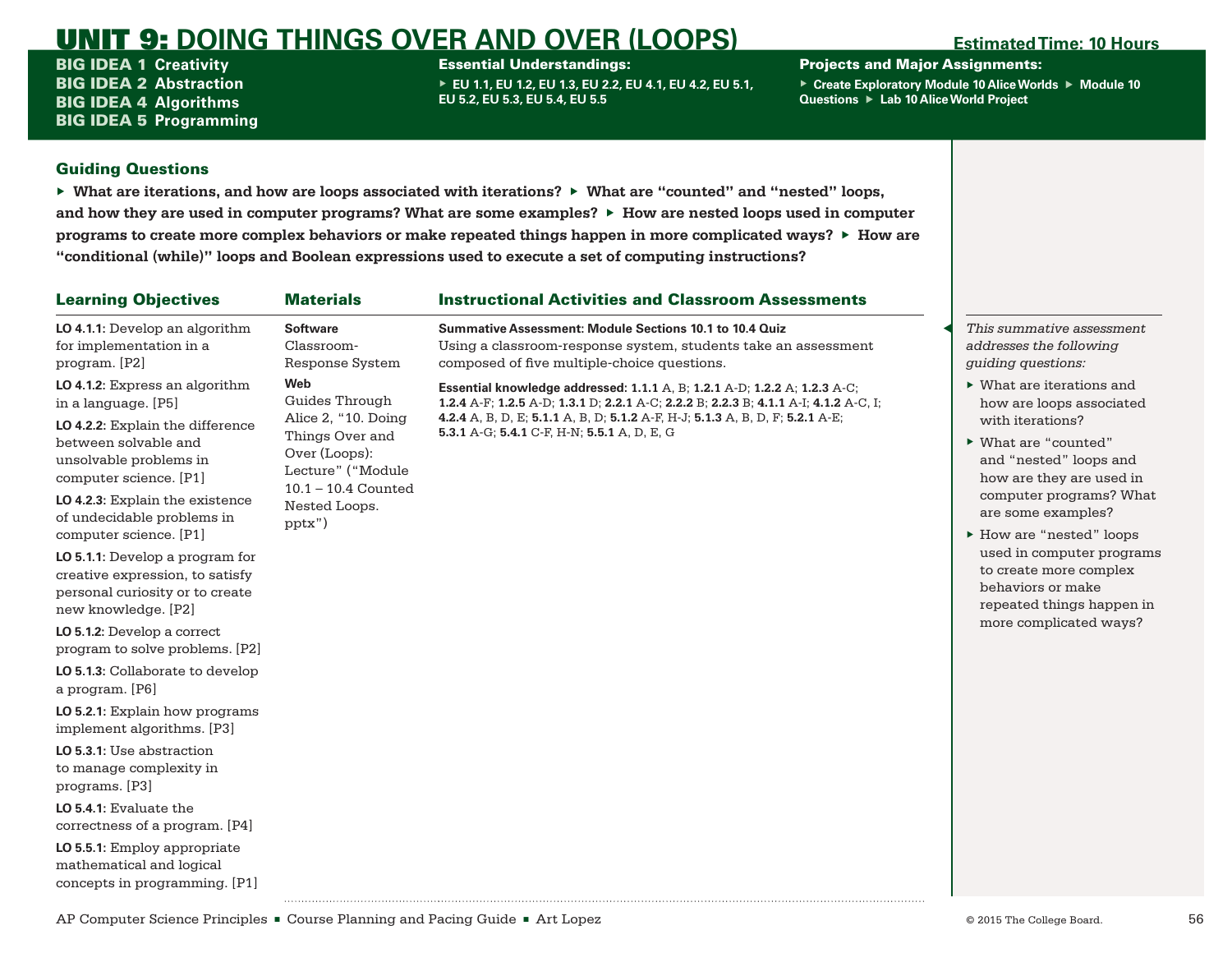BIG IDEA 1 **Creativity** BIG IDEA 2 **Abstraction** BIG IDEA 4 **Algorithms** BIG IDEA 5 **Programming** Essential Understandings:

▶ **EU 1.1, EU 1.2, EU 1.3, EU 2.2, EU 4.1, EU 4.2, EU 5.1, EU 5.2, EU 5.3, EU 5.4, EU 5.5**

Projects and Major Assignments:

▶ **Create Exploratory Module 10 Alice Worlds** ▶ **Module 10 Questions** ▶ **Lab 10 Alice World Project**

## Guiding Questions

▶ **What are iterations, and how are loops associated with iterations?** ▶ **What are "counted" and "nested" loops, and how they are used in computer programs? What are some examples?** ▶ **How are nested loops used in computer programs to create more complex behaviors or make repeated things happen in more complicated ways?** ▶ **How are "conditional (while)" loops and Boolean expressions used to execute a set of computing instructions?**

### Learning Objectives **Materials Instructional Activities and Classroom Assessments** All of the learning objectives from the first activities in this unit (pages 55-56) are addressed: **1.1.1, 1.2.1, 1.2.2, 1.2.3, 1.2.4, 1.2.5, 1.3.1, 2.2.1, 4.1.1, 4.1.2, 4.2.2, 4.2.3, 5.1.1, 5.1.2, 5.1.3, 5.2.1, 5.3.1, 5.4.1, 5.5.1. Software** Classroom-Response System **Web** Guides Through Alice 2, "[10. Doing](https://sites.google.com/a/eng.ucsd.edu/guides-through-alice-2/10-doing-things-over-and-over-loops/10-2-lecture)  [Things Over and](https://sites.google.com/a/eng.ucsd.edu/guides-through-alice-2/10-doing-things-over-and-over-loops/10-2-lecture)  [Over \(Loops\):](https://sites.google.com/a/eng.ucsd.edu/guides-through-alice-2/10-doing-things-over-and-over-loops/10-2-lecture)  [Lecture"](https://sites.google.com/a/eng.ucsd.edu/guides-through-alice-2/10-doing-things-over-and-over-loops/10-2-lecture) ("Module 10.1 – 10.4 Counted Nested Loops. pptx," first four demo worlds, and first six demo videos) **Formative Assessment: Module Sections 10.1–10.4 Peer-Discussion Questions** Students work in groups of three to answer several multiple-choice questions using a classroom-response system. After reading the question and selecting an answer, students are required to discuss their answers with their groups; they must clearly explain why they chose their answer and, more importantly, explain why they did not choose the other answers. Students then share their responses with the class. I share with them the correct answer and explain clearly why that answer is correct and the other ones are not. **Essential knowledge addressed: 1.1.1** A, B; **1.2.1** A-D; **1.2.2** A; **1.2.3** A-C; **1.2.4** A-F; **1.2.5** A-D; **1.3.1** D; **2.2.1** A-C; **2.2.2** B; **2.2.3** B; **4.1.1** A-I; **4.1.2** A-C, I; **4.2.4** A, B, D, E; **5.1.1** A, B, D; **5.1.2** A-F, H-J; **5.1.3** A, B, D, F; **5.2.1** A-E; **5.3.1** A-G; **5.4.1** C-F, H-N; **5.5.1** A, D, E, G

### **Web**

Expeditions [Through Alice, "10.](https://sites.google.com/a/eng.ucsd.edu/expeditions-through-alice/doing-things-over-and-over)  Doing Things Over and Over (Loops)" Guides Through Alice 2, "[10.](https://sites.google.com/a/eng.ucsd.edu/guides-through-alice-2/10-doing-things-over-and-over-loops/10-2-lecture)  [Doing Things](https://sites.google.com/a/eng.ucsd.edu/guides-through-alice-2/10-doing-things-over-and-over-loops/10-2-lecture)  [Over and Over](https://sites.google.com/a/eng.ucsd.edu/guides-through-alice-2/10-doing-things-over-and-over-loops/10-2-lecture)  [\(Loops\): Lecture"](https://sites.google.com/a/eng.ucsd.edu/guides-through-alice-2/10-doing-things-over-and-over-loops/10-2-lecture) (Explanatory videos sections 10.4-10.6.)

Students work in pairs to create and complete the exploratory module 10 Alice worlds. Students read different scenarios for creating programs that have repeating actions or iterations. Students incorporate conditional or while loops for iterations in these programs. They use conditional or while loops to execute and repeat code some number of times that is not known before the code runs. Students use number randomness to allow the behavior of the code to change. Students recall and use abstraction by creating methods (procedures) for the complex set of actions and placing them in loops. Additionally, students recall and use storyboards to create these programs.

**Instructional Activity: Exploratory Module Sections 10.4–10.7 Alice World**

**Essential knowledge addressed: 1.1.1** A, B; **1.2.1** A-D; **1.2.2** A; **1.2.3** A-C; **1.2.4** A-F; **1.2.5** A-D; **1.3.1** D; **2.2.1** A-C; **2.2.2** B; **2.2.3** B; **4.1.1** A-I; **4.1.2** A-C, I; **4.2.4** A, B, D, E; **5.1.1** A, B, D; **5.1.2** A-F, H-J; **5.1.3** A, B, D, F; **5.2.1** A-E; **5.3.1** A-G; **5.4.1** C-F, H-N; **5.5.1** A, D, E, G

◀ *For each question, the classroom-response system is used to display histograms with recorded answers. The first histogram displays a chart with how students answer individually. A second histogram displays their answers after their group discussion. The answers are compared and recorded within the system. Students receive immediate feedback and explanations for both the correct and incorrect answers.*

◀ *An important point to make for while loops is that the number of iterations for executing a set of instructions for a program is not known before running it; it may have to meet a certain condition to stop. Also discuss number randomness with students. Randomness can be useful for interactive games or other situations where it allows the behavior of the code to change each time it is run. This can be challenging for students to understand.*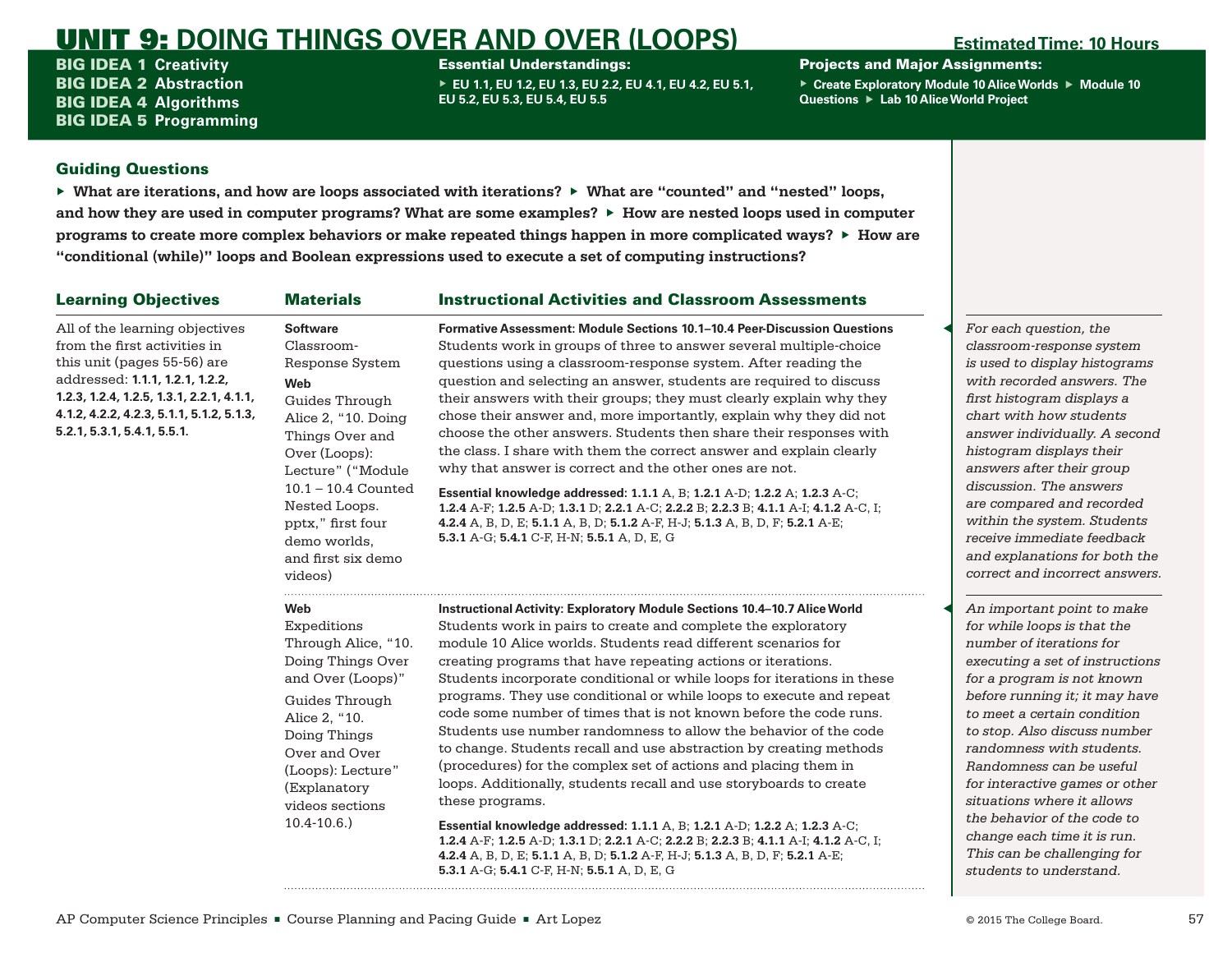BIG IDEA 1 **Creativity** BIG IDEA 2 **Abstraction** BIG IDEA 4 **Algorithms** BIG IDEA 5 **Programming** Essential Understandings:

▶ **EU 1.1, EU 1.2, EU 1.3, EU 2.2, EU 4.1, EU 4.2, EU 5.1, EU 5.2, EU 5.3, EU 5.4, EU 5.5**

Projects and Major Assignments:

▶ **Create Exploratory Module 10 Alice Worlds** ▶ **Module 10 Questions** ▶ **Lab 10 Alice World Project**

## Guiding Questions

▶ **What are iterations, and how are loops associated with iterations?** ▶ **What are "counted" and "nested" loops, and how they are used in computer programs? What are some examples?** ▶ **How are nested loops used in computer programs to create more complex behaviors or make repeated things happen in more complicated ways?** ▶ **How are "conditional (while)" loops and Boolean expressions used to execute a set of computing instructions?**

| <b>Learning Objectives</b>                                                                                                                               | <b>Materials</b>                                                                                                                                                                                                                                              | <b>Instructional Activities and Classroom Assessments</b>                                                                                                                                                                                                                                                                                                                                                                                                                                                                                                                                                                                                                                                                                                                                                                                                                                                                                       |                                                                                                                                                                                                                                                                                                                                                                                                                                                                           |
|----------------------------------------------------------------------------------------------------------------------------------------------------------|---------------------------------------------------------------------------------------------------------------------------------------------------------------------------------------------------------------------------------------------------------------|-------------------------------------------------------------------------------------------------------------------------------------------------------------------------------------------------------------------------------------------------------------------------------------------------------------------------------------------------------------------------------------------------------------------------------------------------------------------------------------------------------------------------------------------------------------------------------------------------------------------------------------------------------------------------------------------------------------------------------------------------------------------------------------------------------------------------------------------------------------------------------------------------------------------------------------------------|---------------------------------------------------------------------------------------------------------------------------------------------------------------------------------------------------------------------------------------------------------------------------------------------------------------------------------------------------------------------------------------------------------------------------------------------------------------------------|
| All of the learning objectives<br>from the first activities in<br>this unit (pages 55-56) are                                                            | <b>Software</b><br>Classroom-<br>Response System                                                                                                                                                                                                              | Summative Assessment: Module Sections 10.4 to 10.7 Quiz<br>Students take an assessment composed of four multiple-choice<br>questions using a classroom-response system.                                                                                                                                                                                                                                                                                                                                                                                                                                                                                                                                                                                                                                                                                                                                                                         | This summative assessment<br>addresses the following<br>quiding question:                                                                                                                                                                                                                                                                                                                                                                                                 |
| addressed: 1.1.1, 1.2.1, 1.2.2,<br>1.2.3, 1.2.4, 1.2.5, 1.3.1, 2.2.1, 4.1.1,<br>4.1.2, 4.2.2, 4.2.3, 5.1.1, 5.1.2, 5.1.3,<br>5.2.1, 5.3.1, 5.4.1, 5.5.1. | Web<br>Guides Through<br>Alice 2, "10. Doing<br>Things Over and<br>Over (Loops):<br>Lecture" ("Module<br>$10.4 - 10.7$ While<br>Loops.pptx")                                                                                                                  | Essential knowledge addressed: 1.1.1 A, B; 1.2.1 A-D; 1.2.2 A; 1.2.3 A-C;<br>1.2.4 A-F; 1.2.5 A-D; 1.3.1 D; 2.2.1 A-C; 2.2.2 B; 2.2.3 B; 4.1.1 A-I; 4.1.2 A-C, I;<br>4.2.4 A, B, D, E; 5.1.1 A, B, D; 5.1.2 A-F, H-J; 5.1.3 A, B, D, F; 5.2.1 A-E;<br>5.3.1 A-G; 5.4.1 C-F, H-N; 5.5.1 A, D, E, G                                                                                                                                                                                                                                                                                                                                                                                                                                                                                                                                                                                                                                               | $\blacktriangleright$ How are "conditional<br>(while)" loops and<br>Boolean expressions<br>used to execute a set of<br>computing instructions?                                                                                                                                                                                                                                                                                                                            |
|                                                                                                                                                          | <b>Software</b><br>Classroom-<br>Response System<br>Web<br>Guides Through<br>Alice 2, "10. Doing<br>Things Over and<br>Over (Loops):<br>Lecture" ("Module"<br>$10.4 - 10.7$ While<br>Loops.pptx," last<br>three demo worlds,<br>and last four demo<br>videos) | Formative Assessment: Module Sections 10.4-10.7 Peer Discussion Questions<br>Students work in groups of three to answer several multiple-choice<br>questions using a classroom-response system. After reading the<br>question and selecting an answer, students are required to discuss<br>their answers with their groups; they must clearly explain why they<br>chose their answer and, more importantly, why they did not choose<br>the other answers. Students then share their responses with the<br>class. I share with them the correct answer and explain clearly why<br>that answer is correct and the other ones are not.<br><b>Essential knowledge addressed: 1.1.1</b> A, B; 1.2.1 A-D; 1.2.2 A; 1.2.3 A-C;<br>1.2.4 A-F; 1.2.5 A-D; 1.3.1 D; 2.2.1 A-C; 2.2.2 B; 2.2.3 B; 4.1.1 A-I; 4.1.2 A-C, I;<br>4.2.4 A, B, D, E; 5.1.1 A, B, D; 5.1.2 A-F, H-J; 5.1.3 A, B, D, F; 5.2.1 A-E;<br>5.3.1 A-G; 5.4.1 C-F, H-N; 5.5.1 A, D, E, G | For each question, the<br>classroom-response system<br>is used to display histograms<br>with recorded answers. The<br>first histogram displays a<br>chart with how students<br>answer individually and a<br>second histogram displays<br>their answers after their<br>group discussion. The<br>answers are compared<br>and recorded within the<br>system. Students receive<br>immediate feedback and clear<br>explanations for both the<br>correct and incorrect answers. |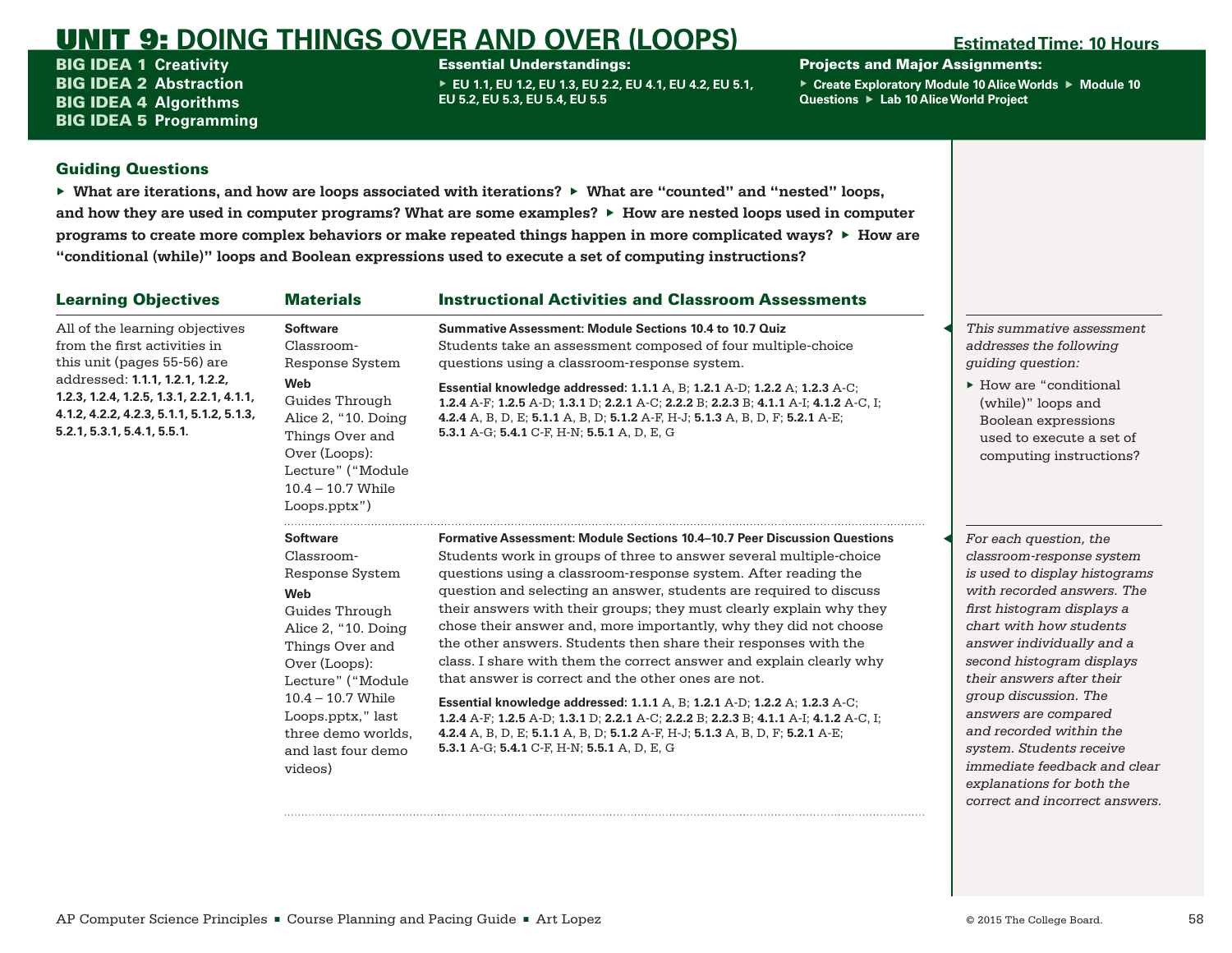BIG IDEA 1 **Creativity** BIG IDEA 2 **Abstraction** BIG IDEA 4 **Algorithms** BIG IDEA 5 **Programming** Essential Understandings:

▶ **EU 1.1, EU 1.2, EU 1.3, EU 2.2, EU 4.1, EU 4.2, EU 5.1, EU 5.2, EU 5.3, EU 5.4, EU 5.5**

Projects and Major Assignments:

▶ **Create Exploratory Module 10 Alice Worlds** ▶ **Module 10 Questions** ▶ **Lab 10 Alice World Project**

## Guiding Questions

▶ **What are iterations, and how are loops associated with iterations?** ▶ **What are "counted" and "nested" loops, and how they are used in computer programs? What are some examples?** ▶ **How are nested loops used in computer programs to create more complex behaviors or make repeated things happen in more complicated ways?** ▶ **How are "conditional (while)" loops and Boolean expressions used to execute a set of computing instructions?**

| <b>Learning Objectives</b>                                                                                                                                                                                                                                  | <b>Materials</b>                                                                                                                                                    | <b>Instructional Activities and Classroom Assessments</b>                                                                                                                                                                                                                                                                                                                                                                                                                                                                                                                                                                                                                                                                                                                                                                                        |                                                                                                                                                                                                                                                                                                                                                    |
|-------------------------------------------------------------------------------------------------------------------------------------------------------------------------------------------------------------------------------------------------------------|---------------------------------------------------------------------------------------------------------------------------------------------------------------------|--------------------------------------------------------------------------------------------------------------------------------------------------------------------------------------------------------------------------------------------------------------------------------------------------------------------------------------------------------------------------------------------------------------------------------------------------------------------------------------------------------------------------------------------------------------------------------------------------------------------------------------------------------------------------------------------------------------------------------------------------------------------------------------------------------------------------------------------------|----------------------------------------------------------------------------------------------------------------------------------------------------------------------------------------------------------------------------------------------------------------------------------------------------------------------------------------------------|
| All of the learning objectives<br>from the first activities in<br>this unit (pages 55-56) are<br>addressed: 1.1.1, 1.2.1, 1.2.2,<br>$1.2.3, 1.2.4, 1.2.5, 1.3.1, 2.2.1, 4.1.1,$<br>4.1.2, 4.2.2, 4.2.3, 5.1.1, 5.1.2, 5.1.3,<br>5.2.1, 5.3.1, 5.4.1, 5.5.1. | Web<br>Guides Through<br>Alice 2, "10. Doing<br>Things Over and<br>Over (Loops): Lab"<br>(all files on page)<br><b>Software</b><br>Google Docs or<br>Microsoft Word | <b>Instructional Activity: Lab 10</b><br>Students create a short-story animation using an Alice starter world<br>program. They are instructed and guided to use a loop to make<br>an object repeat a set of actions a certain number of times. Then<br>they use nested loops to make repeated actions happen in more<br>complicated ways. Students create appropriate comments to support<br>others reading their code. The lab is separated into two parts; as<br>students complete each part, they answer one to four technical and<br>analytical questions based upon the program (code) they create. After<br>completing the lab, students write a written reflection explaining<br>how nested loops prove to be useful for writing the code for the<br>lab and provide an example of how they might use nested loops in<br>another program. | Again, this lab scales back<br>on direct instruction given to<br>students and allows them to<br>really demonstrate their skills<br>at knowing when to create<br>methods, what parameters<br>to use, etc. Encourage them<br>to talk to one another and to<br>you about their ideas on how<br>they should write the code to<br>create the animation. |
|                                                                                                                                                                                                                                                             |                                                                                                                                                                     | <b>Essential knowledge addressed: 1.1.1</b> A, B; 1.2.1 A-D; 1.2.2 A; 1.2.3 A-C;<br>1.2.4 A-F; 1.2.5 A-D; 1.3.1 D; 2.2.1 A-C; 2.2.2 B; 2.2.3 B; 4.1.1 A-I; 4.1.2 A-C, I;<br>4.2.4 A, B, D, E; 5.1.1 A, B, D; 5.1.2 A-F, H-J; 5.1.3 A, B, D, F; 5.2.1 A-E;<br>5.3.1 A-G; 5.4.1 C-F, H-N; 5.5.1 A, D, E, G                                                                                                                                                                                                                                                                                                                                                                                                                                                                                                                                         |                                                                                                                                                                                                                                                                                                                                                    |

AP Computer Science Principles ■ Course Planning and Pacing Guide ■ Art Lopez © 2015 The College Board. 59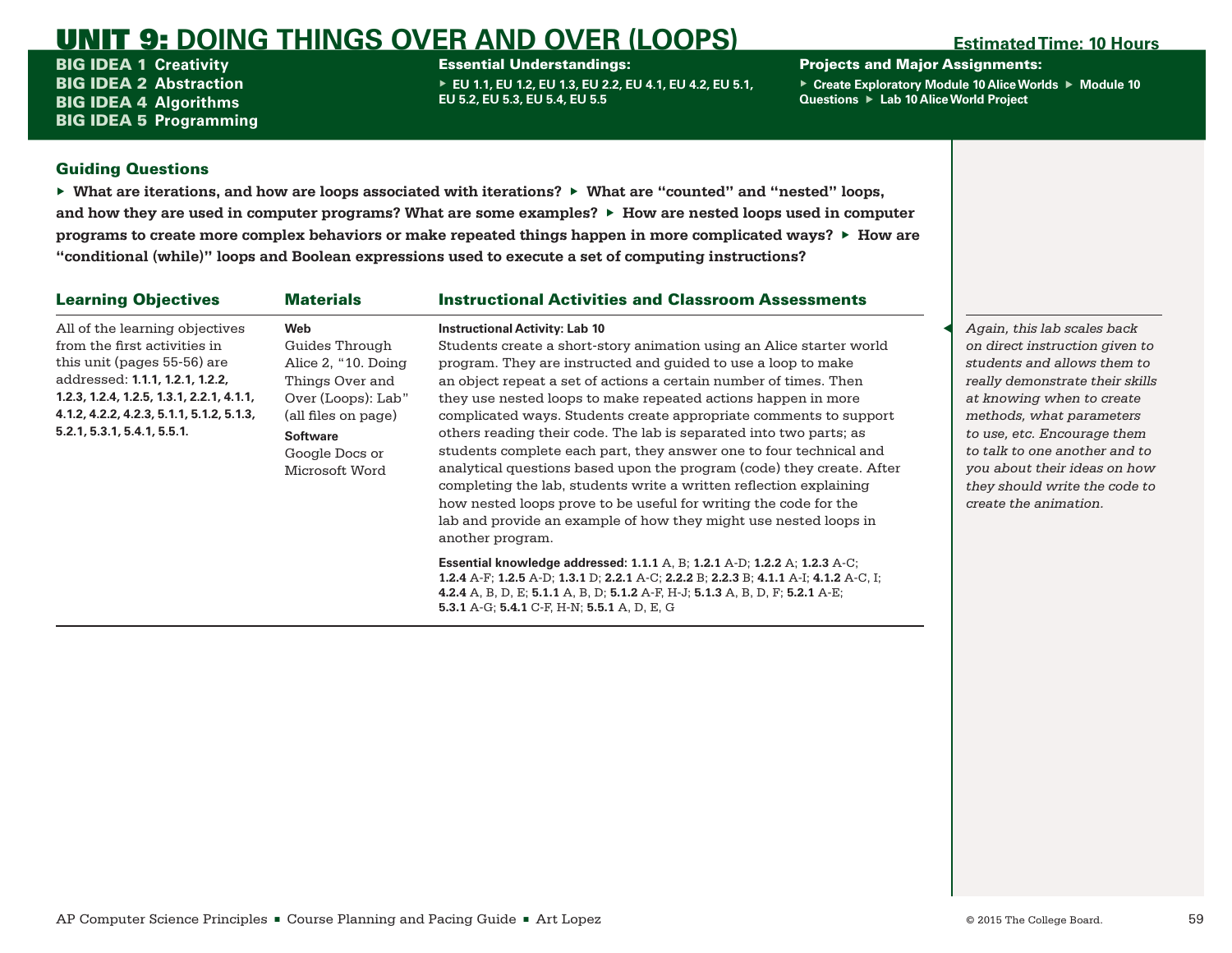# UNIT 10: **GROUPING ITEMS TOGETHER (LISTS) Estimated Time: 5 Hours**

BIG IDEA 1 **Creativity** BIG IDEA 2 **Abstraction** BIG IDEA 4 **Algorithms** BIG IDEA 5 **Programming**

### Essential Understandings:

▶ **EU 1.1, EU 1.2, EU 1.3, EU 2.2, EU 2.3, EU 4.1, EU 5.1, EU 5.2, EU 5.3, EU 5.4, EU 5.5**

Projects and Major Assignments:

- ▶ **Exploratory Module 11 Alice Worlds** ▶ **Module 11 Questions**
- ▶ **Lab 11 Alice World Project**

## Guiding Questions

program or creating other computational artifacts. [P2]

▶ **What are lists (also known as arrays) and what do they allow to be done in computer programs?** ▶ **How does randomness allow a group of objects to perform the same action but do it slightly differently within lists? What are some examples?** ▶ **How can looping be used with lists and randomness to make computer programs more interesting to use? What are some examples?**

| <b>Learning Objectives</b>                                                                                                                                                                                                                                                                                           | <b>Materials</b>                                                                                                                                                                                                         | <b>Instructional Activities and Classroom Assessments</b>                                                                                                                                                                                                                                                                                                                                                                                                                                                                                                                                                                                                                                                                                                                                                 |                                                                                                                                                                                                                                                                                                                                                                                                           |
|----------------------------------------------------------------------------------------------------------------------------------------------------------------------------------------------------------------------------------------------------------------------------------------------------------------------|--------------------------------------------------------------------------------------------------------------------------------------------------------------------------------------------------------------------------|-----------------------------------------------------------------------------------------------------------------------------------------------------------------------------------------------------------------------------------------------------------------------------------------------------------------------------------------------------------------------------------------------------------------------------------------------------------------------------------------------------------------------------------------------------------------------------------------------------------------------------------------------------------------------------------------------------------------------------------------------------------------------------------------------------------|-----------------------------------------------------------------------------------------------------------------------------------------------------------------------------------------------------------------------------------------------------------------------------------------------------------------------------------------------------------------------------------------------------------|
| LO 1.1.1: Apply a creative<br>development process when<br>creating computational<br>artifacts. [P2]<br>$LO$ 1.2.1: Create a<br>computational artifact for<br>creative expression. [P2]<br><b>LO 1.2.2: Create a</b><br>computational artifact<br>using computing tools and<br>techniques to solve a problem.<br>[P2] | Web<br>Expeditions<br>through Alice, "11.<br>Grouping Items<br>Together (Lists)"<br>Guides Through<br>Alice 2, "11.<br>Grouping Items<br>Together (Lists):<br>Book" (Explanatory<br>videos for sections<br>$11.2 - 11.4$ | <b>Instructional Activity: Exploratory Module 11 Alice World</b><br>Students work in pairs to create and complete the exploratory module<br>11 Alice worlds. Students read and explore how lists (arrays) work<br>and how to use randomness to make lists interesting in programs.<br>Students explore how they can make objects do the same thing (by<br>using randomness the actions of the objects look more natural).<br>Students are introduced to variables and creating them in a program.<br>Essential knowledge addressed: 1.1.1 A, B; 1.2.1 A-D; 1.2.2 A; 1.2.3 A-C;<br>1.2.4 A-F; 1.2.5 A-D; 1.3.1 D; 2.2.1 A-C; 2.2.2 B; 2.2.3 B; 4.1.1 A-I; 4.1.2 A-C, I;<br>4.2.4 A, B, D, E; 5.1.1 A, B, D; 5.1.2 A-F, H-J; 5.1.3 A, B, D, F; 5.2.1 A-E;<br>5.3.1 A-G; 5.4.1 C-F, H-N; 5.5.1 A, D, E, G, H | We discuss computer games<br>as examples of how loops<br>can be used with lists and<br>randomness to make them<br>more interesting. I also think<br>it is important to inform<br>students that they will put<br>objects in a list and then will<br>iterate over the list, meaning<br>they will go through the<br>list and have each object do<br>something. Also point out<br>that lists are often called |
| $LO$ 1.2.3: Create a new<br>computational artifact by<br>combining or modifying                                                                                                                                                                                                                                      |                                                                                                                                                                                                                          |                                                                                                                                                                                                                                                                                                                                                                                                                                                                                                                                                                                                                                                                                                                                                                                                           | arrays in other programming<br>languages.                                                                                                                                                                                                                                                                                                                                                                 |
| existing artifacts. [P2]                                                                                                                                                                                                                                                                                             | Web                                                                                                                                                                                                                      | <b>Instructional Activity: Exploratory Module 11 Questions</b>                                                                                                                                                                                                                                                                                                                                                                                                                                                                                                                                                                                                                                                                                                                                            |                                                                                                                                                                                                                                                                                                                                                                                                           |
| LO 1.2.4: Collaborate in the<br>creation of computational<br>artifacts. [P6]                                                                                                                                                                                                                                         | Expeditions<br>through Alice, "11.<br>Grouping Items<br>Together (Lists)"                                                                                                                                                | As students are reading and following the instructions for creating<br>the exploratory module 11 Alice world programs, they also answer<br>a series of questions throughout the module that promote a deeper<br>understanding of the computing concepts (lists) they are learning.                                                                                                                                                                                                                                                                                                                                                                                                                                                                                                                        |                                                                                                                                                                                                                                                                                                                                                                                                           |
| LO 1.2.5: Analyze the<br>correctness, usability,<br>functionality, and suitability of                                                                                                                                                                                                                                | <b>Software</b><br>Google Docs or<br>Microsoft Word                                                                                                                                                                      | Students answer these questions in a shared Google Doc or in their<br>own Microsoft Word document, using MLA formatting; step-by-step<br>instructions are provided.                                                                                                                                                                                                                                                                                                                                                                                                                                                                                                                                                                                                                                       |                                                                                                                                                                                                                                                                                                                                                                                                           |
| computational artifacts. [P4]<br>LO 1.3.1: Use computing tools<br>and techniques for creative<br>expression. [P2]                                                                                                                                                                                                    |                                                                                                                                                                                                                          | <b>Essential knowledge addressed: 1.1.1 A, B; 1.2.1 A-D; 1.2.2 A; 1.2.3 A-C;</b><br>1.2.4 A-F; 1.2.5 A-D; 1.3.1 D; 2.2.1 A-C; 2.2.2 B; 2.2.3 B; 4.1.1 A-I; 4.1.2 A-C, I;<br>4.2.4 A, B, D, E; 5.1.1 A, B, D; 5.1.2 A-F, H-J; 5.1.3 A, B, D, F; 5.2.1 A-E;<br>5.3.1 A-G; 5.4.1 C-F, H-N; 5.5.1 A, D, E, G                                                                                                                                                                                                                                                                                                                                                                                                                                                                                                  |                                                                                                                                                                                                                                                                                                                                                                                                           |
| LO 2.2.1: Develop an<br>abstraction when writing a                                                                                                                                                                                                                                                                   |                                                                                                                                                                                                                          |                                                                                                                                                                                                                                                                                                                                                                                                                                                                                                                                                                                                                                                                                                                                                                                                           |                                                                                                                                                                                                                                                                                                                                                                                                           |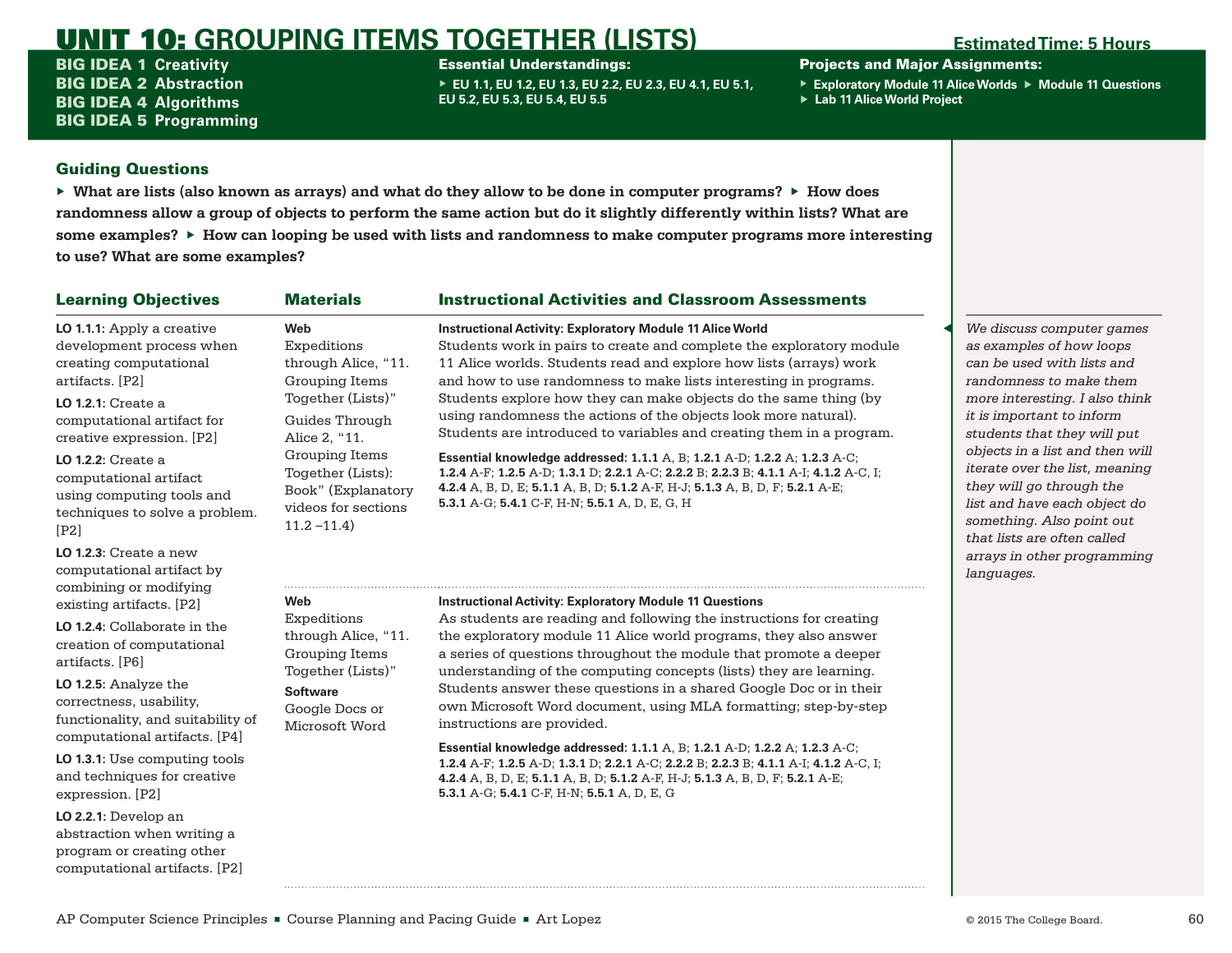# UNIT 10: **GROUPING ITEMS TOGETHER (LISTS) Estimated Time: 5 Hours**

BIG IDEA 1 **Creativity** BIG IDEA 2 **Abstraction** BIG IDEA 4 **Algorithms** BIG IDEA 5 **Programming**

### Essential Understandings:

▶ **EU 1.1, EU 1.2, EU 1.3, EU 2.2, EU 2.3, EU 4.1, EU 5.1, EU 5.2, EU 5.3, EU 5.4, EU 5.5**

Projects and Major Assignments:

- ▶ **Exploratory Module 11 Alice Worlds** ▶ **Module 11 Questions**
- ▶ **Lab 11 Alice World Project**

## Guiding Questions

▶ **What are lists (also known as arrays) and what do they allow to be done in computer programs?** ▶ **How does randomness allow a group of objects to perform the same action but do it slightly differently within lists? What are some examples?** ▶ **How can looping be used with lists and randomness to make computer programs more interesting to use? What are some examples?**

| <b>Software</b><br>Classroom-<br>Response System<br>Web<br>Guides Through<br>Alice 2, "11.<br>Grouping Items<br>Together (Lists):<br>Lecture" (Module                       | <b>Summative Assessment: Module 11 Quiz</b><br>Using a classroom-response system, students take an assessment<br>composed of three multiple-choice questions.<br>Essential knowledge addressed: 1.1.1 A, B; 1.2.1 A-D; 1.2.2 A; 1.2.3 A-C;<br>1.2.4 A-F; 1.2.5 A-D; 1.3.1 D; 2.2.1 A-C; 2.2.2 B; 2.2.3 B; 4.1.1 A-I; 4.1.2 A-C, I;<br>4.2.4 A, B, D, E; 5.1.1 A, B, D; 5.1.2 A-F, H-J; 5.1.3 A, B, D, F; 5.2.1 A-E;<br>5.3.1 A-G; 5.4.1 C-F, H-N; 5.5.1 A, D, E, G, H                                                                                                                                                                                                                                                                                                                                                                                                                                                    | This summative assessment<br>addresses all of the guiding<br>questions for the unit.                                                                                                                                                                                                                                                                                                                                                                               |
|-----------------------------------------------------------------------------------------------------------------------------------------------------------------------------|--------------------------------------------------------------------------------------------------------------------------------------------------------------------------------------------------------------------------------------------------------------------------------------------------------------------------------------------------------------------------------------------------------------------------------------------------------------------------------------------------------------------------------------------------------------------------------------------------------------------------------------------------------------------------------------------------------------------------------------------------------------------------------------------------------------------------------------------------------------------------------------------------------------------------|--------------------------------------------------------------------------------------------------------------------------------------------------------------------------------------------------------------------------------------------------------------------------------------------------------------------------------------------------------------------------------------------------------------------------------------------------------------------|
|                                                                                                                                                                             |                                                                                                                                                                                                                                                                                                                                                                                                                                                                                                                                                                                                                                                                                                                                                                                                                                                                                                                          |                                                                                                                                                                                                                                                                                                                                                                                                                                                                    |
| 11 Lists.pptx")                                                                                                                                                             |                                                                                                                                                                                                                                                                                                                                                                                                                                                                                                                                                                                                                                                                                                                                                                                                                                                                                                                          |                                                                                                                                                                                                                                                                                                                                                                                                                                                                    |
| <b>Software</b><br>Classroom-<br>Response System<br>Web<br>Guides Through<br>Alice 2, "11.<br><b>Grouping Items</b><br>Together (Lists):<br>Lecture" (all files<br>on page) | <b>Formative Assessment: Module 11 Peer Discussion Questions</b><br>Students work in groups of three to answer several multiple-choice<br>questions using a classroom-response system. Students read the<br>question and select an answer. They then discuss their answers with<br>their groups; they must clearly explain why they chose their answer<br>and, more importantly, explain why they did not choose the other<br>answers. Students then share their responses with the class. I share<br>with them the correct answer and explain clearly why that answer is<br>correct and the other ones are not.<br>Essential knowledge addressed: 1.1.1 A, B; 1.2.1 A-D; 1.2.2 A; 1.2.3 A-C;<br>1.2.4 A-F; 1.2.5 A-D; 1.3.1 D; 2.2.1 A-C; 2.2.2 B; 2.2.3 B; 4.1.1 A-I; 4.1.2 A-C, I;<br>4.2.4 A, B, D, E; 5.1.1 A, B, D; 5.1.2 A-F, H-J; 5.1.3 A, B, D, F; 5.2.1 A-E;<br>5.3.1 A-G; 5.4.1 C-F, H-N; 5.5.1 A, D, E, G, H | For each question, the<br>classroom-response system<br>is used to display histograms<br>with recorded answers. The<br>first histogram displays a<br>chart with how students<br>answer individually and a<br>second histogram displays<br>their answers after their group<br>discussion. The answers are<br>compared and recorded within<br>the system. Students receive<br>immediate feedback and clear<br>explanations for both correct<br>and incorrect answers. |
|                                                                                                                                                                             |                                                                                                                                                                                                                                                                                                                                                                                                                                                                                                                                                                                                                                                                                                                                                                                                                                                                                                                          |                                                                                                                                                                                                                                                                                                                                                                                                                                                                    |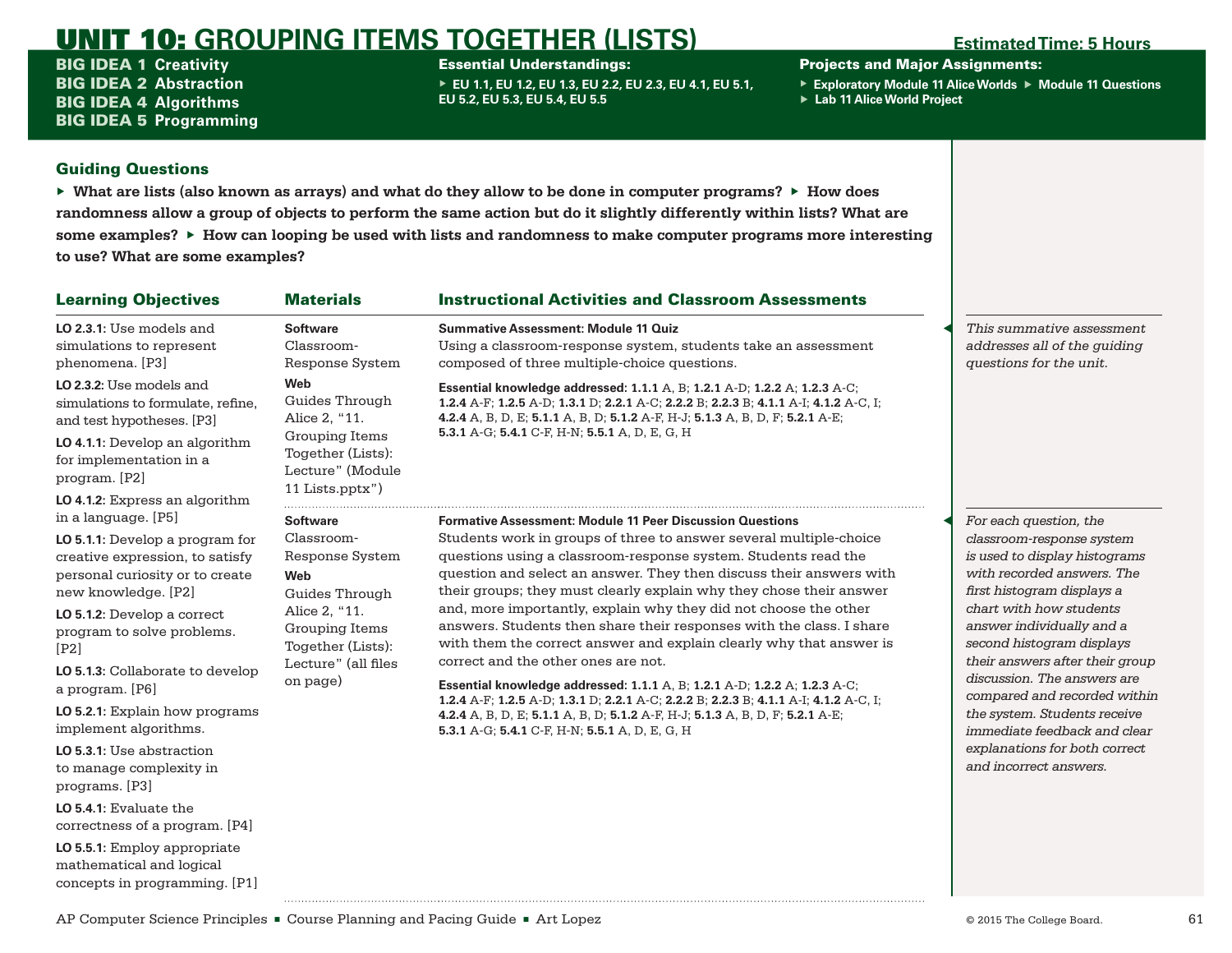# UNIT 10: **GROUPING ITEMS TOGETHER (LISTS) Estimated Time: 5 Hours**

BIG IDEA 1 **Creativity** BIG IDEA 2 **Abstraction** BIG IDEA 4 **Algorithms** BIG IDEA 5 **Programming**

### Essential Understandings:

▶ **EU 1.1, EU 1.2, EU 1.3, EU 2.2, EU 2.3, EU 4.1, EU 5.1, EU 5.2, EU 5.3, EU 5.4, EU 5.5**

Projects and Major Assignments:

- ▶ **Exploratory Module 11 Alice Worlds** ▶ **Module 11 Questions**
- ▶ **Lab 11 Alice World Project**

## Guiding Questions

▶ **What are lists (also known as arrays) and what do they allow to be done in computer programs?** ▶ **How does randomness allow a group of objects to perform the same action but do it slightly differently within lists? What are some examples?** ▶ **How can looping be used with lists and randomness to make computer programs more interesting to use? What are some examples?**

| <b>Learning Objectives</b>        | <b>Materials</b>   | <b>Instructional Activities and Classroom Assessments</b>                          |                               |
|-----------------------------------|--------------------|------------------------------------------------------------------------------------|-------------------------------|
| All of the learning objectives    | Web                | <b>Instructional Activity: Lab 11</b>                                              | This lab challenges students  |
| from the prior activities in this | Guides Through     | Students create a simulation and are instructed and quided to use                  | to create a simulation        |
| unit are addressed.               | Alice 2, "11.      | while-loops, If-statements, random numbers, and lists. Students                    | program for someone; it       |
|                                   | Grouping Items     | explore how to write programs based on specifications; they create a               | has specifications that       |
|                                   | Together (Lists):  | basic simulator for a biologist that requires the program to show the              | they need to follow. They     |
|                                   | Lab" (Lab as a     | impact of a virus in the frog population. Students create appropriate              | are also challenged to use    |
|                                   | Googledoc, "Mod-   | comments to support others reading their code. Students build a                    | all of the programming        |
|                                   | 11LabStarter.a2w," | cumulative project that integrates all of the programming concepts                 | concepts that they have       |
|                                   | "Mod11LabPart1     | they've learned into a large program. The lab is separated into two                | learned in the course. This   |
|                                   | Stopping           | parts. As students complete each part, they answer one to four                     | lab allows students to really |
|                                   | TheGameCom-        | technical and analytical questions based upon the program (code)                   | demonstrate their skills at   |
|                                   | plete.a2w,"        | they create. After completing the lab, students write a reflection                 | knowing when to create        |
|                                   | "Mod11Part1        | about the project.                                                                 | methods, what parameters      |
|                                   | WinnerComplete.    | <b>Essential knowledge addressed: 1.1.1</b> A, B; 1.2.1 A-D; 1.2.2 A; 1.2.3 A-C;   | to use, etc. Encourage them   |
|                                   | a2w," and "Mod-    | 1.2.4 A-F; 1.2.5 A-D; 1.3.1 D; 2.2.1 A-C; 2.2.2 B; 2.2.3 B; 2.3.1 A, D; 2.3.2 A-H; | to talk to one another and to |
|                                   | 11Part2Complete.   | 4.1.1 A-I; 4.1.2 A-C, I; 4.2.4 A, B, D, E; 5.1.1 A, B, D; 5.1.2 A-F, 5.1.2 H-J;    | you about their ideas on how  |
|                                   | $a2w$ ")           | 5.1.3 A, B, D, F; 5.2.1 A-E; 5.3.1 A-G; 5.4.1 C-F, H-N; 5.5.1 A, D, E, G, H        | to code the simulation.       |
|                                   | <b>Software</b>    |                                                                                    |                               |
|                                   | Google Docs or     |                                                                                    |                               |
|                                   | Microsoft Word     |                                                                                    |                               |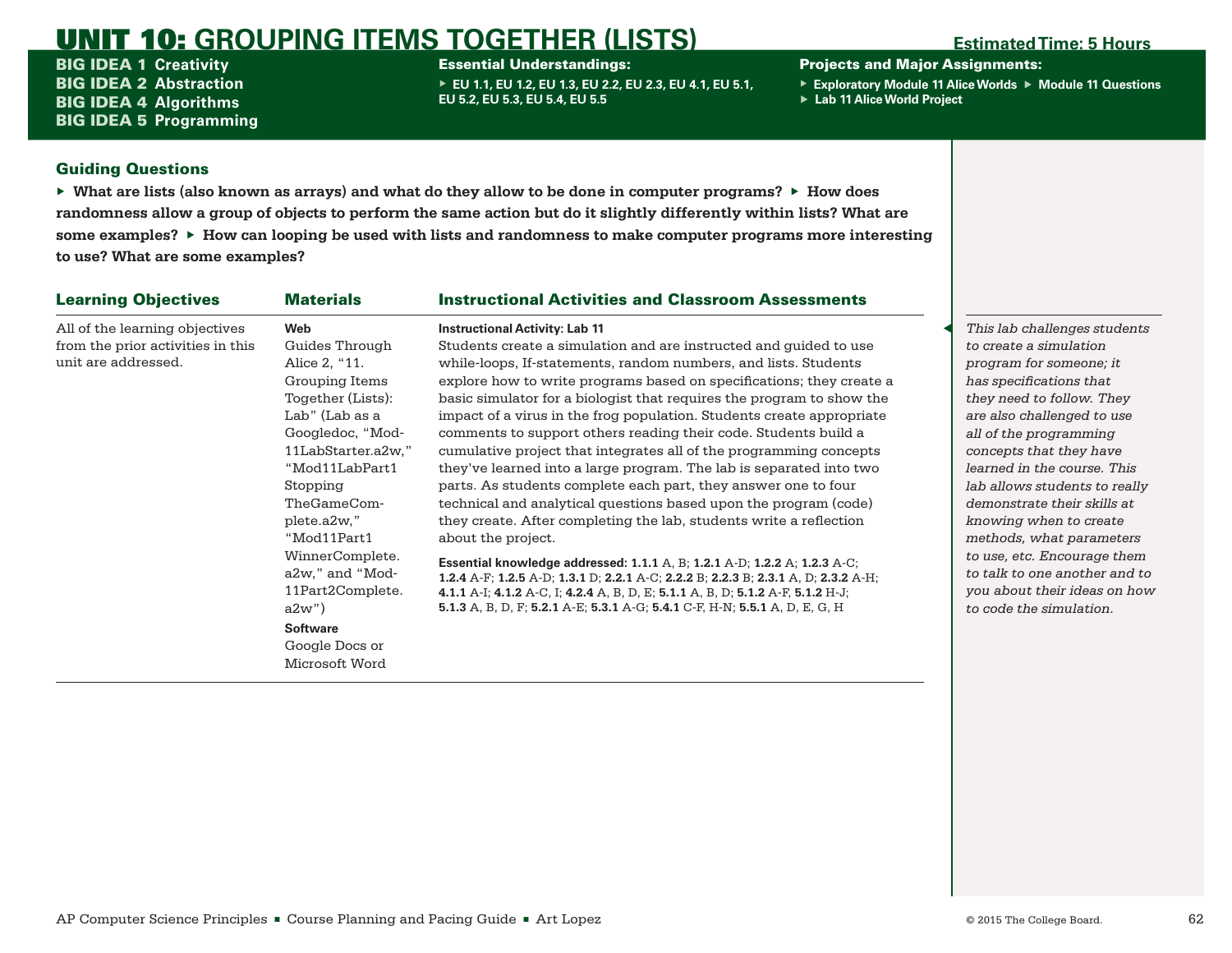# **AP Performance Task**

# **Create – Applications from Ideas**

Students complete the Create Performance Task after Unit 10. By this point, students are well prepared to create their own programs, and they have also practiced collaborating with one another on creating programs throughout the year (they were given opportunities to think of a program that they would like to create as early as Unit 3). Students are required to select different topics for the individual and collaborative programs in Alice. Students continually practiced creating their own worlds and writing about the process of creating them. Students also practiced creating videos of their programs, learned to print out the code for their programs, and completed several writing assignments to prepare them for the written component of the performance task.

Students are given a rubric that includes the requirements for a deliverable 1, deliverable 2, and final completed project to be submitted. This rubric is based upon the performance task requirements set forth by the College Board. For deliverable 1, students are required to indicate the topic, audience, and medium (static versus dynamic, video game, simulation) for their program. They must write a half-page synopsis of the animation/interactive game with the options and details they are going to create. Examples of a clearly to poorly written synopsis are provided. Students are then required to write an outline describing the objects, methods, and functions within the program and how they will interact with the world and each other. Once again, they are given examples of clearly to poorly written outlines.

For deliverable 2, students must turn in an implementation strategy diagram (and/or event handler descriptions). These are storyboards that they learned to create throughout the year. A clear and thorough diagram includes the necessary background scene(s) created with objects placed in initial positions; methods, including parameters, are listed as pseudocode.

The final programs are graded on programming clarity, flow control, programming documentation, concept and message, and length and complexity.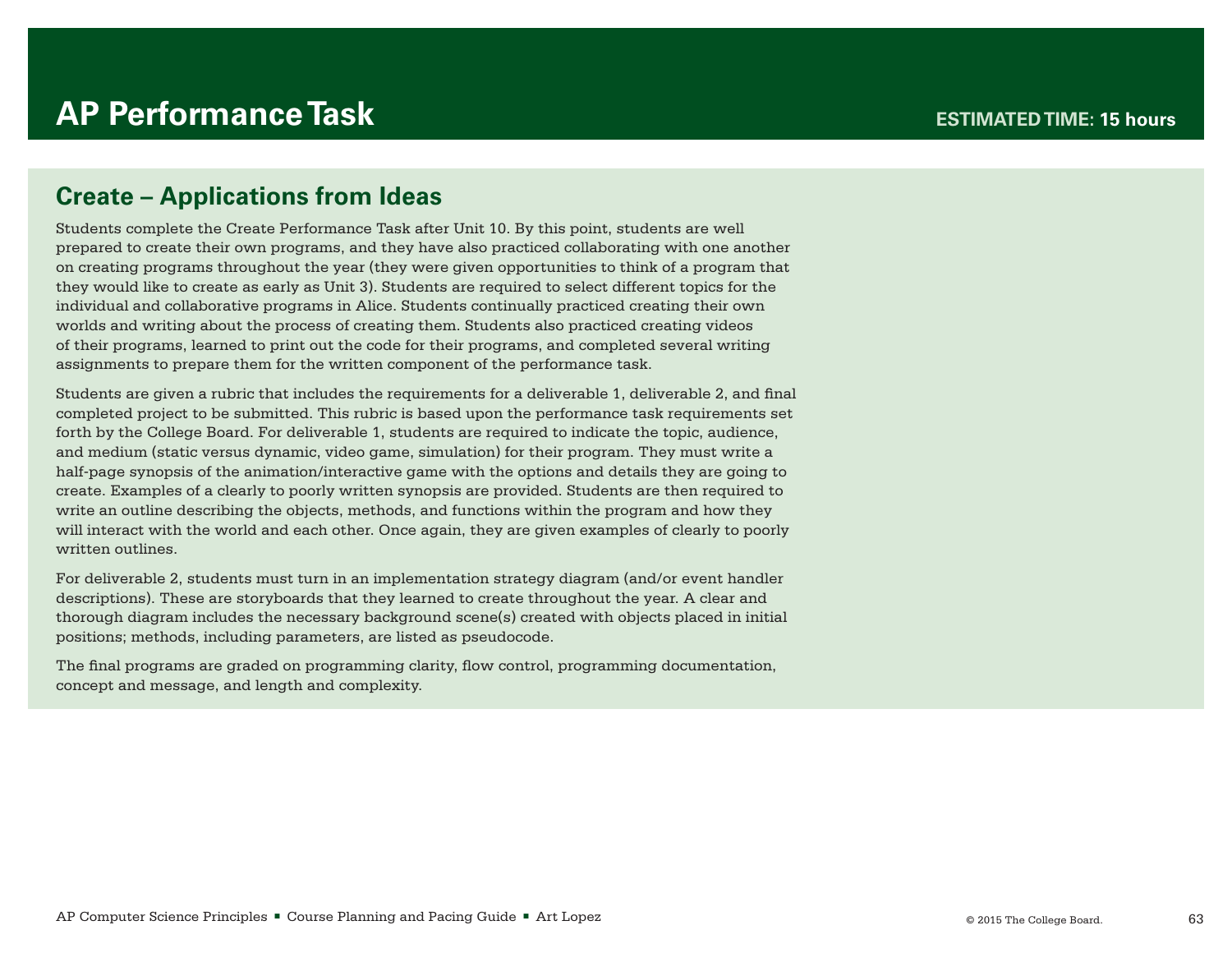BIG IDEA 1 **Creativity** BIG IDEA 2 **Abstraction** BIG IDEA 3 **Data and Information** BIG IDEA 4 **Algorithms** BIG IDEA 5 **Programming**

Essential Understandings:

▶ **EU 1.1, EU 1.2, EU 2.2, EU 3.1, EU 3.2, EU 3.3, EU 4.1, EU 5.1, EU 5.2, EU 5.3, EU 5.4, EU 5.5**

Projects and Major Assignments:

- ▶ **Exploratory Modules 12 and 13 Alice Worlds**
- ▶ **Lab 11 Alice World Project**

# Guiding Questions

▶ **How can you apply the concepts of programming in Alice to a computer application such as Excel or Google Sheets?** 

| <b>Learning Objectives</b>                                                                                                                                                                                                                                                                                                                                                                                                                | <b>Materials</b>                                                                                                                                                                                                              | <b>Instructional Activities and Classroom Assessments</b>                                                                                                                                                                                                                                                                                                                                                                                                                                                                                                                                                                                                                                                                                                                                                                                                                  |                                                                                                                                                                                                                                                                                                                                                                                                                                                                                             |
|-------------------------------------------------------------------------------------------------------------------------------------------------------------------------------------------------------------------------------------------------------------------------------------------------------------------------------------------------------------------------------------------------------------------------------------------|-------------------------------------------------------------------------------------------------------------------------------------------------------------------------------------------------------------------------------|----------------------------------------------------------------------------------------------------------------------------------------------------------------------------------------------------------------------------------------------------------------------------------------------------------------------------------------------------------------------------------------------------------------------------------------------------------------------------------------------------------------------------------------------------------------------------------------------------------------------------------------------------------------------------------------------------------------------------------------------------------------------------------------------------------------------------------------------------------------------------|---------------------------------------------------------------------------------------------------------------------------------------------------------------------------------------------------------------------------------------------------------------------------------------------------------------------------------------------------------------------------------------------------------------------------------------------------------------------------------------------|
| LO 1.1.1: Apply a creative<br>development process when<br>creating computational<br>artifacts. [P2]<br><b>LO 1.2.1:</b> Create a<br>computational artifact for<br>creative expression. [P2]<br>LO 1.2.2: Create a computational<br>artifact using computing tools<br>and techniques to solve a<br>problem. [P2]<br>LO 1.2.5: Analyze the<br>correctness, usability,<br>functionality, and suitability of<br>computational artifacts. [P4] | Web<br>Expeditions<br>Through Alice,<br>"12: Intro to<br>Spreadsheets"<br><b>Software</b><br>Google Sheets,<br>Microsoft Excel,<br>or spreadsheet<br>program                                                                  | <b>Instructional Activity: Exploratory Module 12 Spreadsheet</b><br>Students work in pairs to create and complete the exploratory module<br>12 spreadsheets. They read a scenario for creating a spreadsheet<br>grade book, using the programming concepts learned in the previous<br>units. Terminology that is used for creating programs is used for<br>creating this spreadsheet file. If-else statements, functions, math<br>expressions, pseudocode, and parameters are incorporated in<br>this exercise.<br>Essential knowledge addressed: 1.1.1 A, B; 1.2.1 A-D; 1.2.2 A; 1.2.3 A-C;<br>1.2.4 A-F; 1.2.5 A-D; 1.3.1 D; 2.2.1 A-C; 2.2.2 B; 2.2.3 B; 3.1.1 A, B, D, E;<br>3.1.2 A-C; 3.1.3 B-E; 3.2.1 C-F; 4.1.1 A-I; 4.1.2 A-C, I; 4.2.4 A, B, D, E;<br>5.1.1 A, B, D; 5.1.2 A-F, H-J; 5.1.3 A, B, D, F; 5.2.1 A-E; 5.3.1 A-G; 5.4.1 C-F, H-N;<br>5.5.1 A, D, E, G | At first students find it<br>very confusing to apply<br>the programming concepts<br>learned in Alice to spreadsheet<br>programs. I continually make<br>this connection. When using<br>functions such as SUM, we<br>make the connection with<br>the functions used in Alice<br>programs. Parameters are<br>used to define the cells<br>being added in a function,<br>and If-else statements are<br>used in the spreadsheet file<br>and are connected to If-else<br>statements used in Alice. |
| LO 2.2.1: Develop an<br>abstraction when writing a<br>program or creating other<br>computational artifacts. [P2]<br>LO 3.1.1: Find patterns and test<br>hypotheses about digitally<br>processed information to gain<br>insight and knowledge. [P4]<br>LO 3.1.2: Collaborate when<br>processing information to gain<br>insight and knowledge. [P6]                                                                                         | Web<br>Expeditions<br>Through Alice,<br>"12: Intro to<br>Spreadsheets"<br><b>Computer Science</b><br>Principles Spring<br>2015, "Module<br>12 Questions<br>Assignment"<br><b>Software</b><br>Google Docs or<br>Microsoft Word | <b>Instructional Activity: Exploratory Module 12 Questions</b><br>As students are reading and following the instructions for<br>creating the exploratory module 12 spreadsheet, they also must<br>answer a series of questions in the module that promote a deeper<br>understanding of the computing concepts they are learning. Students<br>answer these questions in a shared Google Doc or in their own<br>Microsoft Word document, using MLA formatting; step-by-step<br>instructions are provided.<br>Essential knowledge addressed: 1.1.1 A, B; 1.2.1 A-D; 1.2.2 A; 1.2.3 A-C;<br>1.2.4 A-F; 1.2.5 A-D; 1.3.1 D; 2.2.1 A-C; 2.2.2 B; 2.2.3 B; 3.1.1 A, B, D, E;<br>3.1.2 A-C; 3.1.3 B-E; 3.2.1 C-F; 4.1.1 A-I; 4.1.2 A-C, I; 4.2.4 A, B, D, E;<br>5.1.1 A, B, D; 5.1.2 A-F, H-J; 5.1.3 A, B, D, F; 5.2.1 A-E; 5.3.1 A-G; 5.4.1 C-F, H-N;<br>5.5.1 A, D, E, G         |                                                                                                                                                                                                                                                                                                                                                                                                                                                                                             |
| AP Computer Science Principles ■ Course Planning and Pacing Guide ■ Art Lopez                                                                                                                                                                                                                                                                                                                                                             |                                                                                                                                                                                                                               |                                                                                                                                                                                                                                                                                                                                                                                                                                                                                                                                                                                                                                                                                                                                                                                                                                                                            | © 2015 The College Board.                                                                                                                                                                                                                                                                                                                                                                                                                                                                   |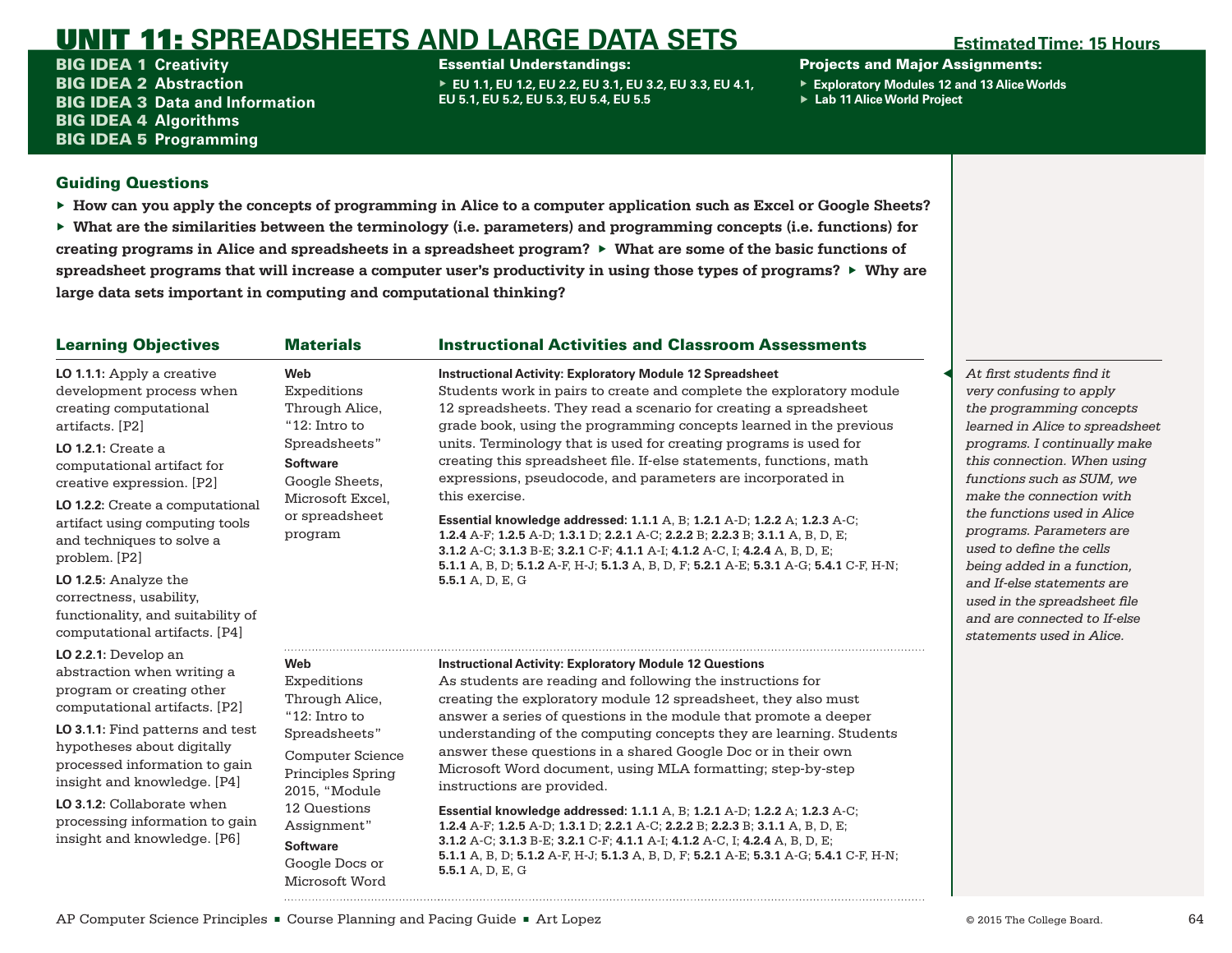BIG IDEA 1 **Creativity** BIG IDEA 2 **Abstraction** BIG IDEA 3 **Data and Information** BIG IDEA 4 **Algorithms** BIG IDEA 5 **Programming**

Essential Understandings:

▶ **EU 1.1, EU 1.2, EU 2.2, EU 3.1, EU 3.2, EU 3.3, EU 4.1, EU 5.1, EU 5.2, EU 5.3, EU 5.4, EU 5.5**

Projects and Major Assignments:

- ▶ **Exploratory Modules 12 and 13 Alice Worlds**
- ▶ **Lab 11 Alice World Project**

## Guiding Questions

▶ **How can you apply the concepts of programming in Alice to a computer application such as Excel or Google Sheets?** 

| <b>Learning Objectives</b>                                                                                                                                                                                                                                                                                                                                                                                                                                                                                                                                                                                                                                                                                                              | <b>Materials</b>                                                                                                       | <b>Instructional Activities and Classroom Assessments</b>                                                                                                                                                                                                                                                                                                                                 |               |                                                                                                                                                                                    |
|-----------------------------------------------------------------------------------------------------------------------------------------------------------------------------------------------------------------------------------------------------------------------------------------------------------------------------------------------------------------------------------------------------------------------------------------------------------------------------------------------------------------------------------------------------------------------------------------------------------------------------------------------------------------------------------------------------------------------------------------|------------------------------------------------------------------------------------------------------------------------|-------------------------------------------------------------------------------------------------------------------------------------------------------------------------------------------------------------------------------------------------------------------------------------------------------------------------------------------------------------------------------------------|---------------|------------------------------------------------------------------------------------------------------------------------------------------------------------------------------------|
| LO 3.1.3: Explain the insight<br>and knowledge gained<br>from digitally processed<br>data by using appropriate<br>visualizations, notations, and<br>precise language. [P5]<br>LO 3.2.1: Extract information<br>from data to discover and<br>explain connections or trends.<br>[P1]<br>LO 3.2.2: Determine how large<br>data sets impact the use of<br>computational processes<br>to discover information and<br>knowledge. [P3]<br>LO 3.3.1: Analyze how data<br>representation, storage,<br>security, and transmission of<br>data involve computational<br>manipulation of information.<br>[P4]<br>LO 4.1.1: Develop an algorithm<br>for implementation in a<br>program. [P2]<br>LO 4.1.2: Express an algorithm<br>in a language. [P5] | <b>Software</b><br>Classroom-<br><b>Response System</b>                                                                | <b>Summative Assessment: Module 12 Quiz</b><br>Using a classroom-response system, students take an assessment<br>composed of three multiple-choice questions.                                                                                                                                                                                                                             |               | This summative assessment.<br>addresses the following<br>quiding questions:                                                                                                        |
|                                                                                                                                                                                                                                                                                                                                                                                                                                                                                                                                                                                                                                                                                                                                         | Web<br>Guides Through<br>Alice 2, "12. Intro<br>to Spreadsheets):<br>Lecture"                                          | Essential knowledge addressed: 1.1.1 A, B; 1.2.1 A-D; 1.2.2 A; 1.2.3 A-C;<br>1.2.4 A-F; 1.2.5 A-D; 1.3.1 D; 2.2.1 A-C; 2.2.2 B; 2.2.3 B; 3.1.1 A,B,D,E; 3.1.2 A-C;<br>3.1.3 B-E; 3.2.1 C-F; 4.1.1 A-I; 4.1.2 A-C, I; 4.2.4 A, B, D, E; 5.1.1 A, B, D;<br>5.1.2 A-F, H-J; 5.1.3 A, B, D, F; 5.2.1 A-E; 5.3.1 A-G; 5.4.1 C-F, H-N;<br>5.5.1 A, D, E, G                                      |               | $\blacktriangleright$ How can you apply the<br>concepts of programming<br>in Alice to a computer<br>application such as Excel<br>or Google Sheets?                                 |
|                                                                                                                                                                                                                                                                                                                                                                                                                                                                                                                                                                                                                                                                                                                                         | ("Module 12 Intro<br>Spreadsheets.<br>pptx")                                                                           |                                                                                                                                                                                                                                                                                                                                                                                           |               | $\triangleright$ What are some of the basic<br>functions of spreadsheet<br>programs that will<br>increase a computer user's<br>productivity in using those<br>types of programs?   |
|                                                                                                                                                                                                                                                                                                                                                                                                                                                                                                                                                                                                                                                                                                                                         | <b>Software</b><br>Classroom-<br>Response System,<br>Google Sheets, or<br>Microsoft Excel<br><b>Web</b>                | <b>Formative Assessment: Module 12 Peer-Discussion Questions</b><br>Students work in groups of three to answer several multiple-choice<br>questions using a classroom-response system. Students read the<br>question and select an answer. They then discuss their answers with<br>their groups, explaining why they chose their answer and why they<br>did not choose the other answers. |               | Students volunteer and share<br>their responses with the<br>class. I then share with them<br>the correct answer, and we<br>discuss why that answer is<br>correct and why the other |
|                                                                                                                                                                                                                                                                                                                                                                                                                                                                                                                                                                                                                                                                                                                                         | Guides Through<br>Alice 2, "12. Intro<br>to Spreadsheets):<br>Lecture"<br>("Module 12 Intro<br>Spreadsheets.<br>pptx") | <b>Essential knowledge addressed: 1.1.1</b> A, B; 1.2.1 A-D; 1.2.2 A; 1.2.3 A-C;<br>1.2.4 A-F; 1.2.5 A-D; 1.3.1 D; 2.2.1 A-C; 2.2.2 B; 2.2.3 B; 3.1.1 A, B, D, E;<br>3.1.2 A-C; 3.1.3 B-E; 3.2.1 C-F; 4.1.1 A-I; 4.1.2 A-C, I; 4.2.4 A, B, D, E;<br>5.1.1 A, B, D; 5.1.2 A-F, H-J; 5.1.3 A, B, D, F; 5.2.1 A-E; 5.3.1 A-G; 5.4.1 C-F, H-N;<br>5.5.1 A, D, E, G                            | ones are not. |                                                                                                                                                                                    |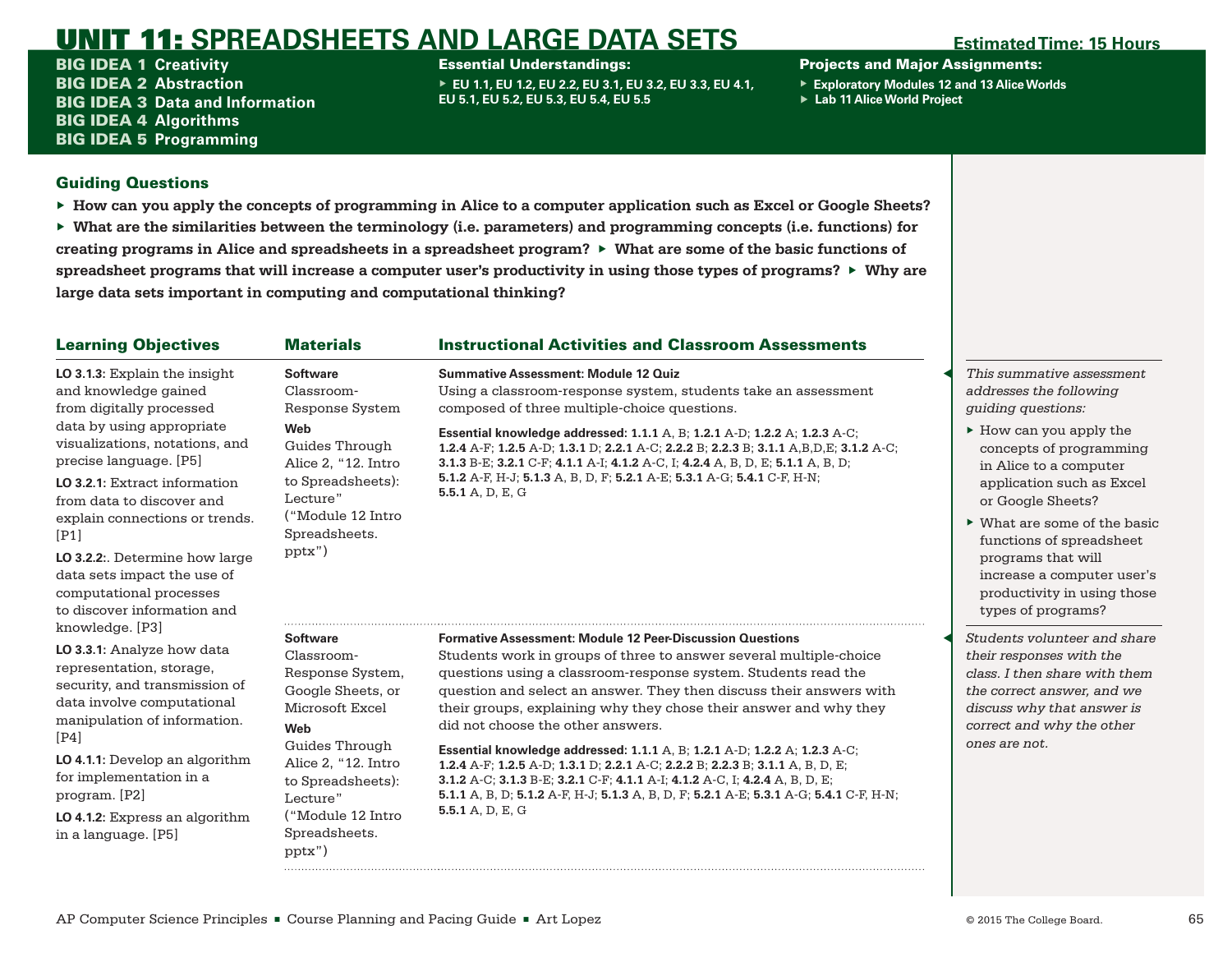BIG IDEA 1 **Creativity** BIG IDEA 2 **Abstraction** BIG IDEA 3 **Data and Information** BIG IDEA 4 **Algorithms** BIG IDEA 5 **Programming**

### Essential Understandings:

▶ **EU 1.1, EU 1.2, EU 2.2, EU 3.1, EU 3.2, EU 3.3, EU 4.1, EU 5.1, EU 5.2, EU 5.3, EU 5.4, EU 5.5**

Projects and Major Assignments:

- ▶ **Exploratory Modules 12 and 13 Alice Worlds**
- ▶ **Lab 11 Alice World Project**

## Guiding Questions

▶ **How can you apply the concepts of programming in Alice to a computer application such as Excel or Google Sheets?** 

| <b>Learning Objectives</b>                                                                                                                                                                                                                                                                                                                                                                                                                                              | <b>Materials</b>                                                                                                                                  | <b>Instructional Activities and Classroom Assessments</b>                                                                                                                                                                                                                                                                                                                                                                                                                                                                                                                                                                                                                                                                                                                                                                                                                                                                                                                                                                                                                                                                          |                                                                                                                                                                                                                                                                                                                                                                                                                                                     |
|-------------------------------------------------------------------------------------------------------------------------------------------------------------------------------------------------------------------------------------------------------------------------------------------------------------------------------------------------------------------------------------------------------------------------------------------------------------------------|---------------------------------------------------------------------------------------------------------------------------------------------------|------------------------------------------------------------------------------------------------------------------------------------------------------------------------------------------------------------------------------------------------------------------------------------------------------------------------------------------------------------------------------------------------------------------------------------------------------------------------------------------------------------------------------------------------------------------------------------------------------------------------------------------------------------------------------------------------------------------------------------------------------------------------------------------------------------------------------------------------------------------------------------------------------------------------------------------------------------------------------------------------------------------------------------------------------------------------------------------------------------------------------------|-----------------------------------------------------------------------------------------------------------------------------------------------------------------------------------------------------------------------------------------------------------------------------------------------------------------------------------------------------------------------------------------------------------------------------------------------------|
| LO 5.1.1: Develop a program for<br>creative expression, to satisfy<br>personal curiosity or to create<br>new knowledge. [P2]<br>LO 5.1.2: Develop a correct<br>program to solve problems.<br>[P2]<br>LO 5.1.3: Collaborate to develop<br>a program. [P6]<br><b>LO 5.2.1:</b> Explain how programs<br>implement algorithms. [P3]<br>LO 5.3.1: Use abstraction<br>to manage complexity in<br>programs. [P3]<br>$LO$ 5.4.1: Evaluate the<br>correctness of a program. [P4] | Web<br>Guides Through<br>Alice 2, "12. Intro<br>to Spreadsheets:<br>Lab"<br>Web/Software<br>Spreadsheet and<br>word-processing<br>programs        | <b>Instructional Activity: Lab 12</b><br>Students create a spreadsheet and examine data on the depictions<br>of alcohol and tobacco consumption in children's movies. Students<br>are required to use basic spreadsheet functions and addressing<br>types (AutoSum, basic statistical functions, If's, and VLOOKUP).<br>Students relate spreadsheet features to Alice programming features<br>(If statements, methods, loops, parameters), including implementing<br>the SUM function in Alice. The lab is separated into two parts. Part<br>1 calculates values and entries. Part 2 implements spreadsheet<br>functions and programming constructs. After completing the<br>lab, students write a reflection and describe the spreadsheet in<br>relationship to Alice.<br>Essential knowledge addressed: 1.1.1 A, B; 1.2.1 A-D; 1.2.2 A; 1.2.3 A-C;<br>1.2.4 A-F; 1.2.5 A-D; 1.3.1 D; 2.2.1 A-C; 2.2.2 B; 2.2.3 B; 3.1.1 A, B, D, E;<br>3.1.2 A-C; 3.1.3 B-E; 3.2.1 C-F; 4.1.1 A-I; 4.1.2 A-C, I; 4.2.4 A, B, D, E;<br>5.1.1 A, B, D; 5.1.2 A-F, H-J; 5.1.3 A, B, D, F; 5.2.1 A-E; 5.3.1 A-G; 5.4.1 C-F, H-N;<br>5.5.1 A, D, E, G | This lab challenges students<br>to create a spreadsheet<br>program based upon the<br>programming concepts<br>learned in Alice. They<br>are challenged to think<br>computationally in order to<br>collect and analyze the data<br>in the spreadsheet. Students<br>should work together on<br>trying to use the functions<br>correctly in order to find the<br>data they are required to look<br>for. This lab requires a lot of<br>quidance from me. |
| LO 5.5.1: Employ appropriate<br>mathematical and logical<br>concepts in programming. [P1]                                                                                                                                                                                                                                                                                                                                                                               | Web<br>Expeditions<br>Through Alice 2,<br>"13: Spreadsheets<br>– Working<br>with Large Data<br>Sets"<br><b>Software</b><br>Spreadsheet<br>program | <b>Instructional Activity: Exploratory Module 13 Spreadsheet</b><br>Students work in pairs and learn how to work with large data sets<br>within a spreadsheet program. Students use filters and AutoFilters,<br>locking of cells, hiding/unhiding rows/columns, Sort Data, Freeze and<br>Unfreeze rows/columns, and "Find and Replace."<br>Essential knowledge addressed: 1.1.1 A, B; 1.2.1 A-D; 1.2.2 A; 1.2.3 A-C;<br>1.2.4 A-F; 1.2.5 A-D; 1.3.1 D; 2.2.1 A-C; 2.2.2 B; 2.2.3 B; 3.1.1 A, B, D, E;<br>3.1.2 A-C; 3.1.3 B-E; 3.2.1 C-F; 4.1.1 A-I; 4.1.2 A-C, I; 4.2.4 A, B, D, E;<br>5.1.1 A, B, D; 5.1.2 A-F, H-J; 5.1.3 A, B, D, F; 5.2.1 A-E; 5.3.1 A-G; 5.4.1 C-F, H-N;<br>5.5.1 A, D, E, G                                                                                                                                                                                                                                                                                                                                                                                                                                 |                                                                                                                                                                                                                                                                                                                                                                                                                                                     |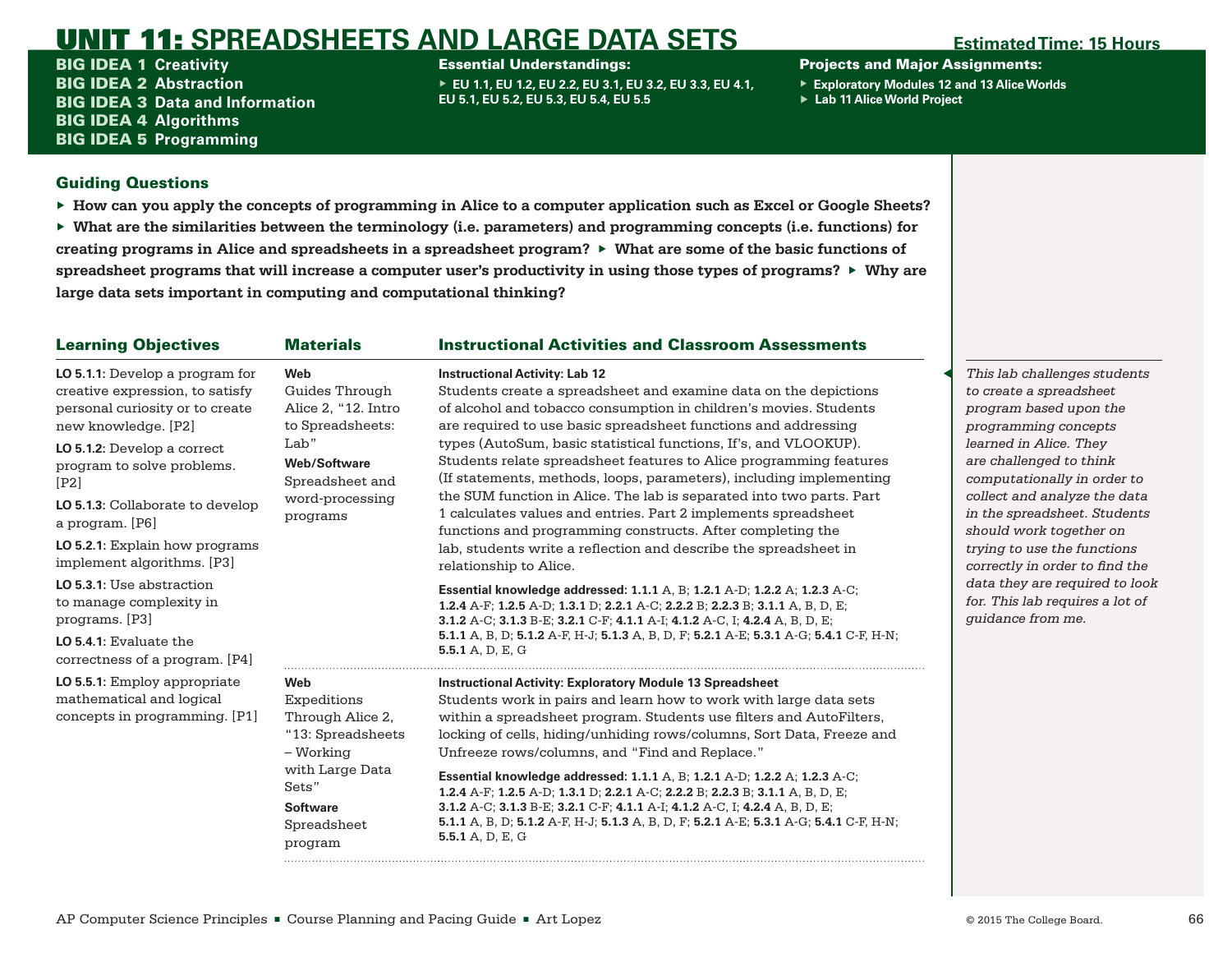BIG IDEA 1 **Creativity** BIG IDEA 2 **Abstraction** BIG IDEA 3 **Data and Information** BIG IDEA 4 **Algorithms** BIG IDEA 5 **Programming**

Essential Understandings:

▶ **EU 1.1, EU 1.2, EU 2.2, EU 3.1, EU 3.2, EU 3.3, EU 4.1, EU 5.1, EU 5.2, EU 5.3, EU 5.4, EU 5.5**

Projects and Major Assignments:

- ▶ **Exploratory Modules 12 and 13 Alice Worlds**
- ▶ **Lab 11 Alice World Project**

# Guiding Questions

▶ **How can you apply the concepts of programming in Alice to a computer application such as Excel or Google Sheets?** 

| <b>Learning Objectives</b>                                                                                                                                      | <b>Materials</b>                                                                                                                                                                                                                        | <b>Instructional Activities and Classroom Assessments</b>                                                                                                                                                                                                                                                                                                                                                                                                                                                                                                                                                                                                                                           |                                                                                                                                                                                                                                                           |
|-----------------------------------------------------------------------------------------------------------------------------------------------------------------|-----------------------------------------------------------------------------------------------------------------------------------------------------------------------------------------------------------------------------------------|-----------------------------------------------------------------------------------------------------------------------------------------------------------------------------------------------------------------------------------------------------------------------------------------------------------------------------------------------------------------------------------------------------------------------------------------------------------------------------------------------------------------------------------------------------------------------------------------------------------------------------------------------------------------------------------------------------|-----------------------------------------------------------------------------------------------------------------------------------------------------------------------------------------------------------------------------------------------------------|
| All of the learning objectives<br>from the first activities in<br>this unit (pages 64-66) are                                                                   | <b>Software</b><br>Classroom-<br>Response System                                                                                                                                                                                        | <b>Summative Assessment: Module 13 Quiz</b><br>Students take an assessment composed of three multiple-choice<br>questions using a classroom-response system.                                                                                                                                                                                                                                                                                                                                                                                                                                                                                                                                        | This summative assessment<br>addresses the following<br>quiding questions:                                                                                                                                                                                |
| addressed: 1.1.1, 1.2.1, 1.2.2,<br>1.2.5, 2.2.1, 3.1.1, 3.1.2, 3.1.3, 3.2.1,<br>3.2.2, 3.3.1, 4.1.1, 4.1.2, 5.1.1, 5.1.2,<br>5.1.3, 5.2.1, 5.3.1, 5.4.1, 5.5.1. | Web<br>Guides Through<br>Alice 2, "13:<br>Spreadsheets<br>– Working with                                                                                                                                                                | Essential knowledge addressed: 1.1.1 A, B; 1.2.1 A-D; 1.2.2 A; 1.2.3 A-C;<br>1.2.4 A-F; 1.2.5 A-D; 1.3.1 D; 2.2.1 A-C; 2.2.2 B; 2.2.3 B; 3.1.1 A, B, D, E;<br>3.1.2 A-C; 3.1.3 B-E; 3.2.1 C-F; 4.1.1 A-I; 4.1.2 A-C, I; 4.2.4 A, B, D, E;<br>5.1.1 A, B, D; 5.1.2 A-F, H-J; 5.1.3 A, B, D, F; 5.2.1 A-E; 5.3.1 A-G; 5.4.1 C-F, H-N;<br>5.5.1 A, D, E, G                                                                                                                                                                                                                                                                                                                                             | $\blacktriangleright$ How can you apply the<br>concepts of programming<br>in Alice to a computer<br>application such as Excel<br>or Google Sheets?                                                                                                        |
|                                                                                                                                                                 | Large Data Sets:<br>Lecture" ("Module<br>13 Spreadsheets-<br>Large Data Sets.<br>pptx")                                                                                                                                                 |                                                                                                                                                                                                                                                                                                                                                                                                                                                                                                                                                                                                                                                                                                     | $\triangleright$ What are some of the basic<br>functions of spreadsheet<br>programs that will<br>increase a computer user's<br>productivity in using those<br>types of programs?                                                                          |
|                                                                                                                                                                 | <b>Software</b><br>Classroom-<br>Response System,<br>Google Sheets, or<br>Excel<br>Web<br>Guides Through<br>Alice 2, "13:<br>Spreadsheets-<br>Working with Large<br>Data Sets: Lecture"<br>("Module 13 Intro<br>Spreadsheets.<br>pptx") | <b>Formative Assessment: Module 13 Peer Discussion Questions</b><br>Students work in groups of three to answer one multiple-choice<br>question using a classroom-response system. Students read the<br>question, select an answer, and then discuss it with their groups.<br>They must explain clearly why they chose their answer and, more<br>importantly, why they did not choose the other answers.<br>Essential knowledge addressed: 1.1.1 A, B; 1.2.1 A-D; 1.2.2 A; 1.2.5 A-D;<br>2.2.1 A, B; 2.2.2 B; 3.1.1 A, B, D, E; 3.1.2 A-C; 3.1.3 B-E; 4.1.1 A-C, E-G, I;<br>4.1.2 A-C, I; 5.1.1 A, B, D; 5.1.2 A-F, H-J; 5.1.3 A, B, D, F; 5.2.1 A-E; 5.3.1 A-G;<br>5.4.1 C-F, H-N; 5.5.1 A, D, E, G | After discussing their answers<br>with their groups, students<br>volunteer and share their<br>responses with the class. I<br>then give them the correct<br>answer and explain clearly<br>why that answer is correct<br>and why the other ones<br>are not. |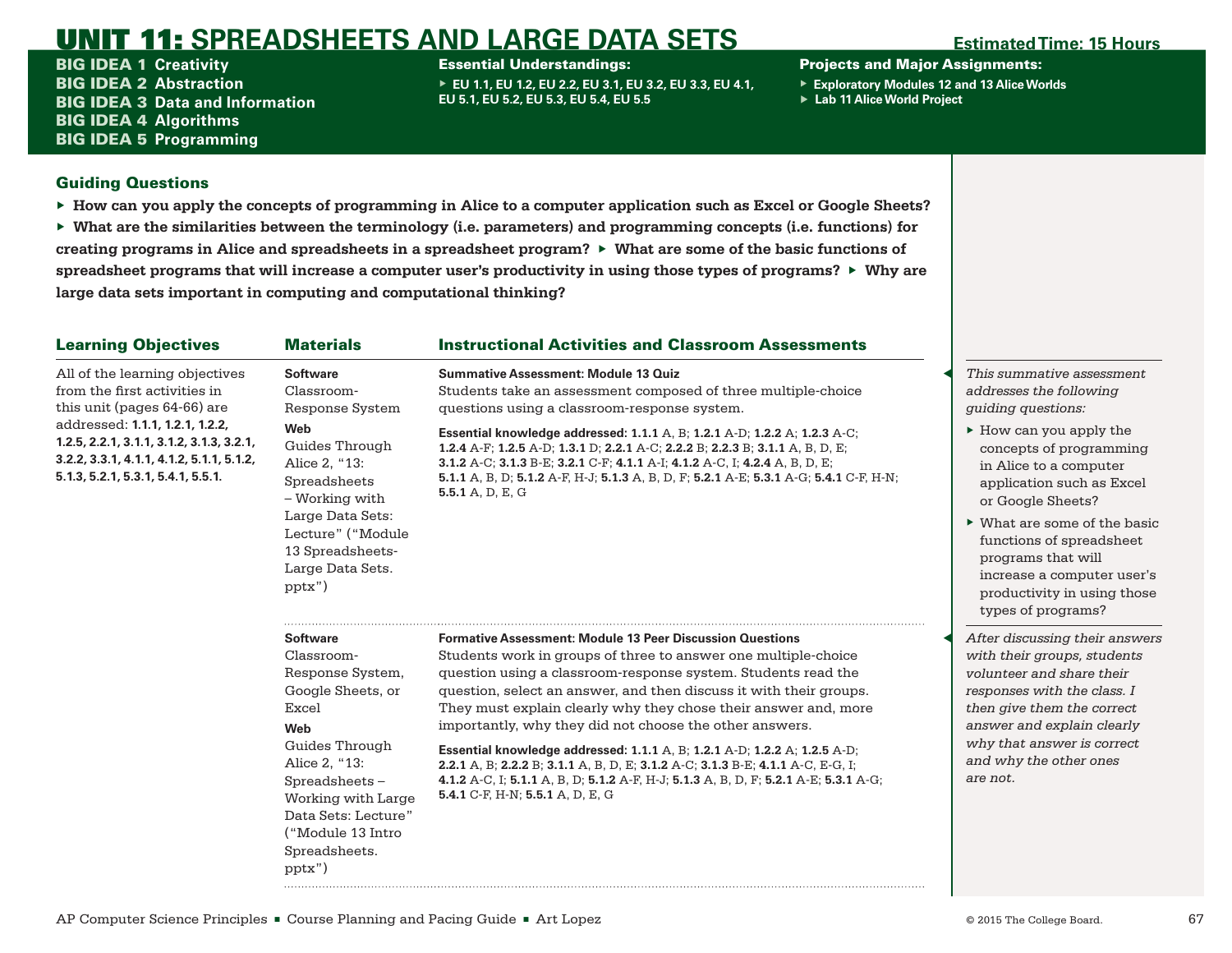BIG IDEA 1 **Creativity** BIG IDEA 2 **Abstraction** BIG IDEA 3 **Data and Information** BIG IDEA 4 **Algorithms** BIG IDEA 5 **Programming**

Essential Understandings:

▶ **EU 1.1, EU 1.2, EU 2.2, EU 3.1, EU 3.2, EU 3.3, EU 4.1, EU 5.1, EU 5.2, EU 5.3, EU 5.4, EU 5.5**

Projects and Major Assignments:

- ▶ **Exploratory Modules 12 and 13 Alice Worlds**
- ▶ **Lab 11 Alice World Project**

## Guiding Questions

▶ **How can you apply the concepts of programming in Alice to a computer application such as Excel or Google Sheets?** 

▶ **What are the similarities between the terminology (i.e. parameters) and programming concepts (i.e. functions) for creating programs in Alice and spreadsheets in a spreadsheet program?** ▶ **What are some of the basic functions of spreadsheet programs that will increase a computer user's productivity in using those types of programs?** ▶ **Why are large data sets important in computing and computational thinking?**

| <b>Learning Objectives</b>                                                                                                                                                                                                                                           | <b>Materials</b>                                                                           | <b>Instructional Activities and Classroom Assessments</b>                                                                                                                                                                                                                                                                                                                                                                                                                                                                                                                                                                                                                                                                                                                                                                                                                            |
|----------------------------------------------------------------------------------------------------------------------------------------------------------------------------------------------------------------------------------------------------------------------|--------------------------------------------------------------------------------------------|--------------------------------------------------------------------------------------------------------------------------------------------------------------------------------------------------------------------------------------------------------------------------------------------------------------------------------------------------------------------------------------------------------------------------------------------------------------------------------------------------------------------------------------------------------------------------------------------------------------------------------------------------------------------------------------------------------------------------------------------------------------------------------------------------------------------------------------------------------------------------------------|
| All of the learning objectives<br>from the first activities in<br>this unit (pages 64-66) are<br>addressed: 1.1.1, 1.2.1, 1.2.2,<br>$1.2.5, 2.2.1, 3.1.1, 3.1.2, 3.1.3, 3.2.1,$<br>$3.2.2, 3.3.1, 4.1.1, 4.1.2, 5.1.1, 5.1.2,$<br>5.1.3, 5.2.1, 5.3.1, 5.4.1, 5.5.1. | Web<br>Guides Through<br>Alice 2, "Exams"<br>("Final Summer<br>$2014"$ and<br>"Solutions") | <b>Summative Assessment: Final Exam</b><br>Students take an assessment composed of 32 multiple-choice<br>questions. Five of these offer partial credit for selecting another<br>answer that is not the best answer. For four of the multiple-choice<br>questions, students must clearly and concisely explain why they<br>chose their answer and why they didn't choose the other answers:<br>this demonstrates whether they have a deep understanding of what<br>they have learned. Two of the questions require students to describe<br>how a video game uses If-else statements and how social media<br>programs use loops. One question describes a program and shows its<br>code; students must analyze the code and explain what they think<br>it will do. Another question describes a scenario for a program and<br>students must write the code for executing that program. |
|                                                                                                                                                                                                                                                                      |                                                                                            | <b>Essential knowledge addressed: 1.1.1</b> A, B; 1.2.1 A-D; 1.2.2 A; 1.2.5 A-D;<br>2.2.1 A, B; 2.2.2 B; 3.1.1 A, B, D, E; 3.1.2 A-C; 3.1.3 B-E; 4.1.1 A-C, E-G, I;<br>4.1.2 A-C, I; 5.1.1 A, B, D; 5.1.2 A-F, H-J; 5.1.3 A, B, D, F; 5.2.1 A-E; 5.3.1 A-G;<br>5.4.1 C-F, H-N; 5.5.1 A, D, E, G                                                                                                                                                                                                                                                                                                                                                                                                                                                                                                                                                                                      |

◀ *This summative assessment addresses all of the guiding questions for Units 6-11.*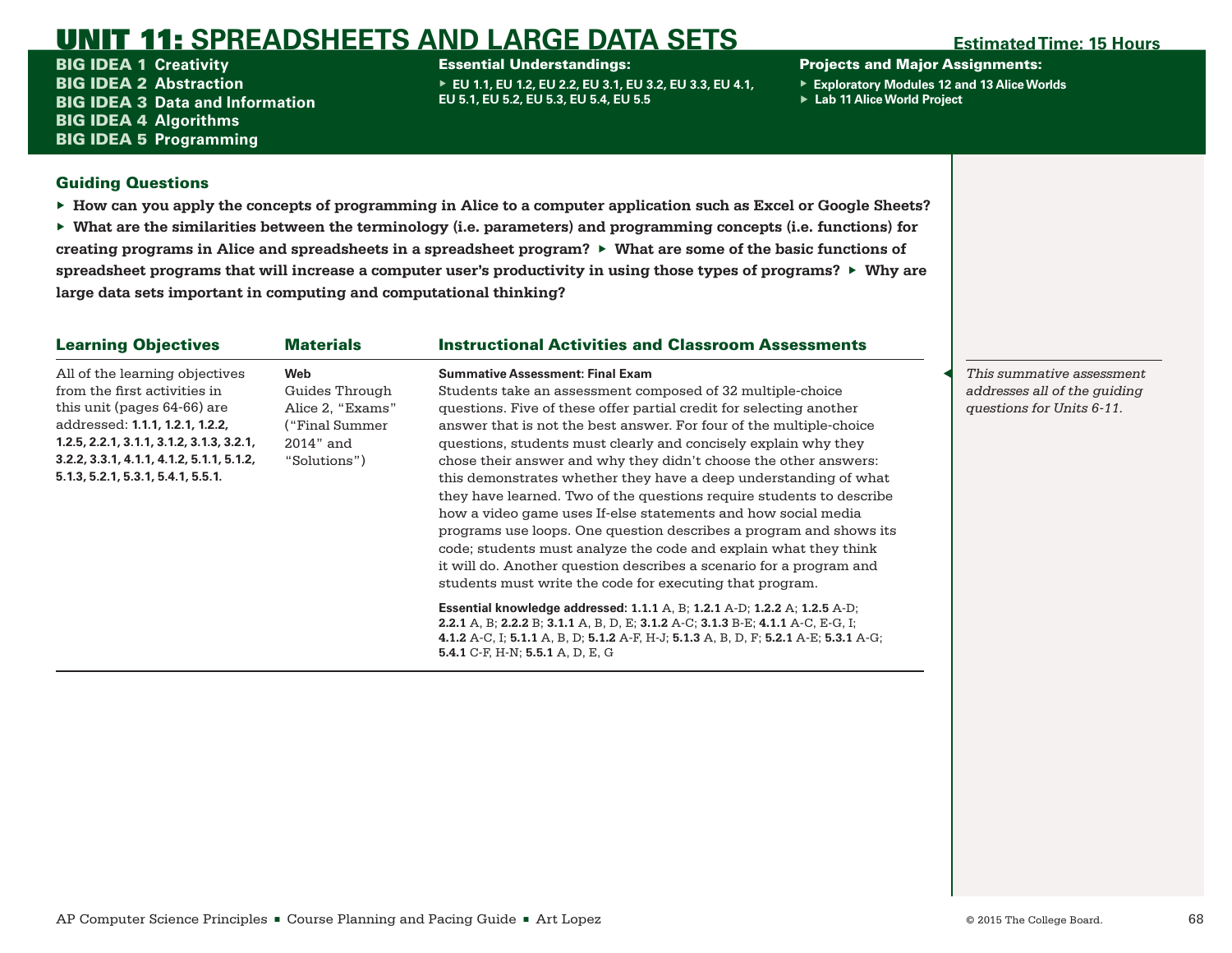# Resources

All links to online resources were verified before publication. In cases where links are no longer working, we suggest that you try to find the resource by doing a keyword Web search.

## General Resources

"Abelson, Hal, Ken Ledeen, and Harry Lewis. *Blown to Bits: Your Life, Liberty, and Happiness after the Digital Explosion*. Addison-Wesley, 2008. Accessed November 7, 2014. **[http://www.bitsbook.com/thebook](http://www.bitsbook.com/thebook/)**.

Alice (Version 2.4) [Software]. Carnegie Mellon University, 1999. **[http://www.alice.org/index.php?page5downloads/download\\_alice2.4](http://www.alice.org/index.php?page5downloads/download_alice2.4)**.

Computer Science Unplugged. Michael Fellows, Tim Bell, and Ian Witten Accessed November 8, 2014. **<http://csunplugged.org/activities>**.

"Curriculum." Exploring Computer Science. Joanna Goode and Gail Chapman. Accessed November 5, 2014. **<http://www.exploringcs.org/curriculum>**.

"CSTA – CS Principles Resources." Computer Science Teachers Association/ Association for Computing Machinery (ACM). Accessed December 12, 2014. **<http://csta.acm.org/Curriculum/sub/CurrResources.html>**.

Dann, Wanda P., Stephen Cooper, and Randy Pausch. *Learning to Program with Alice: Custom Edition for University of California, San Diego*. Boston: Prentice Hall, 2009.

Expeditions Through Alice. Quintin Cutts, Sarah Esper, and Beth Simon. Accessed November 5, 2014. **[https://sites.google.com/a/eng.ucsd.edu/expeditions-through](https://sites.google.com/a/eng.ucsd.edu/expeditions-through-alice/home)[alice/home](https://sites.google.com/a/eng.ucsd.edu/expeditions-through-alice/home)**.

Guides Through Alice 2. Quintin Cutts, Sarah Esper, and Beth Simon. Accessed November 5, 2014. **[https://sites.google.com/a/eng.ucsd.edu/guides-through-alice-2/](https://sites.google.com/a/eng.ucsd.edu/guides-through-alice-2/home) [home](https://sites.google.com/a/eng.ucsd.edu/guides-through-alice-2/home)**.

Lopez, Arthur. Computer Science Principles Fall 2015 and Computer Science Principles Spring 2015. Accessed July 25, 2015. **<https://canvas.instructure.com/courses/944870>** (Fall Semester); **<https://canvas.instructure.com/courses/943888>** (Spring Semester).

"Pair Programming-in-a-Box: The Power of Collaborative Learning." National Center for Women & Information Technology. Accessed November 5, 2014. **[http://www.ncwit.](http://www.ncwit.org/resources/pair-programming-box-power-collaborative-learning) [org/resources/pair-programming-box-power-collaborative-learning](http://www.ncwit.org/resources/pair-programming-box-power-collaborative-learning)**.

"Repository for Alice Materials." Susan Rodger. Duke University Department of Computer Science. Accessed November 5, 2014. **[http://www.cs.duke.edu/csed/](http://www.cs.duke.edu/csed/alice09/) [alice09](http://www.cs.duke.edu/csed/alice09/)**.

# Unit 1 (Introduction to Computer Science Principles) Resources

"Alice Tutorials Summers 2008–2014." Susan Rodger. Duke University Department of Computer Science. Accessed July 25, 2015. **[http://www.cs.duke.edu/csed/alice09/](http://www.cs.duke.edu/csed/alice09/tutorials.php) [tutorials.php](http://www.cs.duke.edu/csed/alice09/tutorials.php)**.

"Growing Up Online." Frontline. PBS. Accessed November 5, 2014. **<http://www.pbs.org/wgbh/pages/frontline/kidsonline>**.

Guides Through Alice. "Discussion Videos." Quintin Cutts, Sarah Esper, and Beth Simon. Accessed November 5, 2014. **[https://sites.google.com/a/eng.ucsd.edu/](https://sites.google.com/a/eng.ucsd.edu/guidesthroughalice/discussion-videos) [guidesthroughalice/discussion-videos](https://sites.google.com/a/eng.ucsd.edu/guidesthroughalice/discussion-videos)**.

"Planning with Pseudocode." Khan Academy. Accessed June 5, 2015. **[https://www.khanacademy.org/computing/computer-programming/programming/](https://www.khanacademy.org/computing/computer-programming/programming/good-practices/p/planning-with-pseudo-code) [good-practices/p/planning-with-pseudo-code](https://www.khanacademy.org/computing/computer-programming/programming/good-practices/p/planning-with-pseudo-code)**.

# Unit 2 (Telling and Dividing a Story [Methods]) Resources

*No unit-specific resources.*

# Unit 3 (Behaving the Same vs Differently [Parameters]) Resources

Ted.com. Accessed November 5, 2014. **[http://www.ted.com/](http://www.ted.com/talks?topics[]=technology&sort=newest) [talks?topics\[\]=technology&sort=newest](http://www.ted.com/talks?topics[]=technology&sort=newest)**.

# Unit 4 (Get into the Story [Events]) Resources

*No unit-specific resources.*

# Unit 5 (The Internet and Binary Numbers) Resources

Arora, Himanshu. "Introduction to Cryptography Basic Principles." The Geek Stuff. Accessed November 8, 2014. **[http://www.thegeekstuff.com/2012/07/cryptography](http://www.thegeekstuff.com/2012/07/cryptography-basics/)[basics](http://www.thegeekstuff.com/2012/07/cryptography-basics/)**.

"Andrew Blum: What Is the Internet, Really?" TED Talks. Youtube. Video, 11:59. **[https://youtu.be/XE\\_FPEFpHt4](https://youtu.be/XE_FPEFpHt4)**.

"Binary Bingo Practice." Kevin's Number Conversion Practice through Bingo. Kevin James. **<http://courses.cs.vt.edu/~cs1104/Bingo/bingo.kevin.html>**.

Charles, Kellep. "The Types of Hackers: Black Hat, White Hat or a Grey Hat Hacker, Which Type are you?" Examiner.com. Accessed November 8, 2014. **[http://www.examiner.com/article/the-types-of-hackers-black-hat-white-hat-or-a](http://www.examiner.com/article/the-types-of-hackers-black-hat-white-hat-or-a-grey-hat-hacker-which-type-are-you)[grey-hat-hacker-which-type-are-you](http://www.examiner.com/article/the-types-of-hackers-black-hat-white-hat-or-a-grey-hat-hacker-which-type-are-you)**.

"Count the Dots." Computer Science Unplugged. Fellows, Michael, Tim Bell, and Ian Witten. Accessed November 8, 2014. **[http://csunplugged.org/binary](http://csunplugged.org/binary-numbers/#Count_the_Dots)[numbers/#Count\\_the\\_Dots](http://csunplugged.org/binary-numbers/#Count_the_Dots)**.

"CSTA – CS Principles Resources." Computer Science Teachers Association/ Association for Computing Machinery (ACM). Accessed 12 December 2014. **<http://csta.acm.org/Curriculum/sub/CurrResources.html>**.

"Evaluating Web Sites: Criteria and Tools." Cornell University Library. **<https://olinuris.library.cornell.edu/ref/research/webeval.html>**.